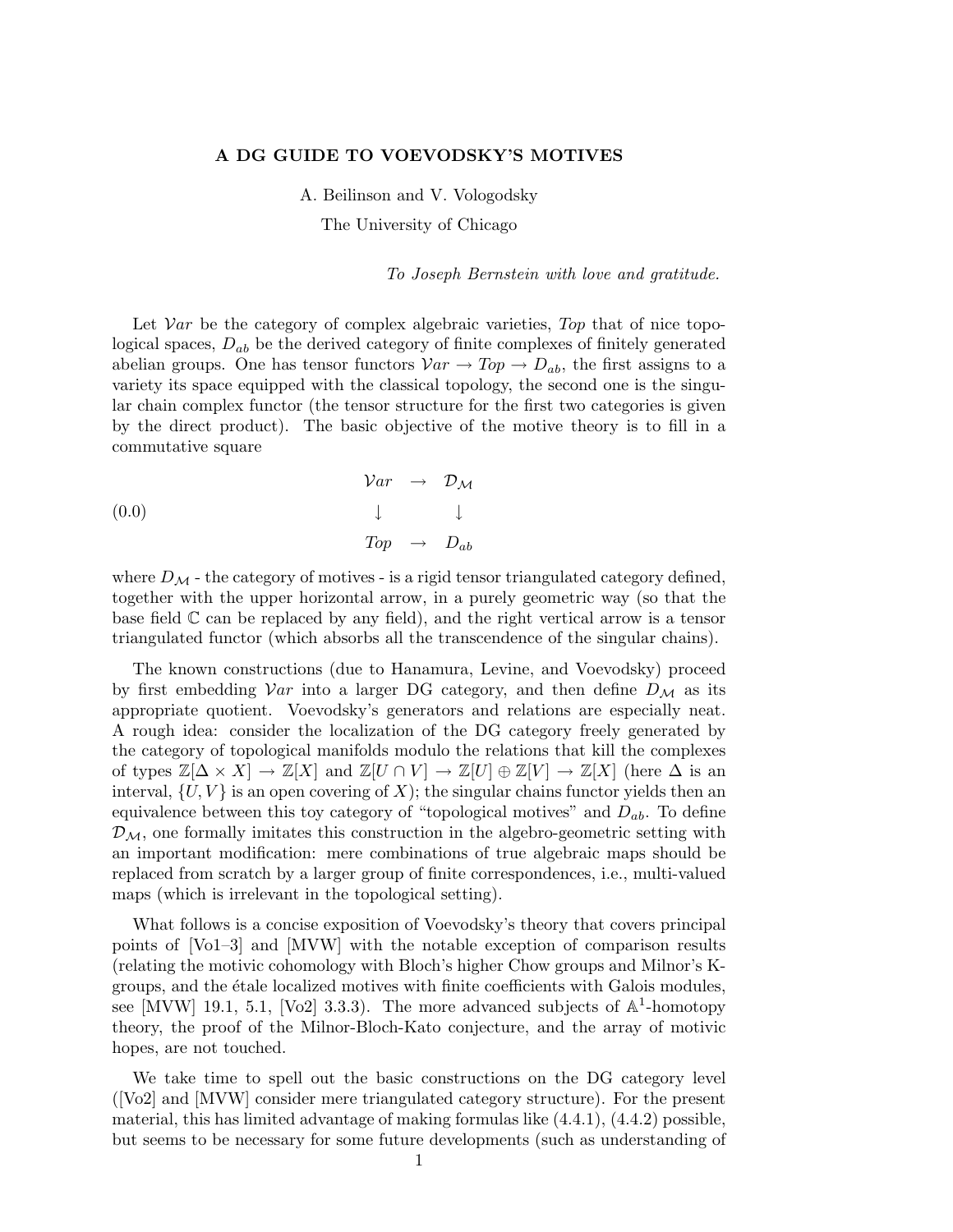the motivic descent). The needed generalities are recalled in (the lengthy)  $\S$ 1; we use concrete Keller's construction of homotopy DG quotients (see [K] and [Dr] §4) which suffices for immediate purposes. In truth, unfettered DG functoriality requires better understanding of the world of DG categories (e.g. to be able to determine a DG category à la Yoneda by the homotopy  $DG$  2-functor it represents); the work of Tamarkin [T] is a step in this direction.

We are grateful to Volodya Drinfeld and Andrey Suslin for teaching us, respectively, DG categories and motives. Our deep thanks due to Volodya Drinfeld, Dennis Gaitsgory, Madhav Nori, Chuck Weibel, and the referee for their truly generous help in turning a raw draft into an article. This research was partially supported by NSF grant DMS-0401164.

### §1. Homological algebra recollections

The basic reference for triangulated categories is [Ve]; for the DG story it is [Dr]. The format of 1.3 helps to formulate Voevodsky's main technical result (see 4.4).

1.1. Below R is a fixed commutative ring, say,  $R = \mathbb{Z}$ . We play with Rcategories. Let A be one. For a full subcategory  $I \subset A$  its right orthogonal comple*ment* is  $I^{\perp} := \{ M \in A : \text{Hom}(N, M) = 0 \ \forall N \in I \}$ ; the left orthogonal complement  $\perp I$  is defined in the dual way. We say that A is *cocomplete* if it is closed under direct sums of arbitrary cardinality. For such an A, an object  $M \in A$  is said to be compact if for every set of objects  $\{N_{\alpha}\}\$  one has  $\bigoplus_{\alpha} \text{Hom}(M, N_{\alpha}) \stackrel{\sim}{\rightarrow} \text{Hom}(M, \bigoplus N_{\alpha})$ .

We denote by  $A^{op}$  the dual category;  $M \mapsto M^{op}$  is the contravariant "identity" functor  $A \to A^{op}$ .  $A^{\kappa}$  is the idempotent completion (a.k.a. *Karoubianization*) of A. For A essentially small, A-mod is the category of A-modules, i.e., R-linear functors  $A \rightarrow R$ -mod (the category of R-modules); this is a cocomplete abelian R-category.

If D is a triangulated category, then such is  $D^{\kappa}$  (see [BS]).

Remarks. (i) According to [Th], arbitrary small triangulated categories can be described in terms of Karoubian ones as follows. Let D be a small Karoubian triangulated category. For a subgroup H of the Grothendieck group  $K(D)$  let  $D_H \subset D$  be the subcategory of objects whose classes lie in H. Then the map  $H \mapsto D_H$  is a bijection between the set of subgroups of  $K(D)$  and that of strictly full triangulated subcategories  $C \subset D$  such that  $C^{\kappa} = D$ .

(ii) In many situations it is easy to check if a given triangulated category is Karoubian. E.g., in [BS] it is shown that the bounded derived category of a Karoubian exact category is Karoubian; for other examples, see 1.4.1 and 1.5.6.

**1.2.** Admissible subcategories. Let D be a triangulated  $(R-)$ category,  $I \subset$ D be a strictly full triangulated subcategory. I is said to be thick if any direct summand of an object of  $I$  lies in  $I$ .

For  $M \in D$  a right I-localization triangle for M is an exact triangle  $M_I \stackrel{\mu}{\rightarrow} M \stackrel{\nu}{\rightarrow}$  $M_{I^{\perp}}$  with  $M_{I} \in I$  and  $M_{I^{\perp}} \in I^{\perp}$ . If such a triangle exists, then it is unique (up to a uniquely defined isomorphism). If it exists for every  $M \in D$ , then I is said to be right admissible. This amounts to either of the following properties:

(i) The embedding functor  $i_* : I \to D$  admits right adjoint  $i^!: D \to I$ .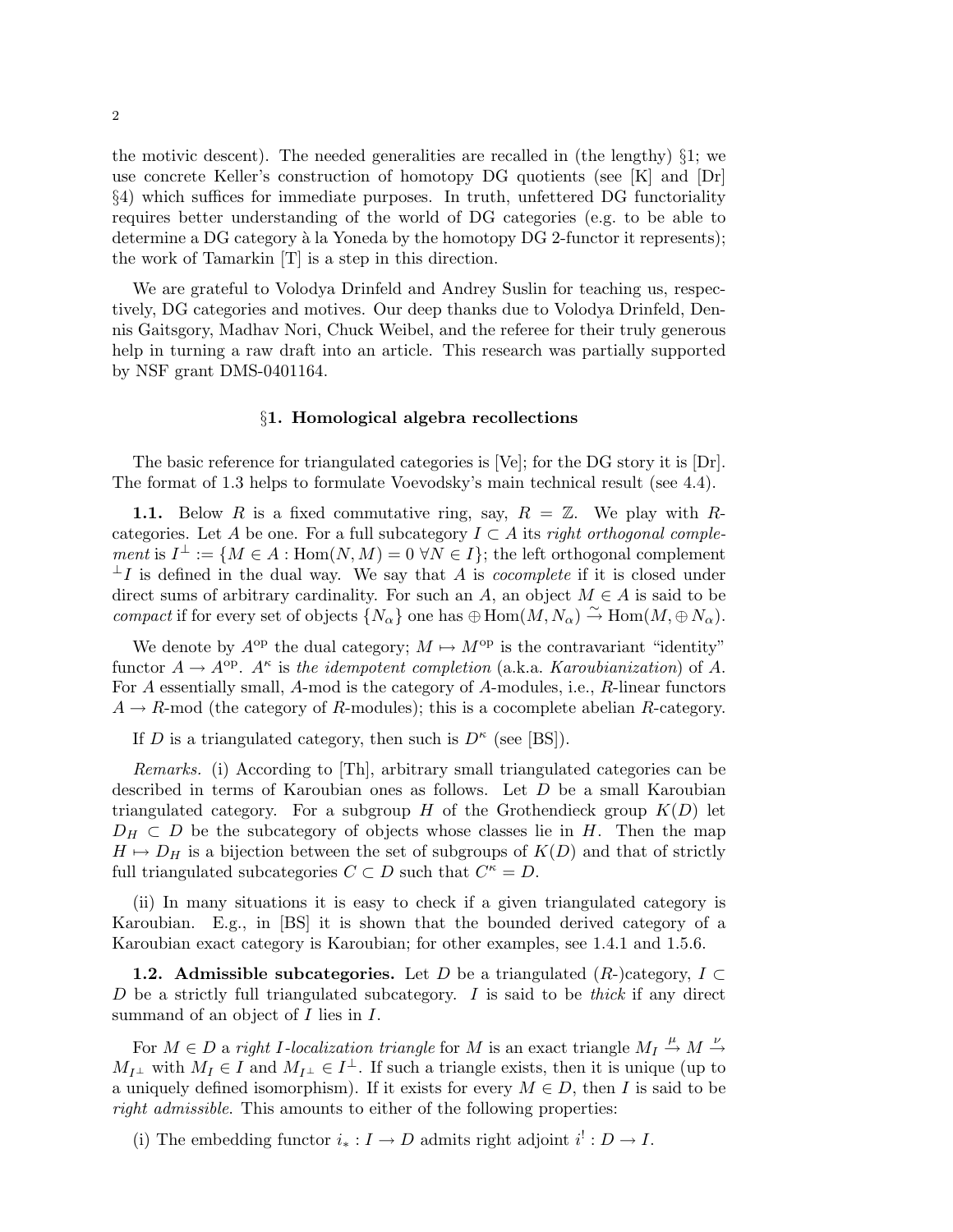(ii) I is a thick subcategory of D, the Verdier quotient  $D/I$  is well defined, and the projection functor  $j^* : D \to D/I$  admits right adjoint  $j_* : D/I \to D$ .

If this happens, then  $M_I = i_* i^! M$  and  $M_{I^{\perp}} = j_* j^* M$ . Also  $I^{\perp}$  is a full triangulated subcategory of  $D, I \stackrel{\sim}{\rightarrow} \perp (I^{\perp}),$  the projection  $I^{\perp} \rightarrow D/I$  is an equivalence of categories, and  $j_*$  is the composition of the inverse equivalence and the embedding  $I^{\perp} \hookrightarrow D$ . The endofunctor  $\mathcal{C}_I = j_*j^*$  of  $D, \mathcal{C}_I(M) = M_{I^{\perp}}$ , equipped with the morphism of functors  $\nu = \nu_I : Id_D \to C_I$ , is called the (right) I-localization. Notice that the pair  $(\mathcal{C}_I, \nu_I)$  admits no non-trivial automorphisms

*Example.* Let X be a topological space,  $i : Y \hookrightarrow X$  its closed subspace,  $j : U \hookrightarrow$ X the complement to Y. Let  $D$  be the derived category of sheaves of abelian groups on X, and I that on Y. Then  $i_* : I \to D$  is a fully faithful functor whose essential image is right admissible, and  $j^*$  identifies  $D/I$  with the derived category of sheaves on  $U$ . Same is true in the  $\mathcal{O}$ - and  $\mathcal{D}$ -module setting of algebraic geometry.

There is a dual notion of left admissible subcategory;  $I \leftrightarrow I^{\perp}$  is a 1-1 correspondence between the "sets" of right and and left admissible subcategories of D. The duality  $D \mapsto D^{\text{op}}$  interchanges left and right admissible subcategories. The functors  $(j_*, j^*, i_*, i^!)$  for  $I^{\perp op} \subset D^{\text{op}}$  are the same as functors  $(i_*, i^!, j_*, j^*)$  for  $I \subset D$ .

Suppose we have a t-structure on D (see [BBD] 1.3), and let  $I \subset D$  be a right admissible subcategory. The next lemma is due to D. Gaitsgory:

**Lemma.** (i)  $C_I$  is left exact if and only if  $D/I$  admits a t-structure such that  $j^*$ is exact. The latter t-structure is unique.

(ii)  $C_I$  is right exact if and only if D/I admits a t-structure such that  $j_*$  is t-exact. The latter t-structure is unique.

*Exercise.* Condition (i) for  $I \subset D$  implies (ii) for  $I^{\perp op} \subset D^{op}$  (and the opposite t-structure).

**1.3. Compatibility.** Two right admissible subcategories  $I_1, I_2$  of D are said to be *compatible* if every  $M \in D$  can be fitted into a commutative diagram

$$
\begin{array}{cccc}\n\ast & \rightarrow & \ast & \rightarrow & \ast \\
\uparrow & & \uparrow & & \uparrow \\
\ast & \rightarrow & M & \rightarrow & \ast \\
& & \uparrow & & \uparrow \\
& & \uparrow & & \uparrow \\
& & \uparrow & & \uparrow \\
& & \ast & \rightarrow & \ast & \rightarrow & \ast\n\end{array}
$$
\n(1.3.1)

with exact rows and columns such that the bottom row lies in  $\mathcal{I}_1$ , the top row in  $I_1^{\perp}$ , the left column in  $I_2$ , and the right column in  $I_2^{\perp}$ . In other words, the columns are (right)  $I_1$ -localization triangles, and the rows are  $I_2$ -localization ones.

**Lemma.** Compatibility of  $I_1$ ,  $I_2$  amounts to either of the next properties:

(i) For every  $M \in D$  there exist morphisms  $M_0 \to M_1 \to M$  such that  $M_0 \in$  $I_1 \cap I_2$ ,  $Cone(M_0 \to M_1) \in (I_1 \cap I_2^{\perp}) \times (I_1^{\perp} \cap I_2) \subset D$ ,  $Cone(M_1 \to M) \in I_1^{\perp} \cap I_2^{\perp}$ .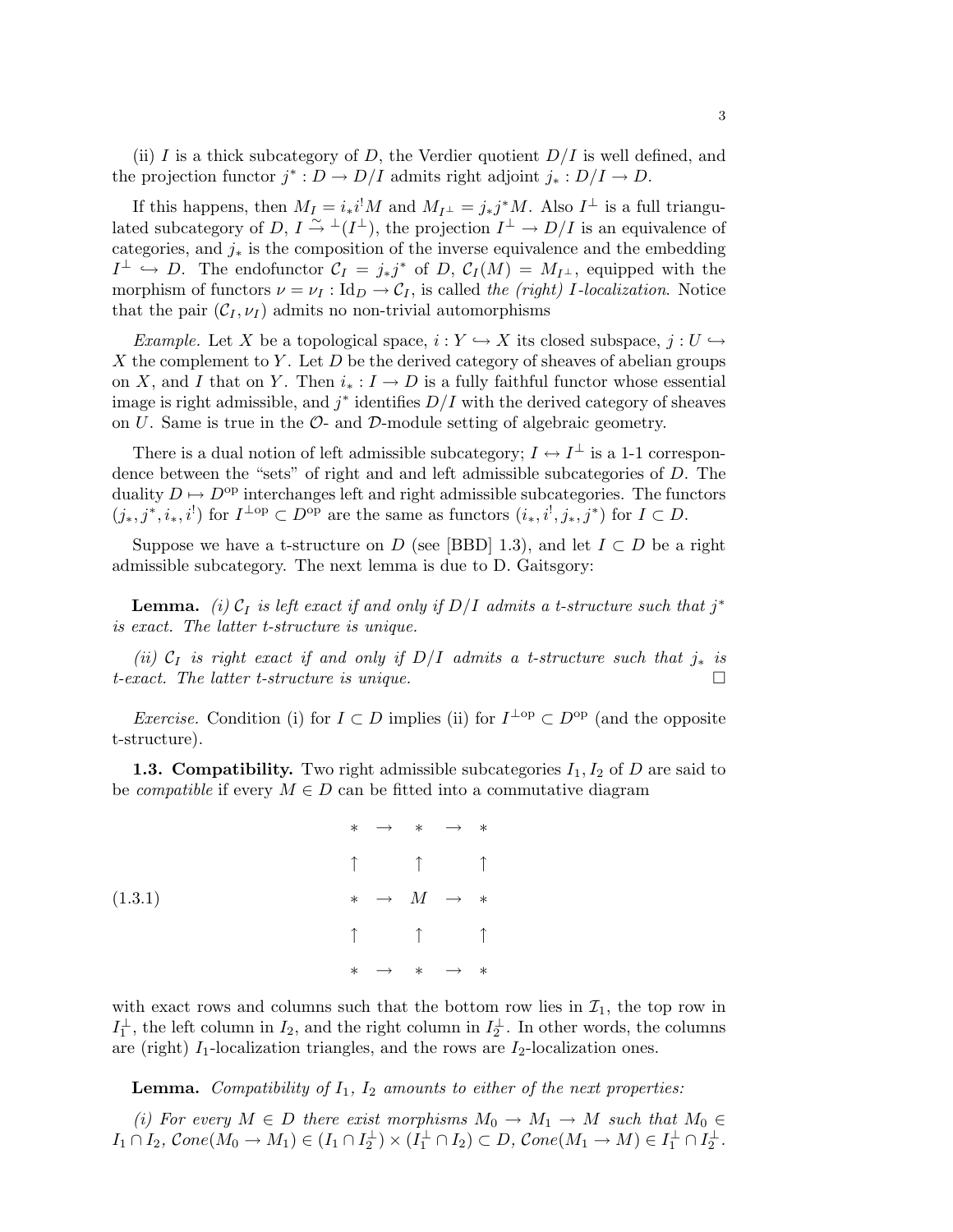- (ii) The I<sub>2</sub>-localization  $C_2 = j_{2*}j_2^*$  preserves both I<sub>1</sub> and I<sub>1</sub><sup>1</sup>.
- (ii)' The endofunctor  $i_{2*}i_2^!$  preserves both  $I_1$  and  $I_1^{\perp}$ .
- (iii)  $C_2$  preserves  $I_1$ , and  $C_1$  preserves  $I_2$ .
- (iii)'  $i_2 * i_2^!$  preserves  $I_1$ , and  $i_1 * i_1^!$  preserves  $I_2$ .
- (iv) The endofunctors  $C_1C_2$  and  $C_2C_1$  are isomorphic.

Let  $I_{12}$  be the triangulated subcategory of D strongly generated by  $I_1$  and  $I_2$ (see 1.4.2), so  $I_{12}^{\perp} = I_1^{\perp} \cap I_2^{\perp}$ . If  $I_1$ ,  $I_2$  are compatible, then  $I_{12}$  is right admissible, the I<sub>12</sub>-localization functor  $C_{12}$  is canonically isomorphic to  $C_1C_2$  and  $C_2C_1$ ,<sup>1</sup> and the projections  $I_1^{\perp}/I_1^{\perp} \cap I_2 \leftarrow I_1^{\perp} \cap I_2^{\perp} \rightarrow I_2^{\perp}/I_2^{\perp} \cap I_1$  are equivalences.

*Examples.* (i) In the example of 1.2, the categories  $I = I<sub>Y</sub>$  for various closed Y's are pairwise compatible. (ii) If  $D$  is the derived category of  $D$ -modules on the line  $\mathbb{A}^1$ , then the subcategory of D-modules supported at a point and its Fourier transform are not compatible.

**1.4. Cocomplete vs. small & Karoubian.** The results of 1.4.1, 1.4.2 are due to A. Neeman [N], those of 1.4.3 to V. Drinfeld.

1.4.1. Let D be a triangulated category. For a diagram  $M_0 \stackrel{i_0}{\rightarrow} M_1 \stackrel{i_1}{\rightarrow} M_2 \stackrel{i_2}{\rightarrow} \dots$ in D we set  $hocolim(M_a, i_a) := Cone(\oplus M_a \stackrel{\nu}{\to} \oplus M_a)$  where  $\nu(m_a) := m_a - i_a(m_a)$ . Notice that, as cones do, the object  $hocolim(M_a, i_a)$  is defined up to a non-canonical isomorphism. There are canonical morphisms  $\mu_a : M_a \to hocolim(M_a, i_a)$  such that  $\mu_{a+1}i_a = \mu_a$ ; for every collection of morphisms  $\phi_a : M_a \to N$  such that  $\phi_{a+1}i_a = \phi_a$ there exists a morphism  $\phi : hocolim(M_a, i_a) \to N$  such that  $\phi \mu_a = \phi_a$ .

Lemma. If D is closed under countable direct sums, then D is Karoubian.

*Proof.* The image of an idempotent  $\pi \in \text{End}M$  is  $M_{\pi} := hocolim(M_a, i_a)$ , where  $M_a \equiv M$ ,  $i_a \equiv \pi$ , equipped with the structure maps  $M_{\pi} \to M$  induced from  $\phi_a = \pi$ and  $M \to M_{\pi}$  equal to  $\mu_0$ .

1.4.2. For a class  $S$  of objects of  $D$  the triangulated subcategory strongly generated by S is the smallest strictly full triangulated subcategory  $\langle S \rangle$  that contains S. If D is cocomplete, then the triangulated subcategory generated by  $S$  is the smallest strictly full triangulated subcategory of D that contains S and is closed under arbitrary direct sums.

If  $I \subset D$  is a thick subcategory, then we set  $D^{k} I := (D/I)^{\kappa} = (D^{\kappa}/I^{\kappa})^{\kappa}$ .

If D is a cocomplete triangulated category, then  $D<sup>perf</sup> \subset D$  denotes the full subcategory of compact, a.k.a. perfect, objects. This is a Karoubian subcategory.

**Proposition.** Suppose D is cocomplete and let  $S \subset D$  be a set of perfect objects. Set  $I^o := \langle S \rangle$ , and let I be the triangulated subcategory generated by S.

(i) I is right admissible, and  $I^{perf} = (I^o)^{\kappa}$ .

(ii) The category  $D/I$  is cocomplete, the adjoint functors  $(j^*, j_*) : D \leftrightarrows D/I$ ,

4

<sup>&</sup>lt;sup>1</sup>Precisely,  $(C_{12}, \nu_{12}) = (C_1 C_2, \nu_1 \nu_2) = (C_2 C_1, \nu_2 \nu_1).$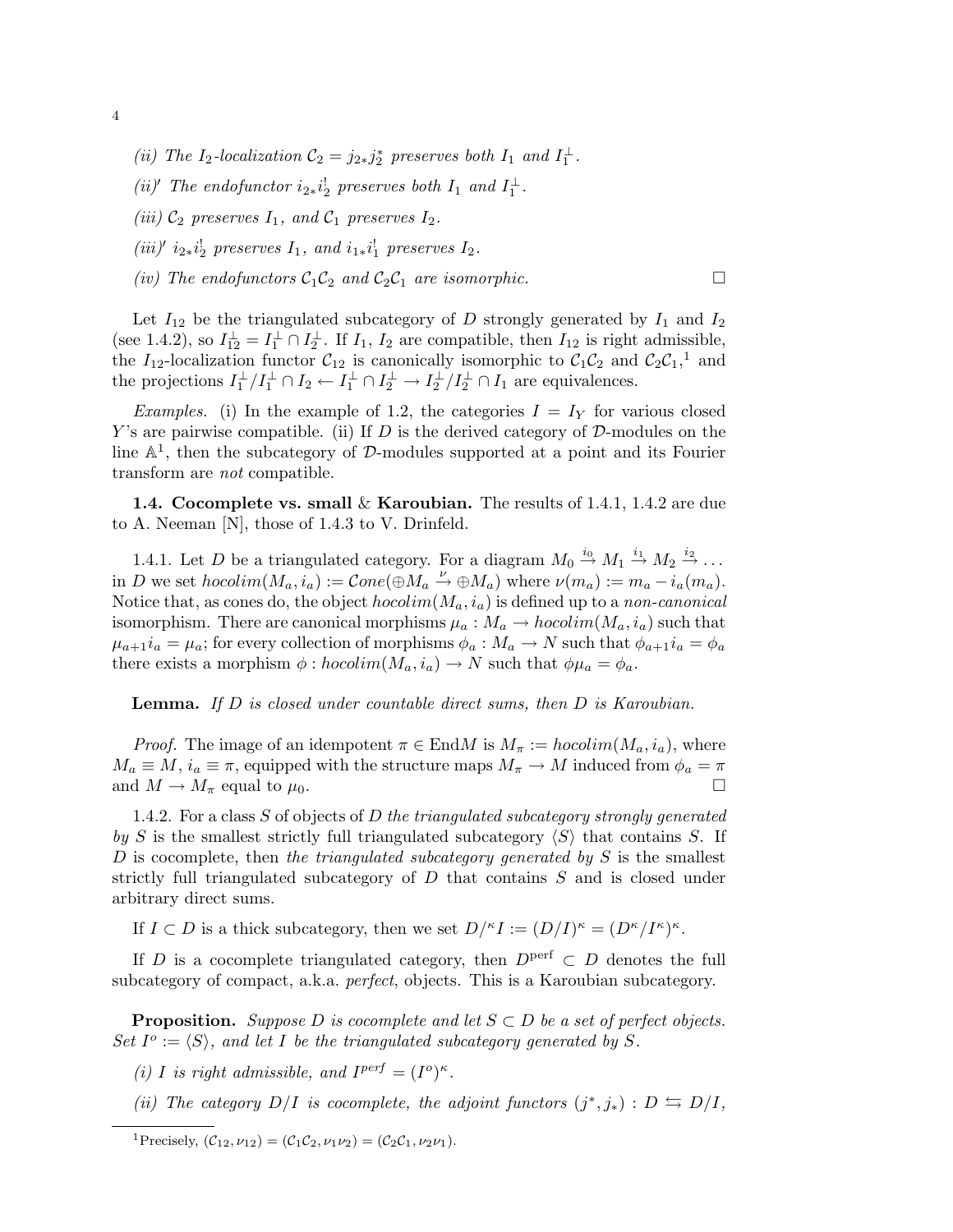$(i_*, i^!) : I \leftrightarrows D$  commute with arbitrary direct sums, and  $j^*(D^{\text{perf}}) \subset (D/I)^{\text{perf}}$ .

(iii) If D is generated by a set of perfect objects, then  $D^{\text{perf}}/^{\kappa}I^{\text{perf}} \stackrel{\sim}{\rightarrow} (D/I)^{\text{perf}}$ .

(iv) Every object of I can be represented as hocolim $(M_a, i_a)$  (see 1.4.1) where  $M_0$  and each  $Cone(i_a)$  are direct sums of translations of objects from S.

*Proof.* We can assume that S is closed with respect to translations:  $S[\pm 1] = S$ . Then  $S^{\perp} = I^{\perp}$ .

(a) For  $M \in D$  let us construct a right *I*-localization triangle with  $M_I$  as in (iv).

Suppose we have a diagram  $(M_a, i_a)$ , as in 1.4.1, in I and morphisms  $\phi_a : M_a \to$ M such that  $\phi_{a+1}i_a = \phi_a$  with the next property: If  $P \in S$ , then every morphism  $\xi : P \to M$  factors through  $\phi_0$ , and for every  $\psi : P \to M_a$  such that  $\phi_a \psi = 0$  one has  $i_a\psi = 0$ . Set  $M_I := hocolim(M_a, i_a);$  let  $\phi : M_I \to M$  be a morphism such that  $\phi\mu_a = \phi_a$ . Then  $M_{I^{\perp}} := Cone(\phi) \in S^{\perp} = I^{\perp}$ , so  $M_I \stackrel{\phi}{\to} M \to M_{I^{\perp}}$  is a right I-localization triangle.

It remains to construct such a  $(M_a, i_a, \phi_a)$  with  $(M_a, i_a)$  as in (iv). We do this by induction. Choose  $\phi_0 : M_0 \to M$  so that  $M_0$  is a direct sum of objects in S and every  $\xi$  as above factor through  $\phi_0$ . Given  $\phi_a : M_a \to M$ , we define  $M_{a+1}$  as  $Cone(\eta_a: C_a \to M_a)$  where  $C_a$  is a direct sum of objects in  $S$ ,  $\phi_a \eta_a = 0$ , and every  $\psi$  as above factors through  $\eta_a$ . Then  $i_a : M_a \to M_{a+1}$  is the evident morphism, and  $\phi_{a+1}$  is any morphism  $M_{a+1} \to M$  such that  $\phi_{a+1} i_a = \phi_a$ .

(b) Let us show that for  $M \in I$  every morphism  $\theta : N \to M$  with  $N \in D^{\text{perf}} \cup I^{\text{perf}}$ factors through an object of  $I^o$ .

Let  $J \subset I$  be the subcategory of M's that satisfy this property. It contains  $I^{\circ}$ and is closed under translations and arbitrary direct sums. It remains to check that J is closed under cones. Let  $\Delta_M = (M \to M' \to M'')$  be an exact triangle with  $M', M'' \in J$ ; we want to show that  $M \in J$ . The composition  $N \stackrel{\theta}{\rightarrow} M \rightarrow M'$  factors through some  $N' \in I^o$ , so there is an exact triangle  $\Delta_N = (N \to N' \to N'')$  and a morphism of triangles  $(\theta, \alpha, \beta) : \Delta_N \to \Delta_M$ . Since  $N'' \in D^{\text{perf}} \cup I^{\text{perf}}$ , one can write  $\beta$  as composition  $N'' \stackrel{\gamma}{\rightarrow} L \stackrel{\delta}{\rightarrow} M''$  where  $L \in I^o$ . There is an exact triangle  $\Delta_L = (K \to N' \to L)$  and morphisms of triangles  $\Delta_N \stackrel{(\epsilon, id_{N'}, \gamma)}{\longrightarrow} \Delta_L \stackrel{(\xi, \alpha, \delta)}{\longrightarrow} \Delta_M$ . The composition  $N''[-1] \to N \stackrel{\theta-\xi\epsilon}{\longrightarrow} M$  (the first arrow comes from  $\Delta_N$ ) vanishes, so  $\theta - \xi \epsilon$  factors through  $N' \in I^o$ . Thus  $\theta$  factors through  $N' \oplus K \in I^o$ , q.e.d.

(c) Applying (b) to id<sub>N</sub>,  $N \in I^{perf}$ , we see that  $I^{perf} = (I^o)^{\kappa}$ ; we have proved (i). Since the direct sum in D of an arbitrary family of objects of  $I^{\perp}$  lies in  $S^{\perp} = I^{\perp}$ , we get (ii). Let us prove (iii). It follows from (b) that the functor  $D^{\text{perf}}/I^{\text{perf}} \to (D/I)^{\text{perf}} \subset D/I$  is fully faithful. By (i) (with I replaced by D),  $D<sup>perf</sup>$  is essentially small. Its image generates  $D/I$ , so by (i) (with I replaced by  $D/I$ , S by  $j^*(D^{\text{perf}})$ ,  $(D^{\text{perf}}/I^{\text{perf}})^{\kappa} = \langle j^*(D^{\text{perf}})\rangle^{\kappa} = (D/I)^{\text{perf}}$ , q.e.d.

1.4.3. Suppose D is a cocomplete triangulated category and  $I_1^o, I_2^o \subset D^{\text{perf}}$ are two *small* full triangulated subcategories. Let  $I_1, I_2 \subset D$  be the triangulated subcategories generated by  $I_1^o, I_2^o$ . By 1.4.2,  $I_1, I_2$  are right admissible.

**Proposition.**  $I_1, I_2$  are compatible if and only if the following condition holds: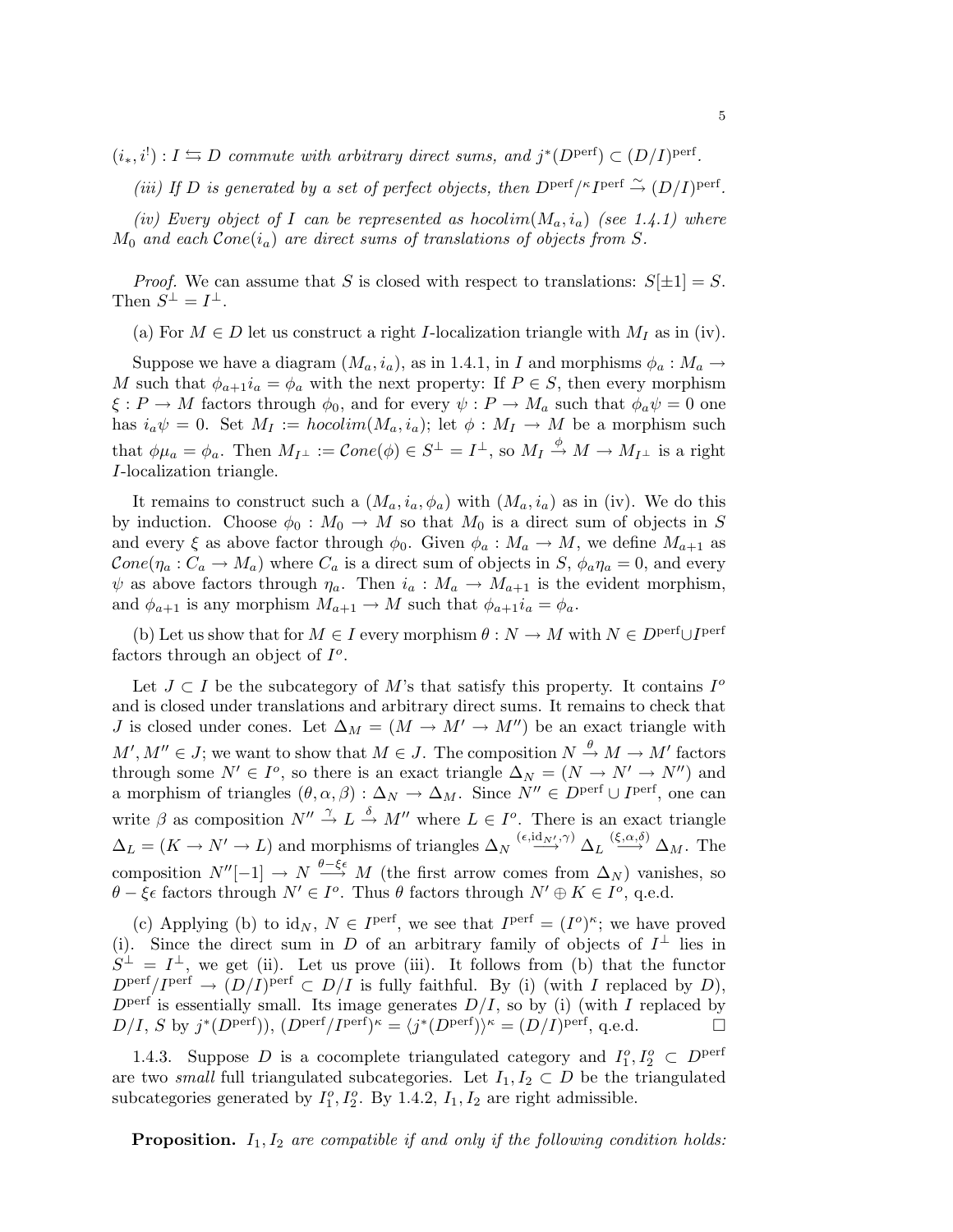Every morphism  $\phi: M_1 \to M_2$ , where  $M_i \in I_i^o$ , can be represented as a composition  $M_1 \rightarrow N_2 \rightarrow N_1 \rightarrow M_2$  with  $N_i \in I_i^o$ , and the same is true if we interchange  $I_i^o$ .

*Proof.* (i) Suppose  $I_1$ ,  $I_2$  are compatible; let us check the condition. Write  $\phi$  as the composition  $M_1 \stackrel{\psi}{\rightarrow} P \rightarrow M_2$  where  $P := i_{1*}i_1^!M_2$ . Since  $P \in I_2$  and  $M_1 \in D<sup>perf</sup>$ , by part (b) of the proof in 1.4.2, we can write  $\psi$  as a composition  $M_1 \to N_2 \stackrel{\chi}{\to} P$  with  $N_2 \in I_2^o$ . Similarly, since  $P \in I_1$  and  $N_2 \in D^{\text{perf}}$ ,  $\chi$  can be written as a composition  $N_2 \to N_1 \to P$  with  $N_1 \in I_1^o$ , and we are done.

(ii) Suppose the condition holds; let us show that  $I_1$ ,  $I_2$  are compatible. By 1.3(iii)', it suffices to check that for any  $F \in I_2$  the object  $P := i_{1*}i_1^!F$  lies in  $I_2$ . We will prove that any morphism  $\theta : M \to P$  with  $M \in D^{\text{perf}}$  factors through an object of  $I_2$ . This implies the claim. Indeed, replacing  $D$  by the subcategory generated by  $I_1, I_2$ , we can assume that D is generated by  $D^{\text{perf}}$ . By 1.4.2(ii),  $P \in I_2$ iff for any  $M' \in D^{\text{perf}}$  one has  $\text{Hom}_{D/I_2}(M', P) = 0$ . Any morphism  $M' \to P$  in  $D/I_2$  can be lifted to a morphism  $\theta : M \to P$  in D, where  $M := Cone(\xi)[-1]$  for some  $\xi : M' \to N$ ,  $N \in I_2$ ; by part (b) of the proof in 1.4.2, we can assume that  $N \in I_2^o$ , so  $M \in D^{\text{perf}}$ , and  $\theta$  vanishes in  $D/I_2$  by the assertion, q.e.d.

By part (b) of the proof in 1.4.2, our  $\theta : M \to P$  factors through some  $M_1 \in I_1^o$ , and the composition  $M_1 \stackrel{\theta}{\rightarrow} P \rightarrow F$  factors through some  $M_2 \in I_2^o$ . Let us factorize the map  $M_1 \to M_2$  as in the condition. By the universal property, the composition  $N_1 \rightarrow M_2 \rightarrow F$  factors through P, and  $M_1 \rightarrow P$  equals the composition  $M_1 \rightarrow$  $N_2 \to N_1 \to P$ . We have factorized  $\theta$  as  $M \to N_2 \to P$ , q.e.d.

1.5. DG categories. With respect to triangulated categories, DG categories play the same role as topological spaces for objects of the homotopy category.

1.5.1. Let A be a DG (R-)category. Thus morphisms between objects of A are complexes of R-modules, and the composition maps are morphisms of complexes. The homotopy category Hot  $A$  and the graded homotopy category Hot  $A$  have same objects as A, and morphisms  $\text{Hot}(M,M') := \text{Hom}_{\text{Hot }\mathcal{A}}(M,M') = H^0\text{Hom}(M,M'),$  $\text{Hot } (M, M') := \text{Hom}_{\text{Hot } \mathcal{A}}(M, M') = \bigoplus H^n \text{Hom}(M, M')$ . A DG morphism  $\phi$  in A is a closed morphism of degree 0. Such  $\phi$  yields a morphism in Hot A; if the latter is an isomorphism, then  $\phi$  is said to be *homotopy equivalence*.

Our  $\mathcal A$  is DG Karoubian if it contains the image of any idempotent DG endomorphism. For an arbitrary A we denote by  $A^{\kappa}$  its DG idempotent completion (defined in the evident way), which is a DG Karoubian DG category.

If A, B are DG categories, then a DG (R-linear) functor  $F : A \rightarrow B$  yields functors Hot  $F : \text{Hot } \mathcal{A} \to \text{Hot } \mathcal{B}$ , Hot  $F : \text{Hot } \mathcal{A} \to \text{Hot } \mathcal{B}$ . Our F is a quasiequivalence if Hot  $F$  is a fully faithful functor and Hot  $F$  is essentially surjective.

Examples. (i) An associative unital DG  $(R-)$ algebra A is the same as a DG category with single object; we denote the latter also by A.

(ii) For any R-category  $A$  the category  $C A$  of complexes in  $A$  is a DG category.

1.5.2. A homotopy DG functor  $\tilde{F} = (\tilde{F}, \iota) : \mathcal{A} \to \mathcal{B}$  is a diagram  $\mathcal{A} \stackrel{\iota}{\leftarrow} \tilde{\mathcal{A}} \stackrel{\tilde{F}}{\longrightarrow} \mathcal{B}$ of DG functors such that  $\iota$  is a quasi-equivalence. If  $\mathcal{A} = R$ , then this referred to as homotopy object of B (ordinary objects are the same as plain DG functors  $R \to B$ ).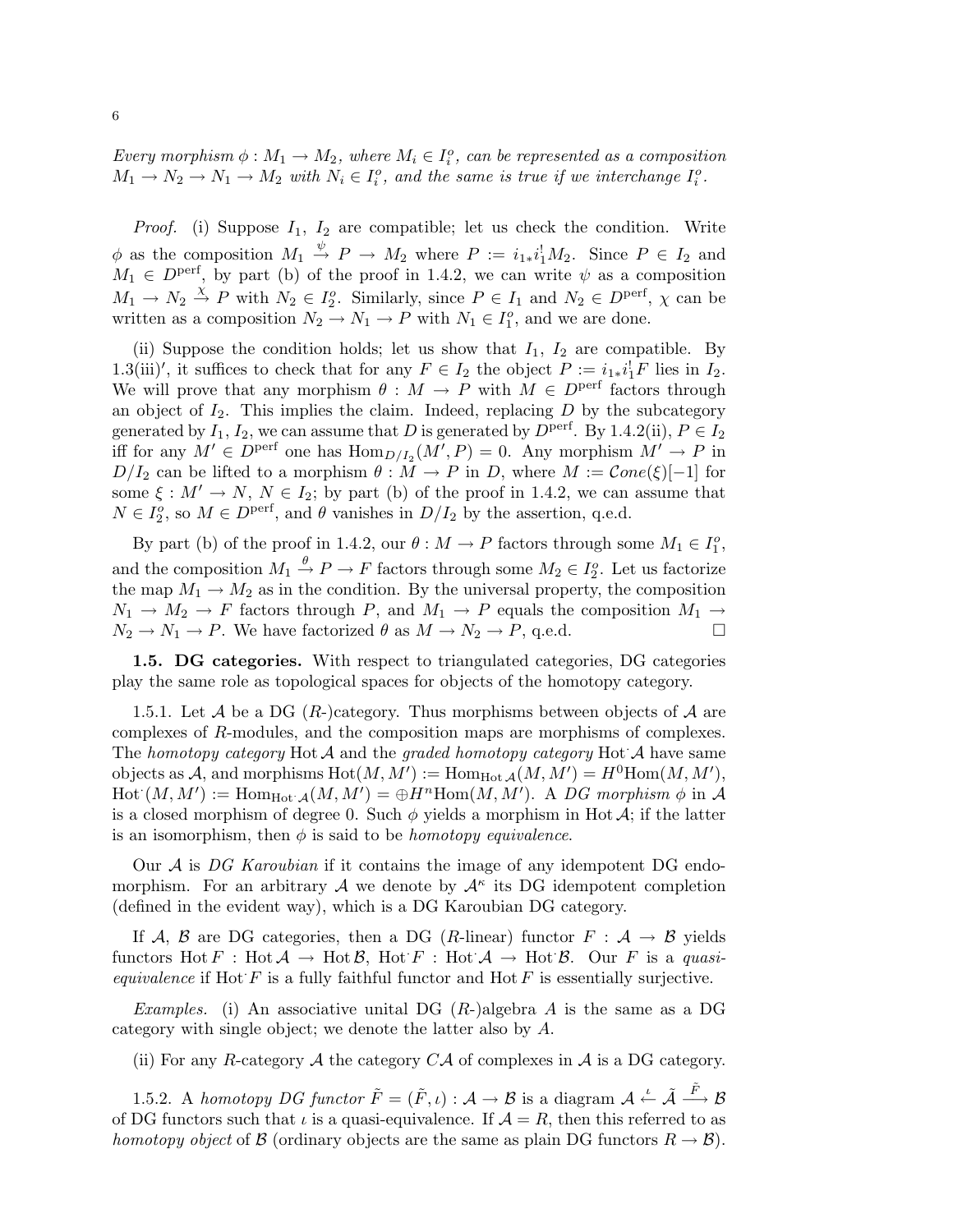*Remark.*  $\tilde{F}$  yields a well-defined functor Hot  $\tilde{F}$ : Hot  $\mathcal{A} \to$  Hot  $\mathcal{B}$ . E.g. a homotopy object of  $\beta$  yields a well-defined object of Hot  $\beta$ . The converse is not true.

Homotopy DG functors can be composed: the composition of  $\mathcal{A} \stackrel{\iota}{\leftarrow} \tilde{\mathcal{A}} \stackrel{\tilde{F}}{\longrightarrow} \mathcal{B}$  and  $\mathcal{B} \stackrel{\pi'}{\leftarrow} \tilde{\mathcal{B}} \stackrel{\tilde{G}}{\longrightarrow} \mathcal{C}$  is  $\mathcal{A} \leftarrow \tilde{\mathcal{A}} \stackrel{\tilde{H}}{\longrightarrow} \mathcal{C}$ , where  $\tilde{\mathcal{A}}'$  is the "homotopy fibered product" of  $\tilde{\mathcal{A}}$  and  $\tilde{\mathcal{B}}$  over  $\mathcal{B}$ . Namely, objects of  $\tilde{\mathcal{A}}'$  are triples  $(P, Q, \ell)$  where  $P \in \tilde{\mathcal{A}}, Q \in \tilde{\mathcal{B}},$  $\ell : \tilde{F}(P) \to \pi'(Q)$  is a homotopy equivalence;  $\text{Hom}^n((P,Q,\ell),(P',Q',\ell'))$  consists of triples  $(\phi, \psi, \tau)$ ,  $\phi \in \text{Hom}^n(P, P')$ ,  $\psi \in \text{Hom}^n(Q, Q')$ ,  $\tau \in \text{Hom}^{n-1}(\tilde{F}(P), \pi'(Q'))$ ; the differential on Hom's is determined by the property that natural functors  $\tilde{\mathcal{A}}' \rightarrow$  $\mathcal{A}, \mathcal{B}, \mathcal{B}, (P, Q, \ell) \mapsto P, Q, \mathcal{C}one(\ell),$  are DG functors.

1.5.3. Two DG categories A, B yield DG categories  $\mathcal{A} \otimes \mathcal{B} = \mathcal{A} \otimes \mathcal{B}$  and (if A is essentially small)  $Hom(\mathcal{A}, \mathcal{B})$ . Namely, objects of  $\mathcal{A} \otimes \mathcal{B}$  are written as  $M \otimes N$ where  $M \in \mathcal{A}, N \in \mathcal{B}$ , and  $Hom(M \otimes N, M' \otimes N') = Hom(M, M') \underset{R}{\otimes} Hom(N, N').$ Objects of  $\mathcal{H}om(\mathcal{A}, \mathcal{B})$  are DG functors  $F : \mathcal{A} \to \mathcal{B}$ ; the complex  $Hom(F, F')$  has components  $Hom<sup>n</sup>(F, F')$  formed by degree n morphisms of graded functors, the differential is evident. There is an "evaluation" DG functor  $\mathcal{H}om(\mathcal{A}, \mathcal{B})\otimes \mathcal{A} \to \mathcal{B}$ ,  $F \otimes M \mapsto F(M)$ , which satisfies a universality property: if C is another essentially small DG category, then  $Hom(C, Hom(A, B)) = Hom(C \otimes A, B)$ . We get:

### **Lemma.** Small DG categories form a tensor category  $\mathcal{D}\mathcal{G}$  with inner Hom's.  $\Box$

*Remark.* While  $\otimes$  preserves quasi-equivalences (when one of the arguments is homotopically R-flat), this is not true for  $\mathcal{H}om$ , even if  $\mathcal{A}$  is semi-free in the sense of  $[\text{Dr}]$  B4, for  $\mathcal{H}om(\mathcal{A}, \mathcal{B})$  has too few morphisms. As shown in [T], replacing strict morphisms between DG functors by lax ones, one gets a natural  $2-(DG)category$ structure compatible with the homotopy localization.

1.5.4. Let A be a DG category. For  $M \in \mathcal{A}$  its *n*-translation,  $n \in \mathbb{Z}$ , is an object  $M[n]$  of A together with a closed isomorphism  $M[n] \stackrel{\sim}{\rightarrow} M$  of degree n. For a DG morphism  $\phi : M \to M'$  its *cone* is an object  $Cone(\phi)$  of A equipped with a direct sum decomposition  $(\alpha, \beta) : M \oplus M' \stackrel{\sim}{\rightarrow} Cone(\phi)$  such that  $\alpha \in Hom^{-1}(M, Cone(\phi)),$  $\beta \in \text{Hom}^{0}(M',\mathcal{C}one(\phi))$  and  $d(\alpha) = \beta\phi, d(\beta) = 0$ . Our A is said to be strongly pretriangulated if A contains 0 and  $M[n]$ , Cone( $\phi$ ) exist for every M, n, and  $\phi$ . If this happens, then  $H$ ot  $A$  acquires a natural structure of triangulated category.

For every  $\mathcal A$  there is a fully faithful DG embedding  $\mathcal A\hookrightarrow \mathcal A^\mathrm{pretr}$  such that  $\mathcal A^\mathrm{pretr}$  is strongly pretriangulated and the smallest strongly pretriangulated DG subcategory that contains  $A$  equals  $A<sup>pretr</sup>$ . Such an embedding is essentially unique: more precisely, if B is strongly pretriangulated, then every DG functor  $F : A \rightarrow B$ extends in a unique, up to a unique DG isomorphism, way to a DG functor  $F<sup>pretr</sup>$ :  $\mathcal{A}^{\text{pretr}} \to \mathcal{B}$ . For a concrete construction of  $\mathcal{A}^{\text{pretr}}$ , see Remark (i) in 1.6.1.

A DG category A is said to be *pretriangulated* if  $Hot A \rightarrow Hot A^{pretr}$  is an equivalence of categories. For an arbitrary  $A$ , we denote by  $A<sup>tri</sup>$  the triangulated category Hot  $A<sup>pretr</sup>$ . Any DG functor  $F : A \rightarrow B$  yields a triangulated functor  $F = F^{\text{tri}} : \mathcal{A}^{\text{tri}} \to \mathcal{B}^{\text{tri}}.$ 

**Lemma.** If F is a quasi-equivalence, then such is  $F<sup>pretr</sup>$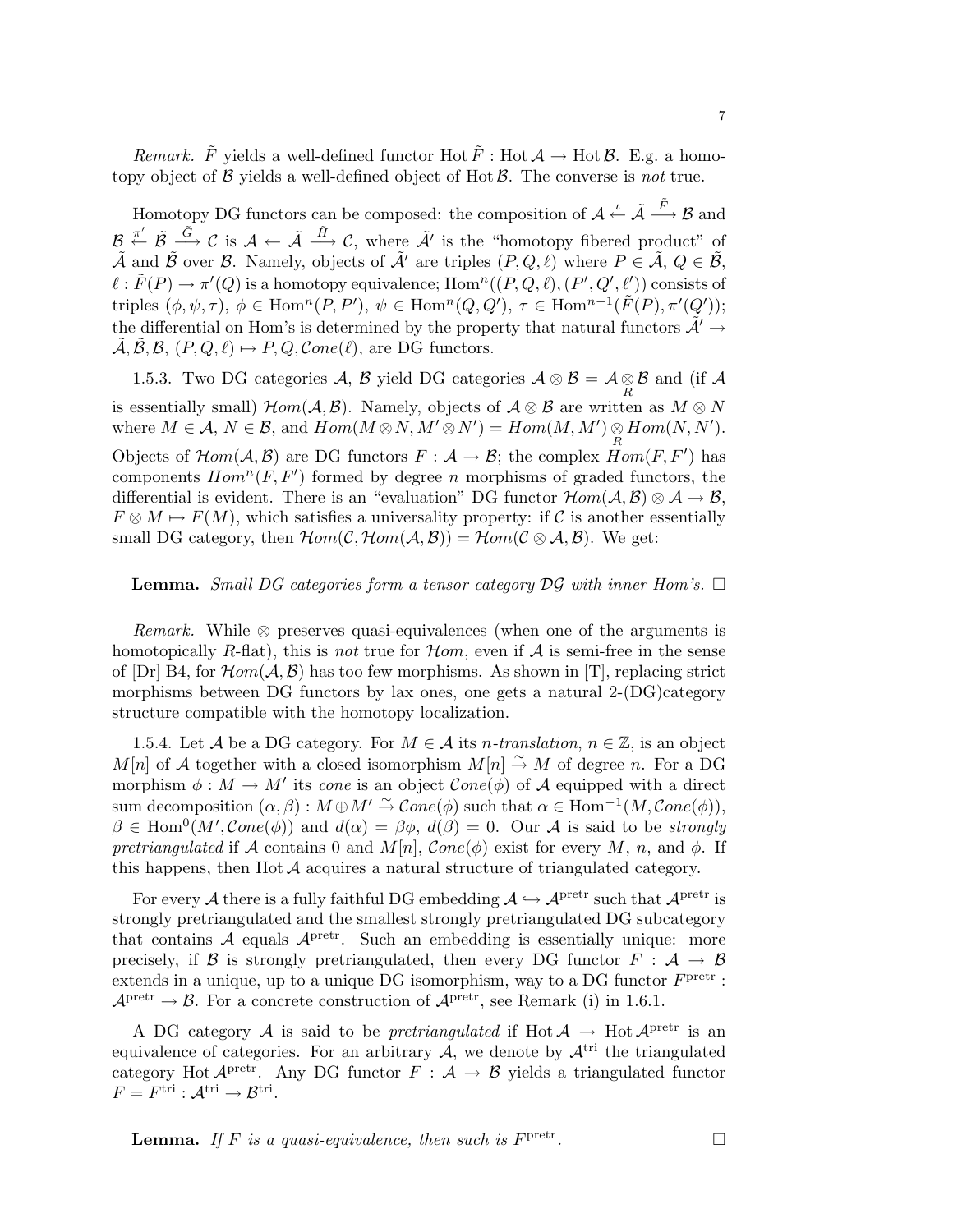*Example.* If  $A$  is an additive category considered as a DG category, then  $A<sup>pretr</sup>$ is the DG category  $C^b$ *A* of bounded complexes in *A*, and  $A^{tri}$  is the bounded homotopy category  $K^b \mathcal{A}$ .

1.5.5. For a triangulated category  $D$ , a  $DG$  structure on  $D$  is a pretriangulated DG category  $A = A_D$  together with an equivalence of triangulated categories  $\mathcal{A}^{\text{tri}} \stackrel{\sim}{\rightarrow} D$ . It is clear what a DG lifting of a triangulated functor between triangulated categories equipped with DG structures is. A DG structure on D induces automatically a DG structure on any (strictly) full triangulated subcategory  $I \subset D$ : take for  $\mathcal{A}_I$  the preimage of I in  $\mathcal{A}$ . If I is right admissible, then  $\mathcal{A}_{I^{\perp}}$  is a DG structure on  $D/I$  called the *(right)* DG quotient DG structure<sup>2</sup> and denoted by  $A/A_I$ .

*Remark.* The projection  $D \to D/I$  lifts naturally to a homotopy DG functor  $\mathcal{A} \leftarrow \mathcal{A} \rightarrow \mathcal{A}/\mathcal{A}_I$ . Namely, an object of  $\tilde{\mathcal{A}}$  is a DG morphism  $\phi : M \rightarrow N$  in  $\mathcal{A}$  such that  $N \in \mathcal{A}_{I^{\perp}}$ ,  $Cone(\phi) \in \mathcal{A}_{I}$ , and the complex  $Hom_{\tilde{\mathcal{A}}}(\phi, \phi')$  is the subcomplex of Hom( $Cone(\phi)$ ,  $Cone(\phi')$ ) formed by those morphisms that map  $N \subset Cone(\phi)$  to  $N' \subset Cone(\phi')$ ; the above DG functors send  $\phi$  to M and N.

1.5.6. The proposition below is inspired by §6 of [Bo1].<sup>3</sup>

Let D be a triangulated category and  $B \subset D$  be a full subcategory closed under finite direct sums which strongly generates D. Suppose that for every  $M, N \in B$ and  $n > 0$  one has Hom $(M, N[n]) = 0$ . Let  $\mathcal{A}^{\text{tri}} \overset{\sim}{\to} D$  be a DG structure on D.

**Proposition.** (i) There is a natural homotopy DG functor  $\epsilon : A \to C^b B$ .

(ii) The functor  $\epsilon^{\text{tri}}$  :  $D \to K^b B$  is conservative. For D essentially small, it yields an isomorphism of the Grothendieck groups  $K_0(D) \stackrel{\sim}{\rightarrow} K_0(K^b B) = K_0(B)$ .

(iii) If B is Karoubian, then D is Karoubian.

*Proof.* (i) Let B be a DG subcategory of A formed by those  $M \in \mathcal{A}$  that are isomorphic to objects of B in D, and  $\text{Hom}_{\mathcal{B}}(M, M') := \tau_{\leq 0} \text{Hom}_{\mathcal{A}}(M, M')$ . Then  $\mathcal{B}^{\text{tri}} \overset{\sim}{\to} \mathcal{A}^{\text{tri}} \overset{\sim}{\to} D$ . So we can assume that  $\mathcal{A} = \mathcal{B}^{\text{pretr}}$ .

One has a DG functor  $\epsilon_0 : \mathcal{B} \to B$  which is identical on objects and is the projection  $\text{Hom}_{\mathcal{B}}(M, M') = \tau_{\leq 0} \text{Hom}_{\mathcal{B}}(M, M') \to H^0 \text{Hom}_{\mathcal{B}}(M, M')$  on morphisms. Set  $\epsilon := \epsilon_0^{\text{pretr}}$  $0^{\text{pretr}}: \mathcal{B}^{\text{pretr}} \to B^{\text{pretr}} = C^b B.$ 

(ii) By Remark (i) in 1.6.1, every  $M \in \mathcal{A} = \mathcal{B}^{\text{pretr}}$  can be written as  $(\oplus M^{i}[-i], \phi)$ where  $M^i \in \mathcal{B}$ . The components  $\phi_i^j \in \text{Hom}^{i-j+1}(M^i, M^j)$  vanish for  $i \geq j$ , so one has a finite decreasing filtration  $F^aM := \bigoplus_{i \geq a} M^i[-i]$  on M. Every morphism  $\theta : M \to M'$  of degree 0 is compatible with F; we write  $\theta^i := \text{gr}_F^i \theta \in \text{Hom}(M^i, M'^i)$ . The complex  $\epsilon(M)$  has components  $M^i \in B$ , its differential  $d \in \text{Hom}_B(M^i, M^{i+1})$ is the class of  $\phi_i^{i+1}$  in  $H^0$ Hom $(M^i, M^{i+1})$ .

 $\epsilon^{tri}$  is conservative: Suppose  $\epsilon(M)$  is contractible. This means that there are decompositions  $M^i = L^i \oplus L^{i+1}$  in B such that  $d_i$  equals the composition of the projection and the embedding  $M^i \to L^{i+1} \hookrightarrow M^{i+1}$ . A downward induction by a

<sup>&</sup>lt;sup>2</sup>The construction is *not* self-dual: it is adapted for handling the right derived functors.

<sup>&</sup>lt;sup>3</sup>For more general results in this vein see [Bo2]. We are grateful to M. Bondarko for sending us a draft of the article and relevant correspondence.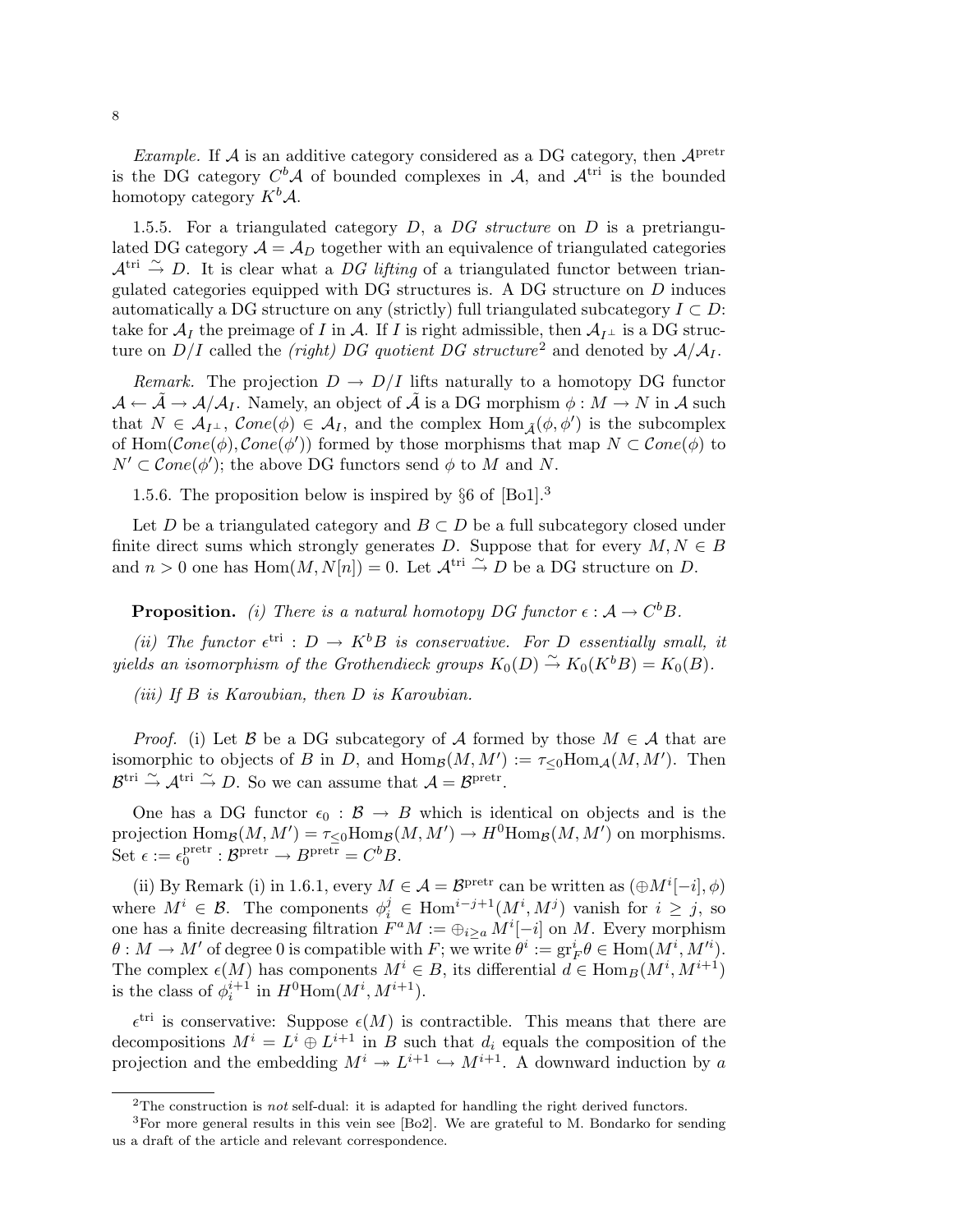shows that the composition  $F^a M \to M^a[-a] \to L^a[-a]$  is a homotopy equivalence. For  $a \ll 0$  we get  $0 = F^a M = M$ , q.e.d.

 $K_0(\epsilon^{\text{tri}})$  is an isomorphism: Since B strongly generates D,  $K_0(D)$  is generated by classes  $[M], M \in B$ . The relation  $[M \oplus M'] = [M] + [M']$  evidently holds in  $K_0(D)$ . Since  $K_0(B)$  is universal with respect to these generators and relations, we get a map  $K_0(K^b B) = K_0(B) \to K_0(D)$  which is evidently inverse to  $K_0(\epsilon^{\text{tri}})$ .

(iii) Suppose B is Karoubian; let us show that every  $P \in D^{\kappa}$  lies in D.

Choose  $M \in \mathcal{A}$  and an idempotent  $p \in H^0$ EndM whose image equals P. Write  $M = (\bigoplus M^{i}[-i], \phi)$  as above. Shifting M, we can assume that  $F^{n}M = 0, F^{1}M = M$ for some odd  $n \geq 1$ . By [Th] (see Remark (i) in 1.1.1),  $P[n] \oplus P$  lies in D for every odd  $n^4$  Choose  $N = (\bigoplus N^i[-i], \psi) \in \mathcal{A}$  that represents  $P[n] \oplus P$ . The projectors  $\bar{p}, \bar{p}' \in H^0$ End N onto P, P[n] factor through, respectively, M and M[n], so one can represent them by DG endomorphisms  $p, p'$  of N such that p factors through M and  $p'$  factors through  $M[n]$ .

Consider the complex  $\epsilon(N) \in C^bB$ . Its identity map is homotopic to  $\epsilon(p)$  +  $\epsilon(p')$ ; let  $h \in \text{Hom}^{0}(\epsilon(N), \epsilon(N)[-1])$ , be the homotopy. Set  $q := h^{1}d, q' := dh^{0} \in$  $H^{0}End(N^{0})$ . Since  $M^{0} = 0 = (M[n])^{0}$ , one has  $p^{0} = 0 = p'^{0} = 0$ . Therefore  $\mathrm{id}_{N^0} = q + q'$  and  $q^2 = h^1 d(h^1 d + dh^0) = q, q'^2 = (h^1 d + dh^0) dh^0 = q', qq' = 0.$ The images of the idempotents  $q, q'$  lie in B since B is Karoubian; let us represent them by  $Q, Q' \in \mathcal{B}$ , so we have an homotopy equivalence  $Q \oplus Q' \stackrel{\sim}{\rightarrow} N^0$ .

Let T be the cone of the composition  $Q[-1] \rightarrow N^0[-1] \stackrel{\psi_0}{\longrightarrow} F^1N$ , so  $F^0T =$  $T, F<sup>1</sup>T = F<sup>1</sup>N$ . There is an evident DG morphism  $e: T \to N$  identical on  $F<sup>1</sup>$ . We will show that e identifies  $T \in D$  with P. Since  $F^1M = M$ , there is a DG morphism  $t : N \to T$  such that  $et = p$ . It remains to check that  $te \in End T$  is a homotopically invertible. Now  $\epsilon(e)$  identifies  $\epsilon(T)$  with a subcomplex of  $\epsilon(N)$ , and  $h^{>0}$  is a homotopy between  $\epsilon(te)$  and  $\mathrm{id}_{\epsilon(T)}$ . Thus  $\epsilon(te) = \mathrm{id}_{\epsilon(T)}$ , and we are done by the conservativity of  $\epsilon$ .

Remark. Probably, statement (iii) of the proposition is valid without the assumption of existence of DG structure on D.

**1.6. Semi-free modules.** 1.6.1. Let  $\mathcal A$  be a DG category. To perform homotopy constructions on DG level, one often needs to enlarge A to a DG category  $\mathcal A$ of "DG ind-objects" defined as follows.

Let  $\mathcal{A}^\natural$  be a DG category whose objects are formal direct sums  $M = \bigoplus M_i[n_i],$ where i runs some set I,  $M_i \in \mathcal{A}$ ,  $n_i \in \mathbb{Z}$ ; one has  $Hom(\bigoplus M_i[n_i], \bigoplus M'_j[n_j]) :=$  $\prod_{i\in I} \bigoplus_{j\in I} \text{Hom}(M_i, M'_j)[n_j - n_i],$  the composition law is the product of matrices (with i∈I j∈J finitely many non-zero entries in each column). An endomorphism  $\phi$  of M is said to be f-nilpotent if I admits a filtration  $I_0 \subset I_1 \subset \ldots$  such that  $\cup I_a = I$  and the corresponding filtration  $M_0 \subset M_1 \subset \ldots$ ,  $M_a := \bigoplus_{i \in I_a} M_i[n_i]$ , of M has property  $\phi(M_a) \subset M_{a-1}, \phi(M_0) = 0.$  Now  $\underline{\mathcal{A}}$  is formed by pairs  $(M, \phi)$  where  $M \in \mathcal{A}^{\natural}$  and  $\phi$ is its f-nilpotent endomorphism of degree 1 which satisfies the Maurer-Cartan equation  $d(\phi) + \phi \cdot \phi = 0$ ; the complex Hom $((M, \phi_M), (M', \phi_{M'}))$  equals Hom $(M, M')$  as

<sup>&</sup>lt;sup>4</sup>A direct proof: If  $Q \oplus P \in D$ , then  $P[1] \oplus P = Cone(Q \oplus P \rightarrow Q \oplus P) \in D$ , then  $Q[2] \oplus P =$  $Cone((Q \oplus P)[1] \rightarrow (P[1] \oplus P)) \in D$ , then  $P[3] \oplus P = Cone((Q \oplus P)[2] \rightarrow (Q[2] \oplus P)) \in D$ , etc.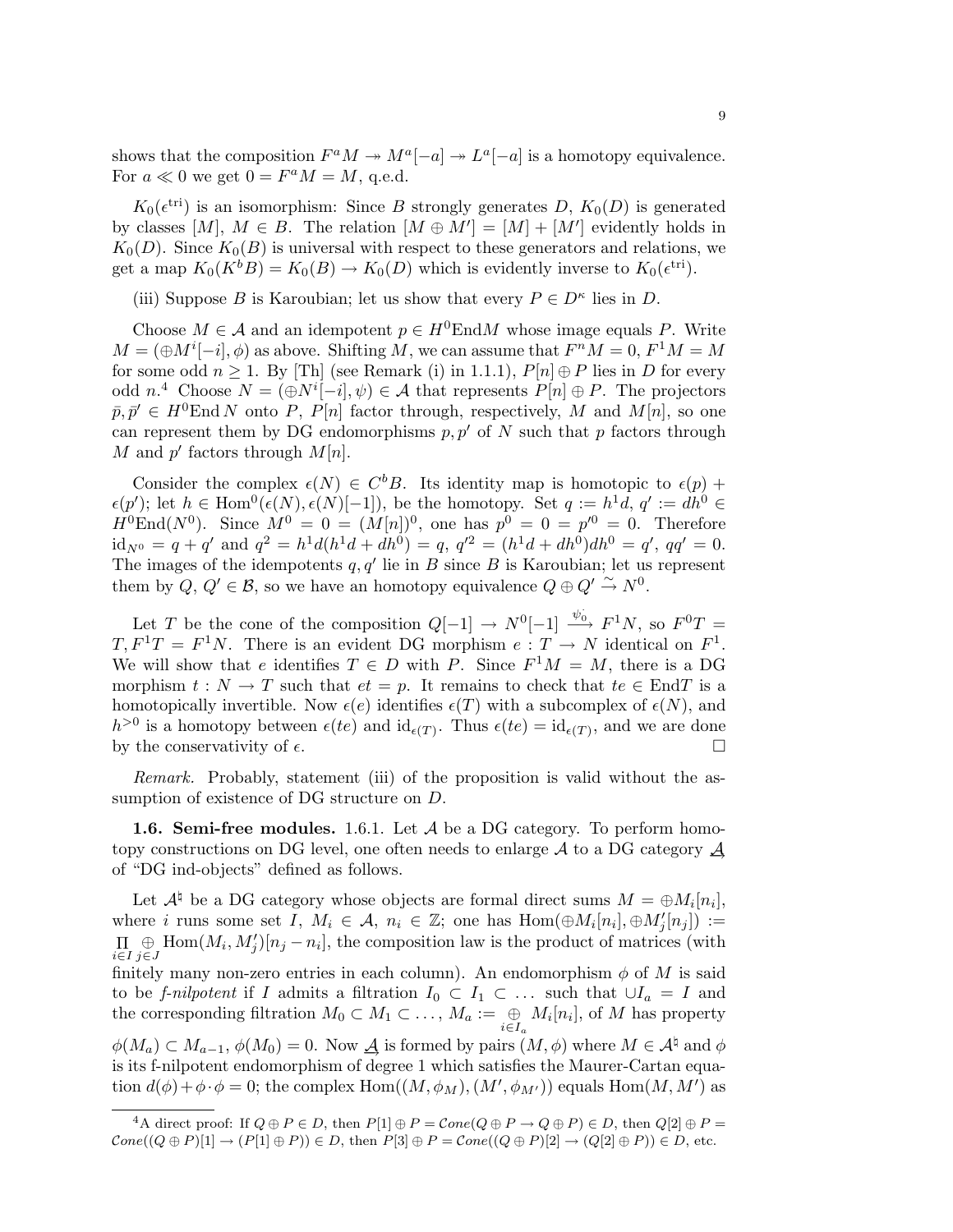a Z-graded module, its differential  $d_{\phi}$  is  $d_{\phi}(f) := d(f) + [\phi, f]$ . We usually denote  $(M, \phi)$  simply by M, and write  $\phi_M$  for  $\phi$ .

The DG category  $\mathcal A$  is cocomplete and strongly pretriangulated. One has a fully faithful embedding  $\mathcal{A} \hookrightarrow \mathcal{A}$  which identifies  $M \in \mathcal{A}$  with  $(M[0], 0) \in \mathcal{A}$ .

Remarks. (i) The essential image of the corresponding fully faithful embedding  $\mathcal{A}^{\text{pretr}} \hookrightarrow \mathcal{A}$  is formed by those  $(M, \phi)$  that the sum  $M = \bigoplus M_i[n_i]$  is finite. Replacing  $\mathcal A$  by  $\mathcal A^{\operatorname{pretr}}$  does not change  $\mathcal A$ .

(ii) The embedding  $A \hookrightarrow \underline{A}$  does not commute with infinite direct sums. Namely, let  $\{M_{\alpha}\}\$ be an infinite family of non-zero objects of A such that the direct sum of  $M_{\alpha}$ 's in A exists; denote it by  $\oplus_{\mathcal{A}} M_{\alpha} \in \mathcal{A}$ , and let  $\oplus M_{\alpha}$  be the direct sum in  $\mathcal{A}$ . Then the canonical morphism  $\oplus M_{\alpha} \to \oplus_{\mathcal{A}} M_{\alpha}$  is not an isomorphism. Same is true if we replace  $\mathcal A$  and  $\underline{\mathcal A}$  by their homotopy categories.

*Exercise.* Suppose  $A<sup>tri</sup>$  has arbitrary direct sums and is generated by a set of compact objects. Then the essential image of  $\mathcal{A}^{\text{tri}} \to \mathcal{A}^{\text{tri}}$  consists of those  $M \in \mathcal{A}$ that for every set of objects  $N_i \in \mathcal{A}$ , the canonical morphism  $\text{Hom}(\bigoplus_{\mathcal{A}^{\text{tri}}} N_i, M) \to$  $\prod Hom(N_i, M)$  is an isomorphism.<sup>5</sup>

Lemma. If a DG category B is cocomplete, strongly pretriangulated, and DG Karoubian, then every DG functor  $F: \mathcal{A} \to \mathcal{B}$  extends uniquely (up to a unique DG isomorphism) to a DG functor  $\underline{F}$  :  $\underline{A} \subset (\underline{A})^{\kappa} \to \mathcal{B}$  that commutes with arbitrary direct sums.

*Proof.* The above  $\mathcal{A}^{\dagger}$  is a full DG subcategory of  $\mathcal{A}$  formed by objects  $(M, 0)$ . Our F extends uniquely to a DG functor  $A^{\dagger} \rightarrow \mathcal{B}$  which commutes with arbitrary direct sums, and then to  $\mathcal{A}^{\dagger}$  pretr  $\subset \mathcal{A}$ . Let  $A \subset \mathcal{A}$  be the full DG subcategory formed by arbitrary direct sums of objects of  $A^{\dagger}$ <sup>pretr</sup>. Then F extends uniquely to a DG functor  $A^{\sim} \to \mathcal{B}$  which commutes with arbitrary direct sums, hence to  $A^{\sim}$ <sup>pretr</sup>. To finish the proof, it remains to show that  $({\cal A}^{\text{pretr}})^{\kappa} \stackrel{\sim}{\to} (\underline{\cal A})^{\kappa}$ . Notice that the construction of hocolim from 1.4.1 lifts in the evident manner to DG level (and it becomes canonical, as cones are). Now for any  $M \in \mathcal{A}$  the terms of the filtration  $M_0 \subset M_1 \subset \ldots$  on M (which comes since  $\phi_M$  is f-nilpotent) lie in  $\mathcal{A}^{\natural \text{ pretr}}$ , hence hocolim $M_a \in \mathcal{A}^{\text{pretr}}$ . Since the evident projection  $hocolim M_a \to M$  admits a DG splitting, one has  $M \in (\mathcal{A}^{\text{pretr}})^{\kappa}$ , q.e.d.

1.6.2. A DG category  $A$  is said to be *homotopically Karoubian* if Hot  $A$  is Karoubian. For any A its homotopy idempotent completion is a fully faithful DG embedding  $A \hookrightarrow B$  such that Hot B is the idempotent completion of Hot A. Here is concrete construction: take for  $\beta$  a full DG subcategory of  $\mathcal A$  formed by those objects that represent in Hot  $\overline{A}$  direct summands of objects in Hot  $\overline{A}$ ; since  $\overline{A}$ <sup>tri</sup> is Karoubian by 1.4.1, our  $\beta$  is a homotopy idempotent completion of  $\mathcal{A}$ . This construction also shows that all homotopy idempotent completions of  $A$  are naturally quasi-equivalent.

1.6.3. Suppose a DG category  $\mathcal A$  is essentially small. Denote by R-dgm the DG category of complexes of R-modules. The objects of DG category  $\mathcal{A}\text{-dgm} :=$  $\mathcal{H}om(\mathcal{A}, R$ -dgm) are called *left (DG)*  $\mathcal{A}$ -modules. A right  $\mathcal{A}$ -module is the same as an

<sup>&</sup>lt;sup>5</sup>Hint: use (i) of Proposition in 1.4.2 for  $I = A^{\text{tri}}$  and D formed by  $M \in \mathcal{A}$  as above.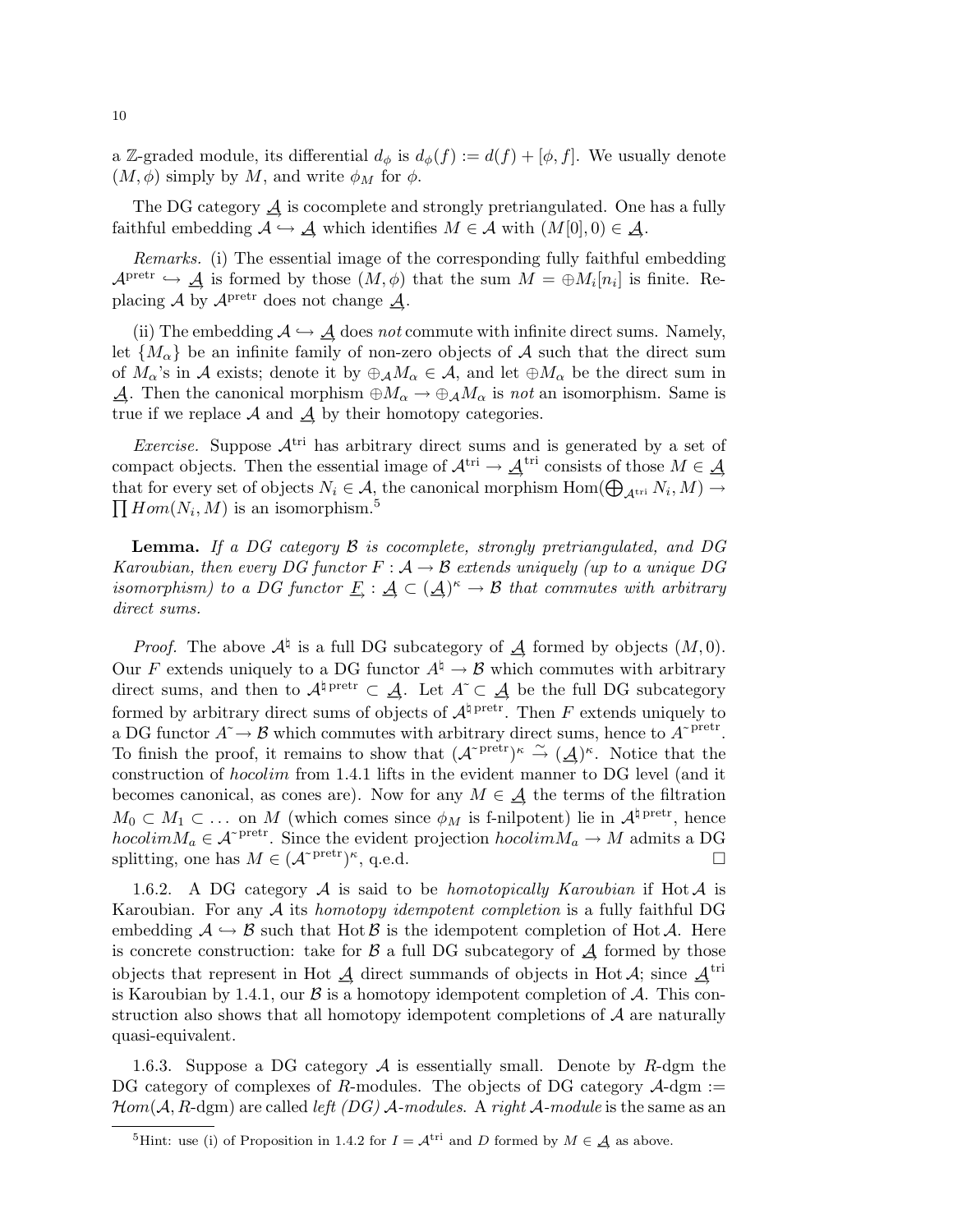$\mathcal{A}^{\mathrm{op}}$ -module.  $\mathcal{A}^{\mathrm{op}}$ -dgm is strongly pretriangulated, cocomplete, and DG Karoubian. One has the Yoneda fully faithful DG embeddings  $\mathcal{A} \hookrightarrow \mathcal{A}^{\text{op}}$ -dgm,  $\mathcal{A}^{\text{op}} \hookrightarrow \mathcal{A}$ -mod.

*Remarks.* (i) If A has single object,  $A = A$ , then A-module = DG A-module.

(ii) There are natural DG functors  $\mathcal{A}^{op}$ -dgm  $\otimes$  A-dgm  $\rightarrow$   $(\mathcal{A}^{op} \otimes \mathcal{A})$ -dgm  $\rightarrow$ R-dgm, the first one assigns to  $F \otimes G$  the  $\mathcal{A}^{op} \otimes \mathcal{A}$ -module  $M \otimes N \mapsto F(M) \otimes_R G(N)$ , the second one is the coend functor. We denote the composition as  $F \otimes G \mapsto F \otimes_A G$ . In the situation of (i) this is the usual tensor product of left and right A-modules.

The DG functor  $\underline{\mathcal{A}} \to \mathcal{A}^{op}$ -dgm defined by the embedding  $\mathcal{A} \hookrightarrow \mathcal{A}^{op}$ -dgm (see the above lemma) is itself a fully faithful embedding whose essential image consists of semi-free  $\mathcal{A}^{\text{op}}$ -modules. Here an  $\mathcal{A}^{\text{op}}$ -module M is said to be semi-free if it admits an increasing exhaustive filtration  $M_0 \subset M_1 \subset \ldots$  such that each  $gr_a M$  is free, i.e., isomorphic to a direct sum of translations of objects in A. Thus  $M_{a+1}$  =  $Cone(C_a \rightarrow M_a)$  where  $C_a$  is a free  $\mathcal{A}^{op}$ -module. Replacing A by  $\mathcal{A}^{pretr}$  does not change these categories.

**Lemma.**  $A^{tri} = A^{\kappa tri}$  is a right admissible subcategory of  $A^{op}$ -dgm<sup>tri</sup>.

*Proof.* See 1.4.1 and (i) of the proposition in 1.4.2.

1.6.4. An  $\mathcal{A}^{op}$ -module is said to be *acyclic* if the functor  $\mathcal{A}^{op} \to R$ -dgm takes values in acyclic complexes. Those objects form a full pretriangulated DG subcategory  $\mathcal{A}^{op}$ -dgm<sub>ac</sub>  $\subset \mathcal{A}^{op}$ -dgm, and  $\mathcal{A}^{op}$ -dgm<sub>ac</sub> is the right orthogonal complement to  $\underline{A}^{\text{tri}}$ . By 1.2 and the above lemma,  $A^{\text{op}}$ -dgm<sup>tri</sup> is left admissible, its left orthogonal complement equals  $\mathcal{A}^{\text{tri}}$ , and the restriction of the projection  $\mathcal{A}^{\mathrm{op}}$ -dgm<sup>tri</sup>  $\to D(\mathcal{A}^{\mathrm{op}}) := \mathcal{A}^{\mathrm{op}}$ -dgm<sup>tri</sup>/ $\mathcal{A}^{\mathrm{op}}$ -dgm<sup>tri</sup> (the *derived category* of right A-modules) to  $A<sup>tri</sup>$  is an equivalence of categories:

(1.6.1) 
$$
\mathcal{A}^{\text{tri}} \overset{\sim}{\rightarrow} D(\mathcal{A}^{\text{op}}).
$$

Thus  $\vec{A}$  is a DG structure on  $D(\mathcal{A}^{\text{op}})$ ; we refer to it as the *canonical DG structure*.

Remark. The procedure from (a) of the proof of the proposition in 1.4.2 (performed on DG level) provides for any  $M \in \mathcal{A}$ -dgm its semi-free left resolution  $hocolim(M_a, i_a)\rightarrow M$ . In fact, one can replace  $hocolim$  by the plain direct limit  $\lim M_a$  (which is semi-free): the morphism  $hocolim(M_a, i_a) \to M$  factors through  $\lim M_a$ , and  $hocolim(M_a, i_a) \rightarrow \lim M_a$  is a homotopy equivalence.

A DG functor  $F: \mathcal{A}_1 \to \mathcal{A}_2$  yields an evident DG functor  $F_*: \mathcal{A}_2^{\text{op}}$ -dgm  $\to$  $A_1^{\text{op}}$ -dgm and its left adjoint  $F^* : A_1^{\text{op}}$ -dgm  $\rightarrow A_2^{\text{op}}$ -dgm that extends  $F$ <sup>op</sup>-dgm and its left adjoint  $F^* : \mathcal{A}_1^{\text{op}}$ <sup>op</sup>-dgm  $\rightarrow$  A<sup>op</sup>-dgm that extends F and sends  $\underline{A}_1$  to  $\underline{A}_2$ ; they commute with arbitrary direct sums. Since  $F_*$  preserves acyclic modules (or quasi-isomorphisms), it yields a triangulated functor  $F_*: D(\mathcal{A}_2^{\text{op}})$  $_2^{\text{op}}$ )  $\rightarrow$  $D(\mathcal{A}_1^{\mathrm{op}})$ <sup>op</sup>) whose left adjoint comes via (1.6.1) from  $F^* : \underline{A_1}^{\text{tri}} \to \underline{A_2}^{\text{tri}}$ .

**Lemma.** If F yields an equivalence  $\mathcal{A}_1^{\text{tri}} \stackrel{\sim}{\rightarrow} \mathcal{A}_2^{\text{tri}} \stackrel{\kappa}{\cdot}$ , then  $F^*, F_* : D(\mathcal{A}_1^{\text{op}})$  $_{1}^{\text{op}}$   $\right) \leftrightharpoons$  $D(\mathcal{A}_2^{\mathrm{op}})$  $\binom{10}{2}$  are mutually inverse equivalences of triangulated categories.

1.7. Cocomplete vs. small  $\&$  Karoubian: DG setting. The next result is due to V. Drinfeld.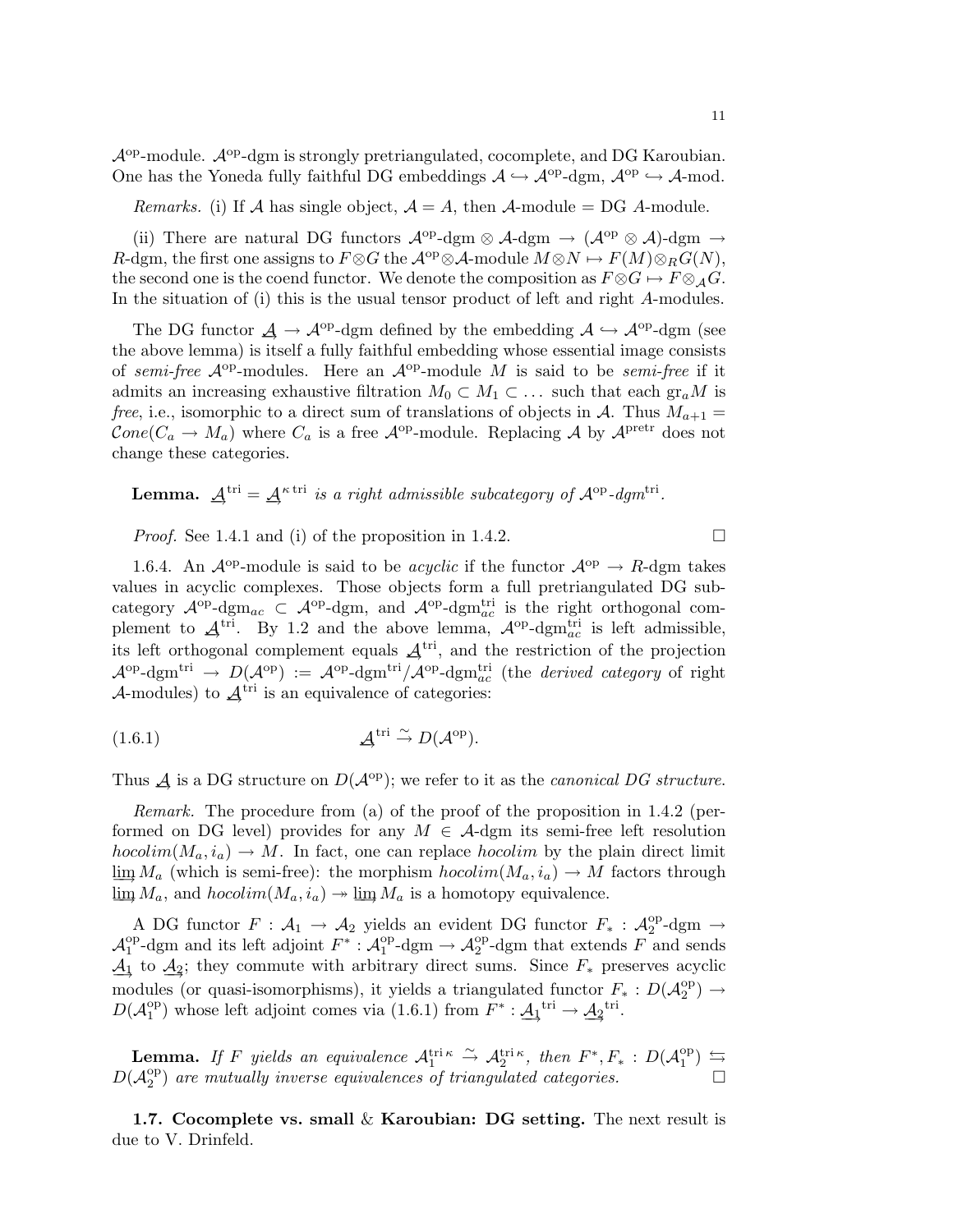Let  $\beta$  be a cocomplete pretriangulated DG category. An object of  $\beta$  is said to be *perfect* if it is perfect (i.e., compact) as an object of  $\mathcal{B}^{tri}$ . All perfect objects form a full DG subcategory  $\mathcal{B}^{\text{perf}} \subset \mathcal{B}$ . E.g.,  $\mathcal{A} \hookrightarrow \mathcal{A}$  takes values in  $(\mathcal{A})^{\text{perf}}$ .

Consider the following two classes of DG categories:

(a) Pretriangulated DG categories  $\mathcal A$  with  $\mathcal A^{\text{tri}}$  essentially small and Karoubian.

(b) Cocomplete DG Karoubian strongly pretriangulated DG categories  $\beta$  such that  $\mathcal{B}^{\text{tri}}$  is generated by a set of perfect objects.

They form naturally "DG 2-categories"  $\mathcal{DG}^{(a)}$  and  $\mathcal{DG}^{(b)}$ . Namely, 1-morphisms in  $\mathcal{D}\mathcal{G}^{(a)}$  are DG functors, 1-morphisms in  $\mathcal{D}\mathcal{G}^{(b)}$  are DG functors that commute with arbitrary direct sums and send perfect objects to perfect ones, and the "complex" of 2-morphisms between DG functors is defined as in 1.5.3 (the quotation marks mean that morphisms need not form sets).

For A of type (a) the category  $(\underline{A})^{\kappa}$  is of type (b); for B of type (b)  $\mathcal{B}^{\text{perf}}$  is of type (a) (see (i) of the proposition in 1.4.2). By the lemma in 1.6.1, we have defined "adjoint DG functors"

$$
(1.7.1) \t\t \mathcal{D}\mathcal{G}^{(a)} \leftrightarrows \mathcal{D}\mathcal{G}^{(b)}.
$$

**Proposition.** The adjunction 1-morphisms  $A \to (\underline{A})^{\kappa \text{ perf}}, (\underline{B}^{\text{perf}})^{\kappa} \to \mathcal{B}$  are quasi-equivalences.

Proof. The assertion follows from the next corollary of 1.4.2:

**Lemma.** If  $A \subset \mathcal{B}^{\text{perf}}$  is any small full DG subcategory that generates  $\mathcal{B}^{\text{tri}}$ , then  $\underline{\mathcal{A}} \to \mathcal{B}$  is a quasi-equivalence, and  $(\mathcal{B}^{\text{perf}})^{\text{tri}} = (\mathcal{A}^{\text{tri}})^{\kappa}$ . — Первый процесс в получине и продательно производите в собстановки производите в собстановки производите со<br>В собстановки производите собстановки производите собстановки производите собстановки производите собстановки

Remarks. (i) The proposition asserts that  $A \mapsto \underline{A}$  and  $B \mapsto B^{\text{perf}}$  are "homotopically mutually inverse" correspondences between the categories of type (a) and of type (b). Variant: Let us enlarge (b) to the class  $(b)'$  of cocomplete pretriangulated DG categories  $\mathcal{B}$  such that  $\mathcal{B}^{\text{tri}}$  is generated by a set of perfect objects. For any such B the embedding  $\mathcal{B} \hookrightarrow \mathcal{B}^{\text{pretr } \kappa}$  is a quasi-equivalence (see 1.4.1), and  $\mathcal{B}^{\text{pretr } \kappa}$  is of type (b). Thus  $\mathcal{A} \mapsto \mathcal{A}$  and  $\mathcal{B} \mapsto \mathcal{B}^{\text{perf}}$  are "homotopically mutually inverse" correspondences between the categories of type  $(a)$  and of type  $(b)$ .

(ii) For any essentially small DG category  $\mathcal A$  the category  $\mathcal A$ <sup>perf</sup> is a homotopy idempotent completion of  $\mathcal{A}^{\text{pretr}}$ , see 1.6.2.

1.8. Homotopy DG quotients. Let  $A$  be a DG category such that  $A<sup>tri</sup>$  is essentially small,  $\mathcal{I} \subset \mathcal{A}$  be a full DG subcategory. By 1.4.2,  $\underline{\mathcal{I}}^{\text{tri}} \subset \underline{\mathcal{A}}^{\text{tri}}$  is a right admissible subcategory. As in 1.5.5, let  $\mathcal{B} := \mathcal{A}/\mathcal{I} \subset \mathcal{A}$  be the preimage of  $(\underline{\mathcal{I}}_n^{\text{tri}})^\perp \subset \underline{\mathcal{A}}^{\text{tri}}$ , so one has  $\mathcal{B}^{\text{tri}} \stackrel{\sim}{\to} \underline{\mathcal{A}}^{\text{tri}}/\underline{\mathcal{I}}_n^{\text{tri}}$ . Let  $\mathcal{A}/\mathcal{I} \subset \mathcal{B}$  be the preimage of the essential image of  $\mathcal{A}^{\text{tri}}$  in  $\underline{\mathcal{A}}^{\text{tri}}/\underline{\mathcal{I}}^{\text{tri}}$ ; this is the (right) Keller DG quotient.<sup>6</sup> As in Remark in 1.5.5, one has a natural homotopy DG functor  $\mathcal{A} \leftarrow \tilde{\mathcal{A}} \rightarrow \mathcal{A}/\mathcal{I}$ , where  $(\mathcal{A}/\mathcal{I})^{\text{tri}} = \mathcal{A}^{\text{tri}}/\mathcal{I}^{\text{tri}}$ . The also set  $\mathcal{A}/^{\kappa}\mathcal{I} := \mathcal{B}^{\text{perf}}$ , so  $(\mathcal{A}/^{\kappa}\mathcal{I})^{\text{tri}} = \mathcal{A}^{\text{tri}}/\kappa\mathcal{I}^{\text{tri}}$ 

 ${}^{6}$ See [K] and [Dr] §4. Notice that the construction is not self-dual.

<sup>&</sup>lt;sup>7</sup>So, by 1.5.2, one can assign to each object of A a homotopy object of  $A/\mathcal{I}$ .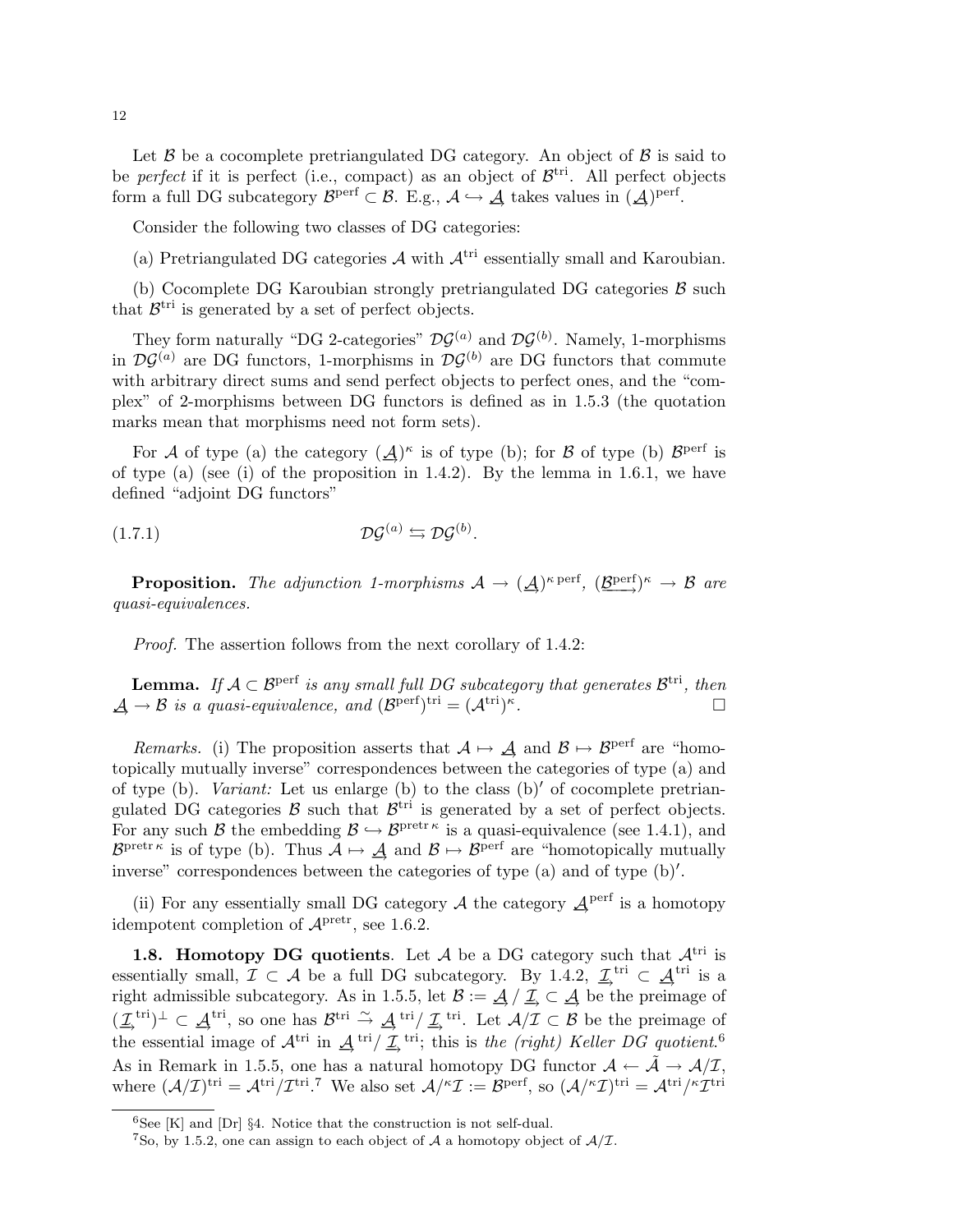(see 1.4.2). By the lemma in 1.7, one has natural quasi-equivalences

(1.8.1) 
$$
\underline{\mathcal{A}}/\underline{\mathcal{I}} \xrightarrow{\sim} \underline{\mathcal{A}}/\underline{\mathcal{I}} \xrightarrow{\sim} \underline{\mathcal{A}}/\underline{\mathcal{I}}.
$$

Remark. Small DG categories equipped with a marked zero object form naturally a pointed model category (with quasi-equivalences as weak equivalences and surjective functors as fibrations),<sup>8</sup> see [Dr] B4–6. This plain model structure is not useful, for it does not consider morphisms between DG functors (cf. Remark in 1.5.3). For A, T as above, Drinfeld  $\text{Dr}$  defines a *(homotopy)* DG quotient as a homotopy DG functor  $\mathcal{A} \leftarrow \tilde{\mathcal{A}} \rightarrow \mathcal{A}/\mathcal{I}$  where the functor  $\text{Hot } \mathcal{A} \rightarrow \text{Hot } (\mathcal{A}/\mathcal{I})$  is essentially surjective and yields an equivalence  $\mathcal{A}^{\text{tri}}/\mathcal{I}^{\text{tri}} \to (\mathcal{A}/\mathcal{I})^{\text{tri}}$ . Thus  $\mathcal{A}/\mathcal{I}$  is a homotopy cone for the morphism  $\mathcal{I} \to \mathcal{A}$ . The Keller construction is a concrete way to construct a DG quotient;<sup>9</sup> for another one see  $\S 3$  of  $[Dr]$ . For the uniqueness property of homotopy DG quotients see  $[T]$ ; a weaker fact is in  $[Dr]1.6.2$ .

**1.9. Homotopy tensor DG categories.** 1.9.1. Let  $A$  be a DG category. It is clear what a *tensor structure* on  $\mathcal A$  is. Unfortunately, tensor structures are too rigid to pass readily to homotopy DG quotients. The next definition, due to V. Drinfeld, is adapted for the right Keller localization:

A *(right)* homotopy tensor structure is a pseudo-tensor structure on  $\mathcal{A}$  (see [BD] 1.1.3) such that the corresponding pseudo-tensor structure on  $HotA$  is actually a tensor structure. Thus for every finite non-empty set  $I$  we have a DG functor  $P_I: \mathcal{A}^{op \otimes I} \otimes \mathcal{A} \to R$ -dgm,  $(\otimes M_i) \otimes N \mapsto P_I(\{M_i\}, N)$  of *I*-polylinear operations, the operations compose according to a usual format (and  $P_I =$  Hom if  $|I| = 1$ ), and  $H^0P_I(\{M_i\}, N) = \text{Hom}_{\text{Hot}\mathcal{A}}(\otimes M_i, N)$  for a tensor structure on Hot  $\mathcal A$  uniquely defined by these operations.

Notice that any tensor or homotopy tensor structure extends in a unique way to  $\mathcal{A}^{\kappa}$  and  $\mathcal{A}^{\text{pretr}}$ . It yields tensor structures on Hot  $\mathcal{A}$  and  $\mathcal{A}^{\text{tri}}$ ; the latter is compatible with the triangulated structure, i.e.,  $\otimes$  is a triangulated bifunctor.

*Exercise.* The tensor product Hot  $\mathcal{A}^{\otimes I} \to$  Hot  $\mathcal{A}$  lifts naturally to a homotopy functor (see 1.5.2). So for  $M_i \in \mathcal{A}$  the tensor product  $\otimes M_i$  is well defined as a homotopy object of A.

Remark. The above definition of homotopy tensor structure is not self-dual: algebras are pleasant to consider, while coalgebras are cumbersome objects. It would be nice to find a definition of homotopy tensor structure free of this nuisance.

1.9.2. Any tensor structure on A extends naturally to  $\mathcal A$  so that ⊗ commutes with arbitrary direct sums. Similarly, any homotopy tensor structure on  $A$  extends naturally to  $\mathcal{A}$ , so that  $P_I(\lbrace M_i \rbrace, N)$  transforms arbitrary direct sums of  $M_i$ 's to direct products, and if  $M_i \in \mathcal{A}$ , then it transforms arbitrary direct sums of N's to direct sums. The lemma in 1.7 implies that  $(\mathcal{A}^{\text{tri}})^{\kappa} = (\mathcal{A}^{\text{perf}})^{\text{tri}}$  is a tensor subcategory of  $\underline{\mathcal{A}}^{\text{tri}}$ , so  $\underline{\mathcal{A}}^{\text{perf}}$  is a homotopy tensor category.

<sup>&</sup>lt;sup>8</sup>It has a peculiar property: suspensions of its objects are contractible.

<sup>&</sup>lt;sup>9</sup>To retain smallness, one should replace  $A/T$  (which is not small) by a small DG subcategory having the same homotopy category.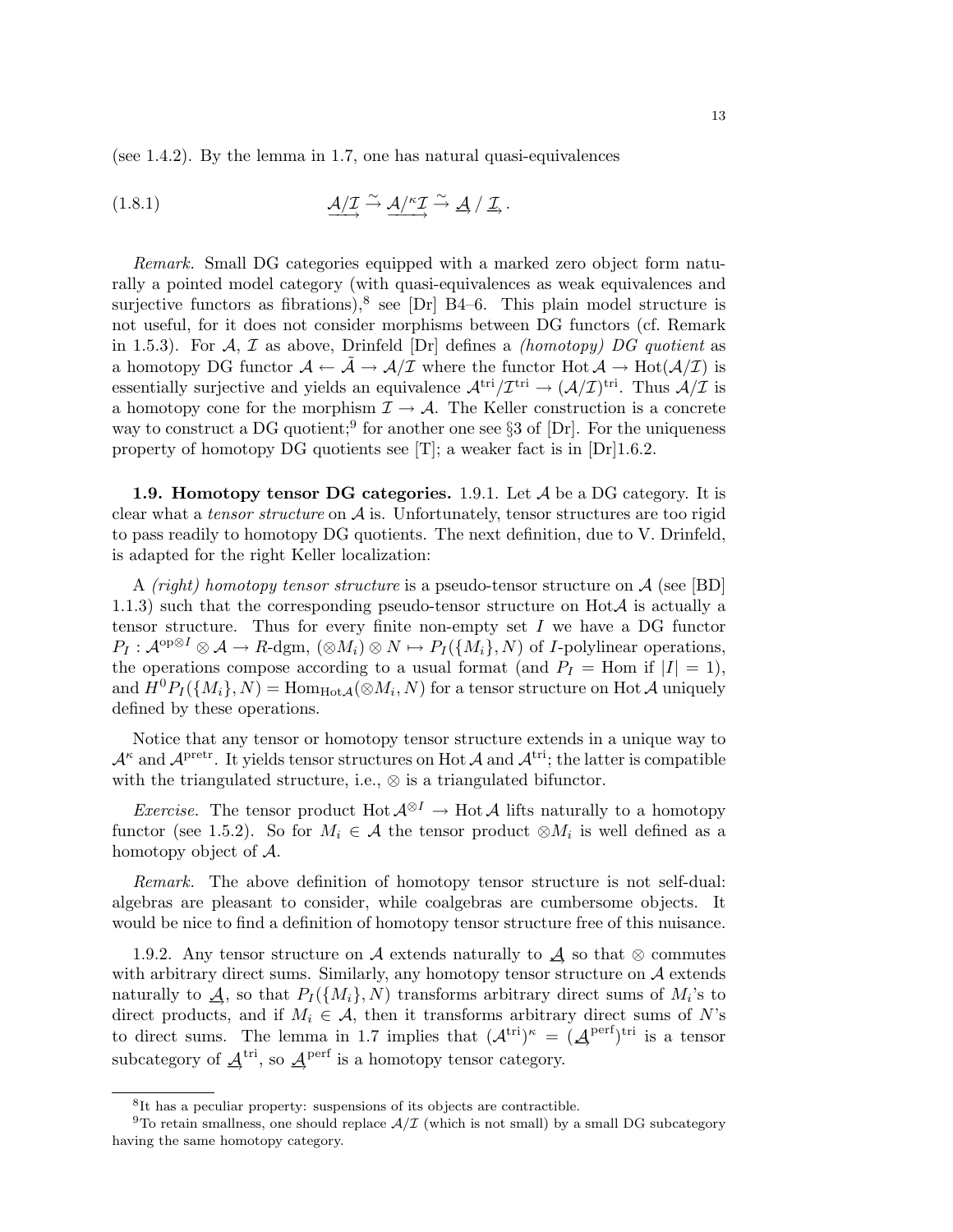Suppose  $A$  is essentially small. Then any homotopy tensor structure on  $A$  yields, by means of (1.6.1), a tensor structure on  $D(\mathcal{A}^{\mathrm{op}})$  such that  $\mathcal{A}^{\mathrm{tri}} \subset (\mathcal{A}^{\mathrm{tri}})^{\kappa}$  are its tensor subcategories.

If  $\mathcal{I} \subset \mathcal{A}$  is a full DG subcategory such that  $\mathcal{I}^{tri}$  is an ⊗-ideal in  $\mathcal{A}^{tri}$ , then  $A/\mathcal{I} \subset \mathcal{A}/^k\mathcal{I} \subset \mathcal{A}/\mathcal{I}$  are homotopy tensor DG subcategories of  $\mathcal{A}$ . Thus the (right) Keller DG quotient inherits naturally a homotopy tensor structure (which lifts the evident tensor structure on  $\mathcal{A}^{\text{tri}}/\mathcal{I}^{\text{tri}}$ .

1.9.3. For  $M_i \in \mathcal{A}$  with  $i \in I$  as above, we have a left  $\mathcal{A}$ -module  $P'_I(\lbrace M_i \rbrace)$ ,  $N \mapsto P_I(\{M_i\}, N)$  (here  $N \in \mathcal{A}$ ). For any right  $\mathcal{A}\text{-module } F$  set  $P_I(\{M_i\}, F) :=$  $F \otimes_A P'_I(\lbrace M_i \rbrace) \in R$ -dgm (see [Dr] C3 for the notation); if  $F \in \mathcal{A}$ , this complex coincides with its namesake from 1.9.2.

Denote by  $\mathcal{P}_I(\{M_i\}, F)$  the right A-module  $Q \mapsto P_{\tilde{I}}(\{M_i, Q\}, F)$ ; here  $Q$  is a test object in A and  $\tilde{I}$  is I with one element added. Thus if A is a tensor category, then  $\mathcal{P}_I(\{M_i\}, F)(Q) = F((\otimes M_i) \otimes Q)$ . The DG endofunctor  $\mathcal{P}_I(\{M_i\}, \cdot) : F \mapsto$  $\mathcal{P}_I(\{M_i\}, F)$  of  $\mathcal{A}^{op}\text{-}\mathrm{dgm}$  preserves quasi-isomorphisms, so it yields a triangulated  $($ poly)functor  $\mathcal{P}_I : (\mathcal{A}^{tri})^{opI} \times D(\mathcal{A}^{op}) \to D(\mathcal{A}^{op}).$ 

The functors  $\{M_i\} \mapsto P_I(\{M_i\}, F), \mathcal{P}_I(\{M_i\}, F)$  extend naturally to  $M_i \in \mathcal{A}$  so that arbitrary direct sums of  $M_i$ 's are transformed to direct products. The corresponding DG endofunctor  $\mathcal{P}_I(\{M_i\},\cdot)$  of  $\mathcal{A}^{\text{op}}$ -dgm preserves quasi-isomorphisms if  $M_i \in \mathcal{A}^{\text{perf}}$  (see the lemma in 1.7). If  $|I| = 1$ , we write  $\mathcal{H}om(M, F) := \mathcal{P}_I(\{M\}, F)$ .

Remark. The endofunctor  $\mathcal{P}_I(\{M_i\},\cdot)$  of  $D(\mathcal{A}^{\text{op}})$  is right adjoint to one  $F \mapsto$  $(\otimes M_i) \otimes F$ . Thus Hom is an action of the tensor category  $(\mathcal{A}^{\text{tri}})^{\kappa \text{ op}}$  on  $D(\mathcal{A}^{\text{op}})$ .

1.10. Presheaves. Let T be an essentially small category. Assume that for every finite family  $\{X_s\}$  of objects in T the coproduct  $\sqcup X_s$  exists, and for every morphism  $Y \to X = \sqcup X_i$  the fiber products  $Y_s := Y \times_X X_s$  are representable and  $\iota \mathcal{X}_s \stackrel{\sim}{\to} Y$ . For us, a presheaf on T always means a presheaf of R-modules compatible with finite coproducts, i.e., a functor  $F : T^{op} \to R$ -mod such that  $F(\mathfrak{u}_s) \stackrel{\sim}{\to} \Pi_s F(X_s).$ <sup>10</sup> Let  $R[T]$  be an R-category whose objects are denoted by  $R[X], X \in T$ , and  $Hom(R[X], R[Y])$  is the direct limit of the directed family of free R-modules  $\Pi_s R$ [Hom $(X_s, Y)$ ] labeled by finite decompositions  $\sqcup X_s \stackrel{\sim}{\to} X$ . Then a presheaf on T is the same as an  $R[T]$ <sup>op</sup>-module; we identify  $R[X]$  with the corresponding representable presheaf.

We have an abelian R-category  $\mathcal{PSh}$  of presheaves and a DG category  $\mathcal{CPSh} =$  $R[T]$ <sup>op</sup>-dgm of complexes of presheaves. Let  $R[T]$  be the category of semi-free DG  $R[T]$ <sup>op</sup>-modules (see 1.6.3). Set  $\mathcal{P} := R[T]$ <sup>perf</sup>, see 1.7. Then  $R[T] \stackrel{\sim}{\rightarrow} \mathcal{P}$  is the canonical DG structure on the derived category  $DPSh$ , see (1.6.1).

Suppose T is closed under finite direct products; they define a tensor structure on T, so  $R[T]$  is an tensor R-category. By 1.9.2,  $R[T]$  is a tensor DG category, and  $\overrightarrow{v_1}$ P its tensor DG subcategory. We get a tensor structure on  $\underline{P}^{\text{tri}} = D\mathcal{P}Sh$ . Notice that  $\mathcal{PSh}$  is a tensor abelian R-category in the usual way, and the embedding  $\mathcal{P} \hookrightarrow \mathit{CPSh}$  is compatible with the tensor products, so the tensor structure on

<sup>&</sup>lt;sup>10</sup>I.e., for us a presheaf is the same as a sheaf for the topology whose coverings  $\{X_s \to X\}$  are finite decompositions  $\sqcup X_s \stackrel{\sim}{\to} X$ .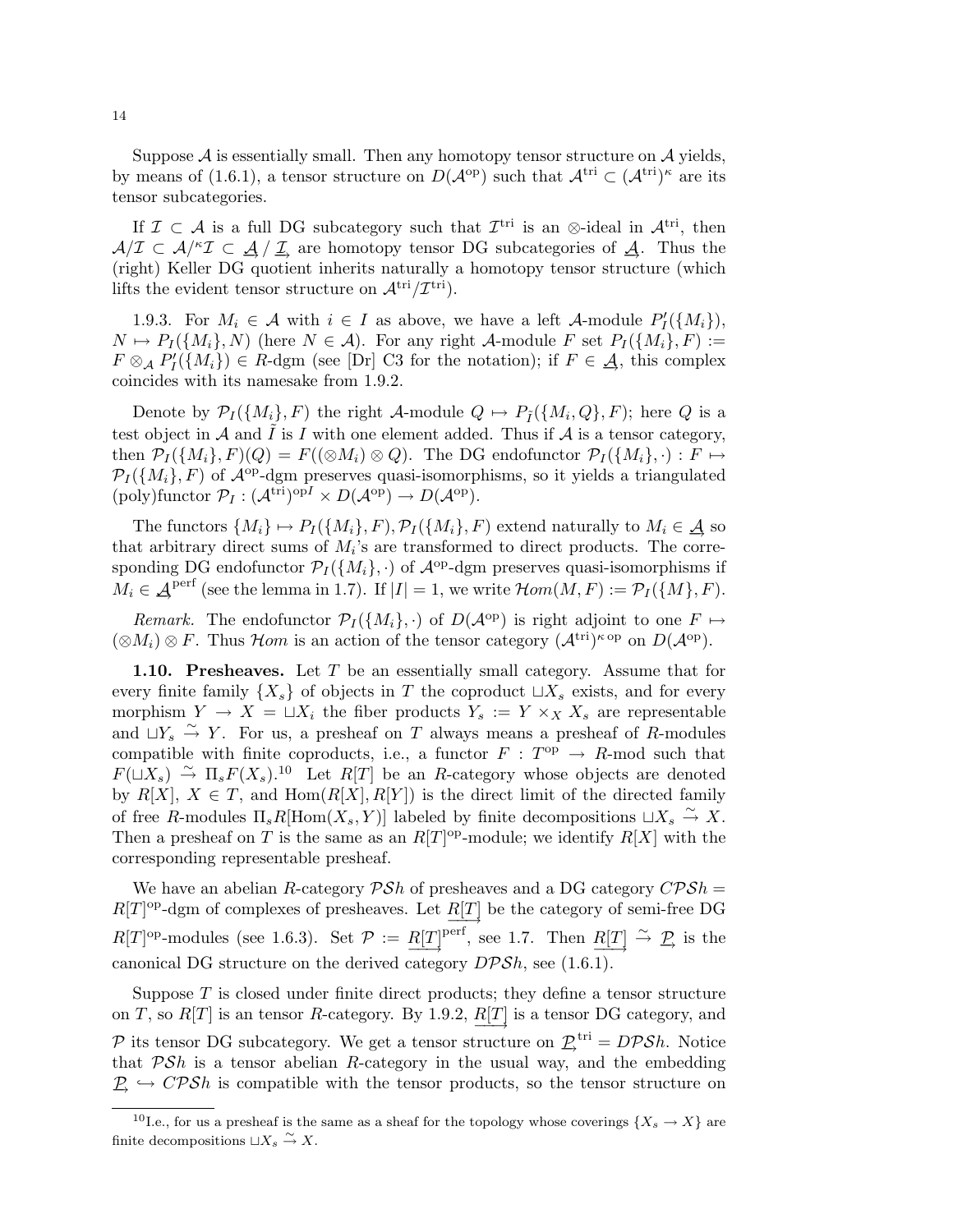DPSh is the standard one. The tensor DG category  $\mathcal{P}^{\text{op}}$  acts on  $\mathcal{CPSh}$  by the Hom action; for  $X, Y \in T$  and  $F \in CPSh$  one has  $\mathcal{H}om(R[X], F)(Y) = F(X \times Y)$ .

*Notation*. If U is a simplicial object of T, then  $R[U]$  is a simplicial presheaf; by abuse of notation, we denote the normalized complex also by  $R[U]$ . For a morphism  $Y \to X$  we write  $R[Y/X] := \mathcal{C}one(R[Y] \to R[X])[-1]$ , for an augmented simplicial object  $U$ ./X we have  $R[U]/X$ , etc. So  $R[X] \in \mathcal{P}$ , and  $R[U]$ ,  $R[U]/X] \in \mathcal{P}$ .

1.11. Sheaves. Suppose that our  $T$  is equipped with a Grothendieck topology T (see [SGA4] II or [D1] Arcata I 6) such that for every finite family  $X_s \in T$  the morphisms  $\{X_s \to \sqcup X_s\}$  form a covering of  $\sqcup X_s$ . We have the abelian category  $\mathcal{S}h^T$ of sheaves of R-modules, the exact sheafification functor  $\mathcal{PSh} \to Sh^{\mathcal{T}}$ ,  $F \mapsto F_{\mathcal{T}}$ , and its right adjoint  $\mathcal{S}h^T \to \mathcal{P}\mathcal{S}h$  which is fully faithful and left exact.

A complex F of presheaves is said to be *locally acyclic* if for every  $X \in T$  and  $a \in H^nF(X)$  those X-objects  $V/X$  that  $a|_V \in H^nF(V)$  vanishes, form a covering sieve of X. All such F form a thick subcategory  $I<sup>T</sup>$  of  $D\mathcal{S}h<sup>T</sup>$ ; the sheafification functor yields an equivalence  $D\mathcal{P} \mathcal{S} h / I^{\mathcal{T}} \overset{\sim}{\rightarrow} D \overset{\sim}{\mathcal{S}} h^{\mathcal{T}}$ .

For  $X \in T$  its *hypercovering* (see [SGA4] V 7.3) is an augmented simplicial object of T which satisfies the next condition: Let  $f : \partial \Delta^n \times Y/Y \to U/X$  be any morphism of augmented simplicial objects; here  $Y \in T$ ,  $n \geq 0$ ,  $\Delta^n$  is the "*n*simplex" simplicial set,  $\partial \Delta^n$  its boundary. Then those  $V/Y$  that  $f_V : \partial \Delta^n \times V/V \to$  $U./X$  can be extended to  $\Delta^n \times V/V \to U./X$ , form a covering sieve of Y.

Assume that every  $X \in T$  is quasi-compact,<sup>11</sup> has finite cohomological dimension, and each of its coverings admits a refinement  ${Y_s \to X}$  such that for every morphism  $Z \to X$  the fiber products  $Y_s \times_X Z$  are representable.

**Lemma.** (i)  $I<sup>T</sup>$  is a right admissible subcategory of DPSh.

(ii) If  $U/X$  is a hypercovering of  $X \in T$ , then the complex  $R[U/X]$  is T locally acyclic. The category  $I^{\mathcal{T}}$  is generated by all such complexes  $R[U]/X$ .

The objects of  $I^{\mathcal{T}\perp}$  are called T-local (or simply local) complexes; by the lemma, a complex G is local if and only if for every hypercovering  $U$ . /X the map  $G(X) \rightarrow$  $G(U) := \text{Hom}(R[U], G)$  is a quasi-isomorphism. Notice that if such G is a single presheaf, then it is automatically a sheaf. As in 1.2, one has the T-localization endofunctor of  $DPSh, F \mapsto \mathcal{C}^T(F) := F_I \tau_{\perp}$  which identifies  $DSh^T$  with  $I^{\perp}$ . The t-structure picture here is from (i) of the lemma from loc. cit. As in 1.5.5,  $\mathcal{P}$  yields DG structures on the subcategories  $I^{\mathcal{T}}$  and  $I^{\mathcal{T} \perp}$ .

If T has enough points (see [SGA4] IV 6), then  $I<sup>T</sup>$  is formed by complexes of sheaves whose stalks at the points are acyclic complexes. The T-localization can be lifted to a DG endofunctor of  $C\mathcal{P}Sh$  which assigns to a complex of presheaves its Godement resolution.

## §2. Correspondences and effective motives: first definitions

This section treats the material of lectures 1, 2, 8, 23 of [MVW], §6 of [SV], and 2.1.1–2.1.3, 3.4.1 of [Vo2]. At variance with loc. cit., the constructions are carried

<sup>&</sup>lt;sup>11</sup>Which means (see [SGA4] VI 1.1) that every covering of  $X$  has a finite subcovering.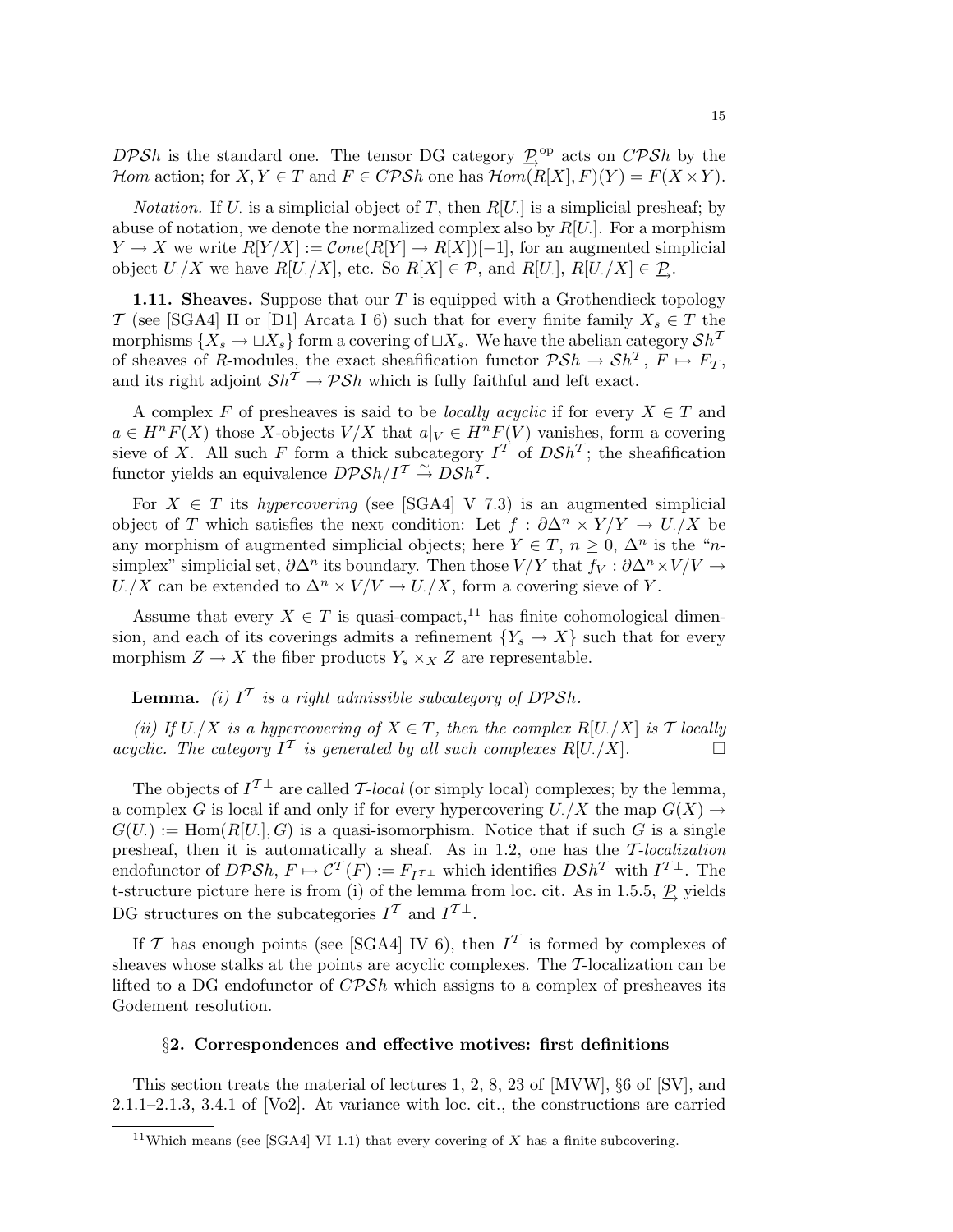on DG level, and the "bounded above" assumption on complexes is discarded.

**2.1.** Presheaves with transfer. We fix a base field k; let  $Sch = Sch_k$  be the category of all k-schemes,  $\mathcal{S}_m = \mathcal{S}_m$  be the subcategory of smooth varieties. Notice that  $\mathcal{S}_m$  is essentially small.

2.1.1. Using 1.10 for  $T = \mathcal{S}m$ , we get the abelian category  $\mathcal{P}\mathcal{S}h$  of presheaves of R-modules on  $\mathcal{S}_m$ , the tensor DG categories  $\mathcal{P}$  and  $\underline{\mathcal{P}}$ , the equivalence of triangulated tensor categories

(2.1.1) −→P tri <sup>∼</sup>→ DPSh,

etc. Any scheme X yields a presheaf  $R[X] : Y \mapsto R[X](Y) = R[X(Y)]$  on  $\mathcal{S}m$ . As in 1.10, for  $Y \to X$  we have a complex  $R[Y/X] := \mathcal{C}one(R[Y] \to R[X])[-1]$ , a simplicial augmented scheme  $U/X$  yields a complex  $R[U/X]$ , etc.

Any presheaf F on  $\mathcal{S}_m$  extends naturally to a presheaf on  $\mathcal{S}_c$ . for a scheme Y we define  $F(Y)$  as  $\lim_{x \to \infty} F(X)$ , the limit is taken over the category of pairs  $(X, \nu)$ where  $X \in \mathcal{S}_m$  and  $\nu$  is a morphism  $Y \to X$ .<sup>12</sup> If Y can be represented as the projective limit of a directed family of smooth varieties  $Y_\alpha$  connected by affine morphisms, then  $F(Y) = \lim_{\alpha} F(Y_{\alpha})$  (see EGA IV 8.8); in particular, the functor  $F \mapsto F(Y)$  is exact. Examples of such Y's: (i) For a point x of a smooth variety X such is the local scheme  $X_x := \text{Spec } \mathcal{O}_{Xx}$  and its Henselization  $X_x^h$ ; (ii) If  $K/k$ is a separable extension, then such is any  $Y \in \mathcal{S}m_K$ .

2.1.2. If X, Y are schemes and Y is smooth, then we denote by  $Cor(Y, X)$  =  $Cor_R(Y, X)$  the free R-module generated by the set of reduced irreducible subschemes  $\Gamma \subset X \times Y$  such that the projection  $\Gamma \to Y$  is finite and its image is an irreducible component of Y (the latter condition can be replaced by that dim  $\Gamma =$ dim Y). Its elements  $\gamma = \sum a_i \Gamma_i$ ,  $a_i \in R$ , are referred to as *finite correspondences*. If Z is smooth, we have the composition map  $Cor(Y, X) \otimes Cor(Z, Y) \rightarrow Cor(Z, X)$ ,  $\gamma \otimes \gamma' \mapsto \gamma \gamma' :=$  the push-forward by the projection  $X \times Y \times Z \to X \times Z$  of the cycle  $(X \times \gamma') \cap (\gamma \times Z)$  on  $X \times Y \times Z$ . Here  $\cap$  is the cycle-theoretic intersection (our cycles intersect properly). The composition is associative.

Remarks. (a) Informally, finite correspondences are multi-valued maps; the composition is the usual composition of multi-valued maps. (b) Any  $\gamma \in \mathcal{C}or(Y,X)$  is uniquely determined by its value at the generic point(s)  $\gamma(\eta_Y)$  of Y, which is a zero cycle on  $X_{\eta_Y}$ . (c) By Noether's normalization lemma, every (reduced, irreducible) affine variety  $\Gamma$  can be realized as a finite correspondence between some vector spaces X, Y. (d) The projection  $\Gamma \to Y$  need not be flat: indeed, the flatness implies that  $\Gamma$  is a Cohen-Macaulay scheme.

Let  $R_{tr}[\mathcal{S}m] = R_{tr}[\mathcal{S}m_k]$  be the R-category whose objects are smooth varieties and morphisms are finite correspondences. We denote  $X \in \mathcal{S}m$  considered as an object of  $R_{tr}[Sm]$  by  $R_{tr}[X]$ . There is a faithful embedding  $R[\mathcal{S}m] \hookrightarrow R_{tr}[\mathcal{S}m]$ ,  $R[X] \mapsto R_{tr}[X]$ , which sends a morphism  $f : Y \to X$  to its graph considered as a cycle on  $X \times Y$ . As above, f yields a complex  $R_{tr}[Y/X]$ , etc.

We write  $R_{tr}$  for  $R_{tr}$ [Spec k]. For every X the structure projection  $X \to \text{Spec } k$ yields the *augmentation* morphism  $aug_X : R_{tr}[X] \rightarrow R_{tr}$  and the 2-term com-

<sup>&</sup>lt;sup>12</sup>A morphism  $(X, \nu) \to (X', \nu')$  is a morphism  $f : X \to X'$  such that  $f\nu = \nu'$ .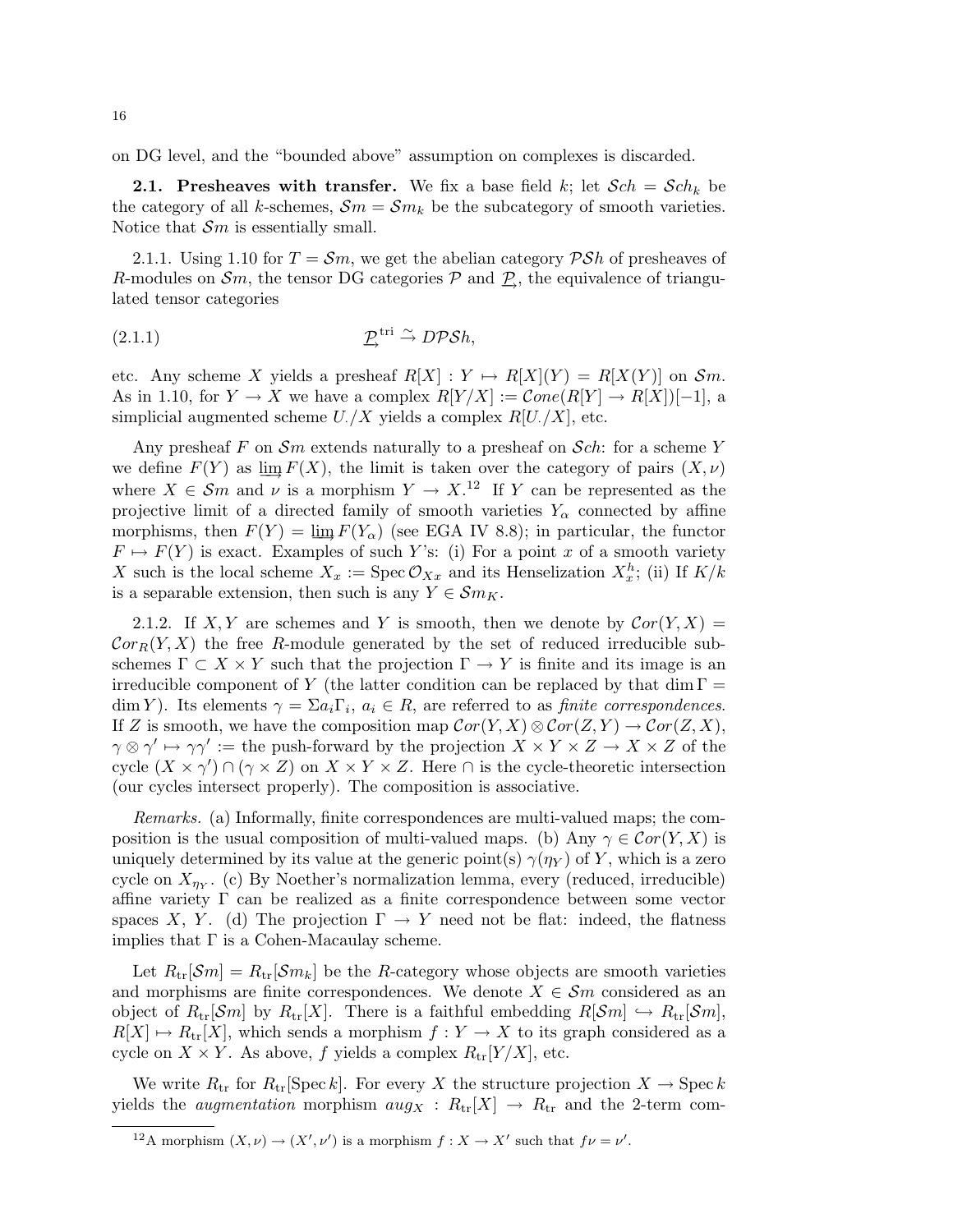plex  $R_{tr}[X/\text{Spec } k]$ ; any 0-cycle of degree 1 on X yields a splitting of the augmentation morphism and an isomorphism  $R_{tr}[X/\operatorname{Spec} k] \oplus R_{tr} \overset{\sim}{\to} R_{tr}[X]$ . If Y is connected, then  $Hom(R_{tr}[Y], R_{tr}) = R$ , so we have a morphism of R-modules  $deg:Cor(Y, X) \to R, \, \gamma \mapsto aug_X \gamma.$  One has  $deg(\gamma \gamma') = deg(\gamma)deg(\gamma').$ 

One refers to  $R_{tr}[\mathcal{S}m]^{\text{op}}$ -modules as presheaves with transfers (on  $\mathcal{S}m_k$ ); they form an abelian category  $\mathcal{P}Sh_{\text{tr}}$ . The evident forgetful functor  $o: \mathcal{P}Sh_{\text{tr}} \to \mathcal{P}Sh$ is exact and faithful, so presheaves with transfers can be considered as presheaves with an extra structure (that of transfer). Notice that any scheme  $X \in \mathcal{S}ch$  yields a presheaf with transfers  $Y \mapsto \mathcal{C}or(Y, X)$  which we denote by  $R_{tr}[X]$ . We have defined a functor  $\mathcal{S}ch \to \mathcal{P}\mathcal{S}h_{\text{tr}}$ .

Exercises. (i) Let  $Y/X$  be a Galois étale covering of smooth varieties with the Galois group  $G$ , and  $F$  be a presheaf with transfers such that the multiplication by  $|G|$  on F is invertible. Then  $F(X) \stackrel{\sim}{\rightarrow} F(Y)^G$ .

(ii) If  $K/k$  be a separable extension, then any presheaf with transfers on  $\mathcal{S}m_k$ defines naturally a presheaf with transfers on  $\mathcal{S}m_K$  (as a mere presheaf it was defined in 2.1.1).

2.1.3. The next approach to Cor is sometimes convenient. Suppose  $R = \mathbb{Z}$ . A correspondence  $\gamma = \sum a_i \Gamma_i \in \mathcal{C}or(Y,X)$  is said to be *effective* if all  $a_i \geq 0$ , so  $Cor(Y, X)$  is the group completion of the commutative monoid  $Cor^{e}(Y, X)$  of effective correspondences. The composition of effective correspondences is effective.

Suppose X is quasi-projective; then  $\text{Sym } X = \bigcup_{n \geq 0} \text{Sym}^n X$  is a universal commutative monoid scheme generated by  $X$ . Notice that if  $Y$  is another quasi-projective scheme, then  $(Sym X)(Y)$  is the same as the set of morphisms of monoid schemes  $Sym Y \rightarrow Sym X$ .

Proposition. There is a natural morphism of monoids

(2.1.2) 
$$
\sigma: Cor^e(Y, X) \to (Sym^X)(Y).
$$

If  $p = char k$  is zero, this is an isomorphism; if p is finite, then  $\sigma$  becomes an isomorphism after inverting p (so  $\sigma$  is injective, for Cor has no torsion). The map  $\sigma$  is compatible with composition (for quasi-projective Y).

*Proof.* We can assume that Y is irreducible.

(a) We define  $\sigma$  on the base of  $Cor^e(Y, X)$  formed by irreducible correspondences  $\Gamma \subset X \times Y$ . Let n be the degree of  $\Gamma$ . Write  $\Gamma = \text{Spec } \mathcal{A}_Y$  where  $\mathcal{A}_Y$  is a coherent  $\mathcal{O}_Y$ -algebra; let  $U \subset Y$  be the open subset such that  $\mathcal{A}_U$  is flat. The Y-scheme  $\text{Sym}^n(\Gamma/Y) = \text{Spec}(\mathcal{A}_Y^{\otimes n})^{\Sigma_n}$  has a natural section  $s_{\Gamma}$  over U: for  $f \in \mathcal{A}_U$  the function  $s_{\Gamma}^* f^{\otimes n} \in \mathcal{O}_U$  is the determinant of the multiplication by f action on the  $\mathcal{O}_U$ -module  $\mathcal{A}_U$ . Since Y is normal,  $s_{\Gamma}$  extends uniquely to a section of Sym<sup>n</sup>(Γ/Y) over Y, and (2.1.2) assigns to  $\Gamma$  the composition  $Y \xrightarrow{s_{\Gamma}} \text{Sym}^n(\Gamma/Y) \to \text{Sym}^nX$ .

Remark. Since Y is smooth, we have an invertible  $\mathcal{O}_Y$ -module  $\det_{\mathcal{O}_Y} A_Y$ ; the group  ${\rm Aut}_{\mathcal{O}_Y}(\mathcal{A}_Y)$  acts on it by transport of structure. For  $f \in \mathcal{A}_Y^{\times}$  the function  $s_{\Gamma}^* f^{\otimes n}$  is the action of the multiplication by f automorphism of  $\mathcal{A}_Y$  on  $\det_{\mathcal{O}_Y} \mathcal{A}_Y$ .

(b) Let us show that  $\gamma_V \in \mathcal{C}or^e(V,X)$ ,  $V \subset Y$  an open subset, comes from  $Cor^{e}(Y, X)$  if (and only if) the map  $\sigma(\gamma_{V}): V \to \text{Sym}^{n} X$ ,  $n = deg(\gamma_{V})$ , extends to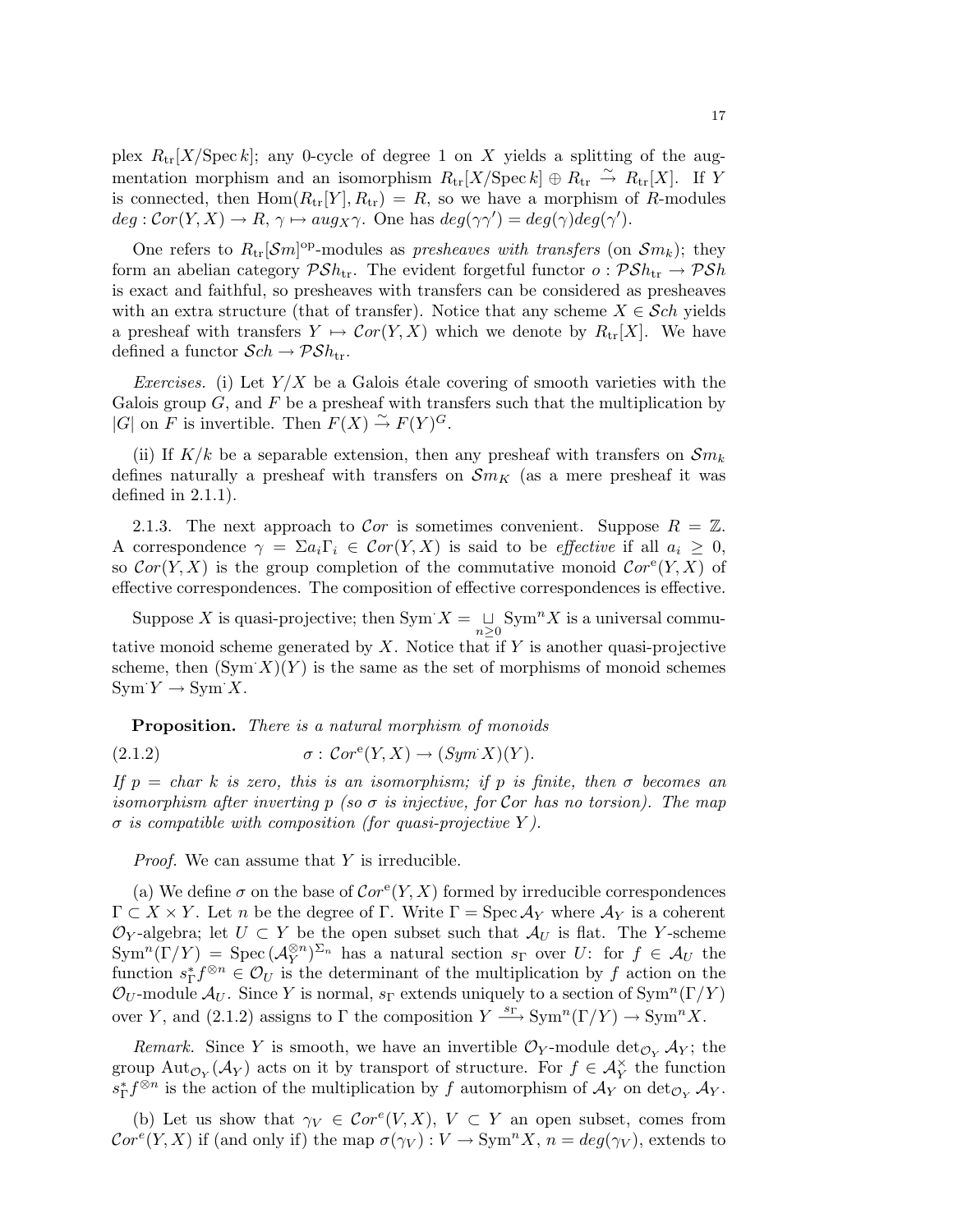Y. Let  $Z_V \subset X \times V$  be the support of the cycle  $\gamma_V$ , Z its closure in  $X \times Y$ ; then  $\gamma_V$ extends to Y if (and only if) Z is finite over Y. Suppose  $\sigma(\gamma_V)$  extends to  $f: Y \to Y$ Sym<sup>n</sup>X. Consider  $X^n$  as a finite Sym<sup>n</sup>X-scheme; let  $\tilde{Z} := X^n \underset{\text{Sym}^n X}{\times} Y \subset X^n \times Y$ 

be its f-pull-back, and  $Z' \subset X \times Y$  be the image of  $\tilde{Z}$  by any of the projections  $X^n \to X$ . Then Z' is finite over Y (for such is  $\tilde{Z}$ ) and  $Z' \supset Z_V$ , so Z is finite over  $Y$ , q.e.d.

(c) By (b), it suffices to check the isomorphism assertion at the generic point  $\eta$ of Y. Replacing k by  $\eta$ , X by  $X_{\eta}$ , we can assume that  $Y = \operatorname{Spec} k$  (so  $Cor(Y, X)$  is the group  $Z_0(X)$  of zero cycles on X). It is clear that  $\sigma$  is an isomorphism if k is algebraically closed; by elementary Galois theory same is true if  $k$  is perfect. The case of arbitrary k reduces to its perfect closure, since for any purely inseparable finite extension  $k'/k$  both compositions of the usual maps  $Z_0(X) \rightleftarrows Z_0(X_{k'})$  are multiplications by  $[k':k]$  (and  $(Sym X)(k) \rightarrow (Sym X)(k')$  is injective), q.e.d.

(d) Suppose Z is smooth, Y is quasi-projective and smooth; let us check that for  $\gamma \in \mathcal{C}or^{\epsilon}(Y,X)$ ,  $\gamma' \in \mathcal{C}or^{\epsilon}(Z,Y)$  one has  $\sigma(\gamma\gamma') = \sigma(\gamma)\sigma(\gamma')$ , where  $\sigma(\gamma)$  is understood as a morphism of monoid schemes  $\text{Sym } Y \to \text{Sym } X$ . It suffices to check the equality at a generic point of  $Z$ ; by base change to the generic point(s) of  $\gamma'$ , we are reduced to the case  $Z = \text{Spec } k, \gamma' = y \in Y(k)$ . One can assume that  $\gamma$  is as in (a), and, replacing X by an affine neighborhood of  $\gamma(y)$ , that X is affine,  $X = \text{Spec } B$ . Then  $z := \sigma(\gamma \gamma')$  and  $z' := \sigma(\gamma) \sigma(\gamma')$  are k-points of  $\text{Sym}^n X = \text{Spec} (B^{\otimes n})^{\Sigma_n}$ . The latter algebra is generated by elements  $b^{\otimes n}$  with  $b \in B$  invertible at  $\gamma(y)$ . It remains to show that  $b^{\otimes n}(z) = b^{\otimes n}(z')$ . If  $\gamma(y) = \sum n_i x_i$ , then  $b^{\otimes n}(z) = \prod \text{Nm}_{k(x_i)/k} b(x_i)^{n_i}$ . By the remark in (a),  $b(z')$  is the determinant of the multiplication by b action on the derived fiber  $Li_y^*\mathcal{A}_Y$  of  $\mathcal{A}_Y$  at y. The latter is a complex of B-modules supported at  $\{x_i\}$  with the Euler characteristic at  $x_i$ equal to  $n_i$ , and we are done.

As an application, let us show that for any commutative algebraic group  $G$  over  $k$ the presheaf  $X \mapsto G(X)$  admits a natural transfer structure. Let  $\pi : \text{Sym } G \to G$  be the morphism of monoid schemes which equals  $\mathrm{id}_G$  on  $\mathrm{Sym}^1 G$ . Now for an effective  $\gamma \in \mathcal{C}or(Y,X)$  the map  $\gamma^* : G(X) \to G(Y)$  sends  $a \in G(X)$  to the composition  $Y \stackrel{a\gamma}{\longrightarrow} \text{Sym } G \stackrel{\pi}{\to} G$ . In particular, the sheaf  $\mathcal{O}^\times$  of invertible functions admits a natural transfer structure (given by the norm).

Remark. Consider an additive category whose objects are quasi-projective schemes and morphisms are group completions of the morphisms between the monoid schemes  $Sym X$ . The proposition shows that the category of smooth quasi-projective varieties and finite correspondences embeds into this category (and the embedding is fully faithful if *char*  $k = 0$ .

2.1.4. Consider the DG category of complexes  $CPSh_{\rm tr}$ , which is the same as the DG category  $R_{tr}[\mathcal{S}m]^{\text{op}}$ -dgm of DG  $R_{tr}[\mathcal{S}m]^{\text{op}}$ -modules; it contains the full DG category  $\underline{P_{tr}}$  of semi-free  $R_{tr}[\mathcal{S}m]^{\text{op}}$ -modules (see 1.6). As in Remark (ii) in 1.7, let  $\mathcal{P}_{tr} := (\underline{\mathcal{P}_{tr}})^{\text{perf}}$  be the homotopy idempotent completion of  $R_{tr}[\mathcal{S}m]^{\text{pretr}}$ , so  $\mathcal{P}_{tr}^{tri} = (R_{tr}[\mathcal{S}m]^{tri})^{\kappa}$ . By (1.6.1),  $\underline{\mathcal{P}}_{tr}$  is a DG structure on  $D\mathcal{P}Sh_{tr}$ :

(2.1.3) 
$$
\underbrace{\mathcal{P}_{tr}^{tri}}_{\longrightarrow} \stackrel{\sim}{\longrightarrow} \widehat{DPSh}_{tr}.
$$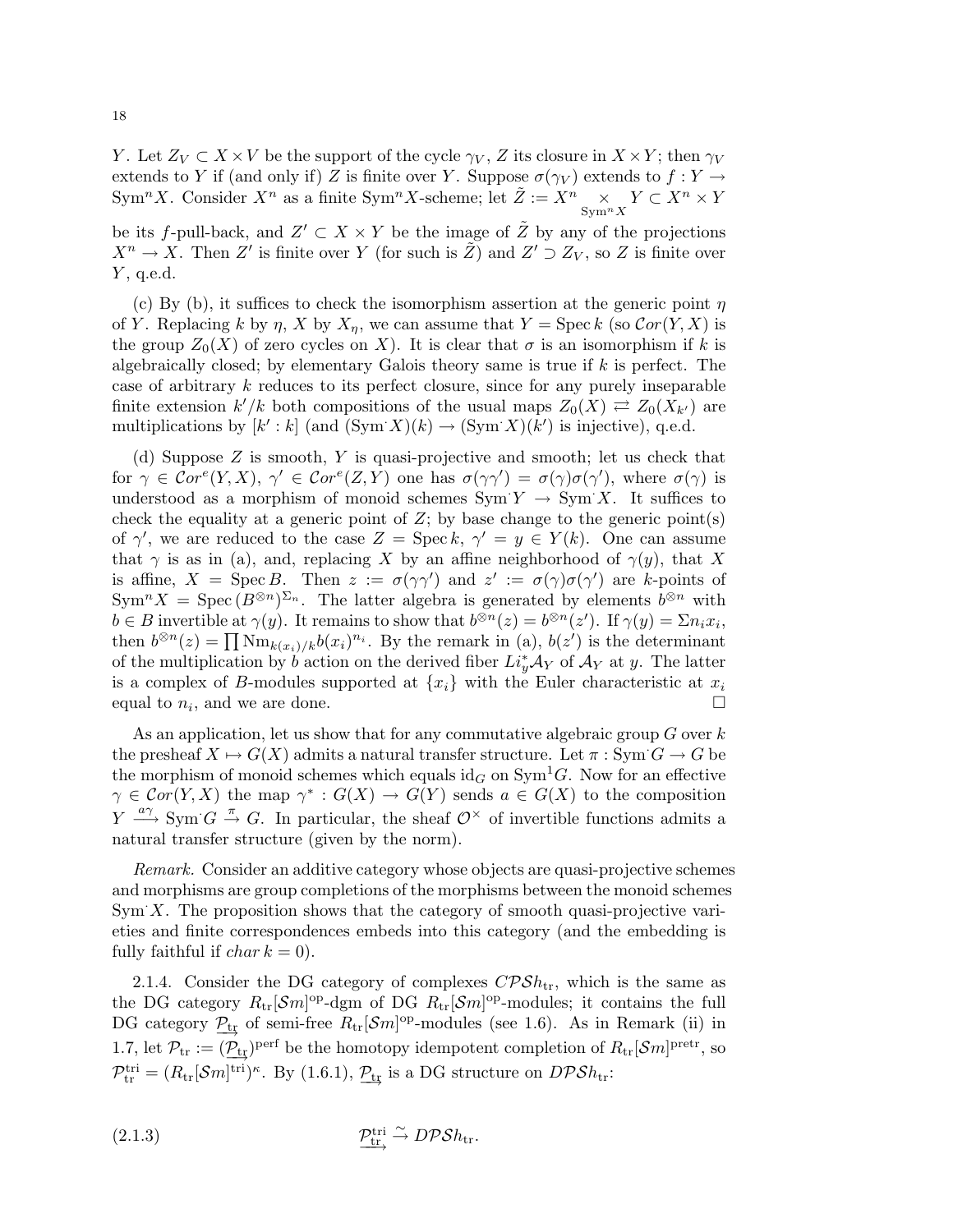*Remarks.* (i) The embedding  $R[\mathcal{S}m] \hookrightarrow R_{tr}[\mathcal{S}m], R[X] \mapsto R_{tr}[X]$ , yields DG functors  $\mathcal{P} \to \mathcal{P}_{tr}, \mathcal{P} \to \mathcal{P}_{tr}$ . The corresponding functor  $\mathcal{P}_{tr}^{tri} \to \mathcal{P}_{tr}^{tri}$  is left adjoint, via identifications (2.1.1) and (2.1.3), to the forgetful functor  $o: D\mathcal{P}Sh_{tr} \to D\mathcal{P}Sh$ , so we have the adjoint pair

$$
(2.1.4) \t\t \tD\mathcal{P} \mathcal{S} h \rightleftarrows D\mathcal{P} \mathcal{S} h_{\text{tr}}.
$$

(ii) If  $K/k$  is any extension, then the base change functor  $\mathcal{S}m_k \to \mathcal{S}m_K$ ,  $X \mapsto$  $X_K$ , extends naturally to  $R_{tr}[\mathcal{S}m]$  and the DG categories  $\mathcal{P}_{tr}$ ,  $\mathcal{P}_{tr}$ . If  $K/k$  is separable, then we have a similar exact functor for the categories of presheaves with transfers (see Exercise (ii) in 2.1.2), and  $(2.1.3)$  is compatible with these functors.

Voevodsky's notation for  $\mathcal{P}Sh_{tr}$  is  $PreShv(SmCor(k))$  in [Vo2], **PST** in [MVW].

2.2. The tensor product and inner  $H$ om; the Tate twist. The direct product of smooth varieties defines on  $R_{tr}[\mathcal{S}m]$  a tensor category structure,  $R_{tr}[X] \otimes$  $R_{\text{tr}}[Y] = R_{\text{tr}}[X \times Y]$ , with the unit object  $R_{\text{tr}}$ . Thus  $\mathcal{P}_{\text{tr}}$  and  $\mathcal{P}_{\text{tr}}$  are tensor DG categories (see 1.9.2), and  $DPSh_{tr}$  is a tensor triangulated category (via (2.1.3)). The tensor product is right t-exact for the evident t-structure on  $D\mathcal{P}Sh_{\text{tr}}$ .

As in 1.9.3, the tensor DG category  $\mathcal{P}_{tr}^{op}$  acts naturally on  $\mathcal{CPSh}_{tr}$ . The action of  $P \in \mathcal{P}_{tr}$  is denoted by  $F \mapsto \mathcal{H}om(P, F)$ , so for  $P = R_{tr}[X]$  one has  $\mathcal{H}om(R_{tr}[X], F)(Y) = F(X \times Y)$ . Passing to the homotopy categories, we get the action of the tensor triangulated category  $\mathcal{P}_{tr}^{\text{optri}}$  on  $D\mathcal{P}Sh_{tr}$ . The endofunctors  $F \mapsto P \otimes F$  and  $F \mapsto \mathcal{H}om(P, F)$  of  $D \mathcal{P} \mathcal{S} h_{tr} = \underline{\mathcal{P}_{tr\,^{\text{tri}}$  are adjoint.

By 1.10, we have the same picture for  $R_{tr}[\mathcal{S}m]$  replaced by  $R[\mathcal{S}m]$ . Since  $R[\mathcal{S}m] \hookrightarrow R_{\text{tr}}[\mathcal{S}m]$  is a tensor functor,  $\mathcal{P} \to \mathcal{P}_{\text{tr}}, \mathcal{P} \to \mathcal{P}_{\text{tr}},$  and  $D\mathcal{P}\mathcal{S}h \to D\mathcal{P}\mathcal{S}h_{\text{tr}}$ are also tensor functors. The forgetful functor  $o: \mathbb{CPSh}_{tr} \to \mathbb{CPSh}$  is compatible with the  $\mathcal{P}^{\text{op}}$ -action.

*Remark.*  $o: DPSh_{tr} \to DPSh$  is a pseudo-tensor functor (as the right adjoint to a tensor functor  $\underline{\mathcal{P}}_{tr}^{tri} \rightarrow \underline{\mathcal{P}}_{tr}^{tri}$ ; we use the terminology of [BD] 1.1.5). So for a finite collection of objects  $F_i \in DPSh_{tr}$  one has a natural morphism  $\otimes o(F_i) \to o(\otimes F_i)$ which comes from the evident maps  $\otimes \mathcal{C}or(Z, X_i) \to \mathcal{C}or(Z, \prod X_i)$  (the latter are not isomorphisms in general, so  $\sigma$  is not a tensor functor). Therefore  $\sigma$  transforms any kind of algebras in  $DPSh_{tr}$  to that in  $DPSh$ .

Set  $R(1) := R[\mathbb{G}_m/\operatorname{Spec} k][-1] \in \mathcal{P}$  where  $\mathbb{G}_m := \mathbb{A}^1 \setminus \{0\}.$ <sup>13</sup> We denote the corresponding object of  $\mathcal{P}_{tr}$  by  $R_{tr}(1)$ . As in 2.1.1, every  $a \in \mathbb{G}_m(k)$  yields a morphism  $R \to R[\mathbb{G}_m]$  so that  $R \oplus R(1)[1] \stackrel{\sim}{\to} R[\mathbb{G}_m]$ ; the standard choice is  $a = 1$ . The tensor product with  $R(1)$  or  $R_{tr}(1)$  in  $P$ ,  $P_{tr}$  and related tensor categories is denoted by  $F \mapsto F(1)$ ; this is the Tate twist endofunctor.

For  $F \in \mathcal{P}Sh$  we define a presheaf  $F_{-1}$  by formula  $F_{-1}(X) := F(\mathbb{G}_{mX}/X) =$  $\text{Coker}(F(X) \to F(\mathbb{G}_{mX}))$  where the arrow comes from the projection  $\mathbb{G}_{mX}$  :=  $\mathbb{G}_m \times X \to X$ . Same construction works in the case of presheaves with transfers. We can also pass to complexes; one has  $F_{-1} = \mathcal{H}om(R(1)[1], F)$ . The endofunctor  $F \mapsto F_{-1}[1]$  of  $DPSh_{tr}$  is right adjoint to the Tate twist.

<sup>&</sup>lt;sup>13</sup>At the moment, we do not care about the group structure on  $\mathbb{G}_m$ . Our notation is not consistent with that of [MVW] and [Vo2]: in loc. cit.,  $\mathbb{G}_m$  denotes the pointed variety  $(\mathbb{A}^1 \setminus \{0\}, 1)$ .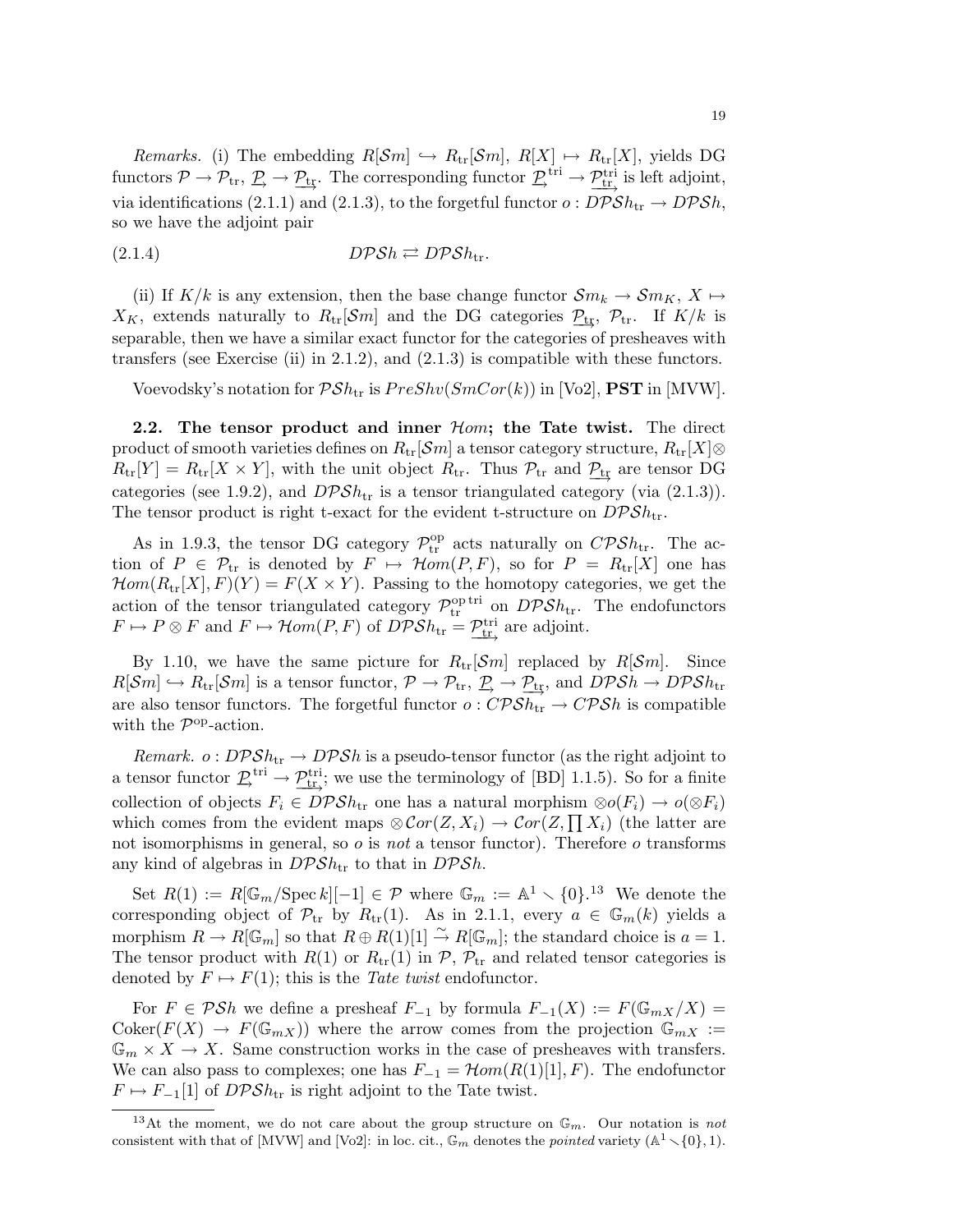The iterations of the above functors are denoted by  $F \mapsto F(n)$ ,  $F_{-n}$ ,  $n \in \mathbb{Z}_{\geq 0}$ .

2.3. The DG category of effective motives. Consider the following two types of complexes in  $R_{\text{tr}}[\mathcal{S}m]$ :

( $\Delta$ ) The 2-term complexes  $R_{tr}[\mathbb{A}^1 \times X] \to R_{tr}[X]$ , the differtential comes from the projection  $\mathbb{A}^1 \times X \to X$ ,  $X \in \mathcal{S}m$ .

 $(MV_{Zar})$  The 3-term Mayer-Vietoris ones  $R_{tr}[U \cap V] \to R_{tr}[U] \oplus R_{tr}[V] \to R_{tr}[X]$ . Here  $U, V \subset X$  are Zariski open subsets such that  $U \cup V = X$ , and the differentials are, respectively, the difference and the sum of the embedding morphisms.

Let  $\mathcal{I}_{tr}^{\Delta}, \mathcal{I}_{tr}^{\text{Zar}}, \mathcal{I}_{tr}^{\Delta \text{Zar}} \subset \mathcal{P}_{tr}$  be the homotopy idempotent completions of the full pretriangulated DG subcategories strongly generated by the objects of the corresponding types. Set (see 1.8)

(2.3.1) 
$$
\mathcal{D}_{\mathcal{M}}^{\text{eff}} = \mathcal{D}_{\mathcal{M}/k}^{\text{eff}} := \mathcal{P}_{\text{tr}}^{/\kappa} \mathcal{I}_{\text{tr}}^{\Delta \text{Zar}}.
$$

This is the DG category of effective geometric motives. The homotopy object of  $\mathcal{D}_{\mathcal{M}}^{\text{eff}}$  that corresponds to  $R_{\text{tr}}[X]$  is denoted by  $M(X)$ ; this is the motive of X.

Passing to the "infinite" categories, we see, by (1.8.1), that

(2.3.2) 
$$
\underline{\mathcal{D}_{\mathcal{M}}^{\text{eff}}} \xrightarrow{\sim} \underline{\mathcal{P}_{\text{tr}}} / \underline{\mathcal{I}_{\text{tr}}^{\Delta \text{Zar}}}.
$$

This is the DG category of effective motives.

Consider the corresponding homotopy categories. We use identification (2.1.3). Set  $I_{\text{tr}}^{\text{Zar}} := \underline{\mathcal{I}_{\text{tr}}^{\text{Zar tri}}},$  etc; these are right admissible subcategories of  $DPSh_{\text{tr}},$  and

(2.3.3) 
$$
\underline{\mathcal{D}_{\mathcal{M}}^{\text{eff tri}}} \xrightarrow{\sim} D\mathcal{P}\mathcal{S}h_{\text{tr}}/I_{\text{tr}}^{\Delta\text{Zar}} \xleftarrow{\sim} (I_{\text{tr}}^{\Delta\text{Zar}})^{\perp},
$$

(2.3.4) 
$$
\mathcal{D}_{\mathcal{M}}^{\text{eff tri}} \xrightarrow{\sim} (D\mathcal{P} \mathcal{S} h_{\text{tr}} / I_{\text{tr}}^{\Delta \text{Zar}})^{\text{perf}}.
$$

The right  $I_{\text{tr}}^{\Delta \text{Zar}}$ -localization endofunctor  $\mathcal{C}^{\mathcal{M}}: D\mathcal{P}Sh_{\text{tr}} \to D\mathcal{P}Sh_{\text{tr}}$  is called the motivic *localization*; it will be studied in the next two sections.

Notice that complexes from  $(\Delta)$  and  $(Zar)$  form an ideal with respect to the tensor product in  $R_{tr}[\mathcal{S}m]$ . As in 1.9, the above  $\mathcal{I}_{tr}^?$ 's are ideals in  $\mathcal{P}_{tr}$ , and  $\mathcal{D}_{\mathcal{M}}^{\text{eff}}$  is a homotopy tensor DG category with the unit object  $R_{\mathcal{M}} := M(\operatorname{Spec} k)$ . Same is true for the "infinite" categories.

The image in  $\mathcal{D}_{\mathcal{M}}^{\text{eff}}$  of  $R_{\text{tr}}(1) \in \mathcal{P}_{\text{tr}}$  is the *Tate motive*  $R_{\mathcal{M}}(1)$ .

Voevodsky's notation for  $\mathcal{D}_{\mathcal{M}}^{\text{eff}} = \mathcal{D}_{\mathcal{M}/k}^{\text{eff}}$  is  $DM_{gm}^{\text{eff}}(k)$  in [Vo2].

Remarks. (i) In §4 we will see how to perform the motivic localization explicitly if the base field  $k$  is perfect. It is not clear if the above definition is reasonable for non perfect  $k$  (see e.g. Remark (b) in 4.4).

(ii) The embedding  $\underline{\mathcal{D}_{\mathcal{M}}^{\text{eff}}}\stackrel{\text{tri}}{\rightarrow} (I_{\text{tr}}^{\Delta\text{Zar}})^{\perp} \subset DPSh_{\text{tr}}$  is a pseudo-tensor functor (as the right adjoint to a tensor functor, cf. Remark in 2.2). So  $\mathcal{C}^{\mathcal{M}}$  :  $D\mathcal{P}Sh_{tr} \rightarrow$  $DPSh_{\text{tr}}$  is a pseudo-tensor functor as well.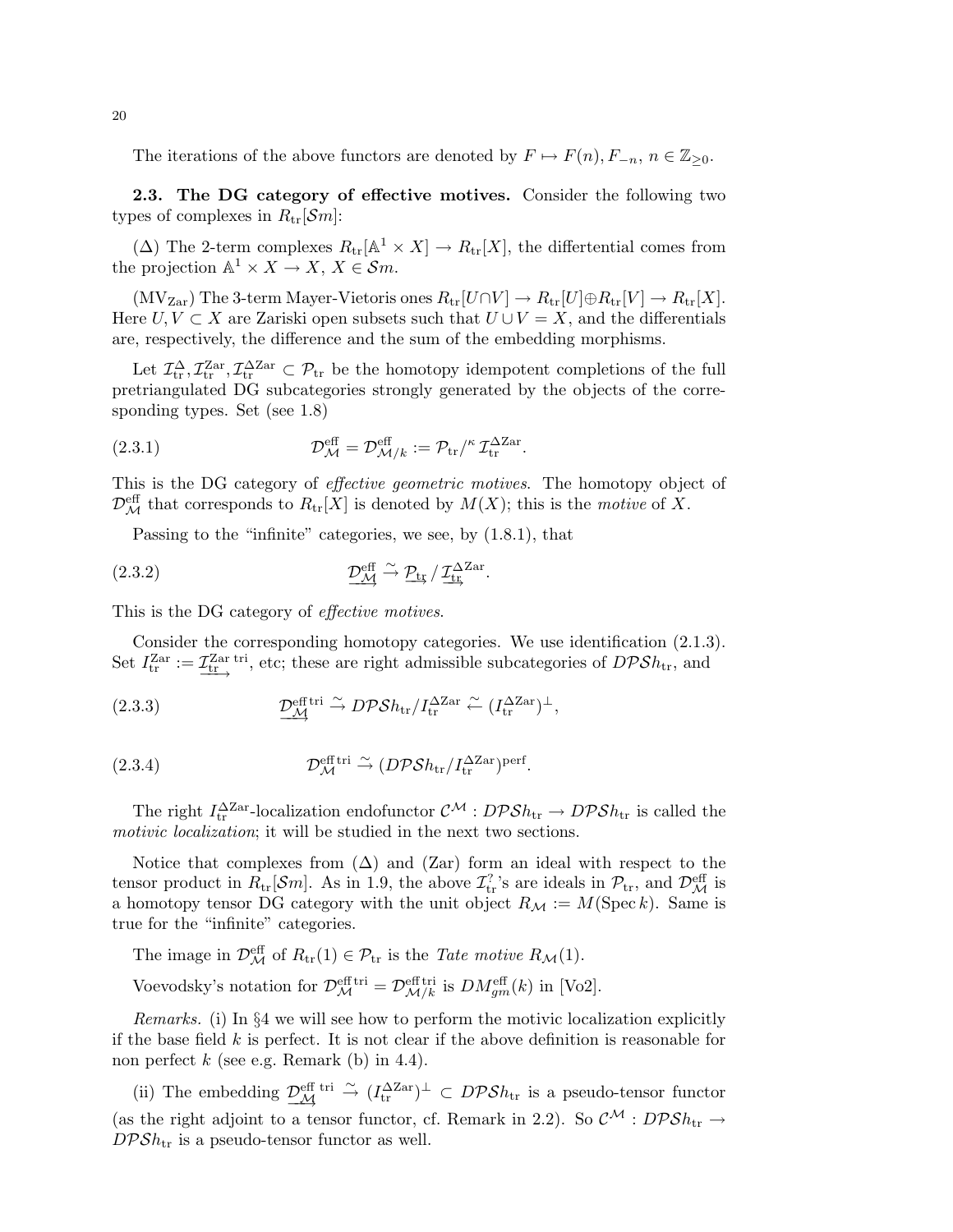**2.4. The Artin motives.** Let  $\mathcal{S}m_0$  be the category of smooth zero-dimensional varieties. The embedding  $\mathcal{S}m_0 \hookrightarrow \mathcal{S}m$  admits a left adjoint functor  $\pi_0 : \mathcal{S}m \rightarrow$  $\mathcal{S}m_0$ , where  $\pi_0(X)$  is the spectrum of the integral closure of k in  $\mathcal{O}(X)$ . The corresponding full subcategory  $R_{\text{tr}}[\mathcal{S}m_0] \subset R_{\text{tr}}[\mathcal{S}m]$  is an additive R-category, and  $\pi_0$  extends naturally to an R-linear functor  $\pi_0 : R_{\text{tr}}[\mathcal{S}m] \to R_{\text{tr}}[\mathcal{S}m_0]$  left adjoint to the embedding.

Pick a separable closure  $\overline{k}/k$  of k; let G be the Galois group. By Galois theory, the functor  $X \mapsto X(\bar{k})$  identifies  $\mathcal{S}m_0$  with the category of finite G-sets. This implies easily that the functor  $R_{tr}[X] \mapsto R[X(\bar{k})]$  is a fully faithful embedding of  $R_{\text{tr}}[\mathcal{S}m_0]$  into the category of  $R[G]$ -modules; its essential image is the category  $R[G]$ -prm of permutative  $R[G]$ -modules.

The DG category  $Ar = Ar_k$  of Artin motives is a homotopy idempotent completion of  $R_{\text{tr}}[\mathcal{S}m_0]$  (see 1.6.2, 1.7). So the triangulated category  $\mathcal{A}r^{\text{tri}}$  is the idempotent completion of the homotopy category of finite complexes of objects of  $R_{\text{tr}}[\mathcal{S}m_0]$ , i.e.,  $Ar^{\text{tri}} = (K^b R[G] \text{-}\text{prm})^{\kappa}$ . The Artin motives form a full subcategory in  $\mathcal{D}_{\mathcal{M}}^{\text{eff tri}}$ :

**Lemma.** The functor  $\pi_0^{\text{tri}}$  factors through a triangulated functor  $\mathcal{D}_{\mathcal{M}}^{\text{eff}}$  in  $\rightarrow \mathcal{A}r^{\text{tri}}$ , which is left adjoint to the composition  $\mathcal{A}r^{\text{tri}} \hookrightarrow (R_{\text{tr}}[\mathcal{S}m]^{\text{tri}})^{\kappa} \to \mathcal{D}_{\mathcal{M}}^{\text{eff}}$ . The latter composition is a fully faithful embedding  $Ar^{\text{tri}} \hookrightarrow \mathcal{D}_{\mathcal{M}}^{\text{eff}}$ .

*Proof.* To see that  $\pi_0^{tri} : R_{tr}[\mathcal{S}m]^{tri} \to \mathcal{A}r^{tri}$  factors through  $\mathcal{D}_{\mathcal{M}}^{\text{eff}}$ , we need to check that  $\pi_0^{\text{tri}}$  kills complexes ( $\Delta$ ) and ( $\text{MV}_{\text{Zar}}$ ) from 2.3. This is evident since  $\pi_0(\mathbb{A}^1 \times X) = \pi_0(X)$  and  $\pi_0(U) \to \pi_0(X)$  is a homotopy equivalence. The rest is immediate.

*Remark.* Let G be any (pro)finite group; suppose that R is noetherian regular. Then, according to [R], the evident functor  $K^bR[G]$ -prm  $\rightarrow D^bR[G]$ -mod (the bounded derived category of finitely generated  $R[G]$ -modules) yields an equivalence  $(K^b R[G]$ -prm/ $I)^{\kappa} \stackrel{\sim}{\to} D^b R[G]$ -mod; here I is the thick subcategory of acyclic complexes of permutative modules.

# $\S 3.$  Premotives and the  $\mathbb{A}^1$ -homotopy localization

In this section we consider the  $A^1$ -homotopy localization procedure used in the definition of the category of motives more thoroughly. The material corresponds to lectures 4 and 9 of [MVW] and [Vo3]. The constructions (if not the terminology) of 3.1 go back to [S]. The principal result is theorem 3.3 (Voevodsky's cancellation theorem); its proof is a variant of Voevodsky's original one [Vo3]. The construction in 3.4.1 will be used to define the residue maps in 4.6.

**3.1.** The  $\mathbb{A}^1$ -homotopy localization. 3.1.1. Let  $I^{\Delta} \subset DPSh$  be the triangulated subcategory generated by all complexes of type  $R[A^1 \times X/X]$  where  $X \in \mathcal{S}m$ and  $\mathbb{A}^1 \times X \to X$  is the projection. Its objects are  $\mathbb{A}^1$ -homotopy contractible complexes. One has the corresponding subcategory  $I^{\Delta \perp} \subset DPSh$  of  $\mathbb{A}^1$ -homotopy invariant, or  $\mathbb{A}^1$ -homotopy local, complexes. A complex of presheaves F lies in  $I^{\Delta \perp}$  if and only if for every X the morphism  $F(X) \to F(\mathbb{A}^1 \times X)$  is a quasi-isomorphism, i.e., the morphism  $F \to \mathcal{H}om(R[\mathbb{A}^1], F)$  is a quasi-isomorphism in  $D\mathcal{P}Sh$ . F is  $\mathbb{A}^1$ -homotopy invariant if and only if all the cohomology  $H^aF$  are  $\mathbb{A}^1$ -homotopy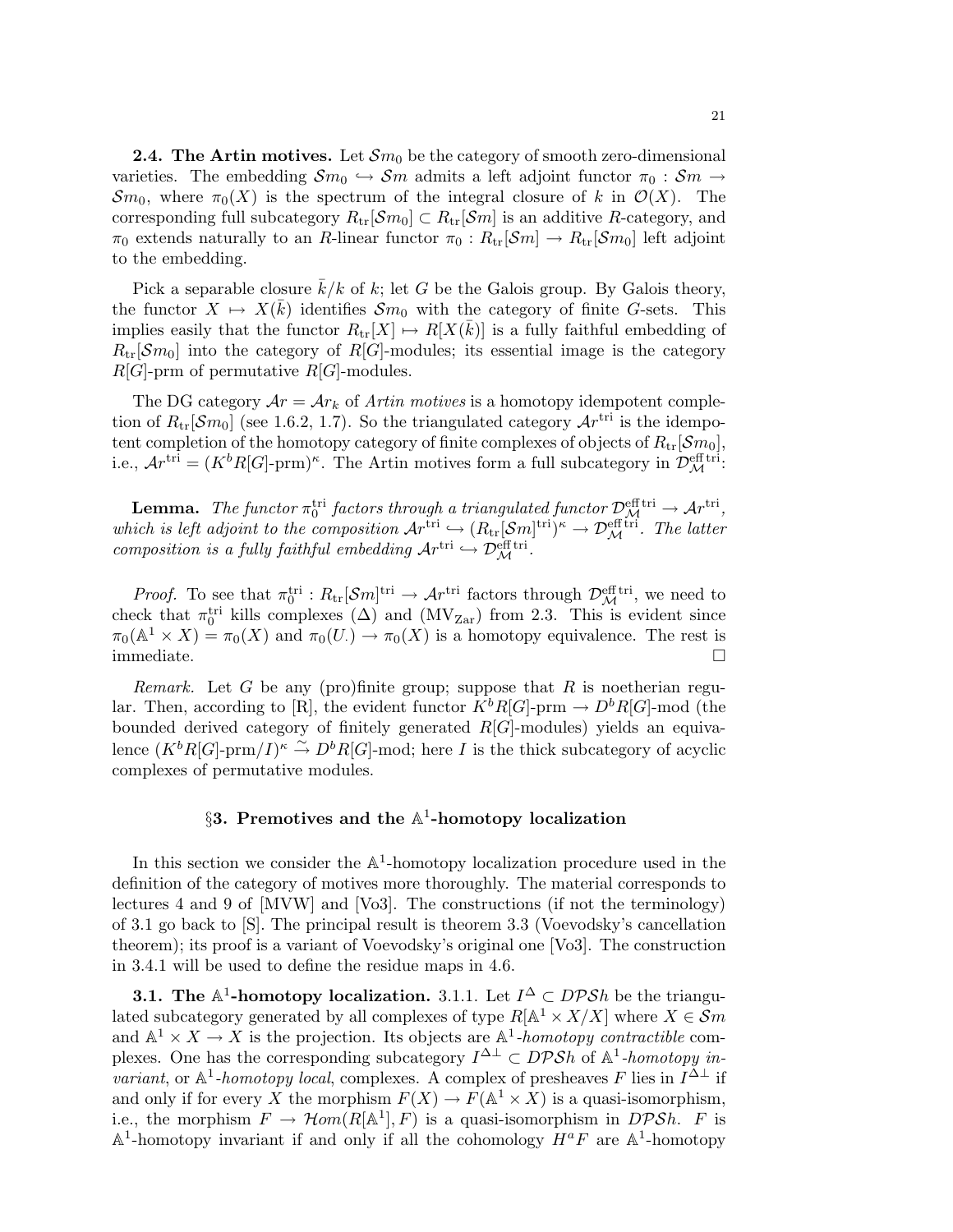invariant. Thus  $I^{\Delta \perp}$  carries a non-degenerate t-structure whose core is the abelian category  $\mathcal{P} Sh^{\Delta}$  of  $\mathbb{A}^{1}$ -homotopy invariant presheaves.

*Exercise.*  $F \in DPSh$  is  $\mathbb{A}^1$ -homotopy invariant iff the pull-back maps  $i_0^*, i_1^*$ :  $\mathcal{H}om(R[\mathbb{A}^1], F) \rightrightarrows F$  for the embeddings  $i_a : \mathrm{Spec} \, k \hookrightarrow \mathbb{A}^1, \dots \to a \in \mathbb{A}^1$ , coincide.

Our  $I^{\Delta}$  is right admissible by 1.4.2, so  $I^{\Delta \perp} \stackrel{\sim}{\rightarrow} DPSh/I^{\Delta}$ , and the t-structure picture fits into the format of part (ii) of the lemma in 1.2.

In fact, the  $I^{\Delta}$ -localization functor lifts to a DG endofunctor  $\mathcal{C}^{\Delta}$  of  $\mathbb{CPSh}$  defined as follows. Let  $\Delta$  be the standard cosimplicial scheme of the "simplices"  $\Delta^n :=$  $\{(t_0, \ldots, t_n) \in \mathbb{A}^{n+1} : \sum t_i = 1\}.$  A presheaf F yields then a simplicial presheaf  $\mathcal{H}om(R[\Delta'], F) : X \mapsto F(X \times \Delta');$  let  $C^{\Delta}(F)$  be its normalized complex. Explicitly,  $C^{\Delta}(F)^n(X) := \{f \in F(X \times \Delta^n) : \partial_1(f) = \ldots = \partial_n(f) = 0\}$ , the differential is  $f \mapsto$  $\partial_0(f)$ . For  $F \in \mathbb{CPSh}$  we denote by  $C^{\Delta}(F)$  the total complex of the corresponding bicomplex (so  $\mathcal{C}^{\Delta}(F)^n(X) = \sum$  $a-b=n$  $F^a(X \times \Delta^b)$ . In the notation of 1.9 and 2.2, one has  $\mathcal{C}^{\Delta}(F) = \lim_{m \to \infty} \mathcal{H}om(\sigma_{\leq n} R[\Delta])^{\text{nor}}, F$ ; here  $R[\Delta]$  is a cosimplicial object in  $R[\mathcal{S}m], R[\Delta]$ <sup>nor</sup> its normalized complex, and  $\sigma_{\leq n}R[\Delta]$ <sup>nor</sup> are its stupid truncations (which are finite complexes). A natural embedding  $F \hookrightarrow \mathcal{C}^{\Delta}(F)$  identifies F with the component of the b-degree 0. Since  $\mathcal{C}^{\Delta}$  preserves quasi-isomorphisms, it yields an endofunctor on  $DPSh$ . The latter equals the  $\mathbb{A}^1$ -homotopy localization:

**Proposition.** One has  $C^{\Delta}(F) \in I^{\Delta \perp}$ ,  $C^{\Delta}(F)/F \in I^{\Delta}$ .

*Proof.* We show that for a presheaf F the complex  $C^{\Delta}(F)$  is  $\mathbb{A}^1$ -homotopy invariant, leaving the rest for the reader. It suffices to construct a simplicial homotopy  $h$ . between the morphisms of simplicial R-modules  $i_0^*, i_1^*: F(\mathbb{A}^1 \times X \times \Delta^{\cdot}) \rightrightarrows F(X \times \Delta^{\cdot}).$ Let T. be the simplicial interval, i.e., the simplicial set with  $T_n =$  the set of monotone maps  $a: [0, n] \to [0, 1]$ . Our h is comprised by maps  $h_n: F(\mathbb{A}^1 \times X \times \mathbb{A}^n) \otimes$  $R[T_n] \to F(X \times \Delta^n)$ , i.e., by those  $h_n^a : F(\mathbb{A}^1 \times X \times \Delta^n) \to F(X \times \Delta^n)$ ,  $a \in T_n$ ,  $h_n(f \otimes a) = h_n^a(f)$ . We define  $h_n^a$  as the pull-back for a map  $X \times \Delta^n \to \mathbb{A}^1 \times X \times \Delta^n$ ,  $(x,(t_0,\ldots,t_n)) \mapsto (\sum a(i)t_i,x,(t_0,\ldots,t_n)).$ 

*Exercise.* Suppose a presheaf F admits a natural map  $\kappa : F(X) \to F(\mathbb{A}^1 \times X)$ which preserves the zero section ( $\kappa$  need not be additive) and satisfies  $i_0^* \kappa = id_F$ ,  $i_1^*\kappa = 0$ . Then  $C^{\Delta}(F)$  is acyclic, i.e.,  $F \in I^{\Delta}$ .

3.1.2. The story of 3.1.1 remains literally valid if we replace presheaves by presheaves with transfers. So we have subcategories  $I_{tr}^{\Delta}, I_{tr}^{\Delta \perp} \subset \overline{D} \mathcal{P} \mathcal{S} h_{tr}$  of  $\mathbb{A}^{\perp}$ homotopy contractible and  $\mathbb{A}^1$ -homotopy invariant presheaves with transfers, a DG endofunctor  $F \mapsto C^{\Delta}(F) := \lim_{\Delta \to \infty} \mathcal{H}om(\sigma_{\leq n} R_{tr}[\Delta^{\Delta}]^{nor}, F)$  of  $\mathcal{CPSh}_{tr}$  which descends to the  $I_{\text{tr}}^{\Delta}$ -localization endofunctor of  $DPSh_{\text{tr}}$ , a non-degenerate t-structure on  $I_{tr}^{\Delta \perp} \stackrel{\sim}{\rightarrow} DPSh_{tr}/I_{tr}^{\Delta}$  whose core is the abelian category  $PSh_{tr}^{\Delta}$  of  $\mathbb{A}^1$ -homotopy invariant presheaves with transfers, etc.

Exercise. Show that  $I_{tr}^{\Delta \perp}$  is not equivalent to the derived category of  $\mathcal{P} Sh_{tr}^{\Delta}$ .<sup>14</sup> The  $\mathbb{A}^1$ -homotopy localization is compatible with functors (2.1.4). Namely, the

<sup>&</sup>lt;sup>14</sup>Hint: Since  $R_{tr}[X]$  is a projective object of  $\mathcal{P}Sh_{tr}$  and the embedding  $I_{tr}^{\Delta \perp} \hookrightarrow D\mathcal{P}Sh_{tr}$  is t-exact,  $H^0\mathcal{C}^{\Delta}(R_{\text{tr}}[X])$  is a projective object in  $\mathcal{P}Sh_{\text{tr}}^{\Delta}$ . Were  $D\mathcal{P}Sh_{\text{tr}}^{\Delta}\to I_{\text{tr}}^{\Delta\perp}$  be an equivalence, this would imply that  $\mathcal{C}^{\Delta}(R_{\text{tr}}[X]) \overset{\sim}{\to} H^0 \mathcal{C}^{\Delta}(R_{\text{tr}}[X]).$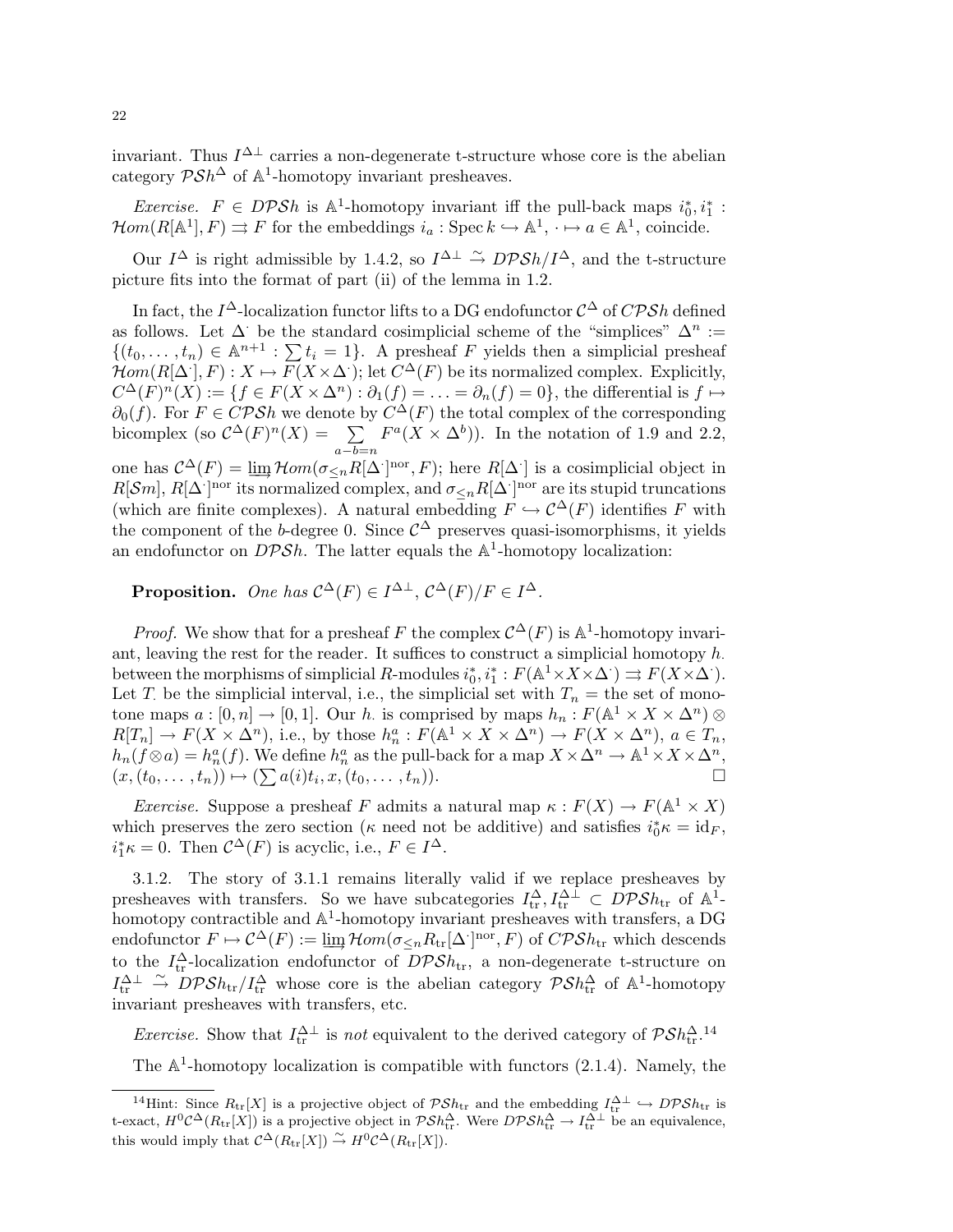functor  $DPSh \to DPSh_{tr}$  sends  $I^{\Delta}$  to  $I_{tr}^{\Delta}$ ; its right adjoint (the forgetful functor)  $DPSh_{\text{tr}} \to DPSh$  commutes with  $C^{\Delta}$  (hence sends  $I_{\text{tr}}^{\Delta}$  to  $I^{\Delta}$ ,  $I_{\text{tr}}^{\Delta \perp}$  to  $I^{\Delta \perp}$ ).

As in 2.3, our triangulated categories carry natural DG structures. Namely, set  $\mathcal{D}_{p\mathcal{M}}^{\text{eff}} := \mathcal{P}_{tr}/\kappa \mathcal{I}_{tr}^{\Delta}$ . Then, by (1.8.1), one has  $\underbrace{\mathcal{D}_{p\mathcal{M}}^{\text{eff}} \xrightarrow{\sim} \mathcal{P}_{tr}} / \mathcal{I}_{tr}^{\Delta}$  and

(3.1.1) 
$$
\underbrace{\mathcal{D}_{p\mathcal{M}}^{\text{eff}}}_{\longrightarrow} {}^{\text{tri}} \xrightarrow{\sim} D\mathcal{P} \mathcal{S} h_{\text{tr}} / I_{\text{tr}}^{\Delta} \xleftarrow{\sim} I_{\text{tr}}^{\Delta \perp}.
$$

Since  $\mathcal{I}^{\Delta}_{tr}$  is a tensor ideal in  $\mathcal{P}_{tr}$ , our  $\mathcal{D}_{p\mathcal{M}}^{\text{eff}}$  and  $\underline{\mathcal{D}}_{p\mathcal{M}}^{\text{eff}}$  are homotopy tensor DG categories. The endofunctor  $\mathcal{C}^{\Delta}$  of  $D\mathcal{P}Sh_{tr}$  is right t-exact. Hence the tensor product on  $\mathcal{D}_{p\mathcal{M}}^{\text{eff}}$  tri is right t-exact.

Objects of  $\mathcal{D}_{p\mathcal{M}}^{\text{eff}}$  (resp.  $\mathcal{D}_{p\mathcal{M}}^{\text{eff}}$ ) are called *effective (geometric) premotives*. The image  $R_{tr}^{\Delta}[X]$  of  $R_{tr}[X]$  in  $\mathcal{D}_{p\mathcal{M}}^{\text{eff}}$  is called the *premotive* of X. We have the Tate premotive  $R_{\text{tr}}^{\Delta}(1)$ , etc.

*Remark.* Let Hot  $R_{tr}^{\Delta}[\mathcal{S}m]$  be the full subcategory of  $\mathcal{D}_{p\mathcal{M}}^{\text{eff}}$  formed by objects  $R_{\text{tr}}^{\Delta}[X], X \in \mathcal{S}m$ , i.e., its morphisms  $\mathcal{C}or^{\Delta}(Y,X) := H^0 \text{Hom}(R_{\text{tr}}^{\Delta}[Y], R_{\text{tr}}^{\Delta}[X])$  are  $A^1$ -homotopy classes of correspondences. Then  $A^1$ -homotopy invariant presheaves with transfers are the same as right  $Hot R_{tr}^{\Delta}[\mathcal{S}m]$ -modules, i.e., R-linear functors  $F: \text{Hot} R^{\Delta}_{\text{tr}}[\mathcal{S}m]^{\text{op}} \to R\text{-mod}.$ 

Question. Is it true that the complex  $\text{Hom}(R_{\text{tr}}^{\Delta}[X], R_{\text{tr}}^{\Delta}[Y]) = \text{Cor}(X \times \Delta, Y)$ for affine X, Y is acyclic in degrees  $\lt$  -dim Y?

**3.2. The Tate premotive.** Here are some typical computations in  $\mathcal{D}_{p\mathcal{M}}^{\text{eff}}$ .

**Proposition.** (i) The Z-presheaf with transfers  $\mathcal{O}^{\times}$  (see 2.1.3) is  $\mathbb{A}^1$ -homotopy invariant and there is a canonical homotopy equivalence in  $\mathcal{D}_{p\mathcal{M}}^{\text{eff}}$ 

(3.2.1) 
$$
\epsilon_R: R_{\text{tr}}^{\Delta}(1)[1] \stackrel{\sim}{\to} \mathcal{O}^{\times} \stackrel{L}{\otimes} R.
$$

(ii) The transposition of factors action of the symmetric group  $\Sigma_n$  on the premotive  $R_{\text{tr}}^{\Delta}(1)^{\otimes n} = R_{\text{tr}}^{\Delta}(n)$  is homotopically trivial (i.e., is trivial in  $\mathcal{D}_{pM}^{\text{eff tri}}$ ).

*Proof.* (i) The  $\mathbb{A}^1$ -homotopy invariance of  $\mathcal{O}^\times$  is clear (our varieties are reduced).

Let  $\epsilon : \mathbb{Z}_{tr}(1)[1] \to \mathcal{O}^\times$  be a morphism of  $\mathbb{Z}$ -presheaves with transfers defined as the composition  $\mathbb{Z}_{tr}(1)[1] \hookrightarrow \mathbb{Z}_{tr}[\mathbb{G}_m] \to \mathcal{O}^\times$ , the latter arrow sends  $\gamma \in \mathcal{C}or(X,\mathbb{G}_m)$ to  $\gamma^*(t) \in \mathcal{O}^\times(X)$  (see 2.1.3); here  $t \in \mathcal{O}^\times(\mathbb{G}_m)$  is the standard parameter. Our  $\epsilon$  is evidently surjective; we will check in a moment that its kernel K is in  $I^{\Delta}$ . Since Z-presheaves  $K \subset \mathbb{Z}_{tr}[1][1] \subset \mathbb{Z}_{tr}[\mathbb{G}_m]$  have no Z-torsion,  $\epsilon$  yields a quasiisomorphism  $Cone(K \otimes R \to R_{tr}(1)[1]) \to \mathcal{O}^{\times} \overset{L}{\otimes} R$ . Then  $\epsilon_R$  is its composition with the embedding  $R_{\text{tr}}(1)[1] \to \mathcal{C}one(K \otimes R \to R_{\text{tr}}(1)[1]).$ 

To show that  $K \in I^{\Delta}$ , we present  $\epsilon$  as follows. For  $X \in \mathcal{S}m$  a morphism  $\mathbb{Z}_{tr}[X] \to \mathbb{Z}_{tr}(1)[1]$  is a divisor D on  $\mathbb{G}_{mX}$  finite over X of relative degree 0. Let  $\Phi(X)$  be the multiplicative group of meromorphic functions  $\phi$  on  $\mathbb{P}^1_X$  such that  $\phi$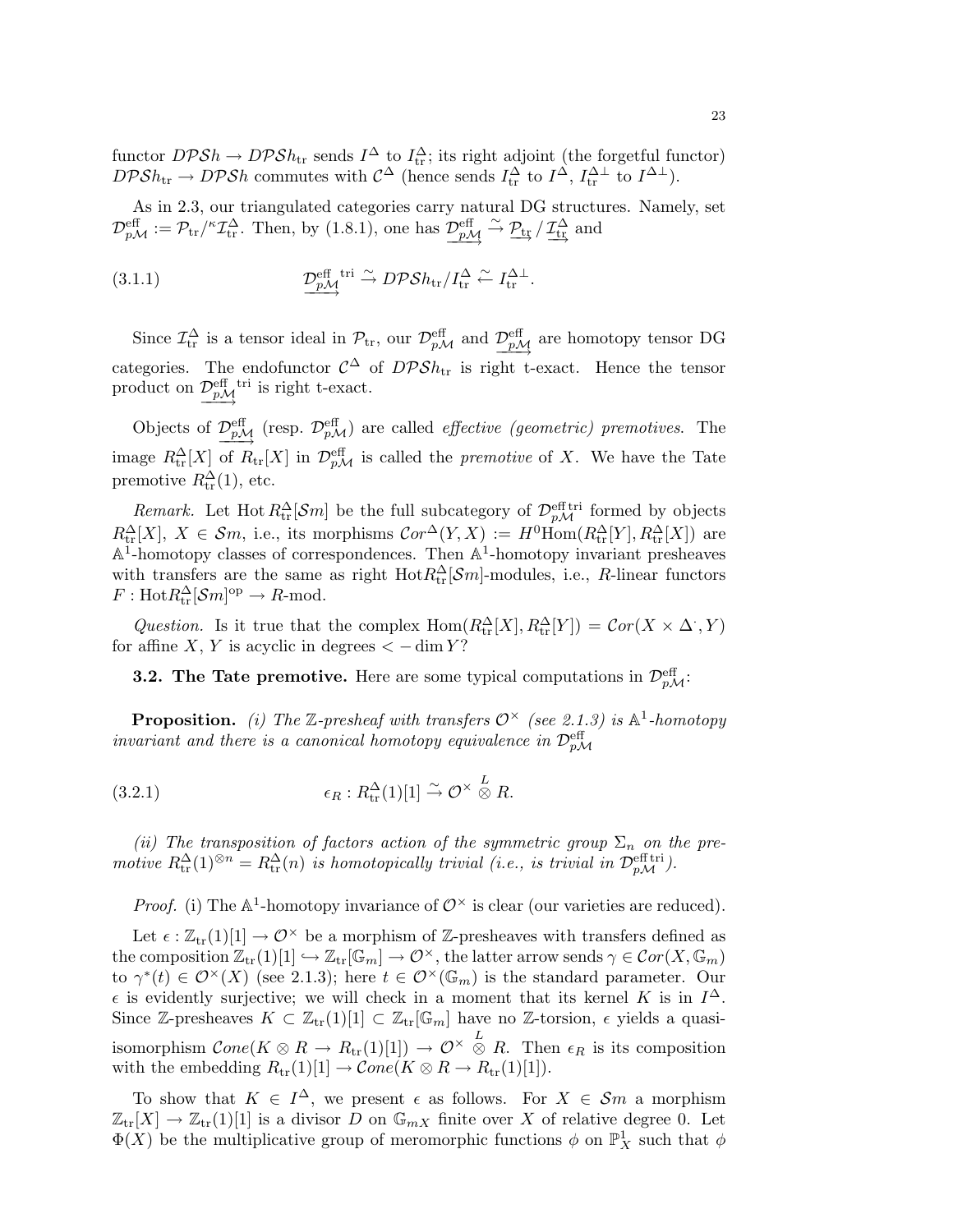is defined on a Zariski neighborhood of  $\{0,\infty\}\times X$ ,  $\phi(\infty,x)\equiv 1$ , and  $\phi(0,x)$  is invertible. One has an isomorphism  $\Phi(X) \stackrel{\sim}{\to} \text{Hom}(\mathbb{Z}_{tr}[X], \mathbb{Z}_{tr}(1)[1]), \phi \mapsto div \phi$ , and  $\epsilon(\text{div }\phi)(x) = \phi(0, x)$ . Therefore K equals the subgroup of  $\phi \in \Phi$  with  $\phi(0, x) \equiv$ 1. One has a natural map  $\kappa : K(X) \to K(\mathbb{A}^1 \times X), \kappa(\phi)(t, u, x) := u + (1-u)\phi(t, x)$ (here u is the parameter on  $\mathbb{A}^1$ ), which satisfies the conditions of the second exercise in 3.1.1, and we are done by loc. cit.

(ii) It suffices to consider the case  $n = 2$ . Let  $\sigma$  be the transposition of factors of  $\mathbb{G}_m \times \mathbb{G}_m$ . We want to show that  $\sigma + id$  kills the direct summand  $(R_t^{\Delta}(1)[1])^{\otimes 2} \subset$  $R_{\rm tr}^{\Delta}[\mathbb{G}_m\times\mathbb{G}_m]$  in the homotopy category, i.e., that  $\sigma+{\rm id}\in\mathcal{C}or(\mathbb{G}_m\times\mathbb{G}_m,\mathbb{G}_m\times\mathbb{G}_m)$ is  $\mathbb{A}^1$ -homotopic to the sum of correspondences that take values in  $1 \times \mathbb{G}_m$  and in  $\mathbb{G}_m \times 1$ . Let  $\alpha \in \text{End}(\mathbb{G}_m \times \mathbb{G}_m)$  be the map  $(x, x') \mapsto (xx', 1)$ ; we check that  $\sigma + id$ is  $\mathbb{A}^1$ -homotopic to  $\sigma \alpha + \alpha$ . One has  $\sigma + id = p^{\vee} p$ , where  $p : \mathbb{G}_m \times \mathbb{G}_m \to \text{Sym}^2 \mathbb{G}_m$ is the projection,  $p^{\vee}$  is the transposed correspondence. Since  $\text{Sym}^2 \mathbb{G}_m \overset{\sim}{\sim} \mathbb{G}_m \times \mathbb{A}^1$ ,  $p(x, x') \mapsto (xx', x + x')$ , our p is  $\mathbb{A}^1$ -homotopic to p $\alpha$ . Thus  $\sigma + id = p^{\vee}p$  is  $\mathbb{A}^1$ homotopic to  $p^{\vee}p\alpha = \sigma\alpha + \alpha$ , q.e.d.

Question. By (ii) above,  $R_{tr}^{\Delta}(*) := \bigoplus_{n \geq 0} R_{tr}^{\Delta}(n)$  is a commutative unital algebra in the tensor category  $\frac{\mathcal{D}_{pM}^{\text{eff}}}{\gamma}$  Can one realize it naturally as an  $E_{\infty}$ -algebra in the homotopy tensor DG category  $\mathcal{D}_{p\mathcal{M}}^{\text{eff}}$ ?

Remark. The next generalization of the proposition can be proved by a simple modification of the argument. Let C be a connected smooth projective curve over k,  $A \subset C$  be a finite non-empty subscheme étale over k.

(i) One has a canonical homotopy equivalence  $R_{\text{tr}}^{\Delta}[C \setminus A] \xrightarrow{\sim} Pic(C, A)$  in  $\mathcal{D}_{p\mathcal{M}}^{\text{eff}}$ . Here  $Pic(C, A)$  is the generalized Jacobian (the group scheme of pairs  $(L, \iota)$ ,  $\mathcal{L}$  is a line bundle on C,  $\iota$  is a trivialization of  $\mathcal{L}|_A$ ) considered as a presheaf with transfers (see 2.1.3); notice that this presheaf is  $\mathbb{A}^1$ -homotopy invariant.

(ii) (M. Nori, cf. [M] 5.8). Let  $B \subset C \setminus A$  be another non-empty finite subscheme étale over k. Set  $M(C; A, B) := \mathcal{C}one(\mathbb{Z}^{\Delta}_{tr}[B] \to \mathbb{Z}^{\Delta}_{tr}[C \setminus A]) \in \mathcal{D}^{\text{eff}}_{\mathcal{M}}.$  Consider the action of the symmetric group  $\Sigma_n$  on  $M(C; A, B)^{\otimes n}$ ; let  $\tau_n \in \text{End}(M(C; A, B)^{\otimes n})$ be the  $\Sigma_n$ -averaging (the sum of operators s,  $s \in \Sigma_n$ ). Then  $\tau_n$  is naturally homotopic to 0 if  $n > 2g - 2 + |A| + |B|$ ; here g is the genus of C.

**3.3. Theorem.** The Tate premotive is homotopically quasi-invertible: on  $\mathcal{D}_{p\mathcal{M}}^{\text{eff}}$ (or  $\frac{\mathcal{D}_{p\mathcal{M}}^{\text{eff}}}{\mathcal{D}_{p\mathcal{M}}}$ ) the Tate twist endofunctor  $M \mapsto M(1)$  is homotopically fully faithful.

Remark. For  $F \in DPSh_{tr}$  let  $\nu_F : F \to (C^{\Delta}(F(1)))_{-1}[-1]$  be obtained by adjunction (see 2.2) from the canonical morphism  $F(1) \to \mathcal{C}^{\Delta}(F(1))$ . The theorem means that  $\nu_F$  is a quasi-isomorphism if F is  $\mathbb{A}^1$ -homotopically invariant.

*Proof of the theorem.* We want to show that the Tate twist map  $Hom(M', M) \to$  $Hom(M'(1), M(1))$  is a quasi-isomorphism for every premotives M, M'. It suffices to consider the case when M, M' are the premotives of some  $Z, Z' \in \mathcal{S}m$ . We can assume that  $R = \mathbb{Z}$ . Notice that for  $Z = \text{Spec } k$  the statement follows from 3.2(i).

As in 3.1, we represent  $\text{Hom}(\mathbb{Z}_\text{tr}^{\Delta}[Z'], \mathbb{Z}_\text{tr}^{\Delta}[Z])$  by the complex  $C = C(Z', Z)$  with components  $C^a = \mathcal{C}or(Z' \times \Delta^a, Z)$ . Set  $C^b = C^b(Z', Z) := C(Z' \times \mathbb{G}_m, Z \times \mathbb{G}_m)$ ,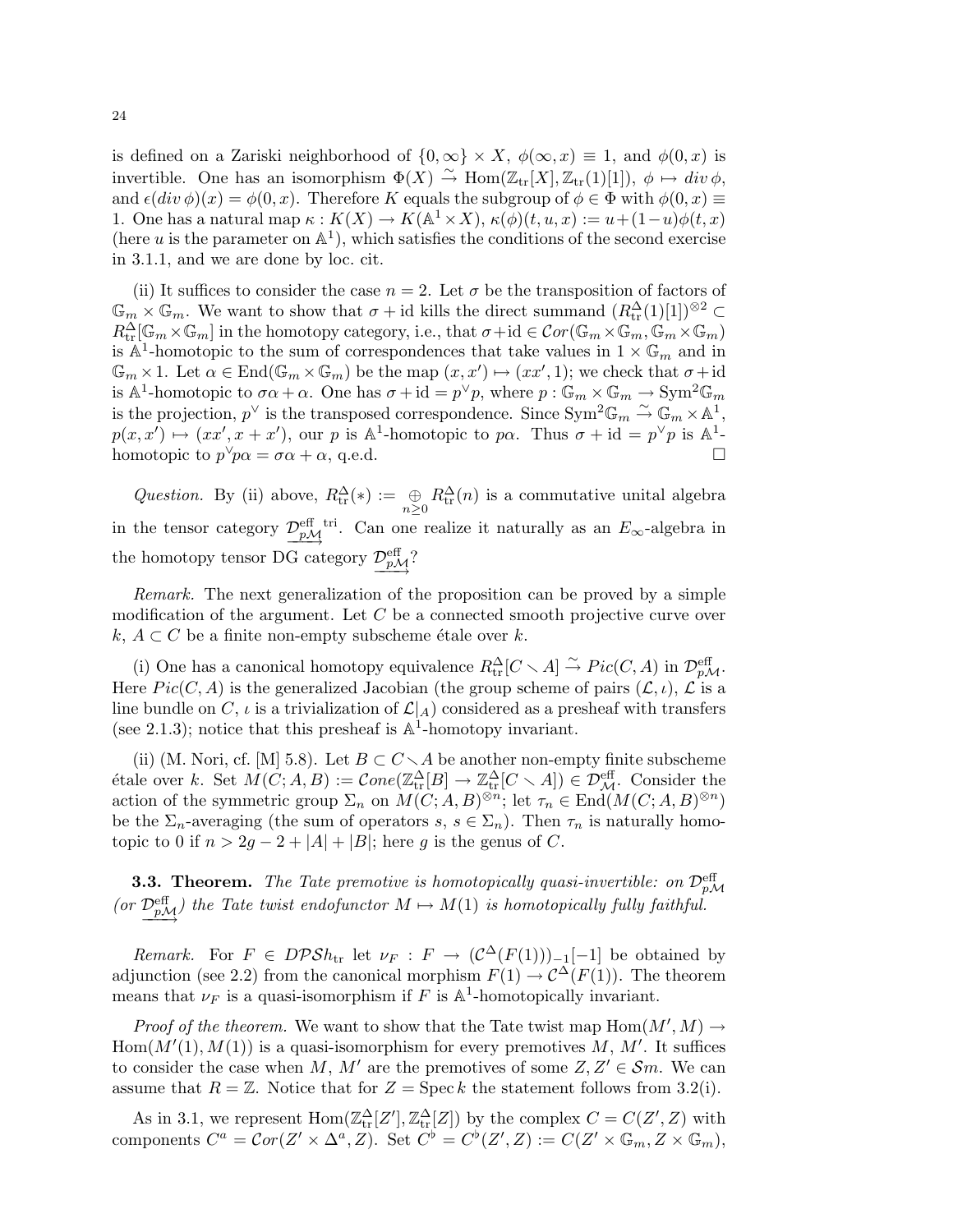$E := \mathcal{C}or(\mathbb{G}_m, \mathbb{G}_m) = \text{End}(\mathbb{Z}_{tr}[\mathbb{G}_m])$ ; our  $C^{\flat}$  is an E-bimodule. Let  $\tau \in E$  be the correspondence  $x \mapsto (x) - (1)$ ; this is a projector onto  $\mathbb{Z}_{tr}[1][1] \subset \mathbb{Z}_{tr}[\mathbb{G}_m]$ . Let  $C^{\flat}_{\tau}$  be the direct summand  $\tau C^{\flat}\tau$  of  $C^{\flat}$ ,  $E_{\tau} := \tau E \tau = \text{End}(\mathbb{Z}_{tr}(1)),$  so  $C^{\flat}_{\tau}$  is a  $E_{\tau}$ -bimodule. The Tate twist map is represented as  $\rho: C \to C_{\tau}^{\flat}, \gamma \mapsto \gamma \otimes \tau$ . Let us show that  $\rho$  is a quasi-isomorphism.

3.3.1.  $\rho$  is injective on cohomology: For  $n \geq 1$  let  $\iota_n \in E$  be the correspondence  $x \mapsto x^{1/n}$  (so  $deg(\iota_n) = n$ ); one has  $\iota_{mn} = \iota_m \iota_n$ . Notice that the image of  $\tau \iota_n \tau =$  $\iota_n \tau \in E_\tau$  in  $H^0\text{End}(\mathbb{Z}^{\Delta}_{tr}(1)) = \mathbb{Z}$  equals 1, so the left multiplication by  $\iota_n$  preserves  $C_{\tau}^{\flat}$  and is homotopic to the identity on it.

We will define a subcomplex  $C^{\natural} \subset C^{\flat}$  preserved by the  $\iota_n$ , and a morphism of complexes  $\kappa : C^{\natural} \to C$  with the next properties: (a) For any  $\theta \in C^{\flat}$  one has  $\iota_n \theta \in C^{\natural}$  for  $n \gg 1$ ; (b) For any  $\gamma \in C$  and  $n > 1$  one has  $\iota_n \rho(\gamma) \in C^{\natural}$  and  $\kappa(\iota_n \rho(\gamma)) = \gamma$ . This yields the injectivity of  $H \rho$ .

For a smooth Y (we will need  $Y = Z' \times \Delta$ ) consider  $D \in \mathcal{C}or(Y \times \mathbb{G}_m, \mathbb{G}_m)$  given by an effective divisor. Let  $t, t' \in \mathcal{O}^{\times}(\mathbb{G}_m \times (Y \times \mathbb{G}_m))$  be the projections to the two  $\mathbb{G}_m$ -factors. Locally on Y we can write  $D = (f = 0)$  where  $\overline{f} = f(t, t') \in \mathcal{O}_Y(t, t')$ is a Laurent polynomial. The condition on D says that its closure in  $\mathbb{P}^1 \times (Y \times \mathbb{G}_m)$ does not meet the divisor  $t = \{0, \infty\}$ . This means that, after multiplication by an invertible function on Y and powers of t, t', our f can be written as  $1+p_0(t,t')$  and as  $1+p_\infty(t^{-1},t^{-1})$  where  $p_0, p_\infty \in t\mathcal{O}_Y[t,t',t^{-1}]$ . We say that D is nice if  $p_0, p_\infty$  are sums of monomials of degree > 0. This condition assures that  $D \cap (t = t') \subset \mathbb{G}_m \times Y$ (here  $\mathbb{G}_m$  is the diagonal  $t = t'$ ) is closed in  $\mathbb{P}^1 \times Y$ , hence it is finite over Y.

Now our  $C^{\natural} \subset C^{\flat}$  is generated by those effective correspondences  $\theta \in C^{\flat}$  that  $\pi\theta \in \mathcal{C}or(Z' \times \Delta^a \times \mathbb{G}_m, \mathbb{G}_m)$  is nice; here  $\pi$  is the projection  $Z \times \mathbb{G}_m \to \mathbb{G}_m$ . By the above, any  $\theta \in C^{\natural}$  meets the divisor  $t = t'$  on  $(\overline{Z} \times \mathbb{G}_m) \times (\overline{Z'} \times \mathbb{G}_m)$  properly, and the cycle-theoretic intersection  $\theta_{\text{diag}} := \theta \cap (t = t')$  is finite over Z'. We define  $\kappa(\theta) \in C$  as the image of  $-\theta_{\text{diag}}$  by the projection to  $Z \times Z' \times \Delta^a$ . Properties (a), (b) are evident.

3.3.2.  $\rho$  is surjective on cohomology: Let  $\theta \in C^{\flat}_{\tau}$  be any cycle. Let us show that for sufficiently large n our  $\theta$  is homotopic to  $\rho \kappa(\iota_n \theta)$ .

Consider another copy  $\mathbb{G}_m^c$  of  $\mathbb{G}_m$ ; let  $\tau^c$  be the projector  $\tau$  on it, etc. Let us perform the above constructions replacing  $Z^{(l)}$  by  $Z^{(l)} \times \mathbb{G}_m$  and  $\mathbb{G}_m$  by  $\mathbb{G}_m^c$ . We get a subcomplex  $C^{\natural}(Z' \times \mathbb{G}_m, Z \times \mathbb{G}_m) \subset C^{\flat}(Z' \times \mathbb{G}_m, Z \times \mathbb{G}_m)$ , a morphism  $\kappa^c : C^{\natural}(Z' \times \mathbb{G}_m, Z \times \mathbb{G}_m) \to C(Z' \times \mathbb{G}_m, Z \times \mathbb{G}_m)$ , etc.

Let  $\sigma$  be the transposition symmetry of  $\mathbb{G}_m \times \mathbb{G}_m^c$ . By 3.2(ii), one has  $\theta \otimes \tau^c$  –  $\sigma(\theta \otimes \tau^c)\sigma = d\phi$  for some  $\phi \in C(Z' \times \mathbb{G}_m \times \mathbb{G}_m^c, Z \times \mathbb{G}_m \times \mathbb{G}_m^c)$  which is invariant with respect to the left and right multiplications by  $\tau$ ,  $\tau^c$ . Take any  $n \geq 2$  such that  $\iota_n^c \phi \in C^{\natural}(\mathcal{Z}' \times \mathbb{G}_m, \mathcal{Z} \times \mathbb{G}_m)$ ; then  $\iota_n^c (\theta \otimes \tau^c), \iota_n^c \sigma (\theta \otimes \tau^c) \sigma$  lie in this subcomplex as well. Since  $\theta = \kappa^c(\iota_n^c(\theta \otimes \tau^c))$  and  $\rho \kappa(\iota_n \theta) := \kappa(\iota_n \theta) \otimes \tau = \kappa^c(\iota_n^c \sigma(\theta \otimes \tau^c) \sigma)$ , one has  $\theta - \rho \kappa(\iota_n \theta) = d\kappa^c(\iota_n^c \phi)$ , q.e.d.

3.4. Specialization and Tate untwisting. The next construction, that will be of use in 4.6, helps to untwist some correspondences in especially simple way.

3.4.1. Let X be a smooth variety,  $Z \subset X$  a smooth divisor; let  $Z' \subset X'$  be another such pair. Suppose we have  $\theta \in \mathcal{C}or(X' \setminus Z', X \setminus Z)$  that extends to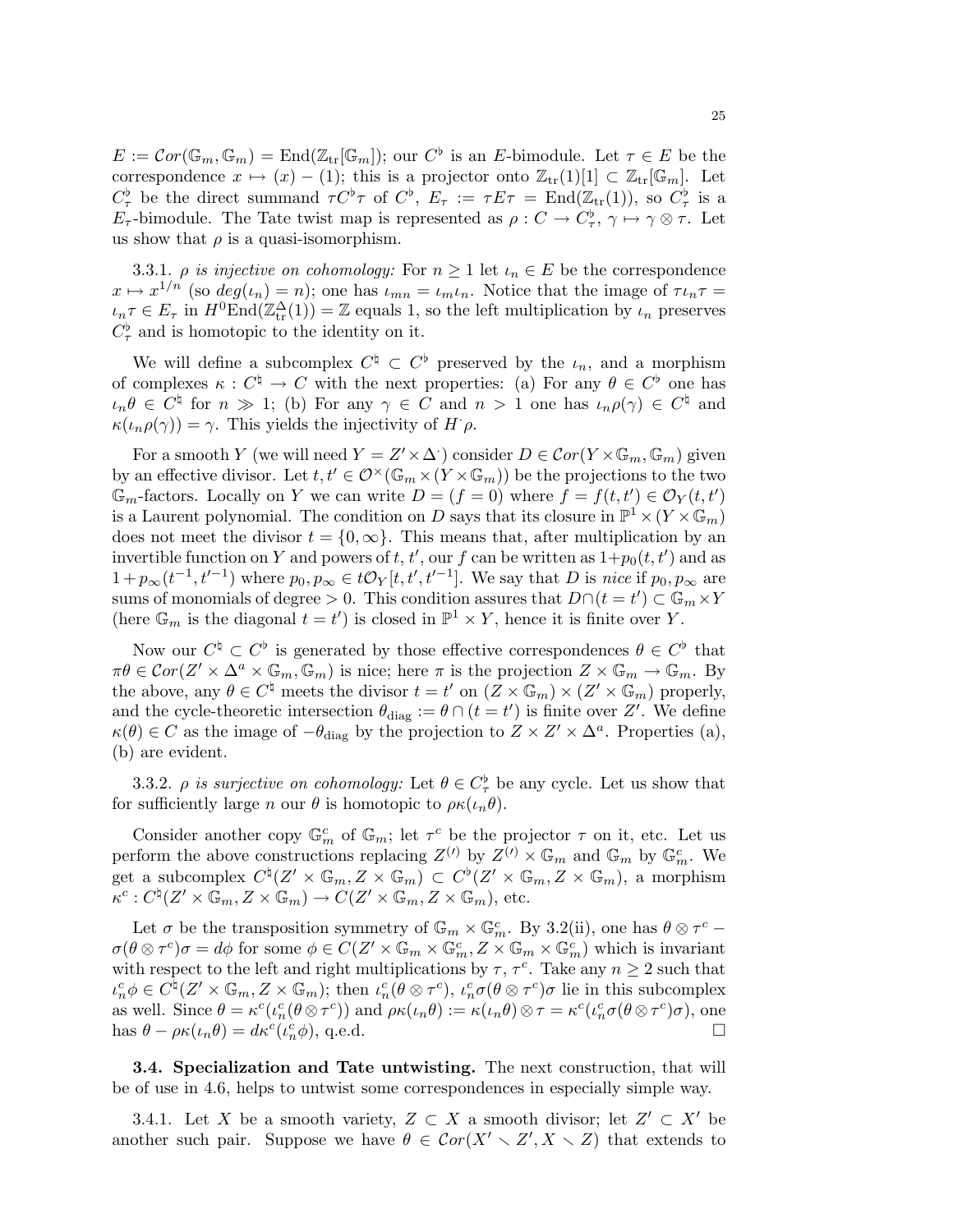$\tilde{\theta} \in \mathcal{C}or(X', X)$ . It yields a morphism

(3.4.1) 
$$
\hat{\theta} = (\theta, \tilde{\theta}) : R_{\text{tr}}[(X' \setminus Z')/X'] \to R_{\text{tr}}[(X \setminus Z)/X].
$$

It is clear that  $\tilde{\theta}$  meets the divisor properly. Set

$$
(3.4.2) \t\t Sp(\theta) := \tilde{\theta} \cap (Z \times X')
$$

where the intersection is computed in the cycle-theoretic sense. This is a cycle supported at  $Z \times Z' \subset X \times X'$  and finite over Z'. Therefore  $Sp(\theta) \in Cor(Z', Z)$ .

Remarks. (i) Specialization is compatible with the composition: given another  $Z'' \subset X''$ , and  $\theta' \in Cor(X'' \setminus Z'', X' \setminus Z')$  as above, then  $Sp(\theta \theta') = Sp(\theta)Sp(\theta')$ .

(ii) If  $\tilde{\theta} \in \mathcal{C}or(X', X \setminus Z)$ , then  $\hat{\theta}$  is homotopic to 0 and  $Sp(\theta) = 0$ .

3.4.2. Suppose  $Z, Z'$  are smooth, and consider the above picture for  $X^{(l)} = Z^{(l)} \times$  $\mathbb{A}^1$ . So we have  $\theta \in \mathcal{C}or(Z' \times \mathbb{G}_m, Z \times \mathbb{G}_m)$  that extends to  $\widetilde{\theta} \in \mathcal{C}or(Z' \times \mathbb{A}^1, Z \times \mathbb{A}^1)$ . Using the homotopy equivalences  $R_{tr}^{\Delta}[Z^{(\prime)} \times \mathbb{G}_m/Z^{(\prime)} \times \mathbb{A}^1] \stackrel{\sim}{\to} R_{tr}^{\Delta}[Z^{(\prime)}](1)[1],$  we can rewrite (3.4.1) as a homotopy morphism  $\hat{\theta}: R_{tr}^{\Delta}[Z](1) \to R_{tr}^{\Delta}[Z](1)$ . We also have  $Sp(\theta): R_{\text{tr}}[Z'] \to R_{\text{tr}}[Z]$ .

**Proposition.**  $\hat{\theta}$  is  $\mathbb{A}^1$ -homotopic to  $Sp(\theta)(1)$ .

*Proof.* We use the notation from 3.3. By Remark (ii) above, replacing  $\theta$  by  $\tau\theta\tau$ does not change  $\hat{\theta}$  and  $Sp(\theta)$ , so we can assume that  $\theta = \tau \theta \tau$ . Then  $\hat{\theta}$  is homotopic to  $\theta \in C^{\flat}_{\tau}$ . By 3.3.2, it remains to show that  $Sp(\theta)$  is homotopic to  $\kappa(\iota_n\theta)$  for sufficiently large  $n$ .

Set  $\tilde{C}^{\flat} := C(Z' \times \mathbb{A}^1, Z \times \mathbb{A}^1)$ . We define a subcomplex  $\tilde{C}^{\natural} \subset \tilde{C}^{\flat}$  and the morphism  $\tilde{\kappa}: \tilde{C}^{\natural} \to C(Z', Z)$  in the same way as we have defined  $C^{\natural}, \kappa$  in 3.3.1 replacing  $\mathbb{G}_m$  by  $\mathbb{A}^{1,15}$  Our  $\iota_n, \tau \in \mathcal{C}or(\mathbb{G}_m, \mathbb{G}_m)$  extend to  $\tilde{\iota}_n, \tilde{\tau} \in \mathcal{C}or(\mathbb{A}^1, \mathbb{A}^1)$ . As in loc. cit., for any  $\tilde{\theta}' \in \tilde{C}^{\flat}$  one has  $\tilde{\iota}_n \tilde{\theta}' \in \tilde{C}^{\natural}$  for sufficiently large *n*. For any  $\gamma \in C$  one has  $\tilde{t}_n(\gamma \otimes \tilde{\tau}) \in \tilde{C}^{\natural}$ , but, at variance with  $\kappa$ , one has  $\tilde{\kappa}\tilde{t}_n(\gamma \otimes \tilde{\tau}) = 0$  (for  $\tilde{\kappa}$  includes the intersection with the diagonal  $t = t'$  at  $t = 0$ ).

Since  $\tilde{\tau}$  is  $\mathbb{A}^1$ -homotopic to zero (for its degree equals 0), so is  $\tilde{\theta} = \tilde{\tau}\tilde{\theta}$ , i.e.,  $\tilde{\theta} = d\psi$  in the complex  $\tilde{C}^{\flat}$ . Thus, for large n,  $\tilde{\kappa}(\tilde{\iota}_n\tilde{\theta}) = d(\tilde{\kappa}(\tilde{\iota}_n\psi))$ . Now  $\tilde{\kappa}(\tilde{\iota}_n\tilde{\theta}) =$  $\kappa(\iota_n\theta) - Sp'(\tilde{\iota}_n\tilde{\theta})$  where  $Sp'(\tilde{\iota}_n\tilde{\theta}) \in Cor(Z', Z)$  is the intersection of the cycle  $\tilde{\iota}_n\tilde{\theta}$ with the diagonal  $t = t'$  at  $t = 0$ . The latter equals the intersection of  $\tilde{\theta}$  with the divisor  $t^n = t'$  at  $t = 0$ , which is  $Sp(\tilde{\theta})$  for large n, and we are done.

## §4. The motivic localization

This section deals with the subject of lectures 12, 13, 24 of [MVW] and 3.1, 3.2 of [Vo2]. The principal result is the theorem in 4.4 (cf. [Vo2] 3.2.6, 3.1.12, [MVW] 13.8, 13.9, [Deg2] 5.1). We deduce it from the theory of residues (the Cousin resolution) for  $\mathbb{A}^1$ -homotopy invariant presheaves with transfers. The latter

<sup>&</sup>lt;sup>15</sup>To define the nice correspondences in  $Cor(Y \times \mathbb{A}^1, \mathbb{A}^1)$ , we look at  $p_{\infty}$  only.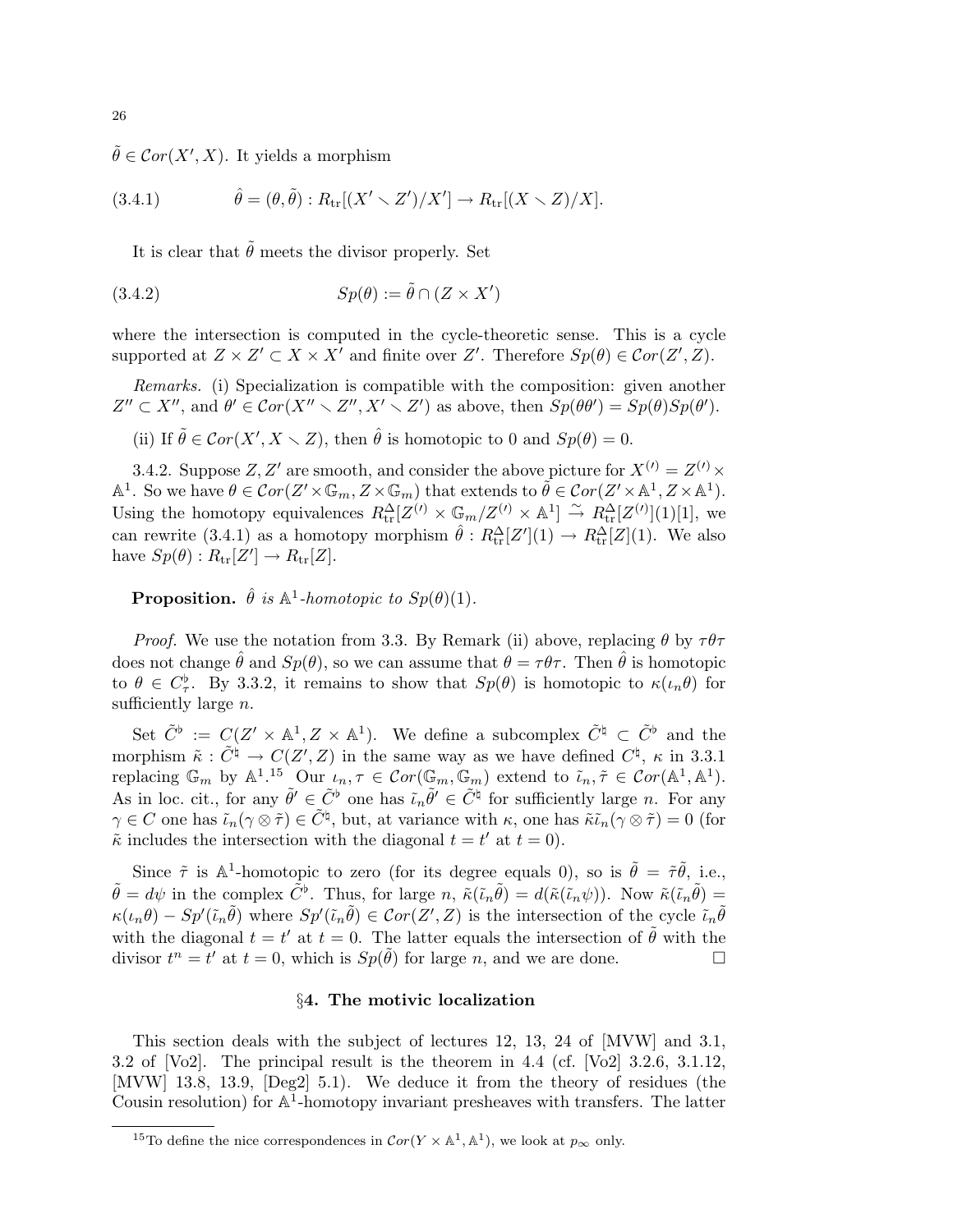is formulated in 4.6, the proofs are in  $\S5$ . The original argument of Voevodsky is rather different (the Cousin resolution emerges in the aftermath on the last page of [MVW]), however both proofs include the same the key ingredient (see 5.1).

4.1. The Zariski localization: a complaint. The Zariski localization of plain presheaves is a particular case of the format from 1.11 for categories of schemes such as  $\mathcal{S}_m$  equipped with the Zariski topology. The local objects for the Zariski topology are corresponding local schemes. A complex of presheaves is Zariski locally acyclic (see 1.11) if and only if it is stalkwise acyclic. The subcategory  $I^{Zar}$  of Zariski locally acyclic complexes is generated by all Mayer-Vietoris complexes  $R[U \cap V] \rightarrow$  $R[U] \oplus R[V] \rightarrow R[X]$  (here  $U, V \subset X$  are opens such that  $U \cup V = X$ ), see [BG] (or modify the proof of the proposition in 4.2.1 for the Zariski site).

Passing to presheaves with transfers, we see that the category  $I_{tr}^{Zar \perp} \subset D\mathcal{PS}h_{tr}$ from 2.3 consists of all F's that are Zariski local as complexes of mere presheaves. But the category  $I_{\text{tr}}^{\text{Zar}}$  itself contains not only all complexes which are Zariski stalkwise acyclic, but many other objects as well: e.g. the Mayer-Vietoris complex  $R_{\text{tr}}[U \cap V] \to R_{\text{tr}}[U] \oplus R_{\text{tr}}[V] \to R_{\text{tr}}[X]$  is not Zariski stalkwise acyclic if X is irreducible and  $U, V \neq X$ . So the forgetful functor  $o: D\mathcal{P}Sh_{tr} \to D\mathcal{P}Sh$  does not send  $I_{\text{tr}}^{\text{Zar}}$  to  $I^{\text{Zar}}$ , hence it does *not* commute with the Zariski localization, which makes the Zariski localization of arbitrary presheaves with transfers unwieldy.

The cause of the nuisance is that the image of a local scheme by a correspondence is merely a semi-local scheme which need not be the disjoint union of local schemes. Thus a correspondence may not be continuous for the Zariski topology: the Zariski coverings do not define a Grothendieck topology on  $R_{tr}[\mathcal{S}m]$  (cf. the lemma in 4.2).

We will see that for perfect  $k$  this nuisance disappears for  $\mathbb{A}^1$ -homotopy invariant presheaves, and to treat arbitrary ones, the Nisnevich topology is needed. Happily enough, this does not change the motivic localization.

**4.2.** A Nisnevich localization reminder. For details, see  $[N]$  or  $[TT]$  App. E. To fix the setting, we play with the category  $\mathcal{S}_m$ ; it can be replaced by the category of all k-varieties (or all Noetherian schemes of finite Krull dimension).

Remark. The constructions below work with obvious modification (replacing ´etale maps by local isomorphisms) for the Zariski topology.

4.2.1. The Nisnevich topology lies in between the Zariski and étale topologies. A Nisnevich covering of X is an étale covering  $U \to X$  such that for every field K the map  $U(K) \to X(K)$  is surjective, or, equivalently,  $U/X$  admits a constructible section (see 4.2.2). The local objects for the Nisnevich topology are Henselian local schemes.

 $\mathcal{S}_m$  equipped with the Nisnevich topology satisfies the conditions from 1.11, so the general format from loc. cit. readily applies. We have the abelian category of Nisnevich sheaves  $\mathcal{S}h^{\text{Nis}}$ , the exact sheafification functor  $\mathcal{P}\mathcal{S}h \to \mathcal{S}h^{\text{Nis}}$ ,  $F \mapsto$  $F_{\text{Nis}}$ , the right admissible subcategory  $I^{\text{Nis}} \subset D\mathcal{P} \mathcal{S}h$  of Nisnevich locally acyclic complexes,<sup>16</sup> the category  $I^{\text{Nis}\perp}$  of Nisnevich local complexes, and the equivalences

 $16A$  complex F of presheaves is Nisnevich locally acyclic iff it is Nisnevich stalkwise acyclic, i.e., for any  $X \in \mathcal{S}$ ,  $x \in X$  the complex  $F(X_x^h)$  is acyclic; here  $X_x^h$  is the Henselization of X at x considered as a proobject of  $\mathcal{S}m$ .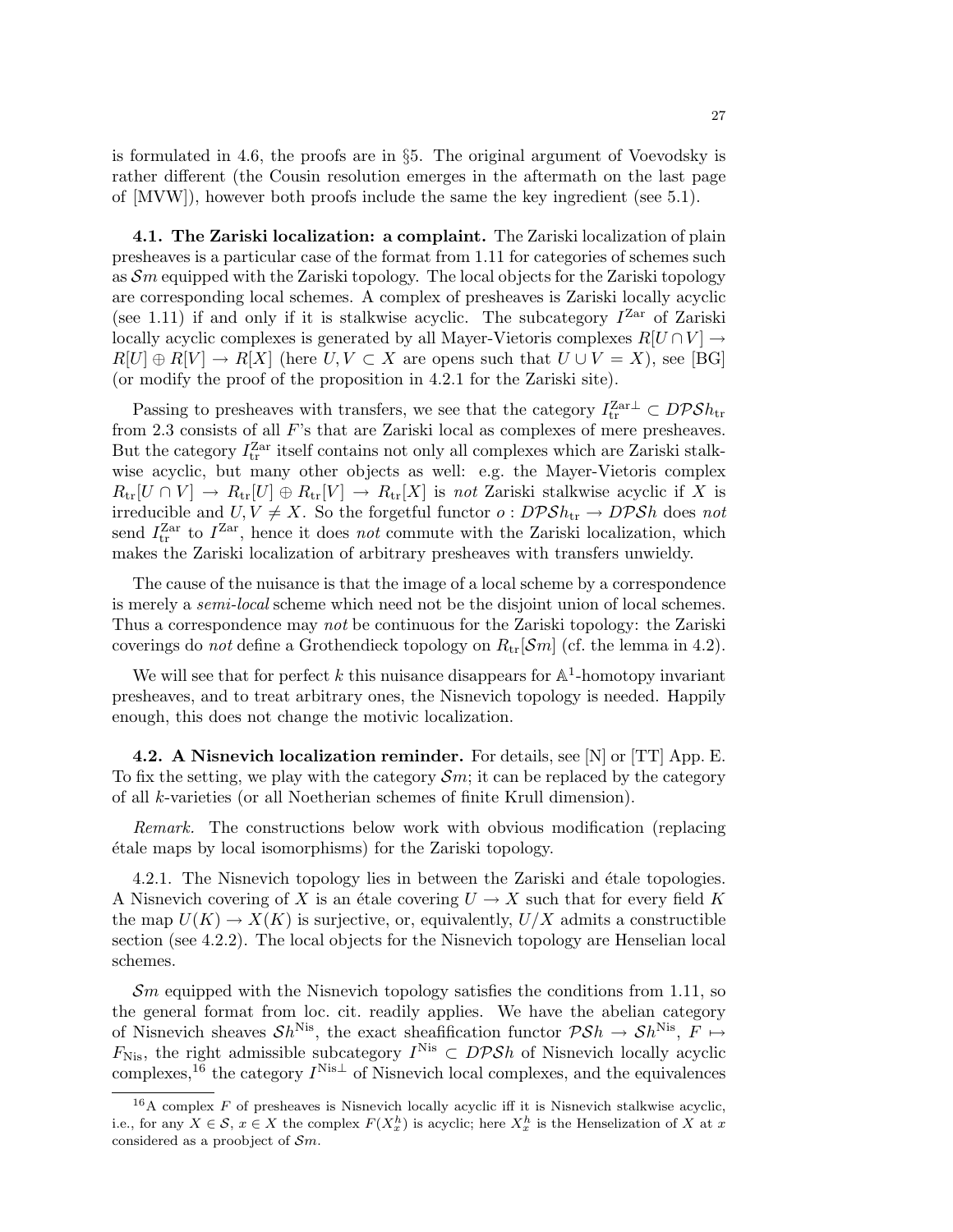of the triangulated categories

(4.2.1) 
$$
D\mathcal{P}Sh/I^{\text{Nis}} \stackrel{\sim}{\rightarrow} D\mathcal{S}h^{\text{Nis}} \stackrel{\sim}{\leftarrow} I^{\text{Nis}\perp}.
$$

*Exercise.* Suppose  $\ell$  is prime to *char k*. Show that the presheaf  $X \mapsto H^1_{\acute{e}t}(X, \mu_{\ell})$ is a Nisnevich sheaf; if k is separably closed, then the stalk  $H^1_{\acute{e}t}(X_x^h, \mu_\ell)$  vanishes if and only if  $x$  is a closed point of  $X$ .<sup>17</sup>

Suppose we have an étale covering  $\{U, V\}$  of  $X \in \mathcal{S}m$  such that V is an open subset of X, and for  $Z := X \setminus V$  one has  $U_Z := U \times_X Z \overset{\sim}{\to} Z$ . We call such  $\{U, V\}$ a Nisnevich Mayer-Vietoris covering, and the corresponding complex of presheaves  $R[U_V] \to R[U] \oplus R[V] \to R[X]$  (the differentials are the difference and the sum of evident maps) a *Nisnevich Mayer-Vietoris complex*. It lies in  $I<sup>Nis</sup>$ .

## **Proposition.**  $I^{\text{Nis}}$  is generated by the Nisnevich Mayer-Vietoris complexes.<sup>18</sup>

*Proof.* By 1.4.2(i) (for  $D = I^{Nis}$ , S the set of all Nisnevich Mayer-Vietoris complexes), the proposition amounts to the next statement: Suppose  $F \in I^{\text{Nis}}$  is such that for each Nisnevich Mayer-Vietoris covering as above the total complex of  $F(X) \to F(U) \oplus F(V) \to F(U_V)$  is acyclic; then  $F = 0$ . To show this, we check by induction by *n* the next claim: For every X and  $h \in H^a(X)$  there is an open  $V \subset X$  with  $X \setminus V$  of codimension  $\geq n$  such that  $h|_V \in H^a F(V)$  vanishes.

By the induction assumption, there is an open  $V' \subset X$  with  $Z := X \setminus V'$ of codimension  $\geq n-1$  such that  $h|_{V'} = 0$ . Let  $z_i$  be the generic points of Z of codimension  $n-1$ . Since  $F \in I^{Nis}$ , there is a Nisnevich covering of X on which h vanishes. Thus there is an open  $V'' \subset X$  containing V' and  $z_i$ 's, and an étale  $U'/V''$  such that  $U'_{V'' \cap Z} \stackrel{\sim}{\rightarrow} V'' \cap Z$  and  $h|_{U'} = 0$ . Then  $\{U', V'\}$  is a Nisnevich Mayer-Vietoris covering of  $V''$ , so the exact sequence  $H^{a-1}F(U'_{V'}) \rightarrow$  $H^a F(V'') \to H^a F(U') \oplus H^a F(V')$  shows that  $h|_{V''}$  comes from  $g \in H^{a-1} F(U'_{V'})$ . By the induction assumption, there is a closed  $Y' \subset U'_{V'}$  such that the image of g in  $H^{a-1}F(U'_{V'} \setminus Y')$  vanishes. Let Y be the closure of the image of Y' in X. Then  $V := V'' \setminus Z \cap Y$  is the promised open subset of X. Indeed,  $X \setminus V$  has codimension  $\geq n$  since  $z_i \notin Z \cap Y$ . Set  $U := U'_{V'' \setminus Y}$ ; then  $\{U, V'\}$  is a Nisnevich Mayer-Vietoris covering of V, so  $h|_V$  comes from  $g|_{U_{V'}} \in H^{a-1}F(U_{V'})$ . Since  $U_{V'} \subset U'_{V'} \setminus Y'$ , one has  $g|_{U_V} = 0$ , hence  $h|_V = 0$ , q.e.d.

In particular, we see that  $I<sup>Nis</sup>$  is generated by a set of compact objects, so the Nisnevich localization fits into the picture of the proposition from 1.4.2.

Exercises. (i) A presheaf F is a Nisnevich sheaf iff for every Nisnevich Mayer-Vietoris covering the sequence  $0 \to F(X) \to F(U) \oplus F(V) \to F(U_V)$  is exact.

(ii) For any Nisnevich sheaf F and  $h \in H^n_{Nis}(X, F)$  there is a closed  $Y \subset X$  of codimension  $\geq n$  such that the image of h in  $H_{Nis}^n(X \setminus Y, F)$  vanishes.

4.2.2. The reader can skip the rest of the section. As mentioned in 1.11, the Nisnevich localization functor  $DPSh \to DSh^{\text{Nis}} \stackrel{\sim}{\to} I^{\text{Nis}\perp} \subset DPSh$  can be lifted to

<sup>&</sup>lt;sup>17</sup>This sheaf was denoted by  $\mathcal{O}^{\times}/\ell$  in [MVW] 12.9. The exercise shows that the formula from [MVW] 12.10 should be corrected: the product must take into account all points  $x \in X$ , not only the closed ones as in loc. cit.

<sup>18</sup>See [Vo4] for a more general story.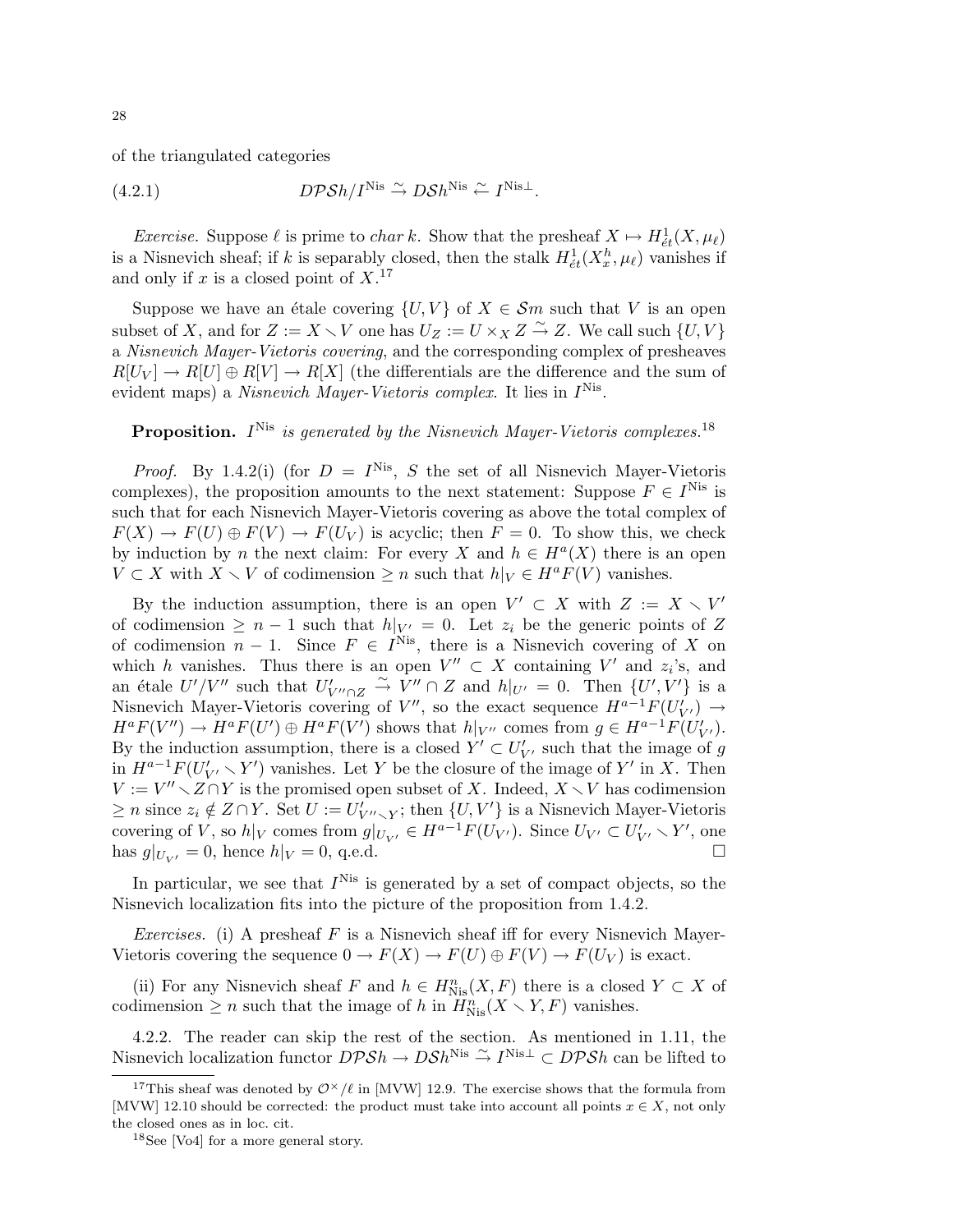the level of complexes by means of the Godement resolution. The latter admits an economic adele-style version constructed as follows.

For  $X \in \mathcal{S}_m$  a partition  $\{Z_\alpha\}$  of X always means a (finite) partition by locally closed reduced subschemes. For an X-scheme  $Y/X$  a constructible section is a set-theoretic section  $s : X \to Y$  such that for some partition  $\{Z_{\alpha}\}\$  of X each  $s|_{Z_\alpha}: Z_\alpha \to Y$  is a morphism of schemes.<sup>19</sup>

For  $X \in \mathcal{S}m$  consider the category  $\Xi(X)$  of pairs  $\xi = (U^{\xi}/X, s^{\xi})$ , where  $U^{\xi}/X$  is an étale X-scheme and  $s^{\xi}$  is its constructible section; let  $\Xi_o(X)$  be the subcategory of those  $\xi_o$  that each connected component of  $U^{\xi_o}$  intersects  $s^{\xi_o}(X)$ . Our  $\Xi(X)$ admits finite products, for any  $\xi$ ,  $\xi_o$  as above there is at most one morphism  $\xi_o \to \xi$ , and for each  $\xi$  one can find some  $\xi_o \to \xi$ . Thus  $\Xi(X)^\text{op}$  is directed,  $\Xi_o(X)$  is its cofinal subset. Set  $X_0^{\text{Nis}} := \varprojlim_{\Xi(X)} U^{\xi} = \varprojlim_{\Xi_o(X)} U^{\xi}$ ; this is a proobject of  $\mathcal{S}m/X$ .

It fits into a simplicial proobject  $X^{\text{Nis}}/X$  defined as follows. For  $n \geq 0$  all collections  $(\xi_0,\ldots,\xi_n)$  where  $\xi_i = (U^{\xi_i}/U^{\xi_{i-1}},s^{\xi_i}) \in \Xi(U^{\xi_{i-1}})$  (we set  $U^{\xi_{-1}} := X$ ) form a directed category  $\Xi^{n}(X)$ ;  $\xi$ 's with every  $\xi_i$  in  $\Xi_o$  comprise a directed set  $\Xi_o^n(X)$  cofinal in  $\Xi^n(X)$ . Our  $\Xi^{\cdot}(X)$  is a cosimplicial system of categories: for a monotone map  $\phi : [0, n] \to [0, m]$  the corresponding functor  $\Xi<sup>n</sup>(X) \to \Xi<sup>m</sup>(X)$ is  $\xi \mapsto \xi^{\phi}, \xi_i^{\phi}$  $j^{\phi} := (U^{\xi_{\phi^{-1}[j]}}/U^{\xi_{\phi^{-1}[j-1]}}, s^{\xi_{\phi^{-1}[j], \phi^{-1}[j-1]}});$  here for  $j \in [0, m]$  we set  $\phi^{-1}[j] := \max\{i : \phi(i) \leq j\} \in [0, n]$  and  $s^{\xi_{a,b}}$  is the composition  $s^{\xi_a} \dots s^{\xi_{b+1}}$  if  $a > b$ and the identity map if  $a = b$ . Now  $X_n^{\text{Nis}} := \varprojlim_{\Xi^n(X)} U^{\xi_n}$ ; the simplicial structure maps on  $X^{\text{Nis}}_{\cdot}/X$  are  $\phi^{\text{Nis}}: X^{\text{Nis}}_{m} \to X^{\text{Nis}}_{n}$  defined as the  $\Xi^{n}(X)$ -projective limit of the maps  $X_m^{\text{Nis}} \to U^{\xi_m^{\phi}} = U^{\xi_n}$ .

Any morphism of varieties  $f: Y \to X$  lifts naturally to a morphism of simplicial proobjects  $f^{\text{Nis}}: Y^{\text{Nis}} \to X^{\text{Nis}}$  (for one has an evident pull-back functor  $f^* : \Xi(X) \to \Xi(Y)$ . Thus any presheaf F yields a cosimplicial presheaf  $F_{\text{Nis}}$ ,  $F_{\text{Nis}}(X) := F(X^{\text{Nis}})$  (i.e.,  $F_{\text{Nis}}^n(X) = \underline{\lim}_{\Xi^n(X)} F(U^{\xi_n})$ ), augmented by F. Let  $\mathcal{C}^{\text{Nis}}(F)$  be its normalized complex and  $\epsilon : F \to \mathcal{C}^{\text{Nis}}(F)$  be the augmentation.

**Proposition.** (i) The functor  $F \mapsto C^{Nis}(F)$  is exact. (ii) Each presheaf  $C^{Nis}(F)^n$ is Nisnevich local (see 1.11), hence is a Nisnevich sheaf. (iii) The augmentation  $\epsilon$ makes  $\mathcal{C}^{\text{Nis}}(F)$  a resolution of the Nisnevich sheafification of F. (iv) Every section of  $\mathcal{C}^{\text{Nis}}(F)^n$  is supported in codimension n, so  $\mathcal{C}^{\text{Nis}}(F)(X)$  sits in degrees  $[0, \dim X]$ .

*Proof.* (i) Since  $\Xi^{n}(X)$  is directed, the functor  $F \mapsto F_{Nis}^{n}$  is exact, and  $\mathcal{C}^{Nis}(F)^{n}$ is a natural direct summand in  $F_{\text{Nis}}^n$ .

(ii) By construction, the functor  $F \mapsto F_{\text{Nis}}^n$  is  $n + 1$ -iteration of one  $F \mapsto F_{\text{Nis}}^0$ (i.e.,  $F_{\text{Nis}}^n = (F_{\text{Nis}}^{n-1})_{\text{Nis}}^0$ ). Replacing  $F_{\text{Nis}}^{n-1}$  by F, we see that it suffices to show that  $F_{\text{Nis}}^0$  is Nisnevich local. Indeed, for every Nisnevich hypercovering V. of X the complex  $F_{\text{Nis}}^{0}(V/X)$  is homotopically trivial, which follows easily from the existence of a constructible contraction of  $V/(X;^{20})$  the details are left to the reader.

<sup>&</sup>lt;sup>19</sup>I.e., the closure of  $s(Z_\alpha)$  in  $Y_{Z_\alpha}$ , considered as a closed reduced subscheme in  $Y_{Z_\alpha}$ , projects isomorphically to  $Z_{\alpha}$ .

<sup>&</sup>lt;sup>20</sup>For us, a contraction of an augmented simplicial object  $V/X$  is a datum c. of sections  $c_n$ :  $V_n \to V_{n+1}$  of  $\partial_0 : V_{n+1} \to V_n$ ,  $n \ge -1$  (here  $V_{-1} := X$ ), compatible with the structure simplicial maps, in the sense that for every monotone  $\phi : [0, n] \to [0, m]$  one has  $c_n \phi_V = \tilde{\phi}_V c_m : V_m \to V_{n+1}$ ;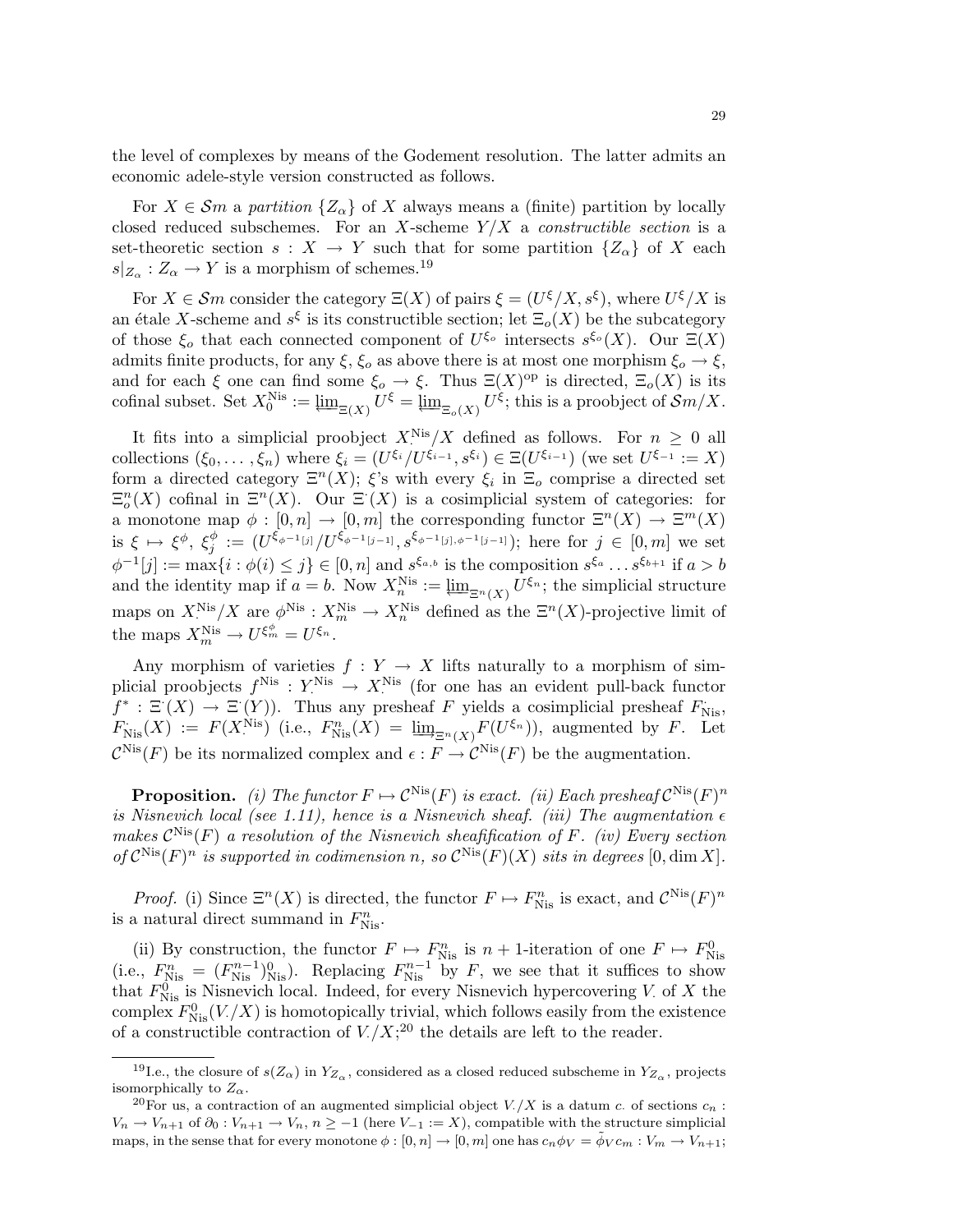(iii) Take any  $X \in \mathcal{S}m$  and a point  $x \in X$ ; let  $Y := X_x^h$  be the Henselization of X at x considered as a proobject of Sm. To check that  $F(Y) \to C^{Nis}(F)(Y)$  is a quasi-isomorphism, one shows that the augmented simplicial proobject  $Y^{\text{Nis}}_1/Y$  is contractible. The contraction  $c$  is unique; its construction is left to the reader.

(iv) Let us define a cofinal subset  $\Xi_c^n$  of  $\Xi_o^n$  which clearifies the structure of  $F_{\text{Nis}}^n$ .

Let  $\{Z_{\alpha}\}\$ be a stratification of X with equidimensional strata. Its set A of indices  $\alpha$  is naturally ordered  $(\alpha' \geq \alpha \text{ means } \bar{Z}_{\alpha'} \supseteq Z_{\alpha})$ , so we have the simplicial set  $S(A)$ . where  $S(A)_n$  is the set of ordered  $n+1$ -tuples  $(\alpha_0 \dots \alpha_n), \alpha_0 \leq \dots \leq \alpha_n$ .

For  $\xi \in \Xi(X)$  we denote by  $\{Z_\alpha^{\xi}\}\$  the induced stratification of  $U^{\xi}$ , and by  $U_\alpha^{\xi}$ the union of connected components of  $U^{\xi}$  that contains  $s^{\xi}(Z_{\alpha})$ . We say that  $\xi$  is  $\{Z_{\alpha}\}\text{-}controlled if  $U^{\xi}$  equals the disjoint union of  $U_{\alpha}^{\xi}$ , for each  $\alpha$  the intersection$  $Z_{\alpha}^{\xi} \cap U_{\alpha}^{\xi}$  is empty unless  $\alpha' \geq \alpha$ , and  $Z_{\alpha}^{\xi} \cap U_{\alpha}^{\xi} \stackrel{\sim}{\rightarrow} Z_{\alpha}$ . Notice that  $s^{\xi}|_{Z_{\alpha}}$  is the inverse to the latter isomorphism.

We say that  $\xi \in \Xi^n(X)$  is  $\{Z_\alpha\}$ -controlled if each  $\xi_i \in \Xi(U^{\xi_{i-1}})$  is  $\{Z_\alpha^{\xi_{i-1}}\}$ controlled; here  $\{Z_{\alpha}^{\xi_{i-1}}\}$  is the stratification of  $U^{\xi_{i-1}}$  induced by  $\{Z_{\alpha}\}\$ . Then every  $U^{\xi_m}, m \in [0,n]$ , is the disjoint union of components  $U^{\xi_m}_{\alpha_0...\alpha_m}$  labeled by  $(\alpha_0...\alpha_m)$  $\in S(A)_m$ , defined as the intersection of the preimages of  $U_{\alpha_i}^{\xi_i} \subset U^{\xi_i}$  for  $i \leq m$ .

Suppose  $\xi \in \Xi^n(X)$ ,  $n > 0$ , is  $\{Z_\alpha\}$ -controlled. For  $m \in [0, n-1]$  let  $\sigma_m$ :  $[0, n] \rightarrow [0, n-1]$  be the monotone surjection with  $\sigma_m(m) = \sigma_m(m+1)$ . Then  $\xi^{\sigma_m} \in \Xi^{n-1}(X)$  need not be  $\{Z_\alpha\}$ -controlled, but there is a natural morphism  $\bar{\xi}^{\sigma_m} \to \xi^{\sigma_m}$  in  $\Xi^{n-1}(X)$  with  $\{Z_\alpha\}$ -controlled  $\bar{\xi}^{\sigma_m}$ . Namely,  $U^{\bar{\xi}_i^{\sigma_m}}$  equals  $U^{\bar{\xi}_i^{\sigma_m}}$  if  $i \leq m$ ; otherwise  $U^{\bar{\xi}_i^{\sigma_m}}$  is an open subset of  $U^{\xi_i^{\sigma_m}} = U^{\xi_{i+1}}$  equal to the union of all components  $U_{\alpha_0...\alpha_{i+1}}^{\xi_{i+1}}$  with  $\alpha_m = \alpha_{m+1}$ .

**Lemma.**  $\xi$ 's in  $\Xi^n(X)$  compatible with some stratification form a cofinal subset  $\Xi_c^n(X)$  in  $\Xi_o^n(X)$ . If  $n > 0$ , then for every  $m \in [0,n]$  all  $\bar{\xi}^{\sigma_m}$ ,  $\xi \in \Xi_c^n(X)$ , form a cofinal subset in  $\Xi_c^{n-1}$  $(X)$ .

By the lemma,  $F_{\text{Nis}}^n(X) = \underline{\lim}_{\Xi_c^n(X)} F(U^{\xi_n}) = \underline{\lim}_{\Xi_c^n(X)} \oplus F(U^{\xi_n}_{\alpha_0...\alpha_n}),$  and its submodule  $\mathcal{C}^{\text{Nis}}(F)^n(X)$  is the inductive limit of the sum of components  $F(U_{\alpha_0...\alpha_n}^{\xi_n})$ with  $\alpha_0 < \ldots < \alpha_n$ . Since the image of  $F(U_{\alpha_0...\alpha_n}^{\xi_n})$  in  $F_{Nis}^n(X)$  vanishes on the complement of  $\bar{Z}_{\alpha_0}$ , we are done.

For a complex of presheaves F we denote by  $\mathcal{C}^{\text{Nis}}(F)$  the corresponding total complex. We see that  $\mathcal{C}^{\text{Nis}}$  is a DG endofunctor that lifts the Nisnevich localization.

4.3. Compatibility with transfers. The Nisnevich topology, as opposed to the Zariski one, is correspondence friendly:

**Lemma.** The Nisnevich coverings define a Grothendieck topology on  $R_{tr}[Sm]$ .

*Proof.* For a smooth X each Nisnevich covering  $U/X$  yields a sieve on  $R_{tr}[X]$ formed by those correspondences  $Cor(\cdot, X)$  that factor through U. These sieves define a Grothendieck topology on  $R_{tr}[\mathcal{S}m]$ . This reduces to the next assertion: For every  $X, Y \in \mathcal{S}m$ ,  $\gamma \in \mathcal{C}or(Y, X)$ , and a Nisnevich covering  $\pi_X : U \to X$ , there

here  $\tilde{\phi} : [0, n + 1] \to [0, m + 1]$  is defined as  $\tilde{\phi}(0) = 0$ ,  $\tilde{\phi}(a) = \phi(a - 1) + 1$  for  $a \in [1, n + 1]$ .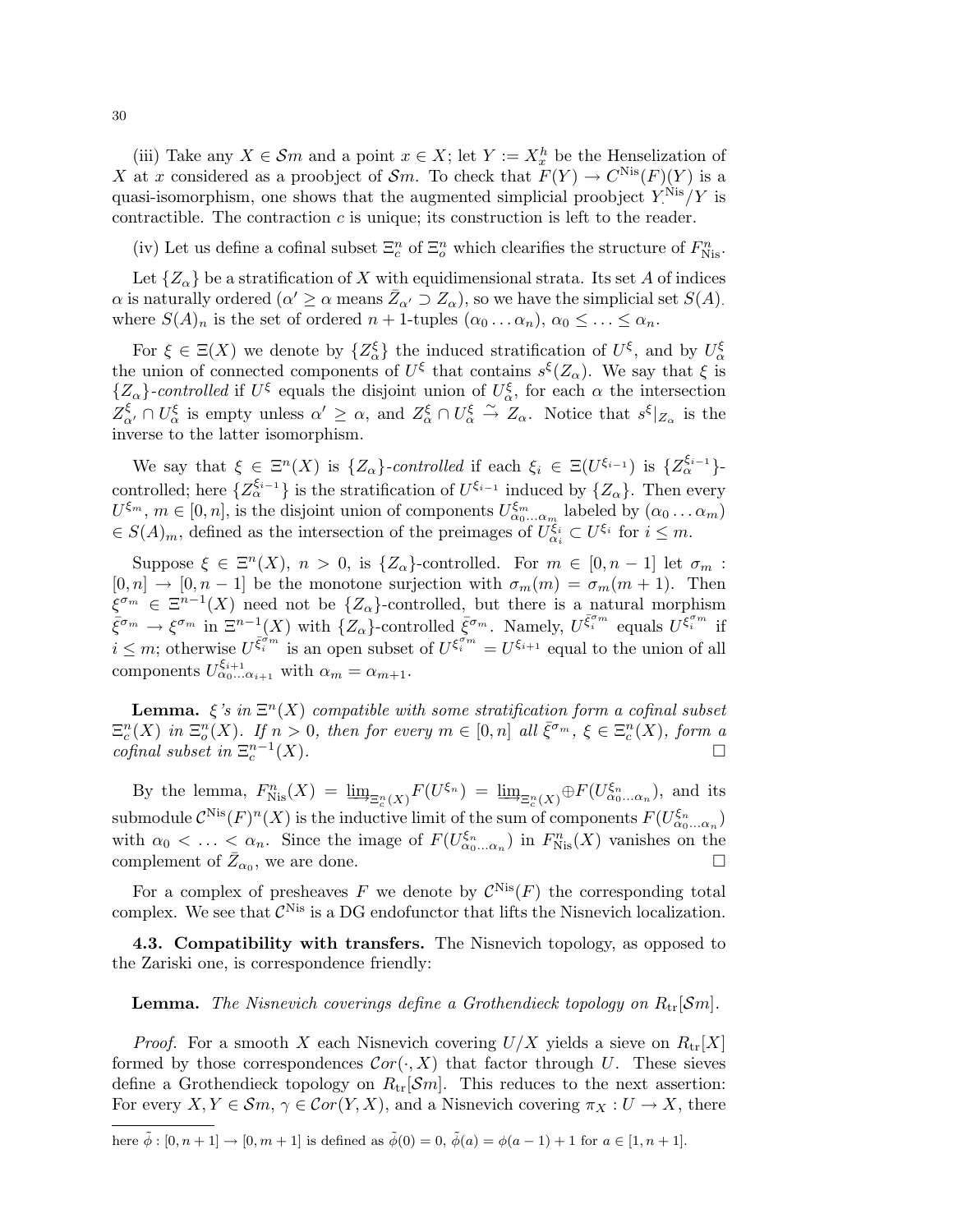is a Nisnevich covering  $\pi_Y : V \to Y$  and  $\tilde{\gamma} \in \mathcal{C}or(V, U)$  such that  $\pi_X \tilde{\gamma} = \gamma \pi_Y$ . This is a corollary of the key property of a Henselian local scheme: every scheme finite over it is a disjoint union of local Henselian schemes.

Remark. The above assertion remains valid if X is not smooth.

A Nisnevich sheaf with transfers is a presheaf with transfers which is a Nisnevich sheaf. Equivalently, this is an  $R$ -sheaf  $F$  on the topology of the lemma such that for every  $X, Y \in \mathcal{S}m$  the pull-back map  $\mathcal{C}or(Y, X) \times F(X) \to F(Y)$  is R-bilinear. These objects form an abelian category  $\mathcal{S}h^{\text{Nis}}_{\text{tr}}$ , and we have the exact sheafification functor  $\mathcal{P}Sh_{\text{tr}} \to Sh_{\text{tr}}^{\text{Nis}}, F \mapsto F_{\text{Nis}}$ , left adjoint to the fully faithful embedding  $\mathcal{S}h^{\text{Nis}}_{\text{tr}}\hookrightarrow \mathcal{P}\mathcal{S}h_{\text{tr}}.$  The forgetful functors  $o:\mathcal{P}\mathcal{S}h_{\text{tr}}\to \mathcal{P}\mathcal{S}h,$   $\mathcal{S}h^{\text{Nis}}_{\text{tr}}\to \mathcal{S}h^{\text{Nis}}$  commute with the sheafification and the embedding.

Let  $I_{\text{tr}}^{\text{Nis}}$  be the triangulated subcategory of  $DPSh_{\text{tr}}$  generated by all Nisnevich Mayer-Vietoris complexes  $R_{tr}[U_V] \rightarrow R_{tr}[U] \oplus R_{tr}[V] \rightarrow R_{tr}[X]$  (see 4.2.1). It is right admissible (by (i) of the proposition from 1.4.2). The forgetful functor  $\omega: D\mathcal{P}Sh_{\text{tr}} \to D\mathcal{P}Sh$  sends  $I_{\text{tr}}^{\text{Nis}}$  to  $I^{\text{Nis}}$  (by the lemma) and  $I_{\text{tr}}^{\text{Nis}\perp}$  to  $I^{\text{Nis}\perp}$  (by the proposition in 4.2.1), i.e., o commutes with the Nisnevich localization  $\mathcal{C}^{\text{Nis}}$ . Since *o* is conservative,  $I_{tr}^{Nis}$ ,  $I_{tr}^{Nis\perp}$  are formed exactly by those complexes of presheaves with transfers that are Nisnevich locally acyclic, resp. Nisnevich local, as a mere complex of presheaves. So the Nisnevich sheafification yields equivalences

(4.3.1) 
$$
D\mathcal{P}Sh_{tr}/I_{tr}^{\text{Nis}} \overset{\sim}{\rightarrow} D\mathcal{S}h_{tr}^{\text{Nis}} \overset{\sim}{\leftarrow} I_{tr}^{\text{Nis}\perp}.
$$

The t-structure picture here is that of (i) from the lemma in 1.2.

The canonical resolution  $\mathcal{C}^{\text{Nis}}$  from 4.2.2 is compatible with transfers. Namely, any  $X \in \mathcal{S}m$  yields a simplicial proobject  $R_{\text{tr}}[X^{\text{Nis}}]$  in  $R_{\text{tr}}[\mathcal{S}m]$  (see 4.2.2), and, as in the lemma above, any  $\gamma \in \mathcal{C}or(Y,X)$  lifts naturally to a morphism  $R_{tr}[Y]$ <sup>Nis</sup>  $] \to$  $R_{tr}[X]^{Nis}$ . Therefore for any presheaf with transfers F its resolution  $\mathcal{C}^{Nis}(F)$  has a canonical transfer structure, and the morphism  $F \to \mathcal{C}^{\text{Nis}}(F)$  is compatible with transfers. So the Nisnevich sheafification  $F_{\text{Nis}} = H^0 \mathcal{C}^{\text{Nis}}(F)$  has a natural transfer structure as well. We see that  $\mathcal{C}^{\text{Nis}}$  is a DG endofunctor of  $\mathcal{CPSh}_\text{tr}$  that lifts the Nisnevich localization.

Remark. The usual Godement resolution [G] for the Nisnevich topology is compatible with transfers as well.

Recall that  $DPSh_{tr}$  has a natural DG structure  $\mathcal{P}_{tr}$  (see 2.1.4). Therefore, as in 1.5.5, the DG subcategories  $\underline{\mathcal{I}^{\text{Nis}}_{tr}}, \underline{\mathcal{I}^{\text{Nis}}_{tr}} \subset \underline{\mathcal{P}_{tr}}$  of objects that belong to  $I^{\text{Nis}}_{tr}, I^{\text{Nis}\perp}_{tr} \subset$  $DPSh_{\text{tr}} = \underline{P_{\text{tr}}^{\text{tri}}}$  are DG structures on  $I_{\text{tr}}^{\text{Nis}}, I_{\text{tr}}^{\text{Nis}\perp}$ , and one has a quasi-equivalence of DG categories  $\underline{\mathcal{I}}_{tr}^{\text{Nis}\perp} \xrightarrow{\sim} \underline{\mathcal{P}}_{tr} / \underline{\mathcal{I}}_{tr}^{\text{Nis}}.$ 

**4.4.** The motivic localization. Set  $\mathcal{I}_{tr}^{Nis} := (\underline{\mathcal{I}_{tr}^{Nis}})^{perf} \subset \mathcal{P}_{tr}$ , i.e.,  $\mathcal{I}_{tr}^{Nis}$ is the homotopy idempotent completion of the full pretriangulated DG subcategory strongly generated by the Nisnevich Mayer-Vietoris complexes. As in 2.3, let  $\mathcal{I}^{\Delta \text{Nis}}_{\text{tr}} \subset \mathcal{P}_{\text{tr}}$  be the corresponding subcategory strongly generated by  $\mathcal{I}^{\Delta}_{\text{tr}}$  and  $\mathcal{I}^{\text{Nis}}_{\text{tr}}$ . Then  $I_{\text{tr}}^{\Delta \text{Nis}} := (\underline{\mathcal{I}_{\text{tr}}^{\Delta \text{Nis}}})^{\text{tri}}$  is the full triangulated subcategory of  $DPSh_{\text{tr}}$  generated by  $I_{\text{tr}}^{\text{Nis}}$  and  $I_{\text{tr}}^{\Delta}$ .

**Theorem.** Suppose that the base field  $k$  is perfect.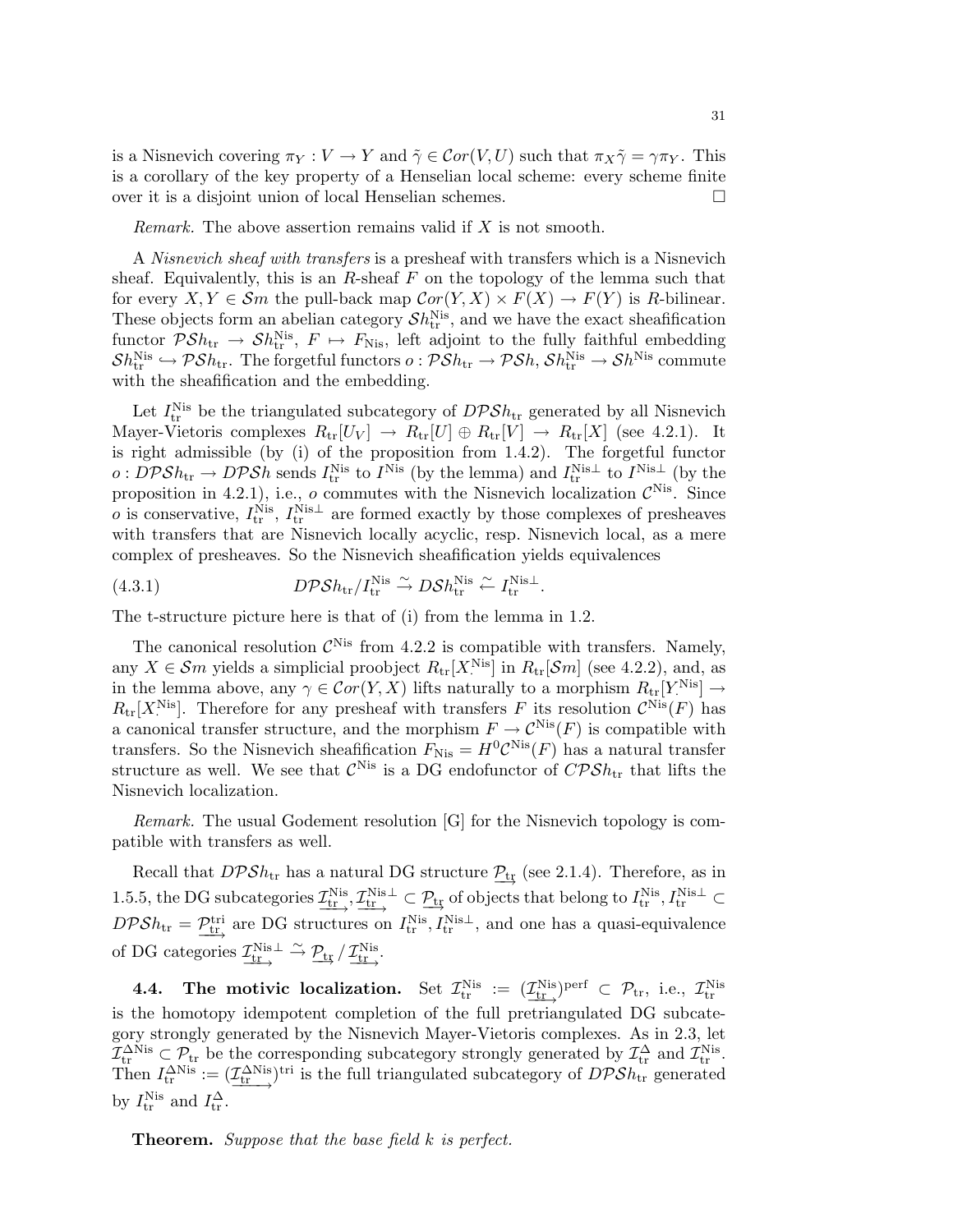(i) The subcategories 
$$
I_{\text{tr}}^{\Delta}
$$
,  $I_{\text{tr}}^{\text{Nis}} \subset DPSh_{\text{tr}}$  are compatible (see 1.3).

(ii) One has 
$$
I_{tr}^{\Delta \text{Zar}} = I_{tr}^{\Delta \text{Nis}}
$$
 (see 2.3), i.e.,

(4.4.1) 
$$
\underline{\mathcal{D}_{\mathcal{M}}^{\text{eff tri}}} \xrightarrow{\sim} D\mathcal{P} \mathcal{S} h_{\text{tr}} / I_{\text{tr}}^{\Delta \text{Nis}} = I_{\text{tr}}^{\Delta \perp} \cap I_{\text{tr}}^{\text{Nis}\perp},
$$

(4.4.2) 
$$
\mathcal{D}_{\mathcal{M}}^{\text{eff tri}} \xrightarrow{\sim} (D \mathcal{P} \mathcal{S} h_{\text{tr}} / I_{\text{tr}}^{\Delta \text{Nis}})^{\text{perf}}.
$$

Therefore one has a quasi-equivalence of the DG categories  $\mathcal{D}_{\mathcal{M}}^{\text{eff}} \stackrel{\sim}{\rightarrow} \mathcal{P}_{tr}/^{\kappa} \mathcal{I}_{tr}^{\Delta \text{Nis}}$ , and the motivic localization endofunctor  $C^{\mathcal{M}}$  of DPS $h_{tr}$  can be written as

(4.4.3) 
$$
\mathcal{C}^{\mathcal{M}} = \mathcal{C}^{\Delta} \mathcal{C}^{\text{Nis}} = \mathcal{C}^{\text{Nis}} \mathcal{C}^{\Delta}.
$$

*Remarks.* (a) For an interpretation of (i) on finite level (inside  $\mathcal{P}_{tr}$ ), see 1.4.3.

(b) The theorem implies that in the definition of  $\mathcal{D}_{\mathcal{M}}^{\text{eff}}$  (see 2.3) one can replace  $R_{tr}[\mathcal{S}m]$  by its full subcategory of affine varieties: the category of motives does not change. We do not know if this remains true for non perfect  $k$ .

(c) We see that the identification  $\frac{\mathcal{D}_{\mathcal{M}}^{\text{eff}}}{\mathcal{M}} = I_{tr}^{\Delta \perp} / I_{tr}^{\Delta \perp} \cap I_{tr}^{\text{Nis}}$  yields a t-structure on  $\underline{\mathcal{D}_{\mathcal{M}}^{\text{eff}}}\$  whose core is the abelian category of  $\mathbb{A}^1$ -homotopy invariant Nisnevich sheaves with transfers  $\mathcal{Sh}^{\Delta \text{Nis}}_{\text{tr}}$  . To sum the picture up, we have a tensor DG category  $P_{tr}$  and its three quotients. The corresponding homotopy categories carry nondegenerate t-structures with cores  $\mathcal{PS}h_{\text{tr}}, \mathcal{S}h_{\text{tr}}^{\text{Nis}}, \mathcal{PS}h_{\text{tr}}^{\Delta}, \mathcal{S}h_{\text{tr}}^{\text{Nis}}$ . The projections  $\underline{\mathcal{P}_{tr}}^{\text{tri}} \rightarrow \underline{\mathcal{P}_{tr}}^{\text{tri}}/I_{tr}^{\text{Nis}}$  and  $\underline{\mathcal{P}_{pM}^{\text{eff}}^{\text{tri}}} \rightarrow \underline{\mathcal{P}_{M}^{\text{eff}}^{\text{tri}}}$  are t-exact, while  $\underline{\mathcal{P}_{tr}^{\text{tri}}} \rightarrow \underline{\mathcal{P}_{pM}^{\text{eff}}}^{\text{tri}}$  is right t-exact (its right adjoint is exact). The tensor products are right t-exact.

(d) We do not know if  $\mathcal{D}_{\mathcal{M}}^{\text{eff}}$  is equivalent to the derived category of  $\mathcal{S}h_{\text{tr}}^{\Delta Nis}$ (cf. the exercise in  $3.1.2$ ).

Plan of the proof. First, we reformulate the theorem in concrete terms, reducing it to the theorem in 4.5. The latter is deduced in 4.6.4 from the (itself important) theory of residues for  $\mathbb{A}^1$ -homotopy invariant presheaves with transfers, which is the subject of 4.6. The proofs of the principal facts about residues (the proposition in 4.6.1 and the theorem in 4.6.3) and of the lemma in 4.6.4 are given in  $\S5$ .

**4.5. Theorem.** If k is perfect and  $F \in \mathcal{PS}$ <sub>b<sub>tr</sub> is  $\mathbb{A}^1$ -homotopy invariant, then</sub> for every  $X \in \mathcal{S}m$  one has

(4.5.1) 
$$
H_{Nis}(X, F) \xrightarrow{\sim} H_{Nis}(X \times \mathbb{A}^1, F), \quad H_{Zar}(X, F) \xrightarrow{\sim} H_{Nis}(X, F).
$$

Here  $H_{\text{Nis}}^{a}(X, F) := H^{a} \mathcal{C}^{\text{Nis}}(F)(X) = H^{a}(X_{\text{Nis}}, F_{\text{Nis}})$ , etc.

Remark. Since the small Zariski and Nisnevich topologies have finite cohomological dimension, the theorem automatically implies that (4.5.1) remains true for any complex  $F \in I_{tr}^{\Delta \perp}$ .

Let us show that the above theorem implies the theorem in 4.4:

32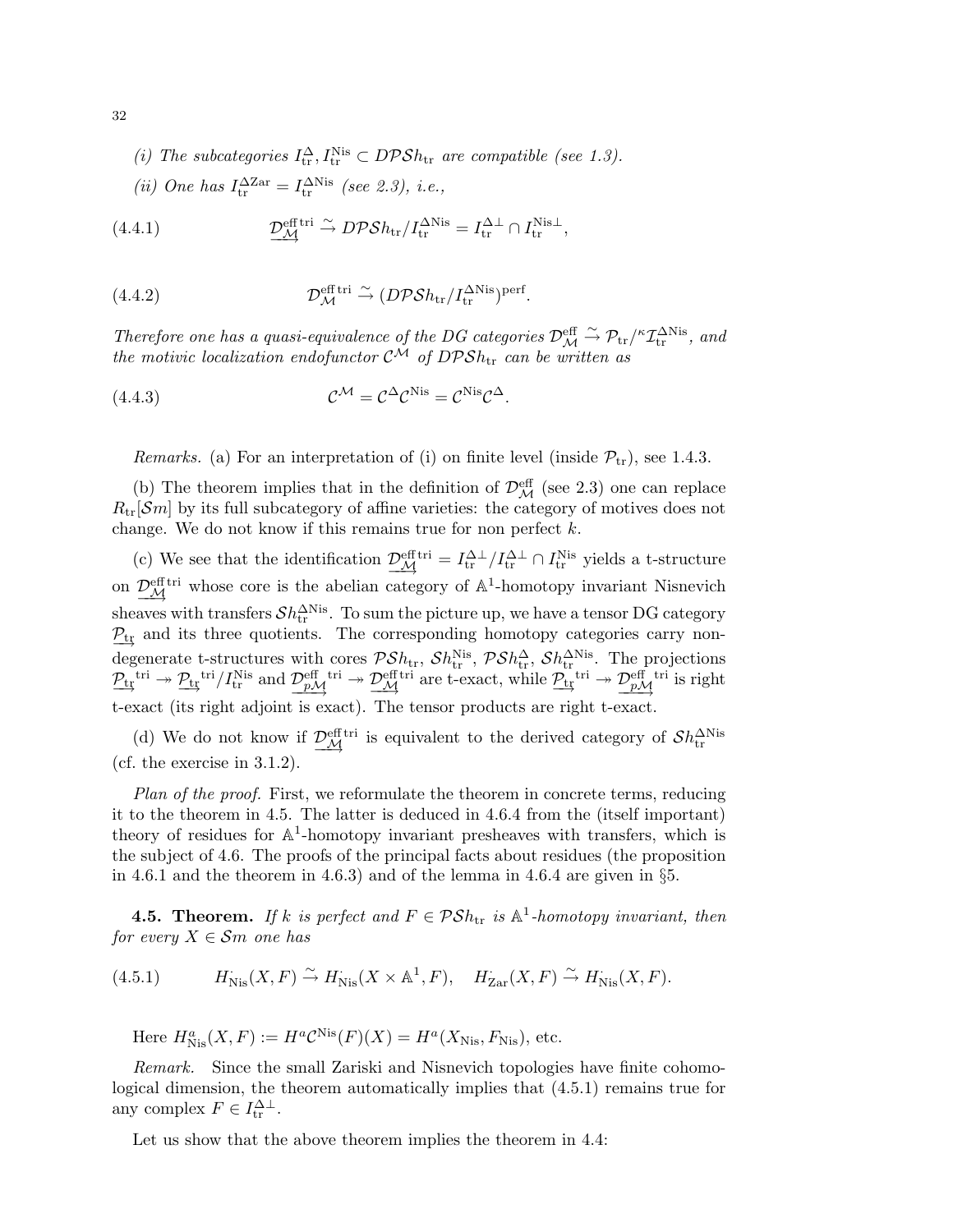(a)  $4.4(i)$  is equivalent to the first isomorphism in  $(4.5.1)$ . By 1.3(ii), 4.4(i) amounts to the fact that the Nisnevich localization  $\mathcal{C}^{\text{Nis}}$  preserves  $I_{tr}^{\Delta}$  and  $I_{tr}^{\Delta \perp}$ .

The statement about  $I_{tr}^{\Delta}$  is easy (we need not assume 4.5, and make no use of transfers). Indeed, for any presheaf F the canonical embedding  $\mathcal{C}^{\text{Nis}}(F) \hookrightarrow$  $\mathcal{C}^{\Delta}(\mathcal{C}^{\text{Nis}}(F))$  is the composition of natural embeddings  $\mathcal{C}^{\text{Nis}}(F) \hookrightarrow \mathcal{C}^{\text{Nis}}(\mathcal{C}^{\Delta}(F)) \hookrightarrow$  $\mathcal{C}^{\Delta}(\mathcal{C}^{\text{Nis}}(F))$ . Now if  $F \in I^{\Delta}_{tr}$ , then  $\mathcal{C}^{\Delta}(F)$  is acyclic, hence the morphism  $\mathcal{C}^{\text{Nis}}(F) \hookrightarrow$  $\mathcal{C}^{\Delta}(\mathcal{C}^{\mathbf{Nis}}(F))$  vanishes in  $D\mathcal{PS}h$ , which implies that  $\mathcal{C}^{\mathbf{Nis}}(F) \in I_{tr}^{\Delta}$ .

The statement about  $I_{tr}^{\Delta \perp}$  says that for every  $\mathbb{A}^1$ -homotopy invariant complex of presheaves with transfers  $\tilde{F}$  its Nisnevich localization  $\mathcal{C}^{\text{Nis}}(F)$  is again  $\mathbb{A}^1$ -homotopy invariant, i.e., for every  $X \in \mathcal{S}_m$  one has  $H^{\cdot}_{Nis}(X, F) \stackrel{\sim}{\to} H^{\cdot}_{Nis}(X \times \mathbb{A}^1, F)$ , which is the first isomorphism in (4.5.1) (see Remark), q.e.d.

(b)  $4.4$ .(ii) follows from the second isomorphism in  $(4.5.1)$ . Indeed,  $4.4$ (ii) amounts to the fact that  $I_{tr}^{\text{Nis}\perp} \cap I_{tr}^{\Delta\perp} = I_{tr}^{\text{Zar}\perp} \cap I_{tr}^{\Delta\perp}$ . Since  $I_{tr}^{\text{Nis}\perp} \subset I_{tr}^{\text{Zar}\perp}$ , this means that every A 1 -homotopy invariant complex of presheaves with transfers which is Zariski local (as a mere complex of presheaves) is automatically Nisnevich local. It suffices to check that for every  $F \in I^{\Delta \perp}_{tr}$  its Nisnevich localization coincides, as an object of  $DPSh$ , with the Zariski localization  $F<sup>Zar</sup>$  of F (in the sense of mere presheaves),  $2^1$  which is the second isomorphism in  $(4.5.1)$  (see Remark). q.e.d.

*Exercise* (Gaitsgory). The second isomorphism in  $(4.5.1)$  is equivalent to  $4.4(ii)$ combined with the fact that  $o: DPSh_{tr} \to DPSh$  sends  $I_{tr}^{\Delta \perp} \cap I_{tr}^{\text{Zar}}$  to  $I^{\text{Zar}}$ .

The next corollary of the theorems in 4.4, 4.5 captures their essence:

**Corollary.** If Y is a smooth local scheme,<sup>22</sup> e.g.  $Y = \text{Spec } k$ , then the functor X  $\tau \mapsto \mathcal{C}^{\Delta}(R_{\mathrm{tr}}[X])(Y)$  has Nisnevich local nature, i.e., for any Nisnevich hypercovering U. of X the map  $C^{\Delta}(R_{tr}[U_{.}]) (Y) \to C^{\Delta}(R_{tr}[X])(Y)$  is a quasi-isomorphism.  $\square$ 

4.6. Residues and the Cousin resolution. 4.6.1. Let  $X$  be a smooth variety,  $Z \subset X$  a smooth divisor. Consider the picture of 3.4.1 for  $(X', Z') = (Z \times \mathbb{A}^1, Z)$ .

Definition.  $\theta \in \mathcal{C}or(Z \times \mathbb{G}_m, X \times Z)$  is a link correspondence (for  $(X, Z)$ , or simply at Z) if  $\theta$  extends to  $\tilde{\theta} \in Cor(Z \times \mathbb{A}^1, X)$  and  $Sp(\theta) \in Cor(Z, Z)$  equals  $id_Z$ .

Using the homotopy equivalence  $R_{\text{tr}}^{\Delta}[Z \times \mathbb{G}_m/Z \times \mathbb{A}^1] \stackrel{\sim}{\to} R_{\text{tr}}^{\Delta}[Z](1)[1]$ , we can rewrite  $\hat{\theta}$  from (3.4.1) as a morphism in the homotopy category of premotives

(4.6.1) 
$$
\hat{\theta}: R_{\text{tr}}^{\Delta}[Z](1)[1] \to R_{\text{tr}}^{\Delta}[(X \setminus Z)/X].
$$

**Proposition.** Let  $(X, Z)$  be as above, and  $P \subset Z$  be a finite subset of points. Suppose that the base field  $k$  is perfect and  $X$  is quasi-projective.

(i) There is a Zariski neighborhood  $U \subset X$  of P such that  $(U, U \cap Z)$  admits a link correspondence  $\theta$ .<sup>23</sup>

<sup>&</sup>lt;sup>21</sup> Hence, in particular,  $F<sup>Zar</sup>$  acquires a transfer structure (cf. 4.1).

 $^{22}$ I.e., Y is the localization of a smooth variety at a point. In fact, by (ii) of the theorem in 4.6.3, the statement is valid whenever  $Y$  is a smooth semi-local scheme.

<sup>&</sup>lt;sup>23</sup>For this statement the perfectness of k is not needed: it suffices to demand that P consists of smooth points (i.e., the generic points of smooth locally closed subschemes).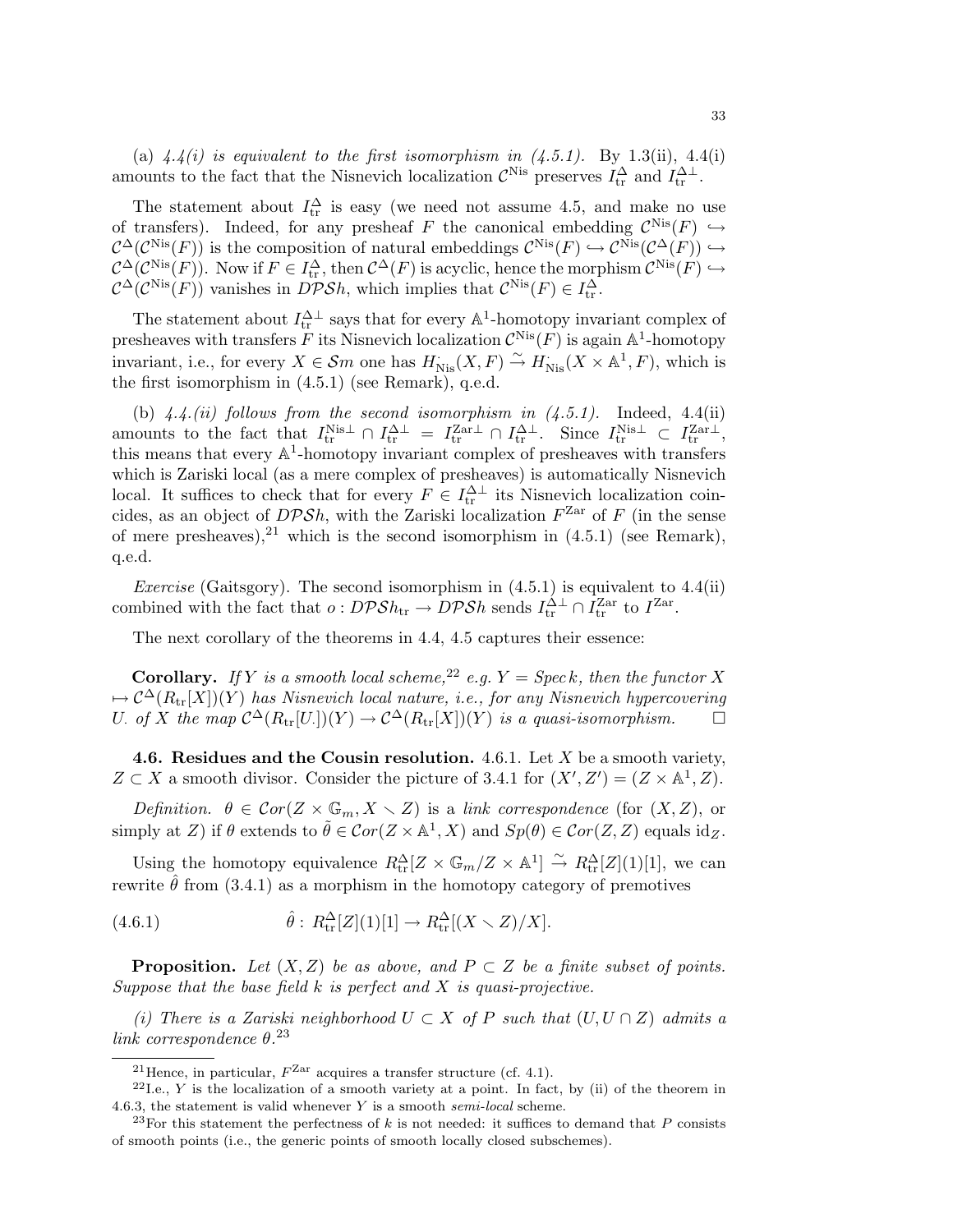(ii) For every such U and link correspondences  $\theta$ ,  $\theta'$  for  $(U, U \cap Z)$  one can find an open  $Z' \subset U \cap Z$  which contains P such that  $\hat{\theta}, \hat{\theta}'|_{Z'} : R_{tr}^{\Delta}[Z'](1)[1] \to R_{tr}^{\Delta}[(U \setminus Z)/U]$ are homotopic.

For a proof, see 5.3.

*Remarks.* (a) It follows from 5.2, 5.1.3 that U and  $\theta$  from (i) can be chosen so that  $\theta$  is a homotopy equivalence.

(b) In 5.3 we prove the proposition under the additional assumption that  $k$ is infinite. The case of finite  $k$  follows then by the next trick. A standard argument (localizing  $R$  at two different primes, etc.) shows that one can assume that certain prime  $\ell$  is invertible in R. Let  $k'$  be a maximal pro- $\ell$ -extension of  $k$ ,  $G := \text{Gal}(k'/k) \simeq \mathbb{Z}_{\ell}$ . For any  $Y_1, Y_2 \in \mathcal{S}m_k$  we have the R-module  $\mathcal{C}or(Y_{1k'}, Y_{2k'})_{k'}$ of correspondences between the  $k'$ -varieties  $Y_{1k'}$ ,  $Y_{2k'}$ ; the group G acts naturally on it, and  $Cor(Y_1, Y_2) = Cor(Y_{1k'}, Y_{2k'})^G_{k'}$ . Due to the condition on R, the functor of Ginvariants is exact on  $R[G]$ -modules, so the existence of a link correspondence over  $k'$  implies that over k. Same is true if we consider  $\mathbb{A}^1$ -localized correspondences, so (ii) of the proposition for k follows from that for  $k'$ , q.e.d.

Question. Is it true that morphisms  $\hat{\theta}$  for all link correspondences at Z localized at P form naturally a contractible space?

4.6.2. We assume the above proposition. Let us define the residue maps.

Suppose that k is perfect. This means that any reduced scheme  $X$  of finite type has a smooth open dense subscheme. As in 2.1.1, for  $F \in \mathcal{PS}h$  we have a welldefined abelian group  $F(\eta_X)$ ; here  $\eta_X$  is the union of the generic points of X.

Let  $F$  be an  $\mathbb{A}^1$ -homotopy invariant presheaf with transfers. As in 2.2, we have  $F_{-n} \in \mathcal{PS}h_{\text{tr}}, n \geq 0$ ; they are all  $\mathbb{A}^1$ -homotopy invariant.<sup>24</sup>

Let  $T$  be a semi-local reduced  $k$ -scheme of Krull dimension 1 which is localization of a k-scheme of finite type. Let  $s = s_T$  be the (disjoint) union of closed points,  $\eta = \eta_T := T \setminus s$  the union of the generic points. Let us define the residue map

(4.6.2) 
$$
\operatorname{Res} = \operatorname{Res}^T = \operatorname{Res}_s : F(\eta) \to F_{-1}(s).
$$

If T is regular, then  $(T, s)$  is the localization of a pair  $(X, Z)$ , where X is a smooth affine variety,  $Z \subset X$  a smooth divisor, at the generic points of Z. Recall that  $F_{-1}(Z) = \text{Hom}(R_{tr}^{\Delta}[Z](1)[1], F)$  (see 2.2). Replace X by a base of Zariski neighborhoods of s; then the pull-back maps for morphisms (4.6.1) provide a welldefined (see Proposition) map  $Coker(F(T) \to F(\eta)) \to F_{-1}(s)$ , which yields Res<sub>s</sub>.

*Remark.* Let  $(X, Z)$  be as above. By Proposition, we have a natural morphism  $\text{Res}_Z : F(X \setminus Z) \to (F_{-1})_{\text{Zar}}(Z)$  defined as the pull-back map for morphisms (4.6.1) on all possible opens of Z. For  $\phi \in F(X \setminus Z)$  one has  $\text{Res}_{s}(\phi_n) = (\text{Res}_{Z}(\phi))_s$ .

For arbitrary T, let  $\tilde{T}$  be the normalization of T; then Res is the composition  $F(\eta) \to F_{-1}(s_{\tilde{T}}) \to F_{-1}(s)$ , where the first arrow is the residue map for  $\tilde{T}$  and the second one is the transfer map for the finite projection  $s_{\tilde{T}} \to s$ .

<sup>&</sup>lt;sup>24</sup>In fact, all functors  $\mathcal{H}om(P, \cdot)$ ,  $P \in \mathcal{P}_{tr}$ , from 2.2 preserve  $I_{tr}^{\Delta \perp} \subset D\mathcal{P}Sh_{tr}$ .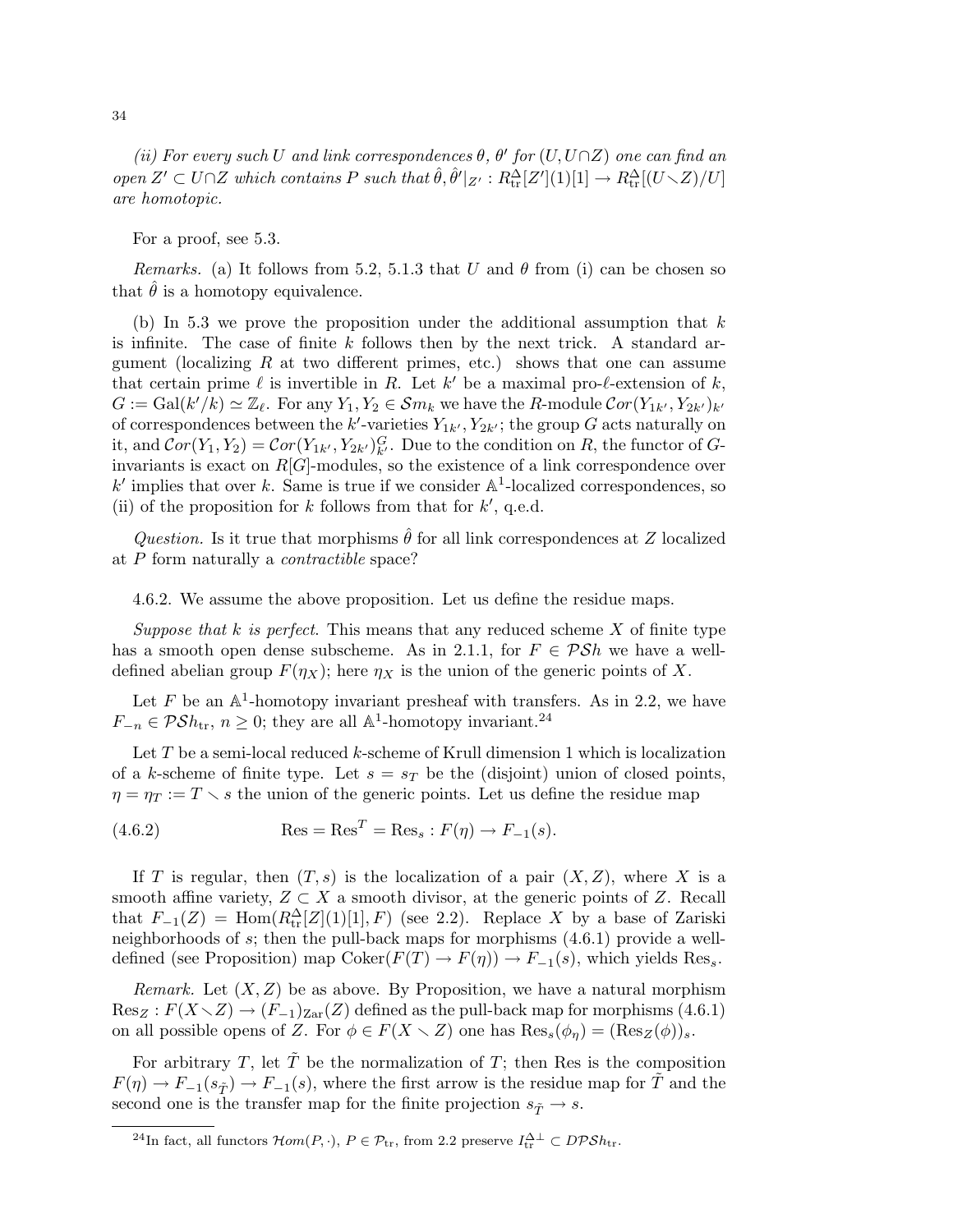4.6.3. As above, our k is perfect. For  $X \in \mathcal{S}m$  denote by  $X^{(n)}$  the set of its points of codimension *n*. For  $x \in X^{(n)}$  let  $\eta_x \subset X$  be the corresponding generic point. For a presheaf F set  $Cous(F)^n(X) := \oplus$  $\bigoplus_{x\in X^{(n)}}F_{-n}(\eta_x).$ 

A smooth morphism  $f: Y \to X$  yields a pull-back map  $f^* : \mathit{Cous}(F)^n(X) \to Y$  $Cous(F)^{n}(Y)$  which sends  $F_{-n}(\eta_x)$  to  $\oplus F_{-n}(\eta_y)$  where the y are the generic points of  $f^{-1}(x)$ . If F has a transfer structure and  $g: Z \to X$  is any morphism in  $\mathcal{S}m$ of codimension m, then for every a such that  $a, a + m \geq 0$  we have the trace map  $g_*: \mathit{Cous}(F_{-a-m})^{n-m}(Z) \to \mathit{Cous}(F_{-a})^n(X)$  whose non-zero components are the transfers  $F_{-a-n}(\eta_z) \to F_{-a-n}(\eta_{g(z)})$  for  $\eta_z$  finite over  $\eta_{g(z)}$ . The pull-back and the trace are compatible with morphisms of  $F$ 's and with compositions of  $f$ 's and  $g$ 's; if f, g are as above and  $Y \stackrel{g'}{\leftarrow} Y \underset{X}{\times} Z \stackrel{f'}{\rightarrow} Z$  are the projections, then  $f^*g_* = g'_* f'^*$ .

In particular, the pull-back maps for smooth morphisms make each  $Cous(F)^n$  a presheaf on the small smooth topology of any  $X \in \mathcal{S}m$ .

**Lemma.** Each  $Cous(F)^n$  is a local presheaf for the small Nisnevich and Zariski  $topologies, \n<sup>25</sup> \text{ hence } H_{Nis}^{>0}(X, \text{Cous}(F)^n) = H_{Zar}^{>0}(X, \text{Cous}(F)^n) = 0.$ 

There is an evident morphism  $F(X) \to \text{Cous}(F)^0(X)$  compatible with the pullback maps for smooth morphisms of  $X$ 's. By the lemma, it extends by adjunction to the morphisms of the sheafifications  $F_{\text{Zar}} \to F_{\text{Nis}} \to Cous(F)^0$ .

Now suppose that  $F$  is an  $\mathbb{A}^1$ -homotopy invariant presheaf with transfers. We define the Cousin differential

(4.6.3) 
$$
d = d_X : \mathcal{C}ous(F)^n(X) \to \mathcal{C}ous(F)^{n+1}(X)
$$

as follows. Our d is an  $X^{(n)} \times X^{(n+1)}$ -matrix whose entries are maps  $d_{xy}: F_{-n}(\eta_x) \to$  $F_{-n-1}(\eta_y)$ . If y lies in the closure of x, then  $d_{xy} := \text{Res}_s$  where  $s = \eta_Y$  and T is the localization of the closure of x at y; otherwise  $d_{xy} = 0$ . Since every  $\nu \in F_{-n}(\eta_x)$ comes from an open subscheme of the closure of x, there is only finitely many  $y$ 's such that  $d_{xy}(\nu) \neq 0$ , so d is correctly defined.

**Theorem.** (i) One has  $d^2 = 0$ , so d makes  $Cous(F)$  a complex. For smooth f and proper g as above the corresponding maps  $f^* : \text{Cous}(F)(X) \to \text{Cous}(F)(Y)$ and  $g_*: \text{Cous}(F_{-a-m})(Z)[-m] \to \text{Cous}(F_{-a})(X)$  are morphisms of complexes.

(ii) The morphism  $F_{\text{Zar}} \to \text{Cous}(F)^0$  makes  $\text{Cous}(F)$  a resolution of  $F_{\text{Zar}}$  as sheaves on the small Zariski topology. In fact,  $Cous(F)(\hat{X})$  is a resolution of  $F(\hat{X})$ if  $\hat{X}$  is any smooth semi-local scheme.<sup>26</sup>

For a proof, see 5.5.

Remark. The last statement in (ii) explains why  $F_{\text{Zar}}$  carries a transfer structure (avoiding the reference to the Nisnevich localization). Indeed, a correspondence sends a local scheme to a *semi-local* one. Since sections of  $F_{\text{Zar}}$  on the latter are the same as those of  $F$ , we know how the correspondence acts on them.

<sup>&</sup>lt;sup>25</sup>See 1.11; in fact,  $Cous(F)^n$  are flabby sheaves (see [SGA4] V 4.1 for the definition).

<sup>&</sup>lt;sup>26</sup>Which means that  $\hat{X}$  is localization of an affine smooth scheme at a finite subset of points.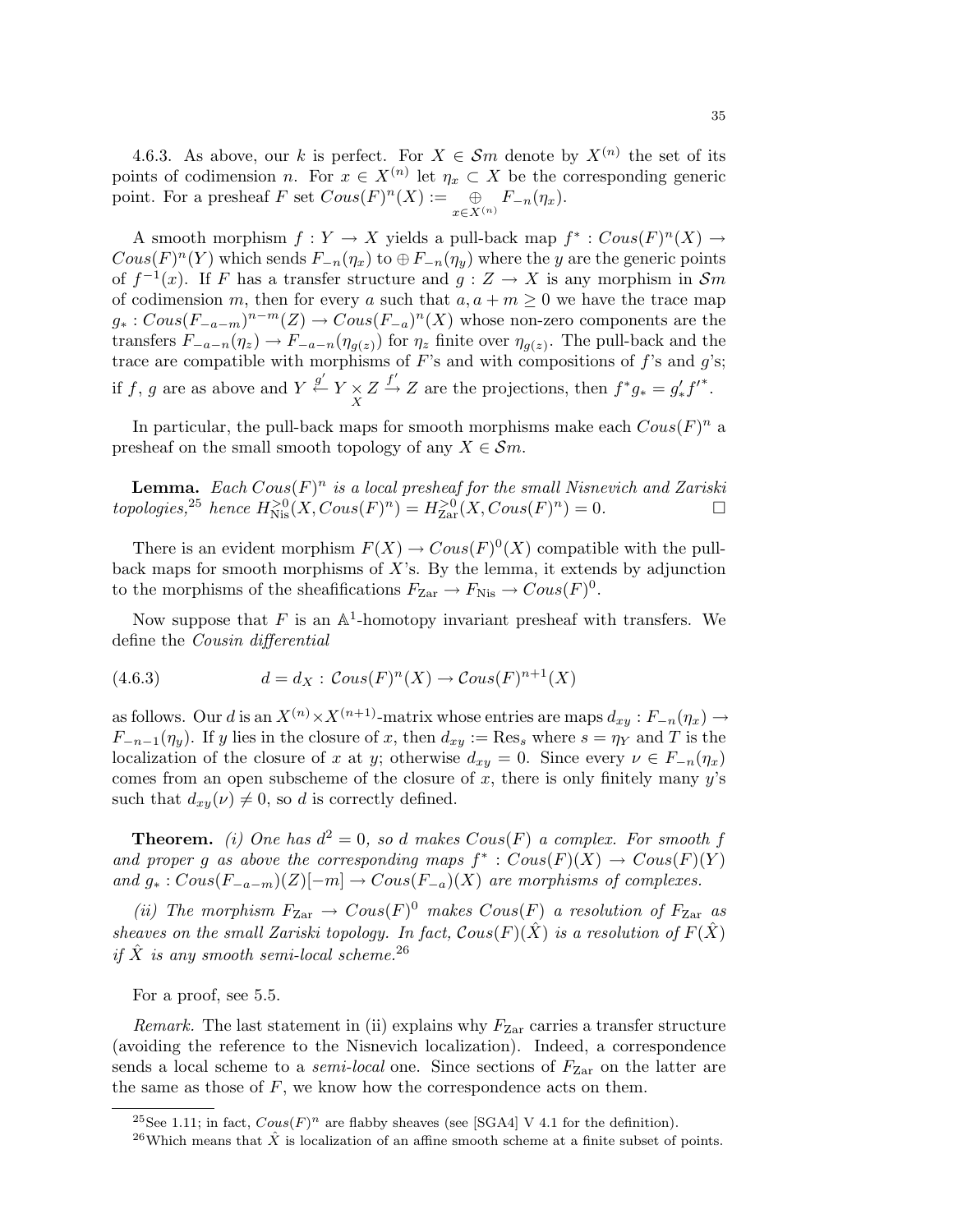4.6.4. Let us deduce theorem 4.5 from the above theorem and a lemma below whose proof is given in  $5.1.4$ .

Of course, 4.6.3(ii) implies that  $Cous(F)$  is a resolution of  $F_{\text{Nis}}$  as sheaves on small Nisnevich topology as well, hence  $F_{\text{Zar}} = F_{\text{Nis}}$ . By 4.6.3(ii) and the lemma in 4.6.3, one has  $R\Gamma(X_{\text{Zar}}, F_{\text{Zar}}) = \text{Cous}(F)(X) = R\Gamma(X_{\text{Nis}}, F_{\text{Nis}})$ , so we have the second isomorphism in  $(4.5.1)$ .

It remains to show that the pull-back map  $p_X^* : \mathcal{C}ous(F)(X) \to \mathcal{C}ous(F)(X \times \mathbb{A}^1)$ for the projection  $p_X : X \times \mathbb{A}^1 \to X$  is a quasi-isomorphism. Our complexes carry natural finite filtrations: on  $Cous(F)(X)$  this is the stupid filtration, and on  $Cous(F)(X \times \mathbb{A}^1)$  the filtration whose mth term is formed by all  $F_{-n}(\eta_z)$ 's such that  $p_X(z)$  has codimension  $\geq m$  in X. Then  $p_X^*$  is compatible with the filtrations. We will check that  $p_X^*$  is, in fact, a *filtered* quasi-isomorphism.

Indeed, by 4.6.3(i),  $\operatorname{gr} p_X^*$  is the direct sum of morphisms  $p_{\eta_x}^* : F_{-n}(\eta_x) \to$  $Cous(F_{-n})(\mathbb{A}^1_{\eta_x}), x \in X^{(n)}$ . Since  $F_{-n}$  is  $\mathbb{A}^1$ -homotopy invariant, our assertion follows from  $4.6.3(ii)$  and the next auxiliary lemma (to be proved in  $5.1.4$ ):

**Lemma.** Let F be an  $\mathbb{A}^1$ -homotopy invariant presheaf with transfers,  $\eta$  be the generic point of a smooth variety. Then  $F(\mathbb{A}_{\eta}^1) \overset{\sim}{\to} H_{\text{Zar}}^0(\mathbb{A}_{\eta}^1, F)$ ,  $H_{\text{Zar}}^1(\mathbb{A}_{\eta}^1, F) = 0$ .

4.6.5. Question. Let  $\{Z_i\}$  be a smooth stratification of X. Can one, upon suitable refinement of  $\{Z_i\}$ , recover  $M(X)$  by gluing  $M(Z_i)(\text{codim}Z_i)$  together using link correspondences and homotopies between them? Cf. Question in 4.6.1.

For example, let  $Z \subset X$  be a smooth divisor which admits a link correspondence  $\theta$ . Set  $U := X \setminus Z$  and  $R_{tr}[U \cup_{\theta} Z] := \mathcal{C}one(R_{tr}[Z \times \mathbb{G}_m] \to R_{tr}[U] \oplus R_{tr}[Z \times \mathbb{A}^1]),$ the arrow is the difference of  $\theta$  and the embedding  $Z \times \mathbb{G}_m \hookrightarrow Z \times \mathbb{A}^1$ . One has a morphism  $\alpha: R_{\text{tr}}[U \cup_{\theta} Z] \to R_{\text{tr}}[X]$  which is  $U \hookrightarrow X$  on  $R_{\text{tr}}[U]$  and  $\tilde{\theta}$  on  $R_{\text{tr}}[Z \times \mathbb{A}^1]$ .

*Exercise.* Show that  $\alpha$  is a homotopy equivalence in  $\mathcal{D}_{\mathcal{M}}^{\text{eff}}$ .<sup>27</sup>

## §5. The residual proofs

In this section we prove the assertions from 4.6. In 5.1 (which follows Voevodsky's analysis from [Vo1] and lectures 11, 21 in [MVW]) we construct a link correspondence at a divisor using an auxiliary transversal family of curves, and check the lemma from 4.6.4. The fact that link correspondences are (locally) all homotopic is checked in 5.3 using 3.4.2. The theorem in 4.6.3 is proved in 5.5 by a variant of Gabber's argument [G] (see 5.5).

**5.1. Splitting off a puncture on a curve.** Let  $X$  be a smooth affine curve, z a k-point of X,  $U := X \setminus \{z\}$ . Suppose z is a principal divisor, so we have  $\varphi \in \mathcal{O}(X)$  with  $div \varphi = z$ . Consider the morphism  $R[U] \to R[X] \oplus R(1)[1]$  whose components come from the embedding  $U \hookrightarrow X$  and the map  $U \stackrel{\varphi}{\to} \mathbb{G}_m$  followed by a projector to  $R(1)[1]$  (see 2.2). The gist of this section is the next assertion:

 $R_{\rm tr}^{\Delta}[U] \to R_{\rm tr}^{\Delta}[X] \oplus R_{\rm tr}^{\Delta}(1)[1]$  is a homotopy equivalence of premotives. The projection  $R_{\rm tr}^{\Delta}[U] \to R_{\rm tr}^{\Delta}(1)[1]$  is left inverse to composition  $R_{\rm tr}^{\Delta}(1)[1] \to R_{\rm tr}^{\Delta}[U/X] \to$ 

 $^{27}$ Hint: use the proposition in 4.6.1 and Remark (a) in loc. cit.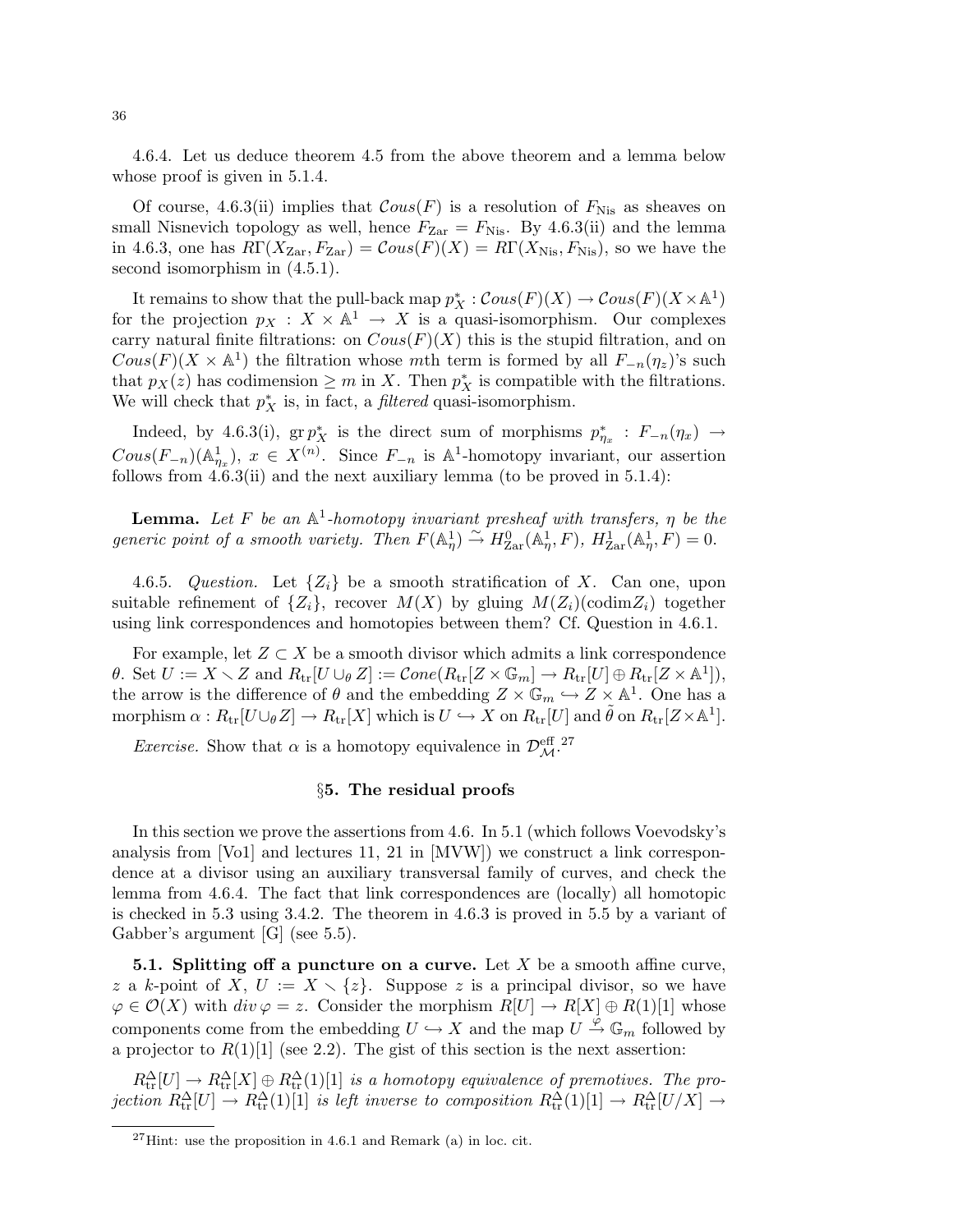$R_{\text{tr}}^{\Delta}[U]$ , where the first arrow is map  $(4.6.1)$  coming from any link correspondence for  $(X, z)$ .

Below we consider a more general setting when we have a finite subset of points (instead of a single z), and the picture depends on parameters.

5.1.1. Consider the following general situation. Let  $S$  be an affine smooth variety,  $p : C \rightarrow S$  a proper surjective morphism of relative dimension 1, and  $T \subset C$  a reduced closed subscheme. Suppose that on  $C \setminus T$  our p is smooth,  $C \setminus T$ is quasi-affine, and  $T$  admits an affine neighborhood in  $C$ .

Denote by  $Pic(C, T)$  the group of isomorphism classes of pairs  $(\mathcal{L}, \lambda)$  where  $\mathcal{L}$  is a line bundle on C,  $\lambda$  is a trivialization of the restriction of L to T. Let us define a natural homomorphism (see Remark in 3.1.2 for the notation)

(5.1.1) 
$$
c: Pic(C,T) \to Cor^{\Delta}(S, C \setminus T).
$$

For  $(\mathcal{L}, \lambda) \in Pic(C, T)$  consider the space  $\Lambda$  of sections  $\tilde{\lambda}$  of  $\mathcal{L}$  defined on a neighborhood of T (that depends on  $\lambda$ ) and whose restriction to T equals  $\lambda$ . This is a torsor for the vector space of sections of  $\mathcal L$  defined on a neighbourhood of T and vanishing on T ( $\Lambda$  is non-empty due to the assumption on T). Take any  $\lambda \in \Lambda$ and consider it as a meromorphic section of  $\mathcal L$  on C. Then  $div(\tilde{\lambda}) \in Cor(S, C \setminus T)$ (for  $div(\tilde{\lambda})$  is quasi-affine and proper, hence finite, over S). Its  $\mathbb{A}^1$ -homotopy class depends only on  $(\mathcal{L}, \lambda)$  (since  $\Lambda$  is an affine space, all  $\tilde{\lambda}$ 's, hence their divisors, are connected by an  $\mathbb{A}^1$ -homotopy). This is the promised  $c(\mathcal{L}, \lambda)$ .

Notice that the conditions on our datum are stable with respect to the base change by any morphism  $S' \to S$  where S' is affine smooth. In particular, if we have another datum  $C'/S$ ,  $T' \subset C'$  as above such that  $C' \setminus T'$  is affine, then we have a morphism (here  $C_{C'\setminus T'} := C \times (C' \setminus T')$ , etc.)

(5.1.2) 
$$
c: Pic(C_{C'\smallsetminus T'}, T_{C'\smallsetminus T'}) \to Cor^{\Delta}(C' \smallsetminus T', C \smallsetminus T).
$$

5.1.2. Consider a datum  $(V/S, Z)$  where V, S are smooth affine varieties,  $V \rightarrow S$ a smooth morphism of relative dimension 1, and  $Z \hookrightarrow V$  a reduced subscheme finite over S. Assume that the following conditions hold:

(a) The diagonal divisor  $\Delta_Z : Z \hookrightarrow Z_V := Z \underset{S}{\times} V$  is principal.

(b) There exists an open embedding of S-schemes  $V \hookrightarrow C$  such that C is proper over S,  $V^{\infty} := C \setminus V$  is finite over S, and  $T := V^{\infty} \sqcup Z$  admits an affine neighborhood in  $C^{28}$ 

**Proposition.** (i) The morphism  $R_{\text{tr}}^{\Delta}[V \setminus Z] \to R_{\text{tr}}^{\Delta}[V]$  is a homotopy split surjection, i.e., it admits a right inverse s in  $\mathcal{D}_{p\mathcal{M}}^{\text{eff tri 29}}$  A choice of  $\varphi \in \mathcal{O}(Z_V)$  such that div  $\varphi = \Delta_Z(Z)$  yields a splitting  $s_{\varphi} \in \widehat{Cor}^{\Delta}(V, V \setminus Z)$ .

 $^{28}$ Except for the normality of C, the datum of (b) is the same as *standard triple* from [Vo1] 4.1, [MVW] 11.5.

<sup>&</sup>lt;sup>29</sup>Notice that  $\mathcal{C}^{\Delta}(R_{\text{tr}}[V \setminus Z]) \to \mathcal{C}^{\Delta}(R_{\text{tr}}[V])$  is *injective* as a morphism of complexes, yet it is a split surjection as a morphism in the homotopy category.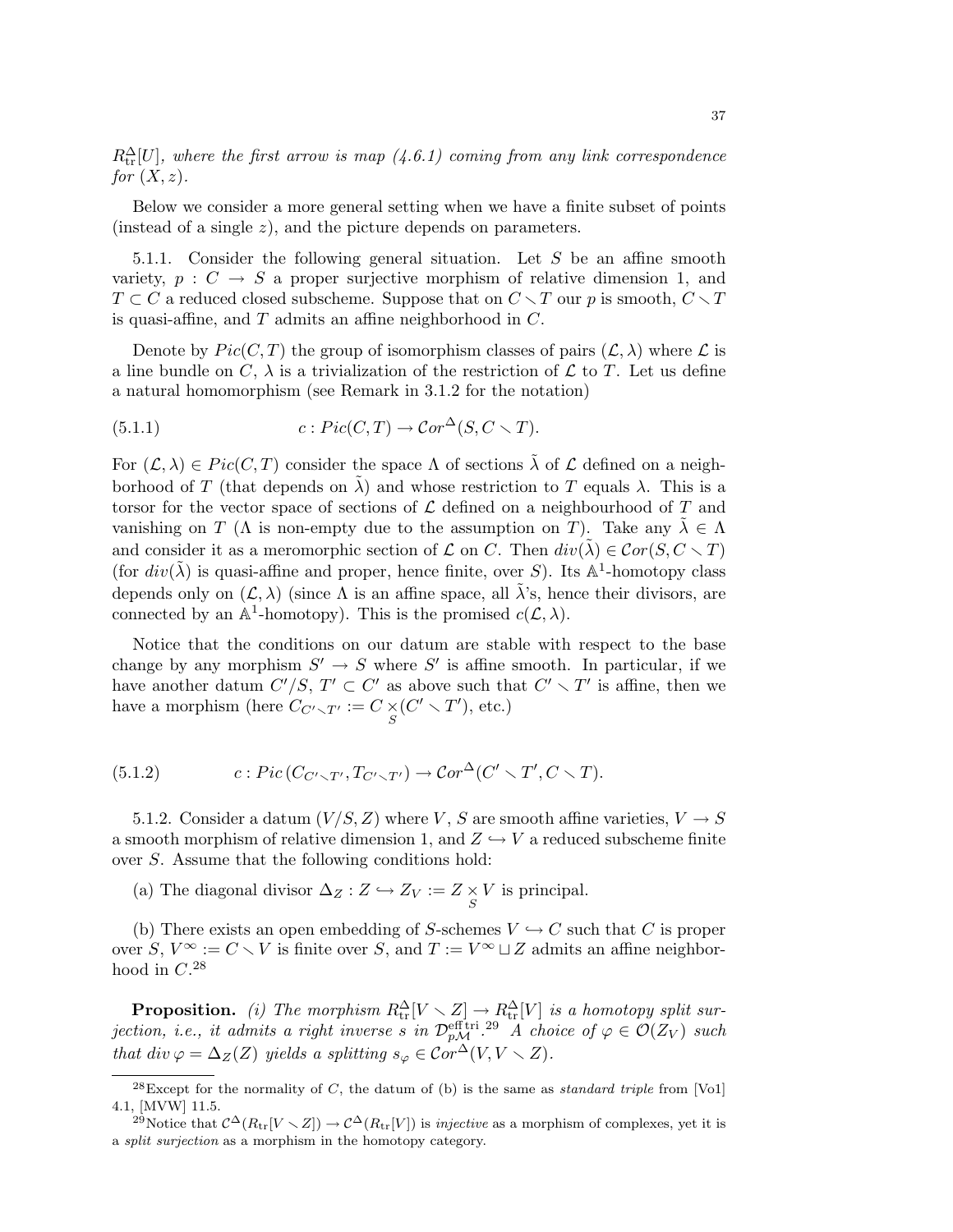(ii) Suppose that each irreducible component of Z maps onto an irreducible component of S. Then  $R_{\rm tr}^{\Delta}[(V\diagdown Z)/V]$  (see 3.1.2), considered as an object of the homotopy category of premotives, does not depend on V. I.e.,  $R_{\rm tr}^{\Delta}[(V\smallsetminus Z)/V]\in {\mathcal D}_{p\mathcal M}^{\rm eff\,tri}$ for different  $(V/S, Z)$  with fixed  $Z/S$  are canonically identified.

*Proof.* (i) Choose  $V \hookrightarrow C$  as in (b); let T be as in loc. cit. Then  $(C/S, T)$  satisfies the conditions of 5.1.1. Let  $\Delta_V : V \hookrightarrow C_V := C \times V$  be the diagonal divisor, S  $\mathcal{L} := \mathcal{O}(\Delta_V(V))$ . Let  $\hat{\varphi}^{-1}$  be a trivialization of  $\mathcal{L}$  on  $T_V$  equal to 1 on  $V_V^{\infty}$  and to  $\varphi^{-1}$  on  $Z_V$  (it exists since V is affine). Set  $s_{\varphi} := c(\mathcal{L}, \hat{\varphi}^{-1})$ . This is a splitting: indeed, the composition of  $s_{\varphi}$  with  $V \setminus Z \hookrightarrow V$  is  $c(\mathcal{L}, \hat{\varphi}^{-1}|_{V_V^{\infty}}) \in Cor^{\Delta}(V, V)$ ; as in 5.1.1, it can be computed as the divisor of the canonical section of  $\mathcal{L}$ , which is the diagonal, q.e.d.

*Exercise.*  $s_{\varphi}$  does not depend on the auxiliary choice of C.

(ii) Consider the split surjection  $R_{tr}^{\Delta}[V \setminus Z] \to R_{tr}^{\Delta}[V]$  in the homotopy category of premotives. Let  $\Pi^{\varphi} \in \mathcal{C}or^{\Delta}(V \setminus Z, V \setminus Z)$  be the projector onto its kernel defined by the splitting  $s_{\varphi}$ . The condition on  $Z/V$  means that  $Z \subset V$  is a divisor, so  $V \setminus Z = C \setminus T$  is affine, and we can use (5.1.2). It is clear that  $\Pi^{\varphi} = c(\mathcal{O}, \hat{\varphi})$ where  $\hat{\varphi}$  is an invertible function on  $T_{V\setminus Z}$  equal to 1 on  $V_{V\setminus Z}^{\infty}$  and to  $\varphi$  on  $Z_{V\setminus Z}$ .

Consider another datum  $(V'/S, Z)$ ; let  $\varphi'$  be a function from (i) for it. Let  $\hat{\varphi}'$  be an invertible function on  $T_{V'\setminus Z}$  that equals 1 on  $V_{V'\setminus Z}^{\infty}$  and to  $\varphi'$  on  $Z_{V'\setminus Z}$ . Set

(5.1.3) 
$$
\Pi_{VV'}^{\varphi'} := c(\mathcal{O}, \hat{\varphi}') \in \mathcal{C}or^{\Delta}(V' \setminus Z, V \setminus Z).
$$

This morphism does not depend on the choice of  $C, C'$  from (b).

It takes values in the kernel of  $R_{\rm tr}^{\Delta}[V \setminus Z] \to R_{\rm tr}^{\Delta}[V],$ <sup>30</sup> i.e., in  $R_{\rm tr}^{\Delta}[(V \setminus Z)/V]$  (see (i)). By restriction, we get a morphism  $R_{tr}^{\Delta}[(V' \setminus Z)/V'] \to R_{tr}^{\Delta}[(V \setminus Z)/V]$ . Let us show that this is a homotopy equivalence that does not depend on the choice of  $\varphi'$ , and this system of identifications is transitive. These are the promised canonical identifications.

Since  $\Pi^{\varphi} = \Pi^{\varphi}_{VV}$ , our assertion follows from the transitivity property

(5.1.4) 
$$
\Pi_{VV''}^{\varphi''} = \Pi_{VV'}^{\varphi'} \Pi_{V'V''}^{\varphi''}.
$$

Indeed, it implies that  $\Pi_{VV'}^{\varphi}$  identifies the images of  $\Pi^{\varphi'}$  and  $\Pi^{\varphi}$ : one has  $\Pi_{VV'}^{\varphi'}$  =  $\Pi^{\varphi}\Pi^{\varphi'}_{VV'}\Pi^{\varphi'}_{VV'}\Pi^{\varphi}_{VV'}=\Pi^{\varphi}$ , and  $\Pi^{\varphi}_{VV'}\Pi^{\varphi'}_{VV'}=\Pi^{\varphi'}$ .

To check (5.1.4), take a meromorphic function  $\tilde{\varphi}'' = \tilde{\varphi}''(x', x'')$  on  $V' \times (V'' \times Z)$ defined on a neighborhood of  $T'_{V''\sim Z}$  that extends  $\hat{\varphi}''$ ; let  $\tilde{\varphi}' = \tilde{\varphi}'(x, x')$  be a similar function for  $\varphi'$ . Then  $\Pi_{VV}^{\varphi''}$  comes from the correspondence  $div \tilde{\varphi}''$ ,  $\Pi_{VV'}^{\varphi'}$  from  $div \tilde{\varphi}'$ , so  $\Pi_{VV'}^{\varphi''} \Pi_{VV''}^{\varphi''}$  comes from  $div \tilde{\psi}$  where  $\tilde{\psi}(x, x'') = \tilde{\varphi}'(x, div \tilde{\varphi}''_{x''})$ . Here  $x'' \in V'' \setminus Z$ ,  $\varphi''_{x''}: x' \mapsto \varphi''(x', x'')$  is a meromorphic function on V'; if  $\sum n_i x'_i$  is its divisor, then  $\widetilde{\psi}(x, x'') = \prod \widetilde{\varphi}'(x, x'_i)^{n_i}$ . To prove the assertion, it suffices to check that  $\tilde{\psi}(x, x'') = \hat{\varphi}''(x, x'')$  for  $x \in V^{\infty} \sqcup Z$ . Both equal 1 if  $x \in V^{\infty}$ . If  $x = z \in Z$ ,

<sup>30</sup>For the composition of  $\Pi_{VV}^{\varphi'}$ , with  $V \setminus Z \hookrightarrow V$  equals  $c(\mathcal{O}, \hat{\varphi}'|_{V_{V' \setminus Z}^{\infty}}) = c(\mathcal{O}, 1) = 0$ .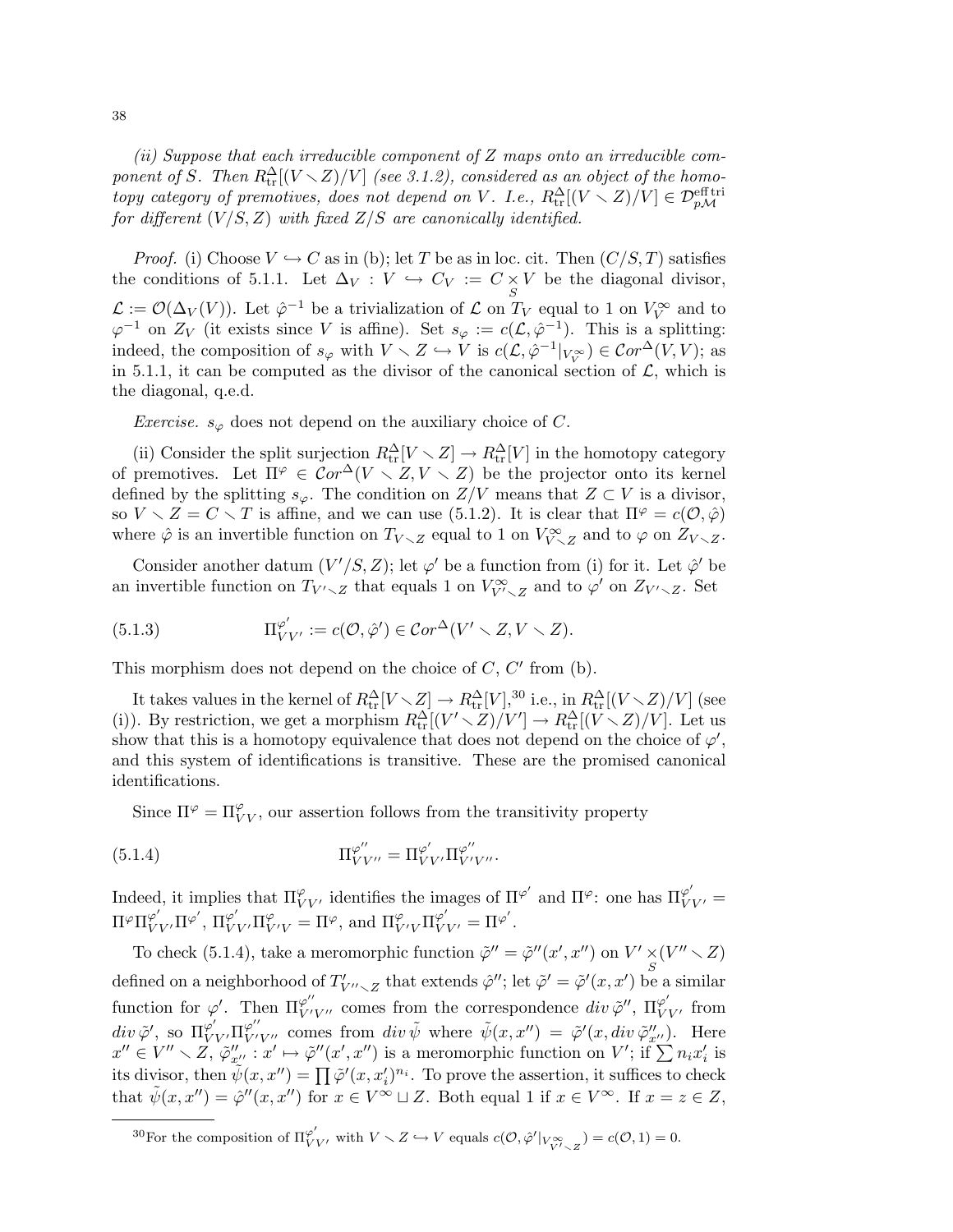then  $\tilde{\psi}(z, x'') = \varphi'(z, div \tilde{\varphi}''_{x''})$ . By Weil's reciprocity, this equals  $\tilde{\varphi}''_{x''}(div \varphi'_z)$  where  $\varphi'_z : x' \mapsto \varphi'(z, x')$  is a meromorphic function on V'. Since  $div \varphi'_z = z$  on V' and  $\tilde{\varphi}''_{x''}$  equals 1 at  $V'^{\infty}$ , we get  $\tilde{\psi}(z, x'') = \tilde{\varphi}''_{x''}(z) = \varphi''(z, x'')$ , q.e.d.

Remarks. (i) Suppose we have a datum  $(V/S, Z)$  as above. Let  $\pi : U \to V$  be an étale morphism such that U is affine and  $\pi^{-1}(Z) \overset{\sim}{\to} Z$ . Then  $(U/S, Z)$  is a similar datum, and the morphism  $R_{\text{tr}}^{\Delta}[(U \setminus Z)/U] \to R_{\text{tr}}^{\Delta}[(V \setminus Z)/V]$  coming from  $\pi$  is coincides with the homotopy equivalence from the proposition. Indeed, let  $\psi$  be the pull-back of  $\varphi$  by  $\pi_Z : Z \times U \to Z \times V$ . Then  $div \psi$  is the diagonal  $Z \hookrightarrow Z \times U$ and our  $R^{\Delta}_{\text{tr}}[(U \setminus Z)/U] \to R^{\Delta}_{\text{tr}}[(V \setminus Z)/V]$  equals  $\Pi^{\psi}_{VU}$ .

(ii) The data  $(V/S, Z)$  as above are stable with respect to the base change by any  $\theta : S' \to S$  where S' is affine and smooth. The splittings and projectors constructed are also compatible with the base change. Therefore the morphism  $R_{\text{tr}}^{\Delta}[V_{S'} \setminus Z_{S'}] \to R_{\text{tr}}^{\Delta}[V \setminus Z]$  commutes with the projectors  $\Pi^{\varphi}$  and  $\Pi^{\theta^*(\varphi)}$ , etc.

5.1.3. Suppose  $Z$  is a smooth divisor in  $V$ .

**Complement.** Each  $\Pi_{VV'}^{\varphi'}$  from (5.1.3) can be realized as a correspondence  $b \in \mathcal{C}or(\overline{V'} \setminus Z, V \setminus Z)$  which extends to  $\mathcal{C}or(V', V)$  and such that  $Sp(b) = id_Z \in$  $Cor(Z, Z)$ . So for Z étale over S there is a canonical homotopy equivalence

(5.1.5) 
$$
R_{\text{tr}}^{\Delta}[Z](1)[1] \stackrel{\sim}{\to} R_{\text{tr}}^{\Delta}[(V \setminus Z)/V]
$$

which can be realized as morphism  $(4.6.1)$  defined by a certain link correspondence for  $(V, Z)$ .

Proof. The second assertion follows from the first one and the proposition: consider  $V' = Z \times \mathbb{A}^1$  and  $Z \hookrightarrow V', z \mapsto (z, 0)$ ; then  $R_{\text{tr}}^{\Delta}[(V' \setminus Z)/V'] = R_{\text{tr}}^{\Delta}[Z](1)[1],$ and  $(5.1.5)$  is given by the above  $\overline{b}$ .

As in (5.1.3), one has  $\Pi_{VV'}^{\varphi'} = c(\mathcal{O}, \hat{\varphi}')$ . As in 5.1.1,  $c(\mathcal{O}, \hat{\varphi}')$  can be realized as a true correspondence  $div(\tilde{\lambda})$ , where  $\tilde{\lambda}$  is any meromorphic function on  $C \underset{S}{\times} (V' \setminus Z)$ which is regular on a neighborhood of  $T_{V' \setminus Z}$  and whose restriction to  $T_{V' \setminus Z}$  equals  $\hat{\varphi}'$ . Since  $\hat{\varphi}'$  is regular on  $T_{V'}$ , one can choose  $\tilde{\lambda}$  to be regular on a neighborhood of  $T_{V'}$  in  $C \underset{S}{\times} V'$ . Then  $div(\tilde{\lambda})$  is the promised b.

5.1.4. By 3.1.2, the above results translate into statements about  $\mathbb{A}^1$ -homotopy invariant presheaves with transfers. For example, we have the next proposition which implies the lemma in 4.6.4:

**Proposition.** Let F be an  $\mathbb{A}^1$ -homotopy invariant presheaf with transfers. Let  $\eta$  be the generic point of a smooth variety and  $U \subset \mathbb{A}^1_\eta$  an open subscheme. Then  $F(U) \stackrel{\sim}{\to} F_{\text{Zar}}(U) \stackrel{\sim}{\to} F_{\text{Nis}}(U)$  and  $H_{\text{Zar}}^{>0}(U, F_{\text{Zar}}) = H_{\text{Nis}}^{>0}(U, F_{\text{Nis}}) = 0.$ 

*Proof.* Set  $V := \mathbb{A}^1_\eta$ . For every open  $U \subset V$  the datum  $(V/S, Z)$  where  $S = \eta$ ,  $Z = V \setminus U$ , satisfies the conditions from 5.1.2. If  $Z = \{s_i\}$ , then the sequence  $0 \to F(V) \to F(U) \to \bigoplus H^1_{s_i}(V_{\text{Zar}}, F_{\text{Zar}}) \to 0$  is exact (for, by 5.1.2,  $F(U)$  splits in a direct sum of  $F(V)$  and  $\oplus F(V_{s_i} \setminus \{s_i\})/F(V_{s_i})$  where  $V_{s_i} \subset V$  is any neighborhood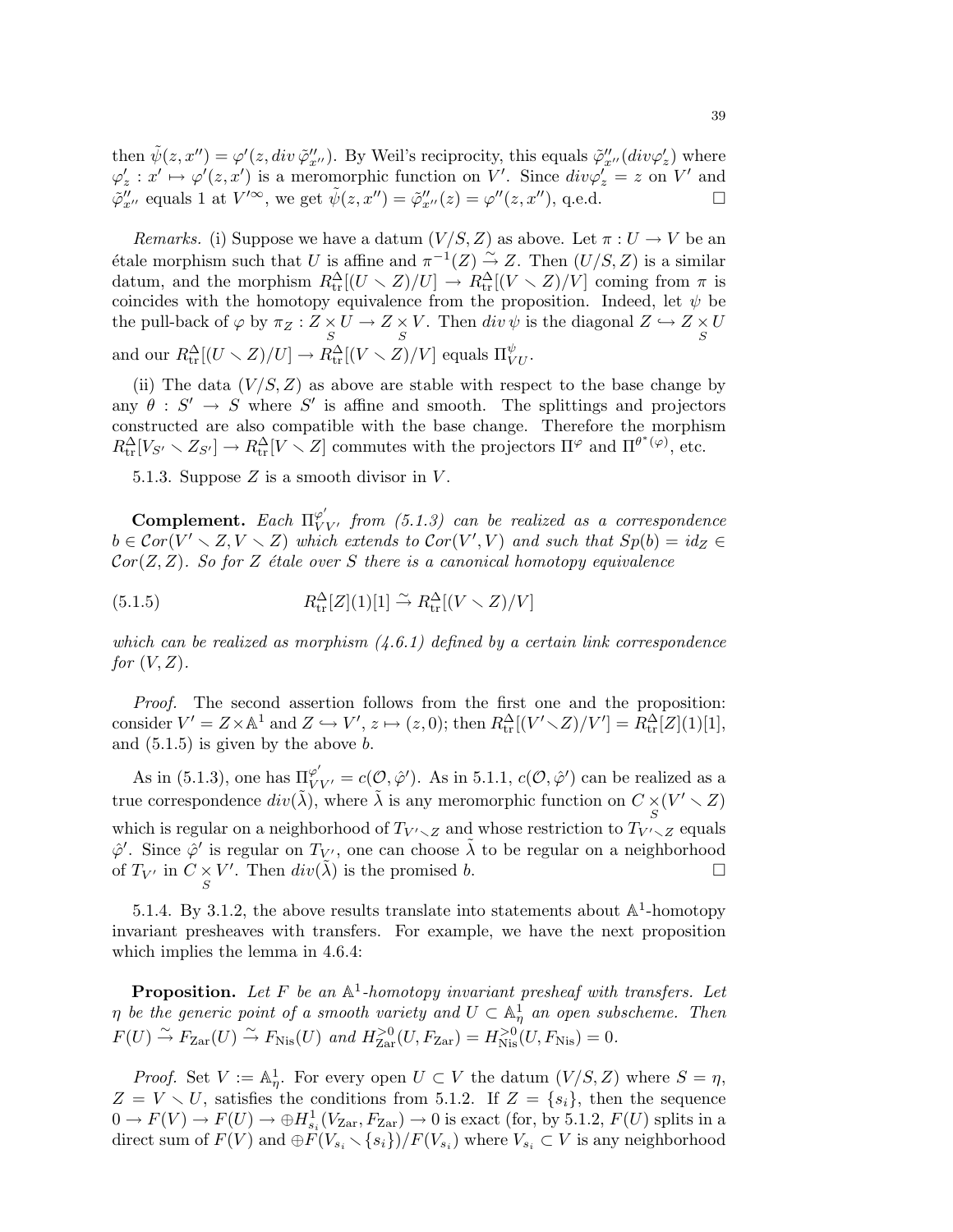of  $s_i$ ). So F is a Zariski sheaf on V with no sections supported at closed points, and  $F(U) \stackrel{\sim}{\to} R\Gamma(U_{\text{Zar}}, F)$ . By Remark (i) in 5.1.2,  $R\Gamma_s(\widetilde{V}_{\text{Zar}}, F_{\text{Zar}}) \stackrel{\sim}{\to} R\Gamma_s(\widetilde{V}_{\text{Nis}}, F_{\text{Nis}})$ for any closed point  $s \in V$ . Therefore  $R\Gamma(U_{\rm Zar}, F_{\rm Zar}) \stackrel{\sim}{\to} R\Gamma(U_{\rm Nis}, F_{\rm Nis})$ , q.e.d.  $\Box$ 

5.2. By the next proposition (due, together with the proof, to M. Walker), one can use 5.1 to treat every situation Zariski locally:

**Proposition.** Let X be a smooth quasi-projective variety,  $Z \subset X$  a closed subset,  $Q \subset X$  a finite set of smooth points. If k is infinite, then Q admits a Zariski neighborhood  $V \subset X$  such that  $(V, Z \cap V)$  fits into a datum  $(V/S, Z \cap V)$  of 5.1.2. If Z is a divisor smooth at  $Q \cap Z$ , then one can find  $V/S$  with  $Z \cap V$  étale over S.

*Proof.* We can assume that  $X$  is affine and equidimensional, and (replacing each point in Q by a smooth closed point from its closure) that points of Q are closed.

Consider a closed embedding  $X \hookrightarrow K$  where K is a vector space, and compose it with an embedding  $K \hookrightarrow L$ , where L is another vector space such that every polynomial of degree  $\leq 2$  on K is the restriction to K of some linear function on L.

Let  $L \subset \overline{L} := \mathbb{P}(L \times \mathbb{A}^1)$  be the open embedding, so  $\overline{L} \setminus L = \mathbb{P}(L)$ . Let  $\overline{X}$  be the closure of X in  $\overline{L}$ ; same for  $\overline{Z}$ , etc.

Consider a linear projection  $\pi : L \to D$ ,  $\dim D = \dim X - 1$ . Let C be the closure of  $X \subset \overline{L} \times D$ , so we have a proper projection  $C \to D$ ; set  $X^{\infty} := C \setminus X$ .

Suppose  $\pi$  is generic, i.e., it lies in a sufficiently small open subset in the space of all linear projections (since k is infinite, we can always choose such  $\pi$  to be defined over k). Then  $\bar{Z} \setminus Z$  does not intersect the closure of a fiber of  $\pi$ , hence the map  $Z \to D$  is finite. Similarly,  $\bar{X} \setminus X$  intersects it by finitely many points, hence the projection  $X^{\infty} \to D$  is finite. By a Bertini theorem of [SGA4] XI 2.1,<sup>31</sup> the fibers of  $\pi$  passing through points of Q intersect X transversally, and if Z is a divisor smooth at  $Q \cap Z$ , then these fibers intersect Z transversally at smooth points of Z.

Set  $\tilde{Q} := Q \cup (Z \cap \pi^{-1}\pi(Q)) \subset X$ ; this is a finite set of points. Consider the line bundle  $\mathcal{O}(\Delta)$  on  $X \times X$ . Choose an affine open  $W \subset X \times X$  which contains  $\tilde{Q} \times \tilde{Q}$ where  $\mathcal{O}(\Delta)$  is trivial. Let  $U \subset X$  be an affine open which contains  $\tilde{Q}$  and such that  $U \underset{S}{\times} \widetilde{Q} \subset W$ .

Let  $S \subset D$  be an affine Zariski neighborhood of  $\pi(Q)$ ; write  $X_S$ , etc., for the pull-back of our schemes to S. If S is sufficiently small, then  $U_S^{\infty} := C_S \setminus U_S$  is finite over  $S, U_S^{\infty} \cap Z_S = \emptyset$  and  $U_S^{\infty} \cup Z_S$  admits an affine neighborhood in  $C_S$ ; if Z is a divisor smooth at  $Q \cap Z$ , then  $Z_S$  is étale over S. Our  $V/S$  is such an  $U_S$ .  $\Box$ 

**5.3. Proof of the proposition in 4.6.1.** By Remark (b) in 4.6.1, we can assume that  $k$  is infinite.

(i) Follows from the proposition in 5.2 and 5.1.3.

(ii) Below we identify Z with  $Z \times \{0\} \subset Z \times \mathbb{A}^1$ . Consider  $\tilde{\theta}, \tilde{\theta}' \in \mathcal{C}or((U \cap Z) \times$  $\mathbb{A}^1, U$ ). By the proposition in 5.2, one can find an open  $V \subset U$  which contains

 $31$ It is here that we need to replace K by L.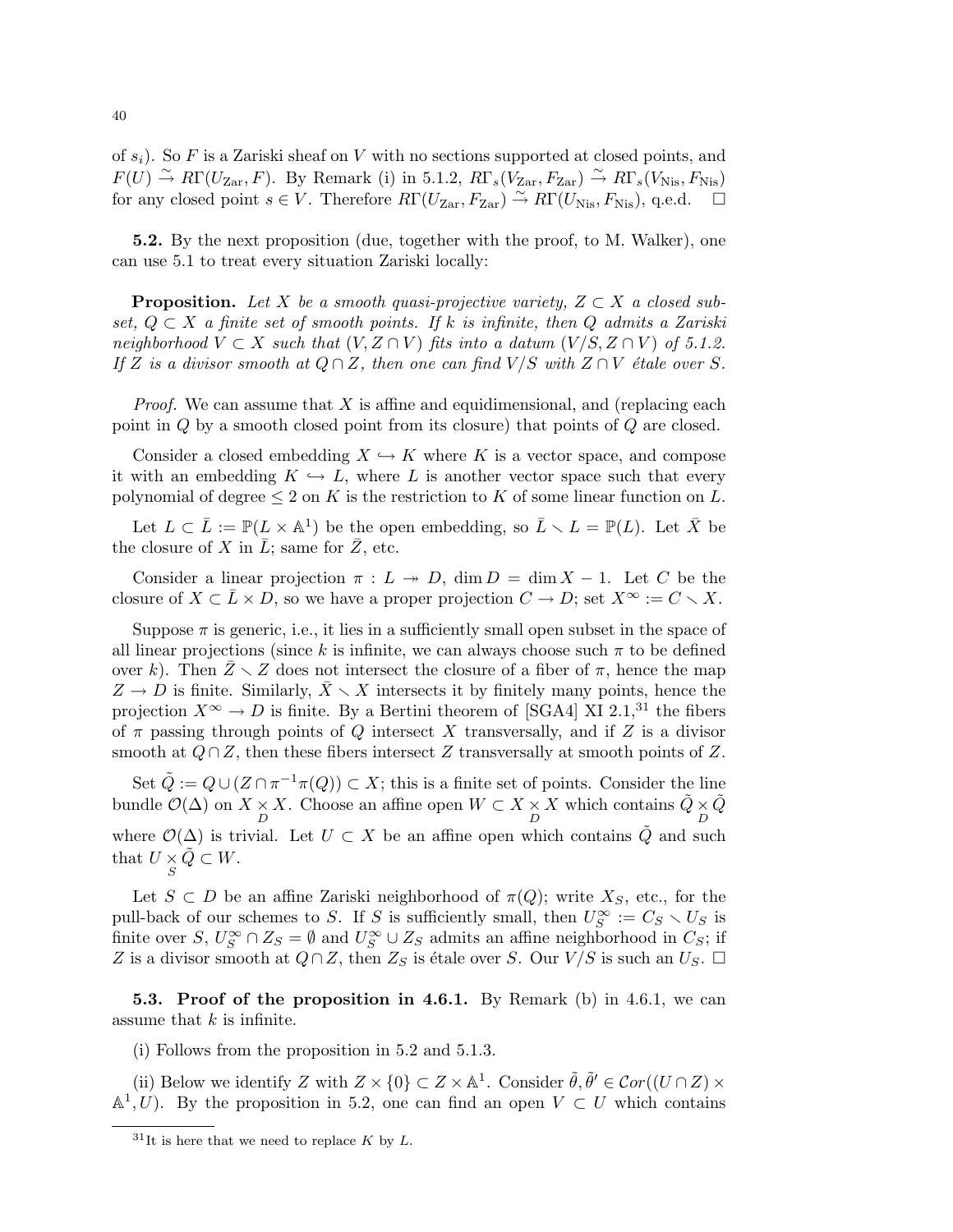$\tilde{\theta}(P) \cup \tilde{\theta}'(P)$  (hence P) and a datum  $(V/S, V \cap Z)$  as in 5.1.2 with  $V \cap Z$  étale over S. For an open neighborhood  $Z' \subset V \cap Z$  of P there is a divisor  $D \subset Z' \times \mathbb{G}_m$ finite over Z' such that  $\tilde{\theta}$ ,  $\tilde{\theta}'$  send  $V' := (Z' \times \mathbb{A}^1) \setminus D$  to V. Choose any such Z' which is affine. Let us check that it satisfies our condition.

Since  $(Z' \times \mathbb{A}^1/S, Z')$  is a datum from 5.1.2 (the projection is the composition  $Z' \times \mathbb{A}^1 \to Z' \hookrightarrow V \to S$ , such is  $(V'/S, Z')$  (see Remark (i) in 5.1.2). We are done by the next lemma (applied to  $a = (\theta - \theta')|_{V' \setminus Z'}$  and Z equal to present  $V \cap Z$ ):

**Lemma.** Let V be a smooth variety,  $Z \subset V$  a smooth divisor, and  $(V', Z')$  be another such pair. Let  $a \in Cor(V' \setminus Z', V \setminus Z)$  be a correspondence which extends to  $Cor(V', V)$  and such that  $Sp(a) = 0$ . Suppose that  $(V, Z)$  can be included into a datum  $(V/S, Z)$  as in 5.1.2 with Z is étale over S, and same is true for  $(V', Z')$ . Then the morphism  $\hat{a}: R_{tr}^{\Delta}[(V' \setminus Z')/V'] \to R_{tr}^{\Delta}[(V \setminus Z)/V]$  is homotopic to 0.

*Proof of Lemma.* The particular situation when  $Z = Z \times \{0\} \subset V = Z \times \mathbb{A}^1$ and  $Z' = Z' \times \{0\} \subset V' = Z' \times \mathbb{A}^1$  was treated in 3.4.2 ( $\theta$  of loc. cit. is the present a). Let us reduce the general case to that one. Take  $b \in \mathcal{C}or(V \setminus Z, Z \times \mathbb{G}_m)$ and  $b' \in \mathcal{C}or(Z' \times \mathbb{G}_m, V' \times Z')$  as in 5.1.3.<sup>32</sup> So b, b' extend to, respectively,  $Cor(V, Z \times \mathbb{A}^1)$  and  $Cor(Z' \times \mathbb{A}^1, V')$ , and the morphisms  $\hat{b}$  and  $\hat{b}'$  (see (3.4.1)) are homotopy equivalences. Thus the assertion for  $a$  amounts to that for  $bab'$ . Since  $Sp(bab') = 0$  (see Remark (i) in 3.4.1), we are done.

5.4. The proof of the theorem in 4.6.3 uses another Bertini-type statement:

Let L be a finite-dimensional vector space. Suppose we have a datum  $\{(Y^m, S_m)\},$  $m = 1, \dots, \dim L$ , where  $Y^m \subset L$  is a closed reduced subscheme purely of codimension m, and  $S_m \subset Y^m$  is a finite subset of closed smooth points of  $Y^m$  which meets every irreducible component of  $Y^m$ .

A flag  $\Phi = (L_1 \subset L_2 \subset \dots)$  of linear subspaces of L, dim  $L_m = m$ , is said to be *cotransversal* to  $\{(Y^m, S_m)\}\$ if for every m the map  $Y^m \to L/L_m$  is finite and is étale at  $S_m$ , and over a Zariski neighborhood of the image of  $S_{m+1}$  in  $L/L_m$  the projection  $Y^{m+1} \to L/L_m$  is an embedding.

**Proposition.** If k is infinite, then one can find  $\Phi$  cotransversal to  $\{(Y^m, S_m)\}.$ 

*Proof.* Let us construct a non-empty Zariski open  $U \subset \mathbb{P}(L)$  such that for every line  $\ell$  in U all the projections  $Y^m \to L/\ell$  are finite, for every  $m \geq 2$  the morphism  $Y^m \to L/\ell$  is an embedding over a Zariski neighborhood of the image of  $S_m$ , and the projection  $Y^1 \to L/\ell$  is étale at  $S_1$ .

Consider the open embedding  $L \subset \mathbb{P}(L \times \mathbb{A}^1)$ , so  $\mathbb{P}(L) = \mathbb{P}(L \times \mathbb{A}^1) \setminus L$ . Let  $\bar{Y}^m$  be the closure of  $Y^m$ ,  $Y^m_{\infty} := \bar{Y}^m \setminus Y^m \subset \mathbb{P}(L)$ . Let  $T^m \subset L$  be the union of tangent spaces to  $Y^m$  at points of  $S_m$  (considered as affine planes in L); set  $T_{\infty}^{m} := \overline{T}^{m} \setminus T^{m} \subset \mathbb{P}(L).^{33}$  Let  $Z^{m} \subset \mathbb{P}(L)$  be the closed subvariety of those points x that for some  $s \in S_m$  the line passing through x and s intersects  $\bar{Y}^m$  not only at s. Since  $\dim \mathbb{Z}^m \leq \dim Y^m$  and  $\dim Y^m_{\infty} \cup T^m_{\infty} < \dim Y^m$ , the complement to  $(\bigcup_{m\geq 2} Z^m) \cup Y^1_{\infty} \cup T^1_{\infty}$  in  $\mathbb{P}(L)$  is non-empty; this is our U.

<sup>&</sup>lt;sup>32</sup>For the data  $(V/S, Z)$ ,  $(Z \times \mathbb{A}^1/S, Z)$  and  $(Z' \times \mathbb{A}^1/S', Z')$ ,  $(V'/S', Z')$ .

<sup>&</sup>lt;sup>33</sup>I.e.,  $T_{\infty}^{m} = \cup_{s \in S_m} \mathbb{P}(T_s)$  where  $T_s$  is the tangent plane to  $Y^m$  at  $s \in S_m$ .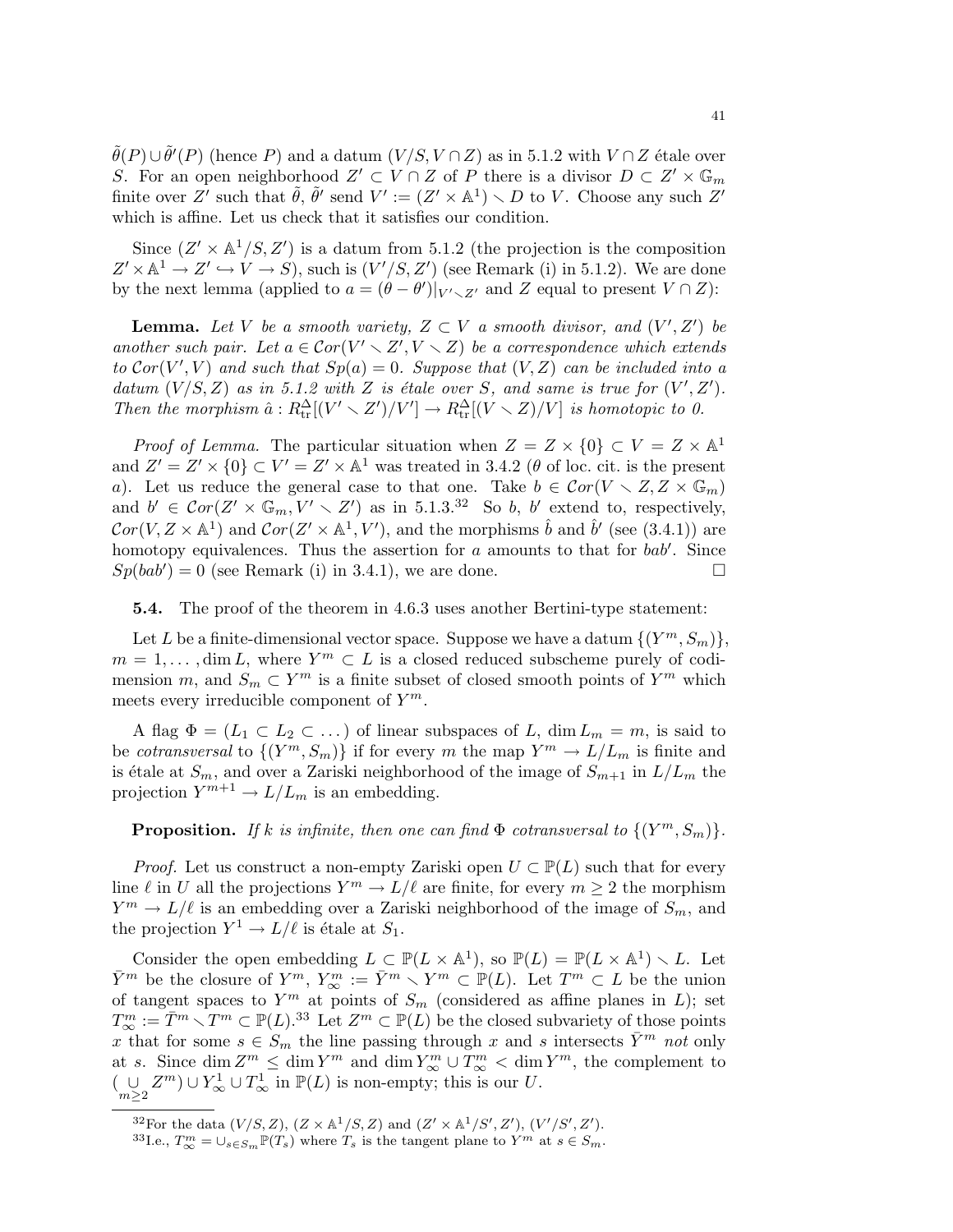We construct  $\Phi = (L_1 \subset L_2 \subset \cdots)$  by induction by dim L. Take for  $L_1$  any element of  $U(k)$  (which is non-empty since k is infinite). Let  $(L_2/L_1 \subset L_3/L_1 \subset \ldots)$ be any flag in  $L/L_1$  cotransversal to the datum of the images of  $\{(Y^m, S_m)\}, m \geq 2$ , in  $L/L_1$ ; one can find it by the induction assumption.

**5.5. Proof of the theorem in 4.6.3.** As in loc. cit., k is perfect and F is an  $\mathbb{A}^1$ -homotopy invariant presheaf with transfers. By an argument similar to that in Remark (b) in 4.6.1, we can assume that  $k$  is infinite.

5.5.1. Let us check that the Cousin differential commutes with the pull-back map  $f^*$  for a smooth  $f: Y \to X$ . The assertion is local, so we can assume that f is the composition of an étale map and a direct product projection; then it suffices to treat either of these types of maps separately. Replacing X by the smooth part of the normalization of its reduced irreducible subscheme of codimension  $n$ , and  $F$  by  $F_{-n}$ , we see that it suffices to consider  $d: \mathcal{C}ous(F)^0 \to \mathcal{C}ous(F)^1$ . We need to check that  $f$  commutes with the link correspondences at the generic point of a divisor on X and that of its preimage on Y. In étale case we use 5.1.3 and Remark (i) in 5.1.2. For a direct product projection  $Y = P \times X \to X$  we choose a link correspondence on Y as the direct product of that on X and  $\mathrm{id}_P$ ; then the assertion is evident.

5.5.2. Let us check that for proper  $g: Z \to X$  the Cousin differential commutes with the trace map  $g_*$ . Looking at the components  $d_{xy}$  (and replacing  $F_{-n}$  by  $F$ ), we see that the assertion amounts to the next lemma:

**Lemma.** (i) Let T, T' be semi-local schemes as in 4.6.2, and  $T \rightarrow T'$  be a finite surjective morphism. Then  $tr_{s_T/s_{T'}} Res^T = Res^{T'} tr_{\eta_T/\eta_{T'}} : F(\eta_T) \to F_{-1}(s_{T'}).$ 

(ii) Let  $\eta$  be the generic point of a smooth variety,  $C/\eta$  a proper irreducible curve, and  $Z \subset C$  a reduced subscheme finite over  $\eta$  such that  $U := C \setminus Z$  is smooth. Then the composition  $F(U) \stackrel{Res_Z}{\longrightarrow} F_{-1}(Z) \stackrel{tr_{Z/\eta}}{\longrightarrow} F_{-1}(\eta)$  vanishes.

*Proof.* (i) Passing to the normalizations (as in 4.6.2), we can assume that T and T' are regular. Our  $(T', s')$  is localization of a pair  $(V', Z')$  where V' is a smooth affine variety,  $Z' \subset V'$  a smooth divisor. Let  $\pi : V \to V'$  be the normalization of  $V'$ in  $T, Z := \pi^{-1}(Z')_{red}$ ; shrinking V', we can assume V, Z to be smooth,  $\eta_Z = s_T$ ,  $\eta_{Z'} = s_{T'}$ . Let  $\pi_s : Z \to Z'$ ,  $\pi_\eta : V \times Z \to V' \times Z'$  be the restrictions of  $\pi$ .

Take any element of  $F(\eta_T)$ . Shrinking V', we can assume that it comes from some  $\phi \in F(V \setminus Z)$ . Let  $U \subset V$  be an open subset that contains  $\eta_Z$  and can be included in a datum  $(U/S, U \cap Z)$  as in 5.1.2 such that  $Z \cap U$  is étale over S (see the proposition in 5.2). Then  $(U, U \cap Z)$  admits a link correspondence  $\theta$  (see 4.6.1, 5.1.3). Let  $U' \subset V' \setminus \pi(V \setminus U)$  be any affine open subset that contains  $\eta_{Z'}$  and such that  $(U', U' \cap Z')$  admits a link correspondence  $\theta'$  (see 4.6.1).

Consider the compositions  $\alpha := \pi_{\eta}^{\vee} \theta', \beta := \theta(\pi_s^{\vee} \otimes id_{\mathbb{G}_m}) \in \mathcal{C}or(Z' \times \mathbb{G}_m, V \setminus Z).^{34}$ They extend to  $Cor(Z' \times \mathbb{A}^1, V)$ , and  $Sp(\alpha) = Sp(\beta) = \pi_s^{\vee} \in Cor(U' \cap Z', U \cap Z)$ (see Remark (i) in 3.4.1). By the lemma in 5.3 applied to  $a = \alpha - \beta$ , the morphisms  $\hat{\alpha}, \hat{\beta}: R_{tr}^{\Delta}[Z'](1) \to R_{tr}^{\Delta}[(V \setminus Z)/V]$  are homotopic. Since  $\text{Res}^{T'} tr_{\eta_T/\eta_{T'}} = \hat{\alpha}^*(\phi)$ ,  $tr_{s_T/s_{T}} Res^{T}(\phi) = \hat{\beta}^*(\phi)$ , we are done.

 $34$ Here  $\vee$  means the transposed correspondence.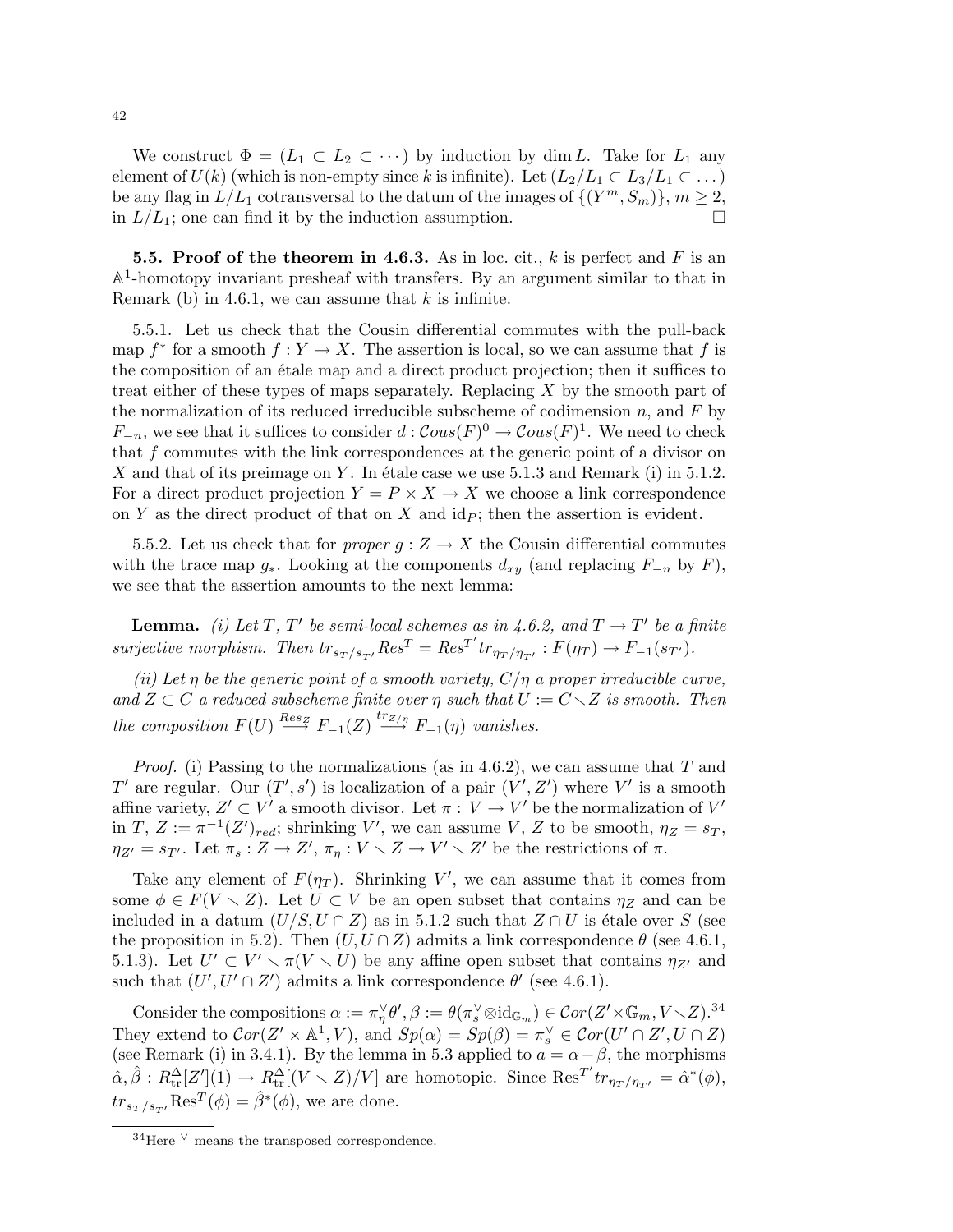(ii) Choose a finite map  $C \to \mathbb{P}^1_\eta$  which maps Z to  $\infty$ . Applying (i) to the localizations of C and  $\mathbb{P}^1_\eta$  at Z and  $\infty$  respectively, we reduce our statement to the case  $C = \mathbb{P}^1_\eta$ ,  $Z = \infty$ . Here it is evident since  $F(U) = F(\eta)$ .

5.5.3. Let us check that the square of the Cousin differential vanishes. The assertion is local, so we consider an affine variety X and  $\phi \in \mathcal{C}ous(F)^{n}(X)$ ; we want to check that  $d_X^2(\phi) = 0$ . Let  $Y \subset X$  be the support of  $\phi$  and  $\xi$  be the union of the generic points of the support of  $d^2(\phi)$ .

Let  $X \hookrightarrow T$  be any closed embedding in a vector space. By 5.4, one can find a linear projection  $T \to L$ , such that  $Y \to L$  is finite and surjective and  $\xi \to L$ is an embedding. By (i) in the lemma in 5.5.2 applied to  $Y/L$  and  $F_{-n}$ , we see that  $d_X^2(\phi) \in F_{-n-2}(\xi)$  equals  $d_L^2 tr_{Y/L}(\phi)$ . So, replacing  $F_{-n}$  by  $F$ , X by L, and  $tr_{Y/L}(\phi)$  by  $\phi$ , we are reduced to the case  $\phi \in \mathcal{C}ous(F)^0(L) = F(\eta_L)$ .

Let  $Y^1 \subset L$  be a reduced hypersurface such that  $\phi$  comes from some  $\phi \in \Theta$  $F(L\setminus Y^1)$ , and  $Y^2\subset Y^1$  be a codimension 1 reduced subvariety such that  $Y^1\setminus Y^2$ is smooth and  $d(\phi) \in F_{-1}(\eta_{Y^1})$  comes from some  $d(\phi) \in F_{-1}(Y^1 \setminus Y^2)$ . By 5.4, we can find a decomposition  $L = \mathbb{A}^1 \times D$  such that  $Y^1$  is finite over D and  $\eta_{Y^2} \to D$  is an embedding. By (i) of the lemma in 5.5.2 applied to  $Y^1/D$  and  $d(\phi) \in F_{-1}(\eta_{Y^1}),$ one has  $d_L^2(\phi) = d_D tr_{Y^1/D} d_L(\phi) \in F_{-2}(\eta_{Y^2}).$ 

Consider the open embedding  $L = \mathbb{A}^1 \times D \subset \overline{L} := \mathbb{P}^1 \times D$ . Then  $d_{\overline{L}}(\phi) = d_L(\phi) +$  $\text{Res}_{\infty}(\phi)$  where  $\text{Res}_{\infty}$  is the residue at  $L^{\infty} := \bar{L} \setminus L = D$ . By (ii) of the lemma in 5.5.2 applied to  $\bar{L}/D$ , one has  $tr_{Y^1/D}d_L(\phi) = -\text{Res}_{\infty}(\phi) \in F_{-1}(\eta_D)$ . Now  $\text{Res}_{\infty}(\phi)$ is the restriction to the generic point of  $D = L^{\infty}$  of  $\text{Res}_{D}(\phi^{\sim}) \in (F_{-1})_{\text{Zar}}(D)$  (see the remark in 4.6.2). Therefore  $d_D \text{Res}_{\infty}(\phi) = 0$ , q.e.d.

5.5.4. Let us check that for a smooth semi-local  $\hat{X}$  one has  $H^{>0} \text{Cous}(F)(\hat{X})$  $= 0.$  Our  $\hat{X}$  is localization of some smooth affine variety X at finitely many points, so  $\hat{X}$  is the intersection of semi-local schemes  $X_Q$ , where  $Q \subset X$  are some finite collections of *closed* points. Thus  $\mathcal{C}ous(F)(\bar{X}) = \underline{\lim} \mathcal{C}ous(F)(X_Q)$ , and we can assume that  $\hat{X} = X_Q$ .

Let  $\phi \in \mathcal{C}ous(F)^m(X_Q)$ ,  $m > 0$ , be any cycle. Since  $\mathcal{C}ous(F)(X_Q)$  is the inductive limit of the Cousin complexes of the Zariski neighborhoods of Q, we can assume (shrinking X if necessary) that  $\phi$  is a cycle in  $\mathcal{C}ous(F)(X)$ . Let  $Y \subset X$  be the support of  $\phi$ . We look for an open neighborhood U of Q such that  $\phi|_U$  is exact.

Let  $X \hookrightarrow T$  be a closed embedding into a vector space. By 5.4, one can find a linear projection  $T \to L$  such that the projection  $\pi : X \to L$  is finite, surjective, and étale at Q, and  $\eta_Y \to L$  is an embedding. Consider the cycle  $tr_{X/L}(\phi) \in$  $\mathcal{C}ous(F)^m(L)$ . Suppose we know that it is exact, i.e.,  $tr_{X/L}(\phi) = d_L(\psi)$ . One can find an open neighborhood  $U \subset X$  of  $Q$  such that  $U/L$  is étale and  $\pi^{-1}\pi(\eta_Y) \cap U =$  $\eta_Y$ . Set  $\psi_U := (\pi|_U)^*(\psi) \in \mathcal{C}ous(F)^{m-1}(U)$ . Then  $d_U(\psi_U) = \phi|_U$ ; we are done.

It remains to show that  $H^{>0} \text{Cous}(F)(L) = 0$ . We do this by induction by dim L. Write  $L = \mathbb{A}^1 \times D$  and consider the projection  $p: L \to D$ . We know that  $H^{>0} \text{Cous}(F)(D) = 0$  by the induction assumption, so it remains to check that  $p^*$ :  $\mathcal{C}ous(F)(D) \to \mathcal{C}ous(F)(L)$  is a quasi-isomorphism. Filtering the Cousin complexes as in 4.6.4, we see that  $p^*$  is, in fact, a filtered quasi-isomorphism (since for any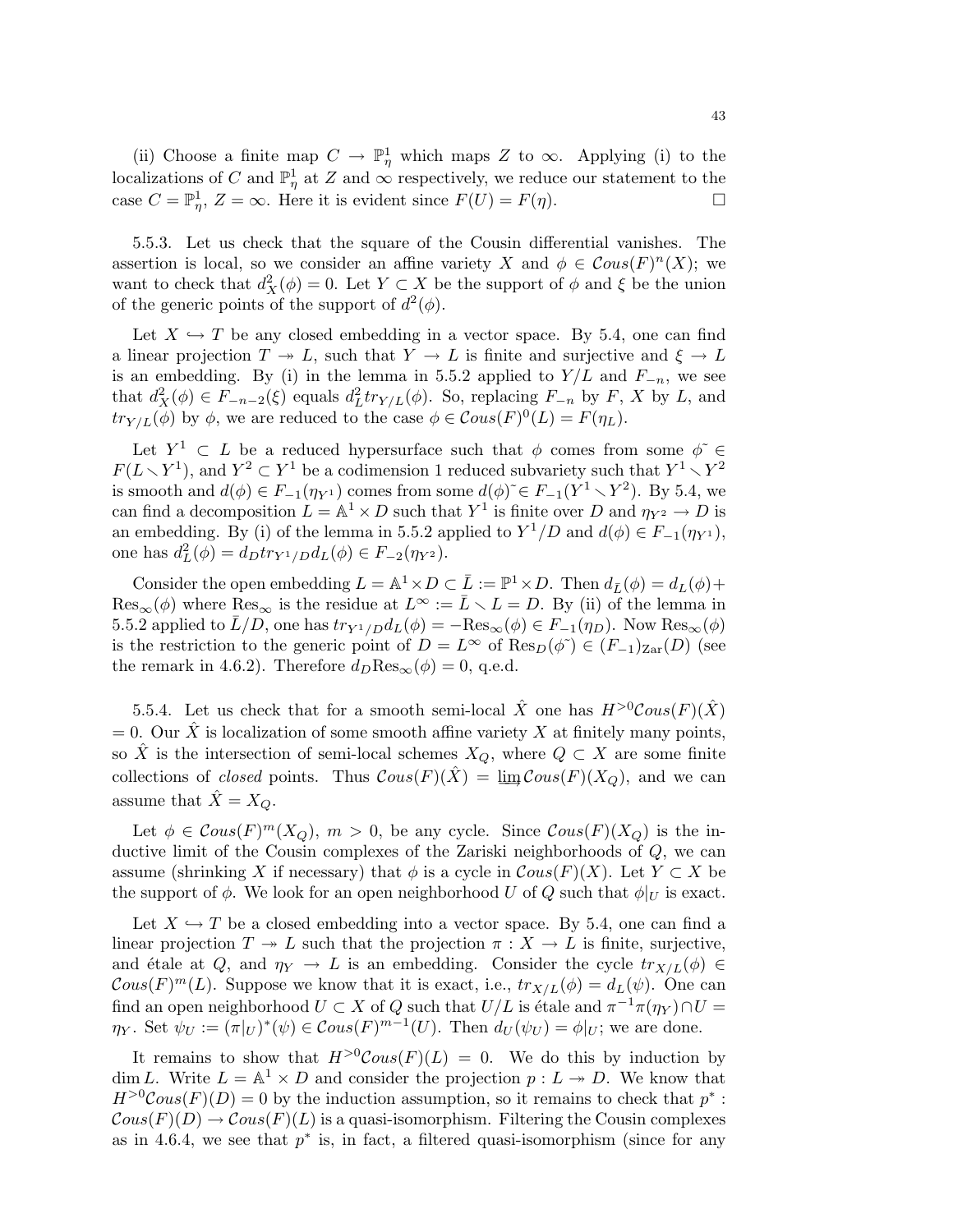$\xi \in D$  the 2-term complex  $\mathcal{C}ous(F)(\mathbb{A}_{\xi}^1)$  is a resolution of  $F_{-m}(\xi) = F_{-m}(\mathbb{A}_{\xi}^1)$ , say, by the proposition in 4.6.4), q.e.d.

5.5.5. It is clear that the image of the map  $F(X) \to \mathcal{C}ous(F)^0(X)$  is killed by the Cousin differential. Let us show that for  $\hat{X}$  as in 5.5.4,  $F(\hat{X}) \stackrel{\sim}{\rightarrow} H^0 \mathcal{C}ous(F)(\hat{X})$ .

Our map is injective: this follows from the proposition in 5.2 and (i) of the proposition in 5.1.2. It remains to show that any  $\phi_{\eta} \in H^0 \mathcal{C}ous(F)(\hat{X})$  comes from  $F(\hat{X})$ . We can assume that  $\hat{X}$  is the localization of a smooth affine X at a finite subset  $Q \subset X$ , and  $\phi_{\eta} \in H^0\mathcal{C}ous(F)(X)$ . There is a divisor  $Z \subset X$  such that  $\phi_{\eta}$  comes from some  $\phi \in F(X \setminus Z)$ . Replace X by V from the proposition in 5.2. Choose a correspondence  $s = s_{\varphi}$  from (i) of the proposition in 5.1.2; its action  $s^*$  is left inverse to the restriction morphism  $F(V) \to F(V \setminus Z)$ . So we have  $s^*(\phi) \in F(V)$ . Let us check that  $\phi_\eta$  equals  $s^*(\phi)_\eta$  (the restriction of  $s^*(\phi)$  to  $\eta = \eta_X$ ; this will prove our assertion.

Replacing  $\phi$  by  $\phi - s^*(\phi)|_{V \setminus Z}$ , we can assume that  $s^*(\phi) = 0$ ; we want to check that  $\phi_{\eta} = 0$ . Let  $\kappa$  be the generic point subscheme of the base of the projection  $V \to S$ . Pulling back our datum  $(V/S, Z)$  to  $\kappa$ , we get a  $\kappa$ -curve  $V_{\kappa}$ , a divisor  $Z_{\kappa} \subset V_{\kappa}, \phi_{\kappa} \in F(V_{\kappa} \setminus Z_{\kappa})$ , and (see Remark (ii) in 5.1.2)  $s_{\kappa} \in Cor(V_{\kappa}, V_{\kappa} \setminus Z_{\kappa})$ such that  $s^*_{\kappa}(\phi_{\kappa}) = 0$ . By (i) of the proposition in 5.1.2 and 5.1.3, we have a decomposition  $F(V_{\kappa} \setminus Z_{\kappa}) \stackrel{\sim}{\to} F(V_{\kappa}) \oplus F_{-1}(Z_{\kappa})$  where the first projection is  $s_{\kappa}^*$  and the second one is  $\text{Res}_{Z_{\kappa}}$  (see 4.6.2). Since  $\phi$  is killed by the Cousin differential,  $\text{Res}_{Z_{\kappa}}(\phi_{\kappa}) = 0.$  Thus  $\phi_{\kappa} = 0$ , so  $\phi_{\eta} = 0$ , q.e.d.

### §6. Playing with motives: first results

We assume that the base field  $k$  is perfect. This section corresponds roughly to the material of lectures 3, 5.9, 12.21–12.28, 13.22–13.27, 16.13–16.25, 20 in [MVW], 3.5, 4.1, 4.3 of [Vo2], [Deg1], and §6 of [Bo].

## 6.1. The DG category of motives. Theorem 3.3 remains valid for motives:

**Proposition.** The Tate motive is homotopically quasi-inversible: on  $\mathcal{D}_{\mathcal{M}}^{\text{eff tri}}$  (or  $\frac{\mathcal{D}_{\mathcal{M}}^{\text{eff}}}{\mathcal{M}}$  the Tate twist endofunctor is fully faithful.

*Proof.* For  $F \in DPSh_{tr}$  consider a morphism  $\mu_F : F \to (\mathcal{C}^{\mathcal{M}}(F(1)))_{-1}[-1]$ that comes from the canonical morphism  $F(1) \rightarrow C^{\mathcal{M}}(F(1))$  by adjunction. As in the remark in 3.3, it suffices to check that  $\mu_F$  is a quasi-isomorphism for  $F \in$  $I_{\text{tr}}^{\Delta\perp} \cap I_{\text{tr}}^{\text{Nis}\perp}$ . By (4.4.3), this follows from 3.3 and the next lemma:

**Lemma.** For  $G \in I_{tr}^{\Delta \perp}$  the evident arrow  $\mathcal{C}^{\text{Nis}}(G_{-1}) \to (\mathcal{C}^{\text{Nis}}(G))_{-1}$  is a quasiisomorphism.

*Proof of Lemma.* We compute the Nisnevich cohomology using the Cousin resolution (see 4.6.3). The pull-back for the projection  $\mathbb{G}_m \times X \to X$  yields an embedding  $\mathcal{C}ous(G)(X) \hookrightarrow \mathcal{C}ous(G)(\mathbb{G}_m \times X)$ . Consider the natural morphism  $Cous(G_{-1})(X) \to \mathcal{C}ous(G)(\mathbb{G}_m \times X)/\mathcal{C}ous(G)(X)$ . Both complexes are filtered: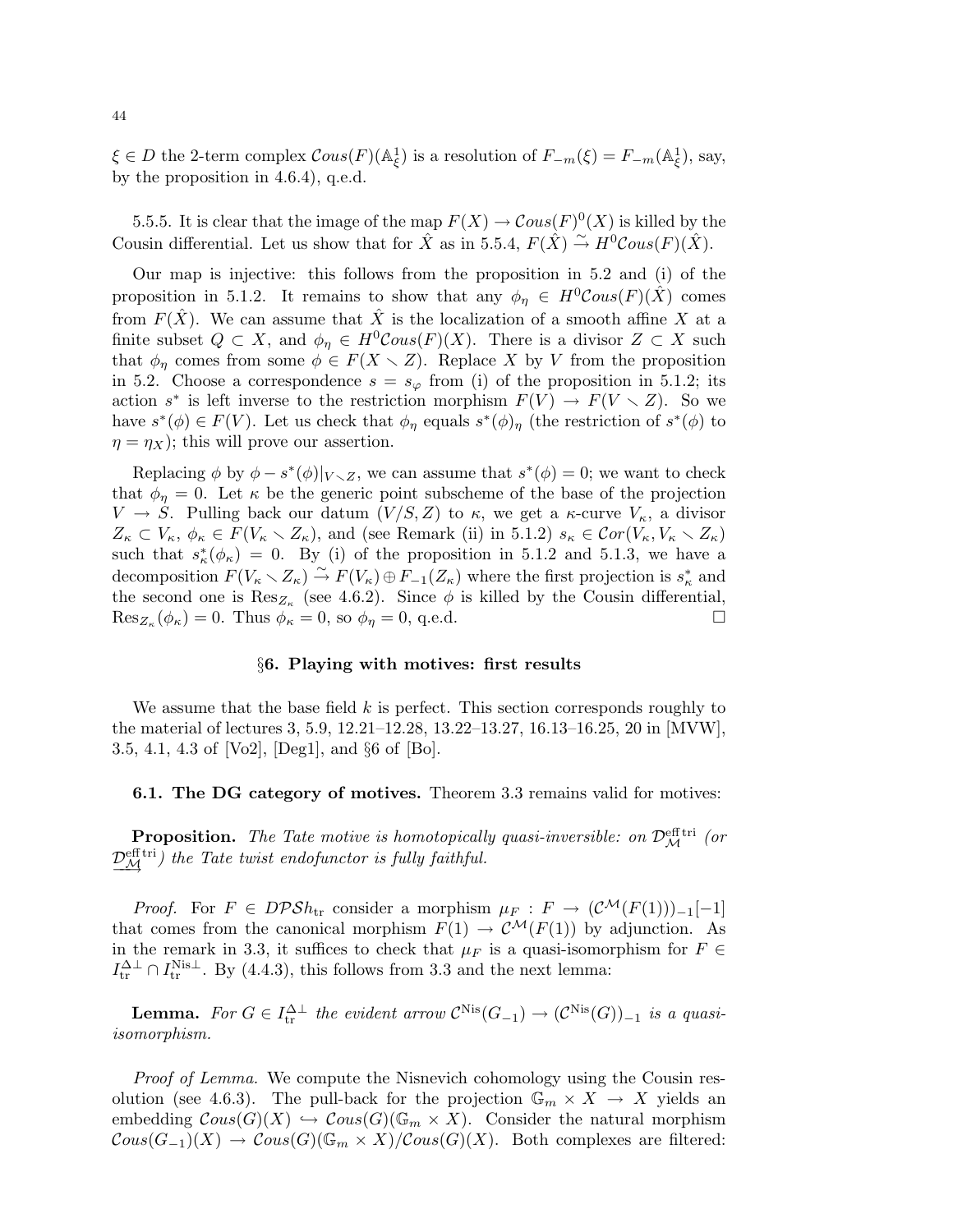the first one by the stupid filtration, the second one by the codimension of the image in  $X$  of the support. Our arrow is a filtered quasi-isomorphism by the lemma in 4.6.4 and the theorem in 4.6.3 (cf. 4.6.4), hence is a quasi-isomorphism, q.e.d.  $\Box$ 

**Corollary.** For  $a, b \geq 0$  there is a canonical homotopy equivalence in  $DPSh_{tr}$ 

(6.1.1) 
$$
\mathcal{C}^{\mathcal{M}}(R_{\text{tr}}(a)) \stackrel{\sim}{\rightarrow} (\mathcal{C}^{\mathcal{M}}(R_{\text{tr}}(a+b)))_{-b}[-b].
$$

If  $c > a$ , then  $(C^{\mathcal{M}}(R_{tr}(a)))_{-c} = 0$ . Same is true for  $C^{\mathcal{M}}$  replaced by  $C^{\Delta}$ .

Definition. The DG category  $\mathcal{D}_{\mathcal{M}}$  of motives is the localization of  $\mathcal{D}_{\mathcal{M}}^{\text{eff}}$  by the Tate motive. Explicitly, any motive is represented as  $M(a)$ ,  $M \in \mathcal{D}_{\mathcal{M}}^{\text{eff}}$ ,  $a \in \mathbb{Z}$ , and  $\operatorname{Hom}_{\mathcal{D}_{\mathcal{M}}}(M(a),N(b)) := \varinjlim \operatorname{Hom}_{\mathcal{D}_{\mathcal{M}}^{\operatorname{eff}}}(M(a+n),N(b+n));$  here the inductive limit is taken for  $n \to +\infty$  and  $a + n$ ,  $b + n$  are assumed to be  $\geq 0$ .

The homotopy category  $\mathcal{D}_{\mathcal{M}}^{\text{tri}}$  is naturally a tensor category: the tensor product is  $M(a) \otimes N(b) := (M \otimes N)(a + b)$ , and the commutativity constraint is defined using (ii) of the proposition in 3.2.

Remarks. (i) A positive answer to the question in 3.2 would permit to lift the above tensor structure to a homotopy tensor structure on the DG category  $\mathcal{D}_{\mathcal{M}}$ .

(ii) The above construction make sense for premotives as well.

**6.2.** The absolute motivic cohomology. 6.2.1. For  $X \in \mathcal{S}m$  and  $n \geq 0$  set

(6.2.1) 
$$
R\Gamma_{\mathcal{M}}(X, R(n)) := \text{Hom}_{\mathcal{D}_{\mathcal{M}}^{\text{eff}}}(M(X), R_{\mathcal{M}}(n)) = \mathcal{C}^{\mathcal{M}}(R_{\text{tr}}(n))(X)
$$

and  $H^{m,n}_{\mathcal{M}}(X,R) := H^m R\Gamma_{\mathcal{M}}(X,R(n))$ . So  $R\Gamma_{\mathcal{M}}(X,R(*) ) = R\Gamma(X_{\text{Zar}}, R_{\text{tr}}^{\Delta}(*)) =$  $R\Gamma(X_{\text{Nis}}, R_{\text{tr}}^{\Delta}(*))$  by 4.4, 4.5. For a morphism of smooth varieties  $Y \to X$  we have  $R\Gamma_{\mathcal{M}}(Y/X, R(n)) := \mathcal{C}one(\mathcal{C}^{\mathcal{M}}(R_{\mathrm{tr}}(n))(X) \to \mathcal{C}^{\mathcal{M}}(R_{\mathrm{tr}}(n))(Y)),$  etc.

*Example.* One has  $C^{\mathcal{M}}(R_{tr}(0)) = R$ , so  $R\Gamma_{\mathcal{M}}(X, R(0)) = R^{\pi_0(X)}$ . According to 3.2(i), 4.4, one has  $\mathcal{C}^{\mathcal{M}}(R_{\text{tr}}(1)) = \mathcal{O}_{N}^{\times}$ Nis  $\stackrel{L}{\otimes}R[-1],$  so

(6.2.2) 
$$
R\Gamma_{\mathcal{M}}(X,R(1)) = R\Gamma(X_{\text{Zar}}, \mathcal{O}^{\times}) \overset{L}{\otimes} R[-1] = R\Gamma(X_{\text{Nis}}, \mathcal{O}^{\times}) \overset{L}{\otimes} R[-1].
$$

As in 3.2,  $R_{tr}^{\Delta}(*) := \bigoplus_{n\geq 0} R_{tr}^{\Delta}(n)$  is a commutative unital algebra in the tensor category  $\mathcal{D}_{p\mathcal{M}}^{\text{eff,tri}}$ . Therefore  $\mathcal{C}^{\mathcal{M}}(R_{\text{tr}}(*))$  is a commutative unital algebra in  $DPSh_{\text{tr}}$  (see Remark (ii) in 2.3), hence in  $DPSh$  (by the remark in 2.2). Thus  $R\Gamma_{\mathcal{M}}(X, R(*) ) = \bigoplus R\Gamma_{\mathcal{M}}(X, R(n))$  is a commutative unital R-algebra (equipped with an extra grading by n) in the tensor category  $D(R)$ .

*Remark.* The positive answer to Question in 3.2 would imply that  $R\Gamma_{\mathcal{M}}(X, R(*)$ can be naturally realized as a homotopy object of the category of  $E_{\infty}$ -algebras.

6.2.2. The motivic cohomology product can also be seen in the next two ways:

(a) The motive  $M(X)$  is naturally a cocommutative counital coalgebra in  $\mathcal{D}_{\mathcal{M}}^{\text{eff tri}}$ : the coproduct  $\delta : M(X) \to M(X) \otimes M(X)$  comes from the diagonal  $X \to X \times X$ , the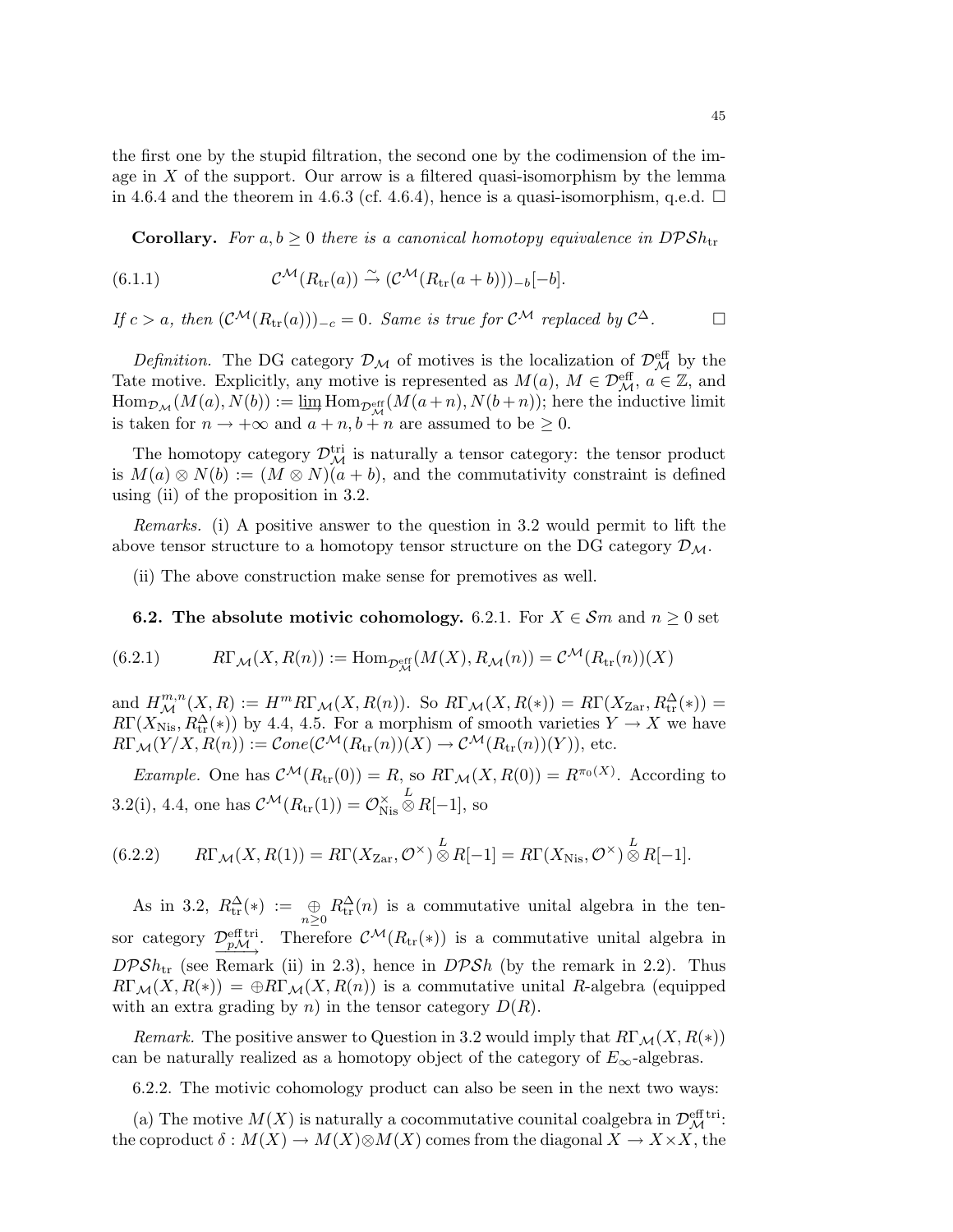counit is the augmentation morphism. Now the product of  $f_i \in H_{\mathcal{M}}^{m_i,n_i}(X,R) =$  $\text{Hom}_{\mathcal{D}_{\mathcal{M}}^{tri}}(M(X), R_{\mathcal{M}}(n_i)[m_i]), i = 1, 2, \text{ is } f_1 \cup f_2 = \pi(f_1 \otimes f_2)\delta \text{ where } \pi \text{ is the }$ product on the algebra  $R_{\mathcal{M}}(*) := M(R_{\text{tr}}(*))$  in  $\mathcal{D}_{\mathcal{M}}^{\text{eff}}$ .

We see that if  $P \in \mathcal{D}_{\mathcal{M}}^{\text{eff}}$  is an  $M(X)$ -comodule, then  $P(*)[\cdot]$  is naturally an  $H^{*,*}_{\mathcal{M}}(X,R)$ -module:  $\alpha \in H^{m,n}(X,R)$  acts as the composition  $P \to M(X) \otimes P \stackrel{\alpha \otimes \text{id}_P} \longrightarrow$  $P(n)[m]$ . This is the ∩-product action.

(b) For any  $N \in \mathcal{D}_{\mathcal{M}}^{\text{tri}}$  the tensor product  $M(X) \otimes N$  is naturally a counital  $M(X)$ comodule. For  $M(X)$ -comodules P, Q in  $\mathcal{D}_{\mathcal{M}}^{\text{tri}}$  let  $\text{Hom}^{M(X)}(P,Q) \subset \text{Hom}(P,Q)$  be the subgroup of the  $M(X)$ -comodule morphisms. If  $Q = M(X) \otimes N$ , then the counit  $M(X) \to R$  defines a projection  $\text{Hom}(P, M(X) \otimes N) \to \text{Hom}(P, N)$  which yields an identification  $\text{Hom}^{\overline{M}(X)}(P, M(X) \otimes N) \stackrel{\sim}{\to} \text{Hom}(P, N)$ . Similarly, for  $R_{\mathcal{M}}(*)$ modules K, L we have the subspace  $\operatorname{Hom}_{R(*)}(K,L) \subset \operatorname{Hom}(K,L)$  of  $R_{\mathcal{M}}(*)$ -module morphisms; if  $K = T(*) := R_{\mathcal{M}}(*) \otimes T$  is an induced  $R_{\mathcal{M}}(*)$ -module, then the unit  $R_{\mathcal{M}} \to R_{\mathcal{M}}(*)$  defines a projection  $\text{Hom}(T(*), L) \to \text{Hom}(T, L)$  which yields an identification  $\text{Hom}_{R(*)}(T(*), L) \stackrel{\sim}{\rightarrow} \text{Hom}(T, L)$ . Consider now the subalgebra  $\text{End}_{R(*)}^{M(X)}(M(X)(*))$   $\subset$  End  $(M(X)(*))$  of  $M(X)$ -comodule and  $R_{\mathcal{M}}(*)$ -module endomorphisms. So the ∩-product action is an isomorphism of graded algebras

(6.2.3) 
$$
H^{m,n}_{\mathcal{M}}(X,R) \stackrel{\sim}{\rightarrow} \text{Hom}_{R(*)}^{M(X)}(M(X)(*),M(X)(*+n)[m]).
$$

For any map  $f: Y \to X$  we have the algebra morphism  $f^* : H_{\mathcal{M}}^{r,*}(X,R) \to$  $H^{*,*}_{\mathcal{M}}(Y,R)$ , and the morphism  $M(Y)(*) \to M(X)(*)$  is a morphism of  $H^{*,*}_{\mathcal{M}}(X,R)$ modules. Since  $M(Y) \to M(X)$  is a morphism of coalgebras,  $M(Y)$  and  $M(Y/X) :=$  $Cone(M(Y) \to M(X))[-1]$  are  $M(X)$ -comodules, hence  $M(Y)(*)[\cdot], M(Y/X)(*)[\cdot]$ are  $\hat{H}_{\mathcal{M}}^{**}(X,R)$ -modules. By above, one has a natural isomorphism of  $\hat{H}_{\mathcal{M}}^{**}(X,R)$ modules

(6.2.4) 
$$
H^{m,n}_{\mathcal{M}}(Y/X,R) \stackrel{\sim}{\rightarrow} \text{Hom}_{R(*)}^{M(X)}(M(Y/X)(*),M(X)(*+n)[m]).
$$

*Remarks.* (i) For P, N as above the identification  $\text{Hom}(P, N) \overset{\sim}{\to} \text{Hom}^{M(X)}(P, N)$  $M(X) \otimes N$  is  $\varphi \mapsto (\mathrm{id}_{M(X)} \otimes \varphi) \delta_P$  where  $\delta_P$  is the  $M(X)$ -coaction on P. If  $P = M(X)$ ,  $N = M(Y)$ , then for morphisms given by correspondences it can be described as a map  $Cor(X, Y) \hookrightarrow Cor(X, X \times Y)$  which assigns to a cycle c on  $X \times Y$  its image by  $\Delta_X \times id_Y : X \times Y \hookrightarrow X \times (X \times Y)$ .

(ii) Replacing motives by premotives, we get premotivic cohomology complexes which map naturally to the motivic ones. The above discussion remains valid in this context.

(iii) If  $a > 0$ , then Hom $(M(X), R(-a)) = 0$  (see the corollary in 6.1).

6.3. The Gysin equivalence. We refer to [Deg1] for a detailed exposition.

6.3.1. Let  $i: Z \hookrightarrow X$  be a closed codimension n embedding of smooth varieties. Set  $M(X, X \setminus Z) := M((X \setminus Z)/X)[1] = Cone(M(X \setminus Z) \rightarrow M(X)) \in \mathcal{D}_{\mathcal{M}}^{\text{eff}}$ .

Proposition. There is a canonical homotopy equivalence

(6.3.1) 
$$
i^{Gys}: M(X, X \setminus Z) \stackrel{\sim}{\rightarrow} M(Z)(n)[2n].
$$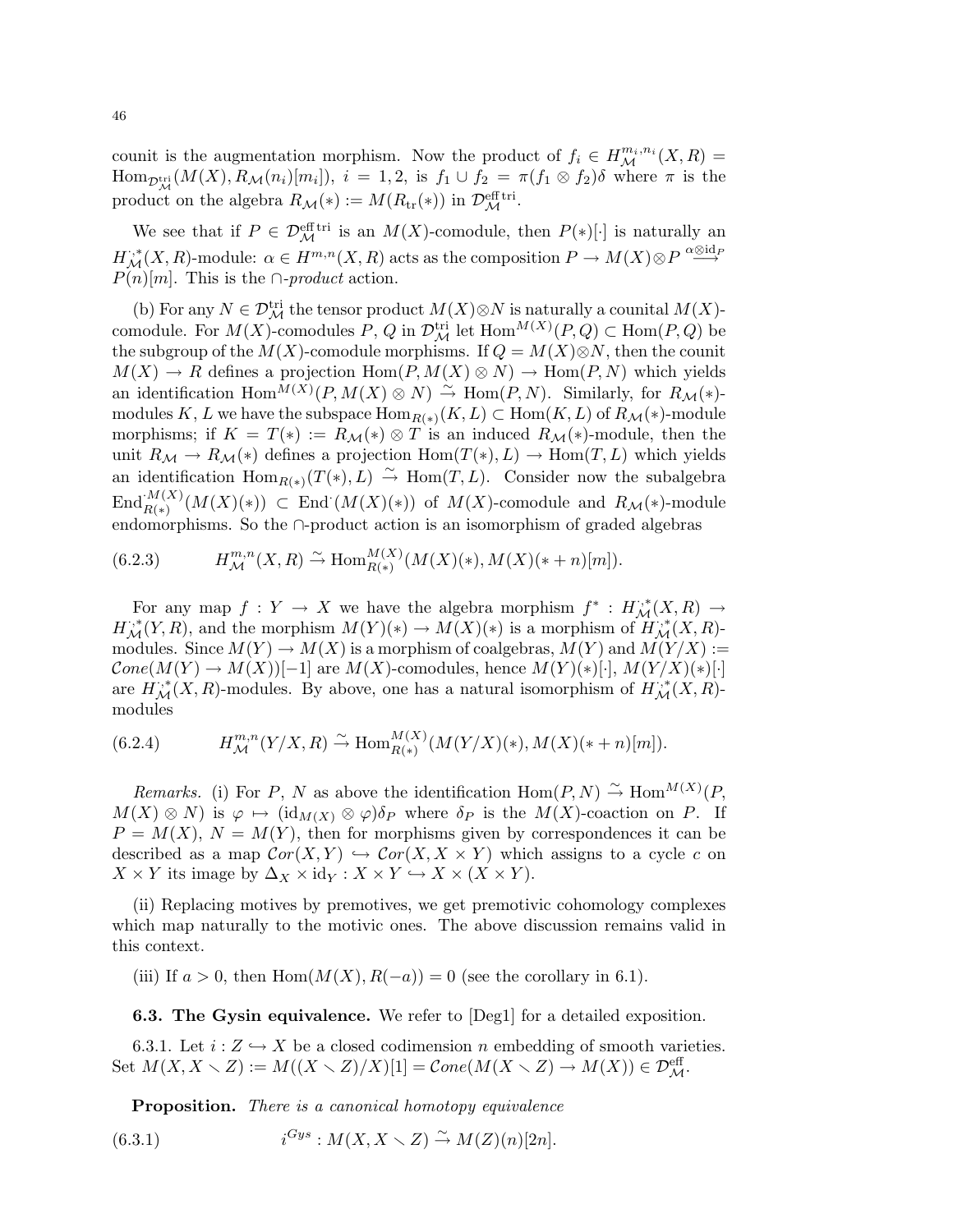Remarks. (i) Were the question in 4.6.5 has positive answer, this would be immediate.

(ii) By 4.4, 4.5, the proposition means that for any  $\mathbb{A}^1$ -homotopy invariant complex  $F$  of presheaves with transfers there is a natural quasi-isomorphism

(6.3.2) 
$$
i^{Gys*}: R\Gamma(Z, F_{-n})[-n] \stackrel{\sim}{\rightarrow} R\Gamma_Z(X, F).
$$

Here the cohomology is that of associated Zariski or Nisnevich sheaves. Notice that if  $F$  is a single presheaf, then such a quasi-isomorphism is provided by the morphism  $i_*$  of the Cousin resolutions (see 4.6.3). One checks easily that the two quasi-isomorphisms coincide (see Exercise (i) below).

*Proof.* Let N be the normal bundle to Z, and  $Z \hookrightarrow N$  be the zero section. Now (6.3.1) is the composition of two canonical homotopy equivalences to be defined, respectively, in 6.3.2 and 6.3.3 below:

(6.3.3) 
$$
M(X, X \setminus Z) \stackrel{\sim}{\rightarrow} M(N, N \setminus Z) \stackrel{\sim}{\rightarrow} M(Z)(n)[2n].
$$

6.3.2. For any scheme S we write  $X_S$  for  $X \times S$  considered as an S-scheme; as always,  $\mathbb{G}_m := \mathbb{A}^1 \setminus \{0\} \subset \mathbb{A}^1$ . Let  $Q = Q_t$  be the deformation to normal cone for  $Z \subset X$  (see e.g. [F] ch. 5). So Q is a smooth  $\mathbb{A}^1$ -scheme together with identifications  $Q|_{\mathbb{G}_m} \stackrel{\sim}{\to} X_{\mathbb{G}_m}, Q_0 \stackrel{\sim}{\to} N$ , and a closed embedding  $Z_{\mathbb{A}^1} \hookrightarrow Q$  which are compatible in the evident manner. Thus  $Q_1 = X$ , so the embeddings  $Q_1 \hookrightarrow Q \hookleftarrow Q_0$  yield morphisms of motives

(6.3.4) 
$$
M(X, X \setminus Z) \to M(Q, Q \setminus Z_{\mathbb{A}^1}) \leftarrow M(N, N \setminus Z).
$$

We will see in a moment that these are homotopy equivalences. The first morphism in (6.3.3) is defined then as their composition.

Let us show that the arrows in  $(6.3.4)$  yield quasi-isomorphisms between the Hom complexes with values in any motive. This means that for any  $\mathbb{A}^1$ -homotopy invariant complex  $F$  of presheaves with transfers the pull-back maps

(6.3.5) 
$$
R\Gamma_Z(X,F) \leftarrow R\Gamma_{Z_{\mathbb{A}^1}}(Q,F) \rightarrow R\Gamma_Z(N,F)
$$

are quasi-isomorphisms; here the cohomology are taken with respect to either the Zariski or the Nisnevich topology (see 4.4, 4.5). The topologies have finite cohomological dimension, so we can assume that  $F$  is a single sheaf.

For any closed embedding  $i : T \hookrightarrow Y$  of smooth varieties of codimension n one has a canonical identification  $i_* : R\Gamma(Y, F_{-n}) \overset{\sim}{\to} R\Gamma_T(Y, F)[n]$ , see the theorem in 4.6.3 (we represent both complexes by means of the Cousin resolutions). The next general lemma (applied to  $Y = Q$ ,  $T = Z_{\mathbb{A}^1}$ , and  $D = Q_0, Q_1$ ) together with 4.5 (applied to  $F_{-n}$  and  $X = Z$ ) imply that the arrows in (6.3.5) are, indeed, quasi-isomorphisms:

**Lemma.** Let  $i : T \hookrightarrow Y$  be as above,  $r : D \hookrightarrow Y$  be a smooth divisor transversal to T; denote by i', r' the embeddings  $T \cap D \hookrightarrow D$ ,  $T \cap D \hookrightarrow T$ . Then the diagram

(6.3.6)  
\n
$$
R\Gamma_T(Y,F)[n] \xrightarrow{r^*} R\Gamma_{T\cap D}(D,F)[n]
$$
\n
$$
i_* \uparrow \qquad i'_* \uparrow
$$
\n
$$
R\Gamma(T,F_{-n}) \xrightarrow{r'^*} R\Gamma(T \cap D,F_{-n}),
$$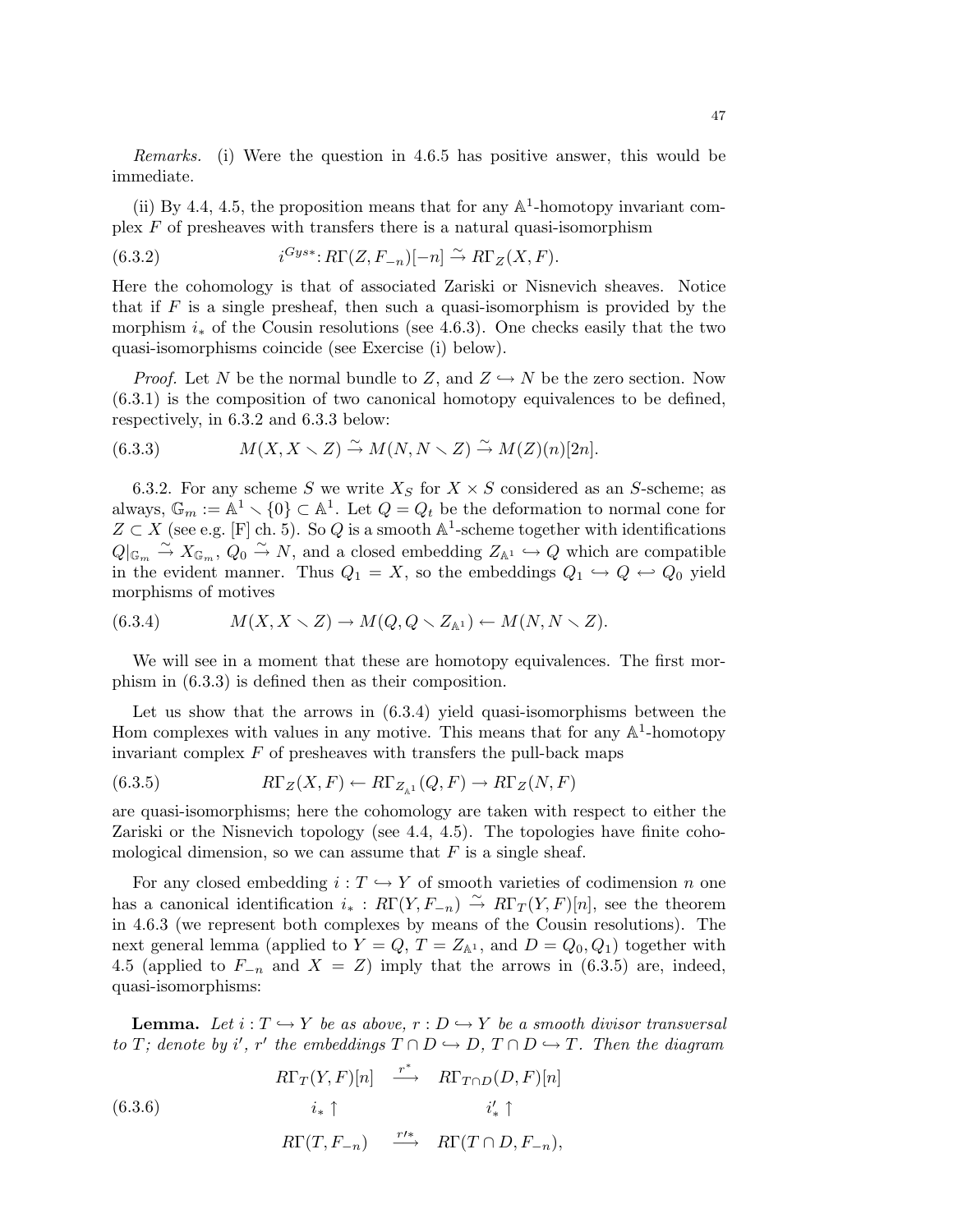where the horizontal arrows are the pull-back maps, commutes.

Proof of Lemma. The arrows have local nature, so it suffices to check the statement locally replacing  $R\Gamma_T(Y, F)[n]$  by  $Ri^!F[n] = H^nRi^!F$ , etc. Fit T into a flag of smooth subvarieties  $T = T^n \stackrel{i_n}{\hookrightarrow} \dots \stackrel{i_2}{\hookrightarrow} T^1 \stackrel{i_1}{\hookrightarrow} T^0 = Y$  such that codim  $T^a = a$ and  $T^{i}$ 's are transversal to D. Then  $i_* : F_{-nT} \to Ri^!F_Y[n]$  can be written as the composition of the !-pull-back to T of the arrows  $i_{a*}: F_{-aT^a} \stackrel{\sim}{\rightarrow} Ri_a^!F_{1-aT^{a-1}}[1]$ shifted by  $n - a$ . Same holds if we replace i by i'. Thus our statement for i follows if we prove it for each  $i_a$  (and  $F_a$ ). We are reduced to the situation when T is a divisor, i.e.,  $n = 1$ .

Let j be the embedding  $U := X \setminus T \hookrightarrow X$ . Now  $i_*$  is the inverse to the isomorphism  $\text{Res}_T : j_* F_U/F_X \overset{\sim}{\to} F_{-1}T$ , so we want to check that the residue map commutes with the pull-back to D. Let  $c \in \mathcal{C}or(T \times \mathbb{G}_m, Y \times T)$ ,  $c' \in \mathcal{C}or((T \cap$  $D \times \mathbb{G}_m, D \times T$  be link correspondences. We are in the local situation, so, by the lemma in 5.3, the compositions  $rc'$  and  $cr'$  are  $\mathbb{A}^1$ -homotopic, and we are done by the definition of the residue map (see 4.6.2).  $\Box$ 

6.3.3. Let us construct the second arrow in  $(6.3.3)$ . We can forget about X, so N is any vector bundle of rank n on a smooth Z. Let  $Z \hookrightarrow N$  be its zero section,  $[Z]$  be the set of connected components of  $Z$ . First, we define a natural quasi-isomorphism

(6.3.7) 
$$
R^{[Z]} \xrightarrow{\sim} R\Gamma_{\mathcal{M}}(N, N \setminus Z, R(n))[2n]
$$

compatible with the base change. It suffices to define (6.3.7) locally with respect to  $Z$  (in a way compatible with the base change). So we can assume that  $N$ is a trivial vector bundle. Choose a trivialization  $\mathbb{A}_{Z}^{n} \stackrel{\sim}{\rightarrow} N$ . Consider a covering  $\{U_i\}$  of  $\mathbb{A}^n \setminus \{0\}$ ,  $U_i := \mathbb{A}^{i-1} \times \mathbb{G}_m \times \mathbb{A}^{n-i}$ , and its Čech complex V. We get identifications  $M(\mathbb{A}^n, \mathbb{A}^n \setminus \{0\}) \stackrel{\sim}{\leftarrow} M(\mathbb{A}^n, V) = M(\mathbb{A}^1, \mathbb{A}^1 \setminus \{0\})^{\otimes n} =$  $(R_{\mathcal{M}}(1)[2])^{\otimes n} = R_{\mathcal{M}}(n)[2n]$ . So the trivialization of N yields an identification  $M(N, N \setminus Z) \stackrel{\sim}{\rightarrow} M(Z) \otimes M(\mathbb{A}^n, \mathbb{A}^n \setminus \{0\}) \stackrel{\sim}{\rightarrow} M(Z)(n)[2n]$ . We define (6.3.7) as the composition  $R^{[Z]} \stackrel{\sim}{\to} \text{Hom}(M(Z), R_{\mathcal{M}}) \stackrel{\sim}{\to} \text{Hom}(M(Z)(n)[2n], R_{\mathcal{M}}(n)[2n]) \stackrel{\sim}{\to}$  $Hom(M(N, N \setminus Z), R_{\mathcal{M}}(n)[2n]) = R\Gamma_{\mathcal{M}}(N, N \setminus Z, R(n))[2n]$ . Its independence of the trivialization follows since  $GL(n)$  is connected.

The generator  $1^{[Z]} \in R^{[Z]}$  can be seen, by (6.3.7) and (6.2.4), as a morphism  $M(N, N \setminus Z) \stackrel{\sim}{\rightarrow} M((N \setminus Z)/Z)[1] \rightarrow M(Z)(n)[2n]$  of  $M(Z)$ -comodules. This is the second arrow in (6.3.3). A moment ago we have checked that it is a homotopy equivalence when  $N$  is trivial; the general case reduces to this if we replace  $Z$  by a hypercovering U. such that N is trivial on  $U_0$ .

**Corollary.** Let F be an  $\mathbb{A}^1$ -homotopy invariant complex of presheaves with transfers and X be a smooth variety. Then for the coniveau filtration<sup>35</sup> on  $R\Gamma(X, F)$ one has a canonical quasi-isomorphism  $gr^n R\Gamma(X,F) \stackrel{\sim}{\rightarrow} \quad \oplus$  $\bigoplus_{x \in X^{(n)}} F_{-n}(\eta_x)[-n].$   $\Box$ 

6.3.4. Exercises. (i) If the above  $F$  is a single sheaf, then the filtered complex  $R\Gamma(X, F)$  identifies canonically with  $\mathcal{C}ous(F)(X)$  equipped with the stupid filtra-

<sup>35</sup>I.e., the filtration by the codimension of support.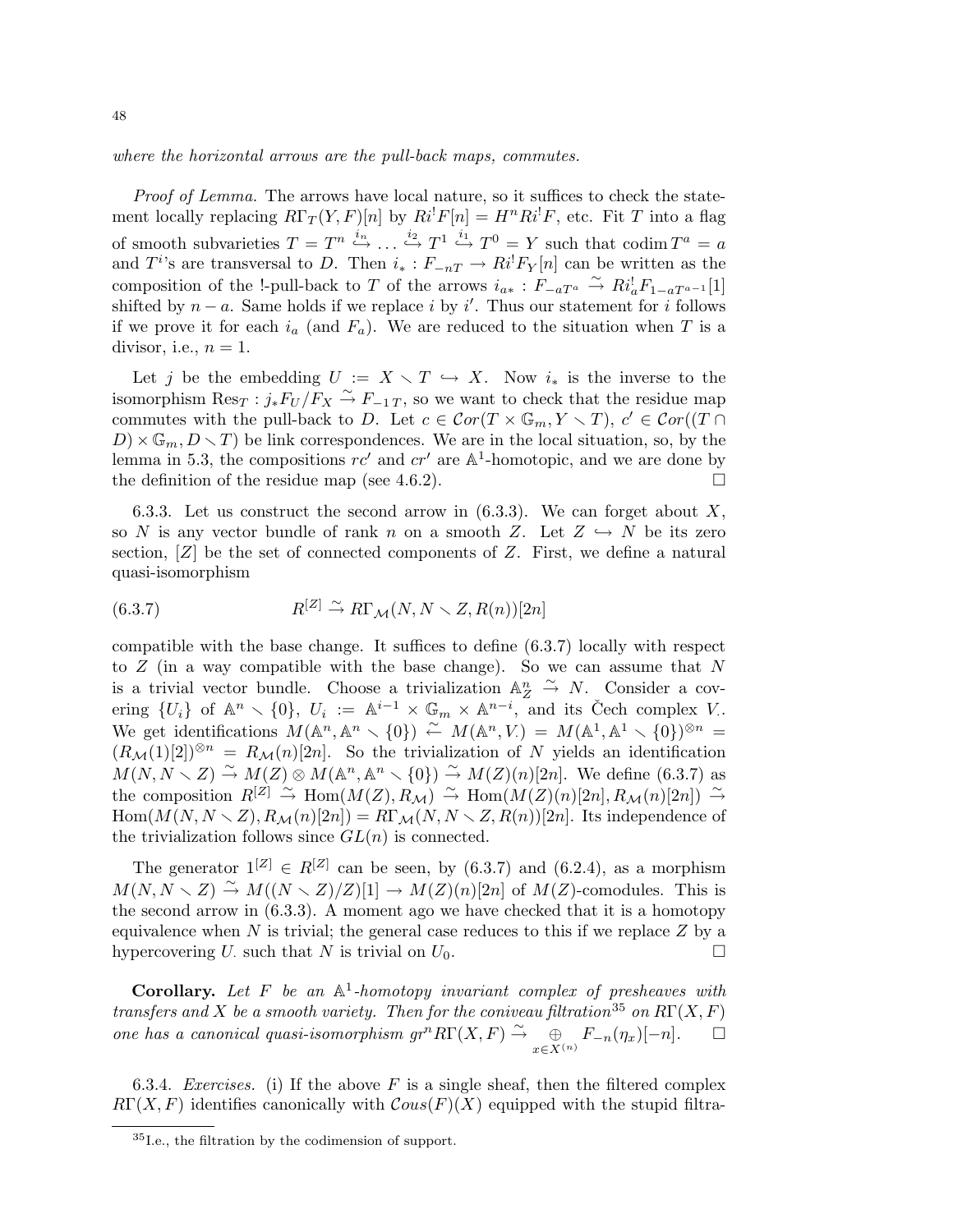tion, and isomorphism  $(6.3.2)$  coincides with the identification  $i_*$  from the theorem in 4.6.3 (we compute both complexes by the Cousin resolution).

(ii) Let  $i' : Z' \hookrightarrow X'$  be another pair as in 6.3.1, and  $f : X \to X'$  be a morphism transversal to Z' such that  $Z = f^{-1}(Z')$ . Then the next diagram commutes:

(6.3.8)  
\n
$$
M(X, X \setminus Z) \xrightarrow{f} M(X', X' \setminus Z')
$$
\n
$$
i^{Gys} \downarrow \qquad i^{Gys} \downarrow
$$
\n
$$
M(Z)(n)[2n] \xrightarrow{f|_{Z'}} M(Z')(n)[2n].
$$

E.g., looking at  $X' = X \times X$ ,  $Z' = X \times Z$ ,  $f = \Delta$ , we see that  $i^{Gys}$  is a morphism of  $\overline{M}(X)$ -comodules, hence it commutes with the ∩-product action of  $H_{\mathcal{M}}^{,*}(X,R)$ .

(iii) Gysin's identification (6.3.2) for  $F = R_{tr}^{\Delta}(*)$  is an isomorphism

(6.3.9) 
$$
R\Gamma_{\mathcal{M}}(Z, R(*-n))[-2n] \stackrel{\sim}{\to} R\Gamma_{\mathcal{M}}(Z, R(*))
$$

of  $R\Gamma_{\mathcal{M}}(X, R(*)$ -modules. Let

(6.3.10) 
$$
\text{Res}_Z: R\Gamma_{\mathcal{M}}(X \setminus Z, R(*) ) \to R\Gamma_{\mathcal{M}}(Z, R(*-n))[-2n+1]
$$

be the composition of the inverse to (6.3.9) and the boundary map for  $R\Gamma_{\mathcal{M}}$ ; this is a morphism of  $R\Gamma_M(X, R(*))$ -modules as well.

**6.4.** The class of a cycle. Let X be a smooth variety. Let  $Z \subset X$  be a closed subvariety of codimension  $\geq n$ ; denote by [Z] the set of *n*-dimensional irreducible components of Z.

Proposition. (i) There is a canonical quasi-isomorphism

(6.4.1) 
$$
cl: R^{[Z]} \xrightarrow{\sim} R\Gamma_{\mathcal{M}}(X, X \setminus Z, R(n))[2n].
$$

(ii) One has  $H_{\mathcal{M}}^{\geq 2n,n}(X,R(n))=0$ . There is a canonical isomorphism

(6.4.2) 
$$
cl: CH^{n}(X) \otimes R \stackrel{\sim}{\to} H^{2n,n}_{\mathcal{M}}(X,R).
$$

*Proof.* Consider the coniveau filtration on  $T := R\Gamma_{\mathcal{M}}(X, R(n))$ . The corollaries in 6.3 and 6.1 imply that  $gr^{>n}T = 0$  and  $gr^{n}T[2n] = \mathcal{Z}^{n}(X) \otimes R$  (the group of codimension n cycles on X). Since  $gr^{ is the same for X and  $X \setminus Z$ , we get (i).$ Since  $H^{>m}\mathcal{C}^{\Delta}(R(m))=0$ , one has  $H^{\geq 2n}$ gr<sup><n</sup> $T = H^{2n-1}$ gr<sup><n-1</sup> $T = 0$ . Therefore  $H^{2n,n}_{\mathcal{M}}(X,R)$  equals the cokernel of the differential  $H^{2n-1}\text{gr}^{n-1}T \to H^{2n}\text{gr}^nT =$  $\mathcal{Z}^n(X)\otimes R$ .

Now  $H^{2n-1}\text{gr}^{n-1}T = \oplus$  $\bigoplus_{x \in X^{(n-1)}} \mathcal{O}^{\times}(\eta_x) \otimes R$  by (6.2.2). One readily checks that the above differential maps a rational function  $\phi \in \mathcal{O}^{\times}(\eta_x)$  to its divisor  $div(\phi) \in$  $\mathcal{Z}^n(X)$ . Hence the cokernel equals  $CH^n(X) \otimes R$ , q.e.d.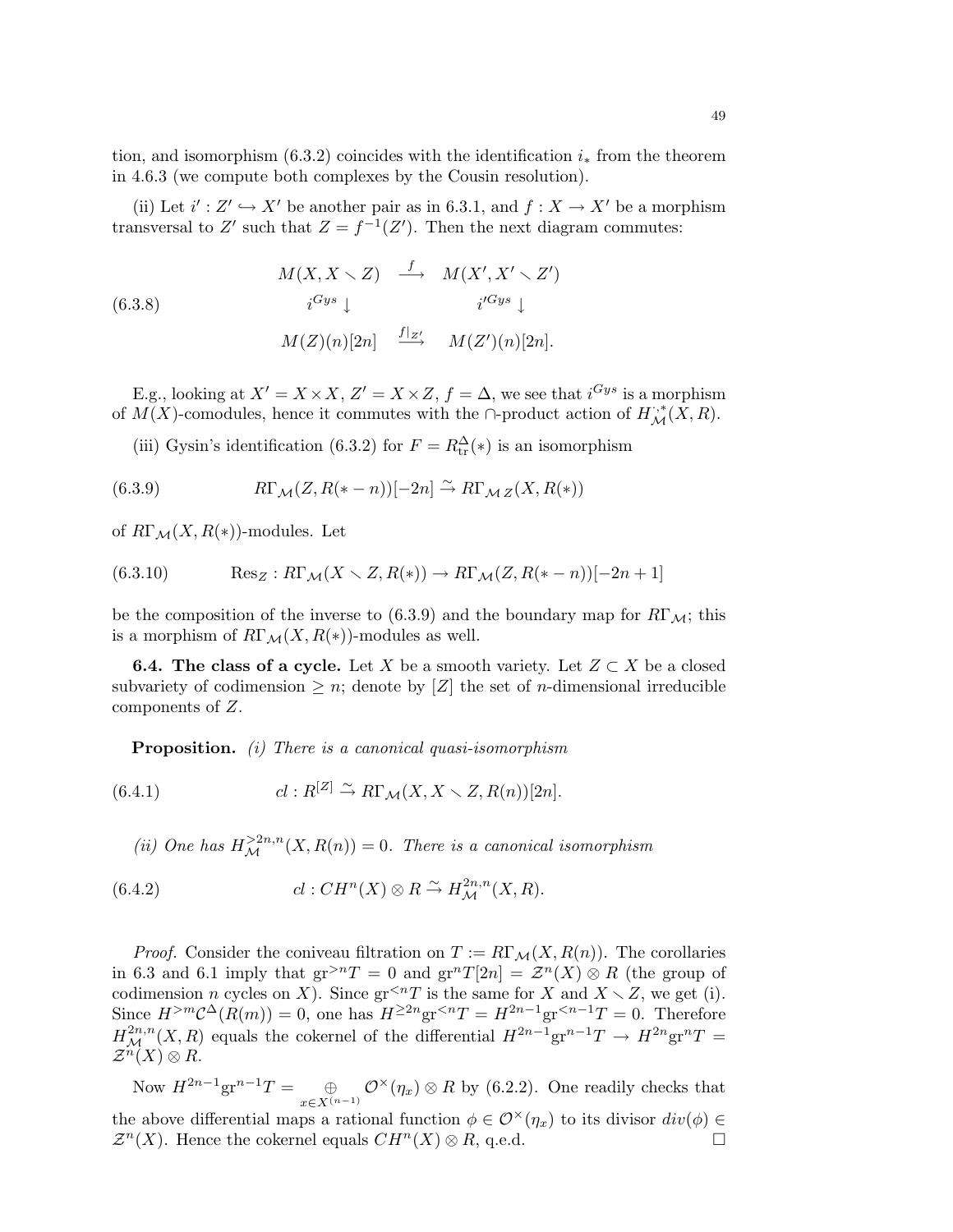*Exercise.* Suppose that Z is smooth irreducible of codimension n. Then  $cl(Z) \in$  $H^{2n,n}_{\mathcal{M}}(X,X\smallsetminus Z,R)$  equals the composition  $M(X,X\smallsetminus Z)\,\stackrel{\sim}{\to}\, M(Z)(n)[2n]\,\rightarrow\, N$  $R(n)[2n]$ , where the first arrow is the Gysin map, the second one is the augmentation for  $M(Z)$ . Thus the composition  $M(X, X \setminus Z) \stackrel{\sim}{\rightarrow} M(Z)(n)[2n] \rightarrow M(X)(n)[2n]$ is the morphism of  $M(X)$ -comodules that corresponds to  $cl(Z)$  (see 6.2.2). The  $\cap$ -product action  $M(X) \to M(X)(n)[2n]$  of  $cl(Z)$  (see (6.2.3)) equals the composition  $M(X) \to M(X, X \times Z) \stackrel{\sim}{\to} M(Z)(n)[2n] \to M(X)(n)[2n]$ , the middle arrow is the Gysin map, the other two are evident morphisms.

*Remark.* According to [MVW] 19.1, for every  $m, n$  there is a natural isomorphism  $H^{m,n}_{\mathcal{M}}(X,\mathbb{Z}) \stackrel{\sim}{\rightarrow} CH^n(X,2n-m)$  where the r.h.s. is Bloch's higher Chow group.

**6.5. The motive of a projective bundle.** For a line bundle  $\mathcal{L}$  on X denote by  $c_1^{\mathcal{M}}(\mathcal{L})$  its class in  $Pic(X) \otimes R \cong H^{2,1}_{\mathcal{M}}(X,R)$ , see (6.2.2).

*Exercise.* If  $\lambda$  is a non-zero rational section of  $\mathcal{L}$ , then  $c_1^{\mathcal{M}}(\mathcal{L}) = cl(div(\lambda)).$ 

Let now  $\mathcal E$  be any vector bundle of rank  $n + 1$  on X, and  $p : \mathbb{P}(\mathcal E) \to X$  be the corresponding projective bundle. Set  $c := c_1^{\mathcal{M}}(\mathcal{O}(1)) \in H^{2,1}_{\mathcal{M}}(\mathbb{P}(\mathcal{E}), R)$ . As in (6.2.3), let us consider  $c^a \in H^{2a,a}_{\mathcal{M}}(\mathbb{P}(\mathcal{E}),R)$  as morphisms  $M(\mathbb{P}(\mathcal{E})) \to M(\mathbb{P}(\mathcal{E}))(a)[2a]$ . Composing with p, we get the morphisms  $p_*c^a : M(\mathbb{P}(\mathcal{E})) \to M(X)(a)[2a]$ .

Proposition. One has a natural homotopy equivalence

 $(6.5.1)$  $\alpha^{(a)}: M(\mathbb{P}(\mathcal{E})) \stackrel{\sim}{\rightarrow} \underset{0 \leq a \leq n}{\oplus} M(X)(a)[2a].$ 

*Proof.* Choose a covering  $\{U_{\alpha}\}\$  of X such that  $\mathcal E$  is trivial on  $U_{\alpha}$ 's. Let U. be the corresponding Čech hypercovering, so  $M(U) \stackrel{\sim}{\rightarrow} M(X)$ ,  $M(\mathbb{P}(\mathcal{E})_U) \stackrel{\sim}{\rightarrow} M(\mathbb{P}(\mathcal{E}))$ . Consider the corresponding filtrations on  $M(X)$ ,  $M(\mathbb{P}(\mathcal{E}))$ . The operators  $c^i$  and  $p_{*}$  act naturally on the filtered objects. To show that (6.5.1) is a homotopy equivalence, it suffices to check that such is the associated graded map, which is  $(p_*c^a): M(\mathbb{P}(\mathcal{E})_{U_m}) \to \oplus M(U_m)(a)[2a]$ . Thus we can assume that  $\mathcal E$  is a trivial vector bundle, so  $\mathbb{P}(\mathcal{E}) = \mathbb{P}_{X}^{n}$ .

Consider the embeddings  $i : \mathbb{P}_{X}^{n-1} \hookrightarrow \mathbb{P}_{X}^{n}$ ,  $j : \mathbb{A}_{X}^{n} := \mathbb{P}_{X}^{n} \setminus \mathbb{P}_{X}^{n-1} \hookrightarrow \mathbb{P}_{X}^{n}$ . Since  $c = cl(\mathbb{P}_{X}^{n-1})$ , the exercise in 6.5 implies that  $p_*c^a$  for  $a \ge 1$  equals the composition  $M(\mathbb{P}_{X}^{n})\stackrel{\alpha}{\to} M(\mathbb{P}_{X}^{n},\mathbb{A}_{X}^{n})\stackrel{\sim}{\to} M(\mathbb{P}_{X}^{n-1})(1)[2]\stackrel{c^{a-1}}{\longrightarrow} M(\mathbb{P}_{X}^{n-1})(a)[2a]\to M(X)(a)[2a]$ where the right arrow comes from the projection  $\mathbb{P}_{X}^{n-1} \to X$ . Since the composition  $M(\mathbb{A}_X^n) \stackrel{j_*}{\to} M(\mathbb{P}_X^n) \stackrel{p_*}{\to} M(X)$  is a homotopy equivalence, we see that the morphism  $M(\mathbb{P}_{X}^{n}) \stackrel{(\alpha,p_{*})}{\longrightarrow} M(\mathbb{P}_{X}^{n}, \mathbb{A}^{n}) \oplus M(X)$  is also a homotopy equivalence. Together with the previous assertion, this proves (6.5.1) by induction by  $n$ .

We see that there is a canonical quasi-isomorphism

(6.5.2) 
$$
\bigoplus_{0 \le a \le n} R\Gamma_{\mathcal{M}}(X, R(m-a))[-2a] \xrightarrow{\sim} R\Gamma_{\mathcal{M}}(\mathbb{P}(\mathcal{E}), R(m))
$$

which sends  $(\phi_a)$  to  $\sum \phi_a c^a$ . So one can define the Chern classes  $c_i^{\mathcal{M}}(\mathcal{E}) \in H^{2i,i}_{\mathcal{M}}(X,R)$ by the usual Grothendieck procedure.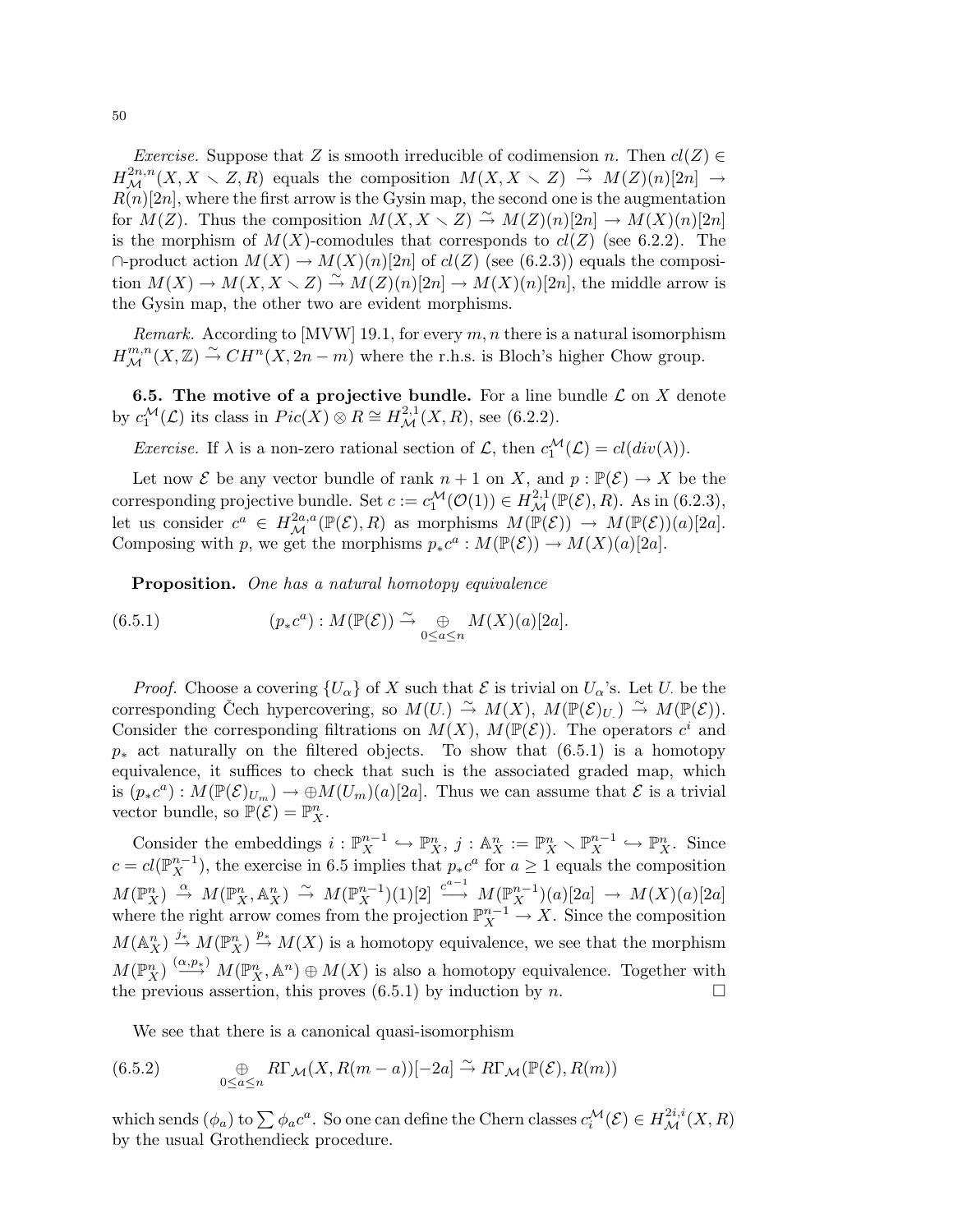**6.6.** The motive of a blow-up. Let  $i : Z \hookrightarrow X$  be a closed embedding of smooth varieties of codimension m and  $f : \tilde{X} \to X$  be the blow-up. Set  $\tilde{Z} := f^{-1}(Z), U := \tilde{X} \setminus \tilde{Z} = X \setminus Z;$  then  $\tilde{Z} = \mathbb{P}(N)$  where N is the normal bundle to Z in X. Let  $\alpha$  be the composition  $M(\tilde{X}) \to M(\tilde{X}, U) \stackrel{\sim}{\to}$  $M(\mathbb{P}(N))(1)[2] \stackrel{\sim}{\rightarrow} \bigoplus_{0 < a \leq m} M(Z)(a)[2a] \rightarrow \bigoplus_{0 < a < m} M(Z)(a)[2a]$ , where the second morphism is the Gysin equivalence  $(6.3.1)$ , the third one is  $(6.5.1)$ , the first and the last arrows are the projections.

**Proposition.** The map  $(f, \alpha)$  is a quasi-isomorphism:

(6.6.1) 
$$
M(\tilde{X}) \stackrel{\sim}{\rightarrow} M(X) \oplus \bigoplus_{0 < a < m} M(Z)(a)[2a].
$$

*Proof.*  $(f, \alpha)$  is compatible with the evident morphisms from  $M(U)$  to the l.h.s. and r.h.s. of (6.6.1). So it suffices to show that the corresponding morphism of cones  $M(\tilde{X}, U) \stackrel{\sim}{\rightarrow} M(X, U) \oplus \bigoplus_{0 < a < m} M(Z)(a)[2a]$  is a quasi-isomorphism.

By the construction of  $\alpha$ , the assertion follows if we check that the composition  $\xi_1$  of  $M(\tilde{X}, U) \stackrel{\sim}{\rightarrow} M(\mathbb{P}(N))(1)[2] \stackrel{\sim}{\rightarrow} \bigoplus_{0 < a \le m} M(Z)(a)[2a] \rightarrow M(Z)(m)[2m]$  equals the composition  $\xi_2$  of  $M(\tilde{X}, U) \stackrel{f}{\rightarrow} M(X, U) \stackrel{i^{Gys}}{\longrightarrow} M(Z)(m)[2m]$ .

Looking at the first step of the construction of the Gysin equivalence (the first isomorphism in (6.3.3)) described in 6.3.2, we see that it is compatible with the above constructions. So we can assume that X is a vector bundle N over  $Z$ , i is its zero section,  $\tilde{X}$  is the space L of the line bundle  $\mathcal{O}(-1)$  over  $\mathbb{P}(N)$ , f is the corresponding standard map. One has a commutative diagram

(6.6.2) 
$$
\begin{array}{cccc}\n\tilde{X} = L & \xrightarrow{f} & X = N \\
\uparrow \downarrow & & \uparrow \downarrow \\
\mathbb{P}(N) & \xrightarrow{p} & Z.\n\end{array}
$$

We are playing with Z-schemes, so our motives are  $M(Z)$ -comodules (see 6.2.2). By the exercise in 6.4 and 6.5,  $\xi_1$  is the morphism of  $M(Z)$ -comodules that corresponds to  $cl(\tilde{Z}) \cup c_1(\mathcal{O}(1))^{n-1} \in H^{2n,n}_{\mathcal{M}}(\tilde{X},U;R)$ , and  $\xi_2$  to  $f^*cl(Z)$ . It remains to check that these classes are equal. As in 6.3.3, one has  $H^{2n,n}_{\mathcal{M}}(\tilde{X}, U; R) = R^{[Z]},$ so we can assume that  $Z = \text{Spec } k$ . The rest is left to the reader.

Remark. The proposition implies that after the motivic localization the complex

(6.6.3) 
$$
R_{\text{tr}}[\tilde{Z}] \to R_{\text{tr}}[\tilde{X}] \oplus R_{\text{tr}}[Z] \to R_{\text{tr}}[X]
$$

becomes quasi-isomorphic to 0. We will see in 6.9.3 that, if resolution of singularities is available, this statement is valid without smoothness assumption on X and Z.

**6.7. Poincaré duality.** 6.7.1. We live in a tensor category. Recall<sup>36</sup> that a duality datum consists of a pair of objects V,  $V^*$  and morphisms<sup>37</sup>  $\epsilon: V^* \otimes V \to \mathbf{1}$ ,

 $36$ See e.g. [D2].

<sup>&</sup>lt;sup>37</sup>Here 1 is the unit object of our tensor category.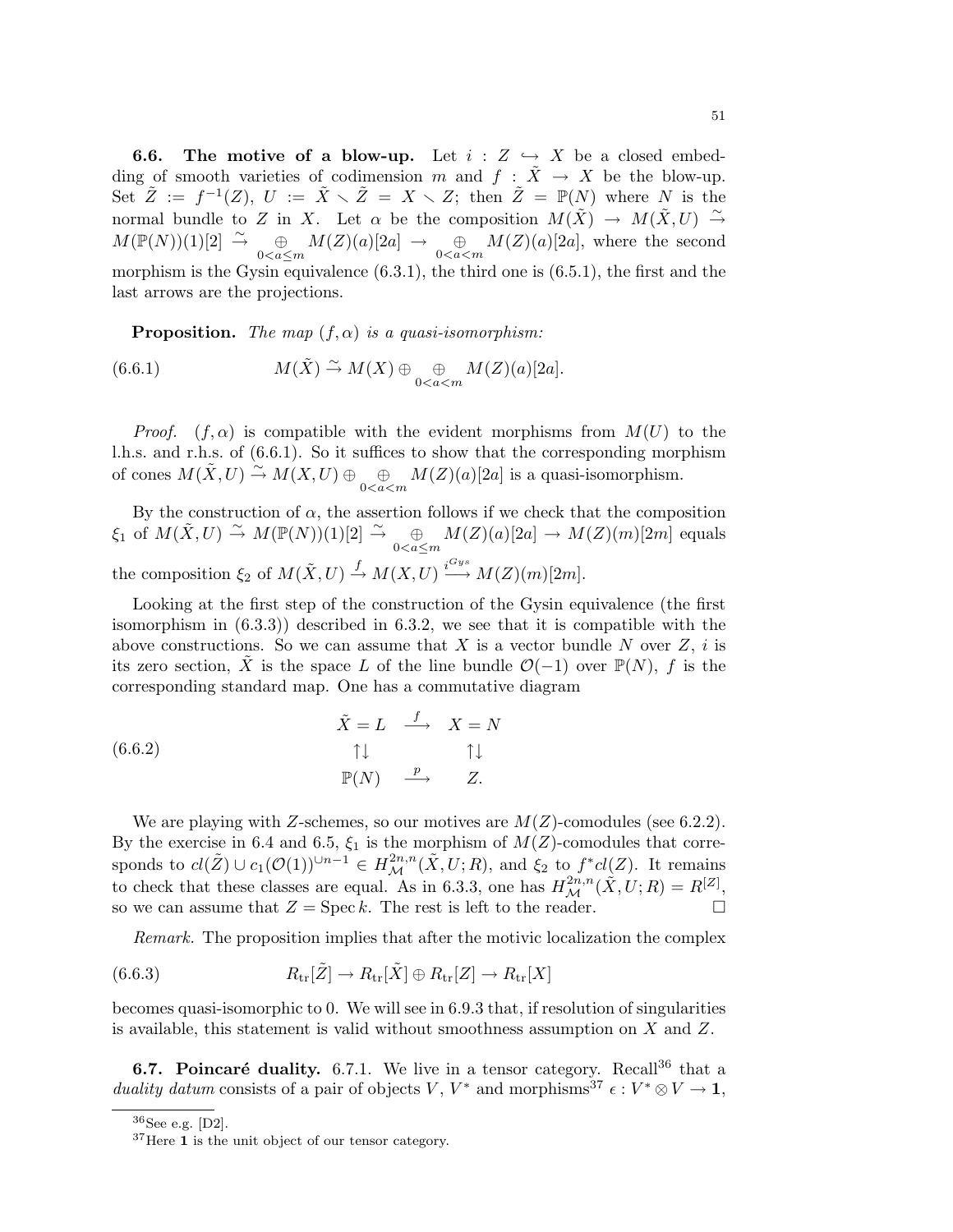$\delta: \mathbf{1} \to V \otimes V^*$  such that both compositions  $V \stackrel{\delta \otimes id_V}{\longrightarrow} V \otimes V^* \otimes V \stackrel{id_V \otimes \epsilon}{\longrightarrow} V$  and  $V^* \stackrel{id_{V^*} \otimes \delta}{\longrightarrow} V^* \otimes V \otimes V^* \stackrel{\epsilon \otimes id_{V^*}}{\longrightarrow} V^*$  are the identity morphisms. For given V the triple  $(V^*, \epsilon, \delta)$  is uniquely defined (if exists), and called the *dual* object to V. Since  $δ$  is determined uniquely by  $ε$  (and vise versa), it suffices to specify either of them.

Now our tensor category is  $\mathcal{D}_{\mathcal{M}}^{\text{tri}}$ . For a smooth variety X of dimension n let

(6.7.1) 
$$
\epsilon'_X : M(X) \otimes M(X) \to R_{\mathcal{M}}(n)[2n]
$$

be the composition  $M(X) \otimes M(X) \stackrel{\sim}{\to} M(X \times X) \stackrel{cl(\Delta)}{\longrightarrow} R_{\mathcal{M}}(n)[2n]$  where  $cl(\Delta) \in$  $H^{2n,n}_{\mathcal{M}}(X\times X,R)$  is the class of the diagonal cycle  $\Delta:X\hookrightarrow X\times X$ . Equivalently, this is the composition  $M(X \times X) \to M(X \times X,(X \times X) \times \Delta(X)) \stackrel{\sim}{\to} M(X)(n)[2n] \to$  $R_{\mathcal{M}}(n)[2n]$ ; here  $\stackrel{\sim}{\rightarrow}$  is the Gysin map, the last arrow is the augmentation. Set  $\epsilon_X := \epsilon'_X(-n)[-2n] : M(X)(-n)[-2n] \otimes M(X) \to R_{\mathcal{M}}.$ 

**Proposition.** If X is proper, then  $(M(X)(-n)[-2n], \epsilon_X)$  is the dual to  $M(X)$ .

*Proof.* We can assume that X is irreducible and, by an argument similar to one in Remark (b) in 4.6.1, that  $k$  is infinite.

Let  $\delta_X$  be the composition  $R_{\mathcal{M}}(n)[2n] \stackrel{\kappa}{\to} M(\mathbb{P}^n) \stackrel{\nu}{\to} M(X) \stackrel{\Delta}{\to} M(X \times X)$ , where  $\kappa$  is a component of (6.5.1), and  $\nu \in \mathcal{C}or(\mathbb{P}^n, X)$  is any correspondence whose graph is an irreducible cycle  $\Gamma_\nu \subset X\times \mathbb{P}^n$  such that at the generic point of  $\Gamma_\nu$  the projection  $\Gamma_{\nu} \to X$  is an isomorphism and the one  $\Gamma_{\nu} \to \mathbb{P}^n$  is étale ( $\nu$  exists by Chow's lemma EGA II 5.6.1, and 5.4). Set  $\delta_X := \delta'_X(-n)[-2n] : R_{\mathcal{M}} \to M(X) \otimes M(X)(-n)[-2n]$ .

Let us check that  $(\epsilon_X, \delta_X)$  is a duality datum. Our  $\epsilon'_X$  and  $\delta'_X$  are symmetric, so we need to show that the composition

(6.7.2) 
$$
M(X)(n)[2n] \stackrel{\beta}{\longrightarrow} M(X \times X \times X) \stackrel{\alpha}{\longrightarrow} M(X)(n)[2n],
$$

where  $\alpha := \mathrm{id}_{M(X)} \otimes \epsilon'_X$  and  $\beta := \delta'_X \otimes \mathrm{id}_{M(X)}$ , is the identity morphism.

(a) Let  $p_a: X \times X \to X$ ,  $a = 1, 2$ , and  $pr_i, pr_{ij}: X \times X \times X \to X, X \times X$ ,  $i, j = 1, 2, 3$  be the projections. Then  $\alpha$  equals the ∩-product action of  $pr_{23}^{*}(cl(\Delta))$ followed by  $pr_1$ . The pull-back of  $pr_{23}^*(cl(\Delta))$  by  $\Delta \times id_X : X \times X \to X \times X \times X$ equals  $cl(\Delta)$ , so the composition  $\gamma$  of  $M(X \times X) \stackrel{\Delta \times id_X}{\longrightarrow} M(X \times X \times X) \stackrel{\alpha}{\longrightarrow}$  $M(X)(n)[2n]$  equals  $cl(\Delta) :=$  the ∩-product action of  $cl(\Delta)$ , followed by  $p_1$ .

Notice that  $\tilde{cl}(\Delta)$  equals the composition  $M(X \times X) \to M(X \times X, (X \times X) \times$  $\Delta(X)$   $\stackrel{\sim}{\to}$   $M(X)(n)[2n] \stackrel{\Delta}{\longrightarrow} M(X \times X)(n)[2n]$  (see Exercise in 6.4). The transposition  $\sigma$  of factors of  $X \times X$  acts on our objects; since it acts trivially on the term  $M(X)(n)[2n]$ , we see that  $cl(\Delta)$  is invariant with respect to the left and right compositions with the transposition. Therefore  $\gamma = p_1 \sigma \tilde{cl}(\Delta) = p_2 \tilde{cl}(\Delta)$ .

Now  $p_2$  defines on  $M(X \times X)$  an  $M(X)$ -comodule structure (see 6.2.2). The last composition is a morphism of  $M(X)$ -comodules which corresponds to  $cl(\Delta)$  via the identification  $\text{Hom}^{M(X)}(M(X \times X), M(X)(n)[2n]) \stackrel{\sim}{\to} \text{Hom}(M(X \times X), R_\mathcal{M}(n)[2n])$  $= H_{\mathcal{M}}^{2n,n}(X\times X,R)$  (see 6.2.2(b); here  $\stackrel{\sim}{\rightarrow}$  is the composition with the augmentation).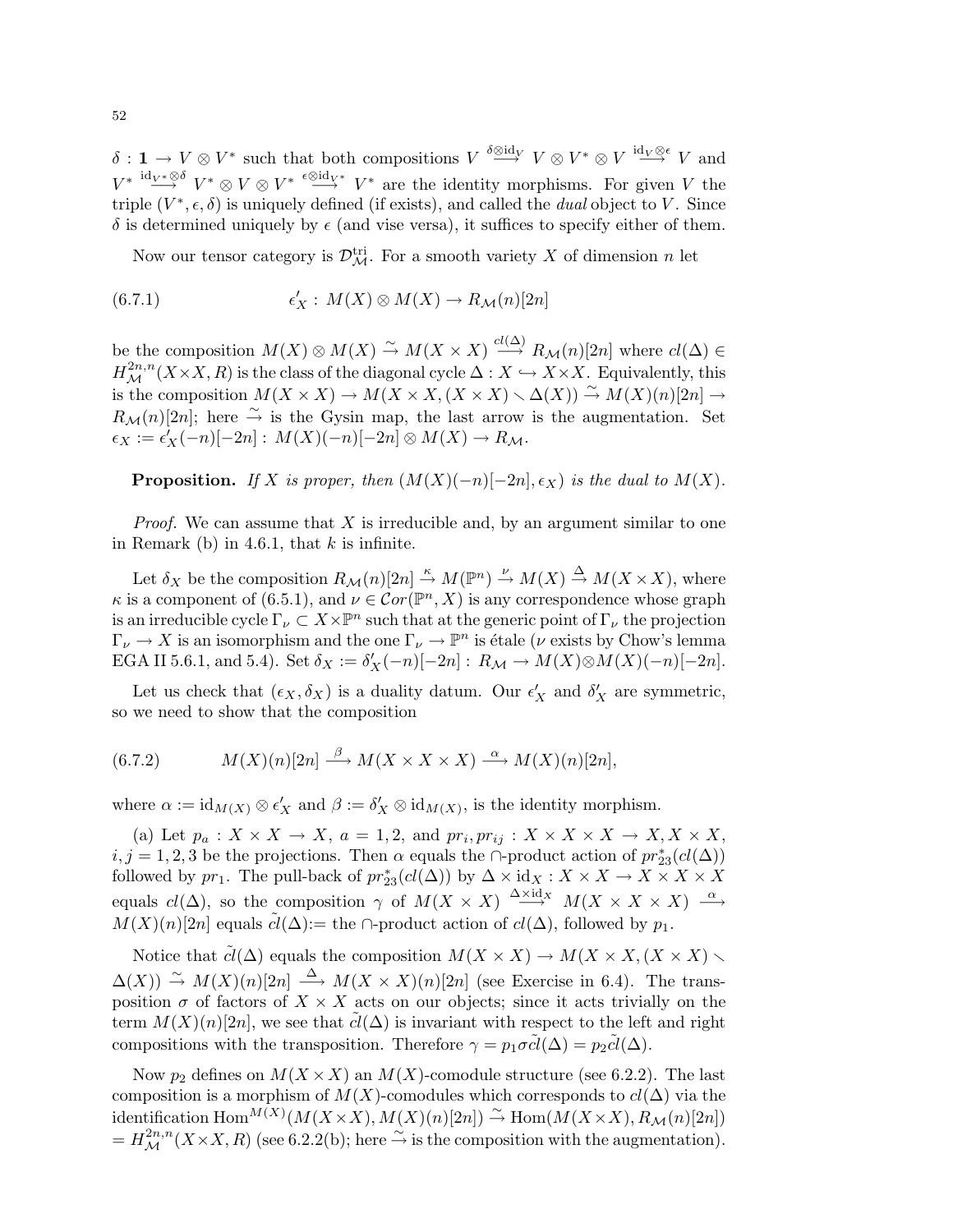(b) Set  $\nu_X := \nu \otimes id_{M(X)} : M(\mathbb{P}^n \times X) \to M(X \times X)$ ; this is a morphism of  $M(X)$ comodules. By (a), the composition  $M(\mathbb{P}^n \times X) \stackrel{\nu_X}{\to} M(X \times X) \stackrel{\gamma}{\to} M(X)(n)[2n]$ is a morphism of  $M(X)$ -comodules that corresponds to  $\nu_X^*(cl(\Delta))$  via the identification  $\text{Hom}^{M(X)}(M(\mathbb{P}^n \times X), M(X)(n)[2n]) \stackrel{\sim}{\to} \text{Hom}(M(\mathbb{P}^n \times X), R_{\mathcal{M}}(n)[2n]) =$  $H^{2n,n}_{\mathcal{M}}(\mathbb{P}^n \times X,R)$ . By (6.3.8), the conditions on  $\nu$  imply that  $\nu_X^*(cl(\Delta)) = cl(\Gamma_{\nu})$ .

(c) Set  $j_X := j \otimes id_{M(X)} : M(X)(n)[2n] \to M(\mathbb{P}^n \times X)$ ; this is a morphism of  $M(X)$ -comodules. One has  $\alpha\beta = \gamma \nu_X j_X : M(X)(n)[2n] \rightarrow M(X)(n)[2n]$ . By (b), this is the  $M(X)$ -comodule endomorphism that corresponds to the class  $j_X^*(cl(\Gamma_{\nu})) \in \text{Hom}(M(X)(n)[2n], R_{\mathcal{M}}(n)[2n]) = H^0_{\mathcal{M}}(X, R(0)) = R.$ 

Consider the Künneth decomposition for the Chow groups  $H^{2n,n}_{\mathcal{M}}(\mathbb{P}^n \times X, R) =$  $\sum H_{\mathcal{M}}^{2(n-a),n-a}(\mathbb{P}^n,R)\otimes H_{\mathcal{M}}^{2a,a}(X,R)=\sum H_{\mathcal{M}}^{2a,a}(X,R)$  (see (6.5.2)). It shows that for a cycle Z the number  $j_X^*(cl(Z))$  is simply the degree of Z over the generic point of X. Thus  $j_X^*(cl(\Gamma_\nu)) = 1$ , so  $\alpha\beta$  is the identity morphism, q.e.d.  $\Box$ 

6.7.2. Those objects of a Karoubian tensor triangulated category<sup>38</sup> which admit dual form a thick subcategory. If resolution of singularities is available, then  $\mathcal{D}_{\mathcal{M}}^{\text{tri}}$  is the idempotent completion of the triangulated subcategory strongly generated by motives of proper smooth varieties, hence

**Corollary.** If k admits resolution of singularities, then  $\mathcal{D}_{\mathcal{M}}^{\text{tri}}$  is a rigid tensor category, i.e., each of its objects admits a dual.

See 6.9.4 for an explicit construction of the dual to  $M(X)$  for non-compact X.

6.7.3. If  $P, Q$  are objects of a tensor category such that P admits dual  $P^*$ , then  $\text{Hom}(Q, P) = \text{Hom}(Q \otimes P^*, 1)$ . This is formula (6.7.3) below; the rest of the corollary is an exercise for the reader:

**Corollary.** For  $X, Y$  smooth,  $X$  proper, one has a natural identification

 $Hom(M(Y), M(X)) \stackrel{\sim}{\rightarrow} R\Gamma_M(X \times Y, R(\dim X))[2 \dim X].$ 

Thus  $H^0Hom(M(Y), M(X)) = CH^{\dim X}(X \times Y) \otimes R$  and  $H^{>0}Hom(M(Y), M(X))$  $= 0.$  For  $c \in \mathcal{C}or(X, Y)$  the class in  $CH^{\dim X}(X \times Y)$  of  $M(Y) \stackrel{c}{\rightarrow} M(X)$  equals the class of c as of a cycle on  $X \times Y$ . The composition of morphisms of motives of proper varieties equals the composition of Chow correspondences.

6.7.4. Consider an additive  $R$ -category of smooth projective varieties and Chow correspondences: Hom $(Y, X) = CH^{\dim X}(X \times Y) \otimes R$ . Its idempotent completion is the category  $\mathcal{CH}_{\mathcal{M}}^{\text{eff}}$  of *effective Chow motives*. Let  $\mathcal{CH}_{\mathcal{M}}^{\text{eff\,pert}}$  be the DG tensor category of finite complexes in  $\mathcal{CH}_{\mathcal{M}}^{\text{eff}}$ , and  $\mathcal{CH}_{\mathcal{M}}^{\text{eff}}$  be its homotopy category. The next result is due to M. Bondarko [Bo1] §6:

**Proposition.** For k that admits resolution of singularities, there is a natural homotopy tensor DG functor

(6.7.3) 
$$
\epsilon : \mathcal{D}_{\mathcal{M}}^{\text{eff}} \to \mathcal{C} \mathcal{H}_{\mathcal{M}}^{\text{eff pret}}.
$$

<sup>&</sup>lt;sup>38</sup>Which is a triangulated category equipped with a tensor structure such that ⊗ is a triangulated bifunctor.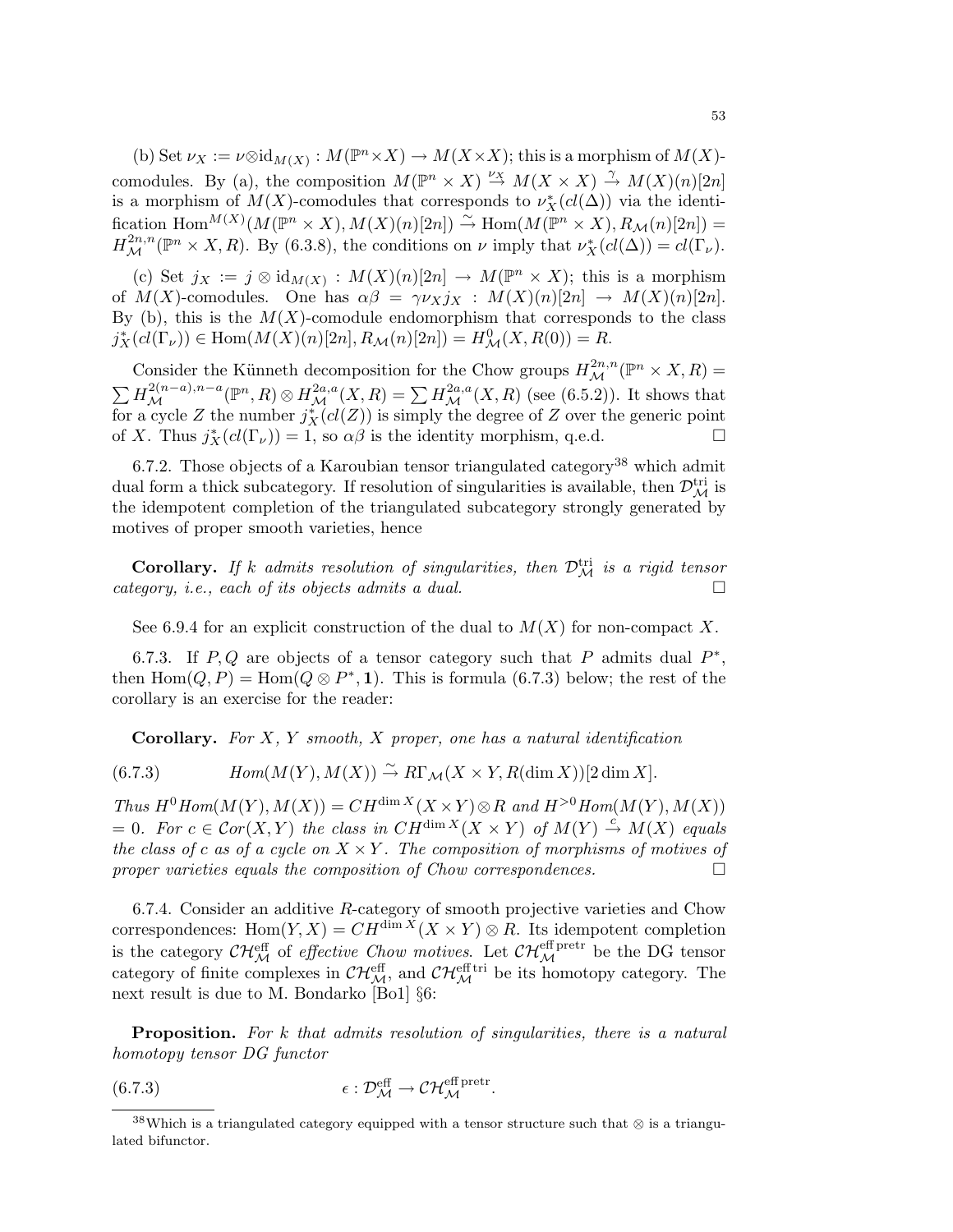The functor  $\epsilon^{tri} : \mathcal{D}_{\mathcal{M}}^{\text{eff tri}} \to \mathcal{CH}_{\mathcal{M}}^{\text{eff tri}}$  is conservative and yields an isomorphism of the  $K_0$ -groups.

*Proof.* Let  $\beta$  be a full DG subcategory in  $\mathcal{D}_{\mathcal{M}}^{\text{eff}}$  formed by those motives that are isomorphic in  $\mathcal{D}_{\mathcal{M}}^{\text{eff tri}}$  to direct summands of motives of smooth proper varieties. By 6.7.3,  $B := \text{Hot } \mathcal{B}$  equals  $\mathcal{CH}_{\mathcal{M}}^{\text{eff}}$ , and for every  $M, N \in \mathcal{B}$  and  $n > 0$  one has  $H^{>0}Hom(M, N) = 0$ . By (iii) of the proposition in 1.5.6, the triangulated subcategory of  $\mathcal{D}_{\mathcal{M}}^{\text{eff}}$  is trongly generated by B is Karoubian. Therefore, by the assumption on k, it equals  $\mathcal{D}_{\mathcal{M}}^{\text{eff}}$  in Mow we can apply 1.5.6 to  $\mathcal{A} = \mathcal{D}_{\mathcal{M}}^{\text{eff}}$  and B. The compatibility of  $\epsilon$  with the tensor products is evident.

**6.8. The Steinberg relation.** Below  $R = \mathbb{Z}$ . Let X be a smooth variety,  $f, g \in \mathcal{O}^\times(X) = H^{1,1}_\mathcal{M}(X,\mathbb{Z})$  be invertible functions; we get  $f \cup g \in H^{2,2}_\mathcal{M}(X,\mathbb{Z})$ .

**Proposition.** If  $f + g = 1$ , then  $f \cup g = 0$ .

*Proof.* An observation: Suppose  $X$  is the complement to a smooth divisor  $D$  in a smooth variety  $\bar{X}$ . We have the map  $\text{Res}_D: H_{\mathcal{M}}^{\cdots}(X, \mathbb{Z}) \to R\Gamma_{\mathcal{M}}^{-1, -1}(D, \mathbb{Z})$  (see  $(6.3.10)$ ) which is a morphism of  $H_{\mathcal{M}}^{\cdot,\cdot}(\bar{X},\mathbb{Z})$ -modules. As was mentioned in 6.4, for  $g \in H^{1,1}_{\mathcal{M}}(X,\mathbb{Z}) = \mathcal{O}^\times(X)$  one has  $\text{Res}_D(g) = div_D(g)$ . Therefore if  $f \in \mathcal{O}^\times(\bar{X})$ , then  $\text{Res}_D(f \cup g) \in H^{1,1}_{\mathcal{M}}(D,\mathbb{Z}) = \mathcal{O}^{\times}(D)$  equals  $(f|_D)^{div_D(g)}$  (see Exercise below for a general statement). In particular, if  $f$  and  $g$  are such that on each irreducible component of D either f or g is regular and equals 1, then  $\text{Res}_D(f \cup g)$  vanishes.

To prove the proposition, it suffices to consider the universal situation of  $X =$  $\mathbb{A}^1 \setminus D$ , where  $D = \{0, 1\}$ ,  $f = t$ ,  $g = 1 - t$ . Set  $\alpha := f \cup g$ . By the observation,  $\text{Res}_D(\alpha) = 0$ , so the short exact sequence  $0 \to H^{2,2}_{\mathcal{M}}(\mathbb{A}^1, \mathbb{Z}) \to H^{2,2}_{\mathcal{M}}(X, \mathbb{Z}) \overset{\text{Res}_D}{\longrightarrow} k^{\times} \times$  $k^{\times} \to 0$  shows that  $\alpha \in H^{2,2}_{\mathcal{M}}(\mathbb{A}^1,\mathbb{Z}) = H^{2,2}_{\mathcal{M}}(k,\mathbb{Z})$ . Since  $\cup$  is skew-commutative, the symmetry  $t \mapsto 1 - t$  of X sends  $\alpha$  to  $-\alpha$ . Since symmetries of X act on the subgroup  $H^{2,2}_{\mathcal{M}}(k,\mathbb{Z})$  of  $H^{2,2}_{\mathcal{M}}(X,\mathbb{Z})$  as identity, one has  $2\alpha=0$ . Thus  $t^2\cup(1-t)=$  $0 = t^2 \cup (1+t)$ , so the element  $t^2 \cup (1-t^2) = t^2 \cup (1-t) + t^2 \cup (1+t)$  of  $H^{2,2}_{\mathcal{M}}(\mathbb{A}^1 \setminus \{0,\pm 1\}, \mathbb{Z})$  vanishes. But this is the pull-back of  $\alpha$  by the map  $t \mapsto t^2$ . The latter map acts as identity on the subgroup  $H_{\mathcal{M}}^{2,2}(k,\mathbb{Z})$ , so  $\alpha = 0$ , q.e.d.  $\Box$ 

*Exercise.* In the situation of the above observation, for any  $f, g \in \mathcal{O}(\times)}(X)$  the function  $\text{Res}_D(f \cup g) \in \mathcal{O}^\times(X)$  coincides with the tame symbol  $\{f, g\}_D$ .

Recall that if X is a local scheme, then the *Milnor ring*  $K^M(X)$  is a graded associative ring generated by  $K_1^M(X) := \mathcal{O}^\times(X)$  modulo the Steinberg relation  $\{f,g\} = 0$  if  $f, g \in \mathcal{O}^\times(X)$ ,  $f + g = 1$ ; here  $\{\}\$  denotes the product in  $K^M(X)$ . By the proposition, the identification  $\mathcal{O}^{\times}(X) \stackrel{\sim}{\to} H^{1,1}_{\mathcal{M}}(X,\mathbb{Z})$  extends to a morphism of graded algebras  $K_a^M(X) \to H_{\mathcal{M}}^{a,a}(X,\mathbb{Z})$ . According to [Ke] (and [NS], lecture 5 of [MVW], where the case of a field is treated), this is an isomorphism.

**6.9.** The cdh localization. Below "scheme" means "separated  $k$ -scheme of finite type".

6.9.1. The *cdh topology* is the weakest Grothendieck topology on the category of schemes whose coverings include every proper or ´etale map which admits a constructible section (see 4.2.2). It is stronger than the Nisnevich one.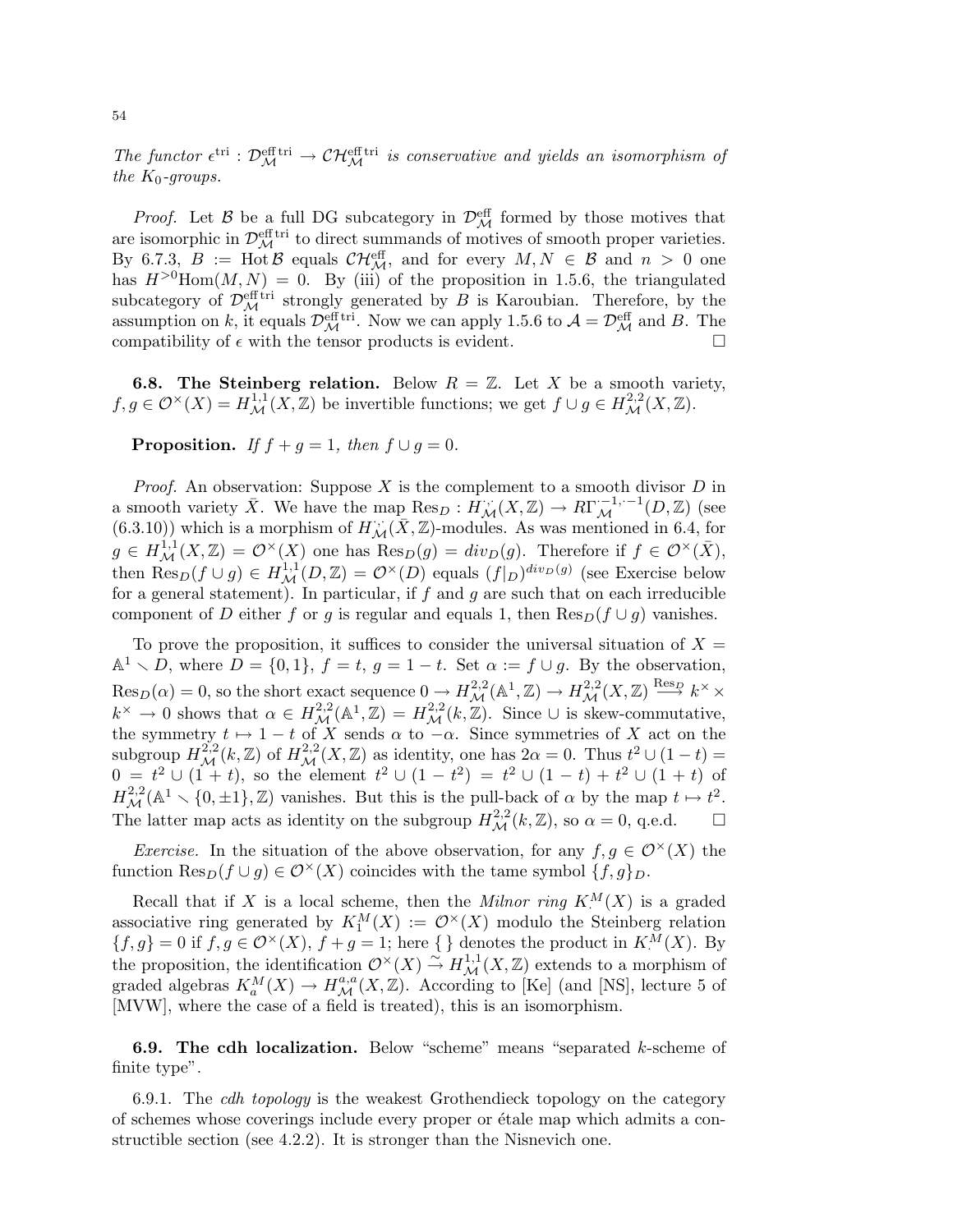A proper map  $p: Y \to X$  is called an *abstract blow-up* if there is an open dense  $U \subset X$  such that  $p^{-1}(U)_{\text{red}} \to U_{\text{red}}$  is an isomorphism.

Example. Let  $Y \to X$  be an abstract blow-up and  $Z \hookrightarrow X$  be a closed subscheme such that  $U := X \setminus Z$  satisfies the above condition. Then  $Y \sqcup Z \to X$  is a cdh covering. Such cdh coverings are called special.

The next lemma<sup>39</sup> an essential tool:

**Lemma.** Let  $T/X$  be an X-scheme proper and generically finite over X. Then there exists an abstract blow-up  $Y/X$  such that the strict transform  $\bar{T}_{\eta_X} \subset T \times_X Y$ (which is the closure in  $T \times_X Y$  of the generic fibers  $T_{\eta_X}$ ) is finite over Y.

*Proof of Lemma.* Since the projection to  $X$  of the disjoint union of normalizations of its reduced irreducible components is an abstract blow-up, we can assume that  $X$ is integral and normal. By Chow's lemma, we can assume that  $T/X$  is projective. Let  $U \subset X$  be an open dense subset such that  $T_U/U$  is finite flat of some degree d. We get a section  $U \to \text{Sym}^d(T_U/U) \subset \text{Sym}^d(T/X)$  (see (a) of the proof in 2.1.3). Our Y is the closure of its image; the promised property holds by (b) in loc. cit.  $\Box$ 

**Proposition.** (i) Every proper cdh covering  $T/X$  can be refined to a composition of special cdh coverings  $F/X$ . Thus the cdh topology is generated by the Nisnevich coverings and special cdh coverings.

(ii) Every cdh covering  $V/X$  admits a refinement  $W/X$  which can be factored as  $W \to Q \to X$  where  $W/Q$  is a Nisnevich covering,  $Q/X$  is a proper cdh covering.

*Proof.* (i) We use induction by dim X. Let  $Z \subset X$  be a nowhere dense closed subscheme such that  $T/X$  admits a section s over  $(X \setminus Z)_{\text{red}}$ . Let Y be the closure of  $s((X \setminus Z)_{\text{red}})$  in T. Then  $Y \sqcup Z/X$  is a special cdh covering. By the induction assumption, we find a composition of special cdh coverings  $F_Z/Z$  which refines the covering  $T_Z := T \times_X Z$  of Z. Then  $F := Y \sqcup F_Z \to X$  is a composition of special cdh coverings which factors through  $Y \sqcup T_Z/X$ , hence through  $T/X$ , q.e.d.

(ii) It suffices to consider the case when  $V/X$  is a composition  $V \to U \to X$ where  $U/X$  is a Nisnevich covering,  $V/U$  is a proper cdh covering. By (i) we can assume that  $V/U$  is an isomorphism at the generic points of U; by Chow's lemma, we can assume that  $V/U$  is projective.

It suffices to find an abstract blow-up  $Y/X$  such that the covering  $V \times_X Y/Y$ admits a Nisnevich refinement. Indeed, let  $Z \subset X$  be a nowhere dense closed subscheme such that  $Y \sqcup Z/X$  is a special cdh covering. The cdh covering  $V|_Z$  of Z admits a refinement as in (ii) by induction by dim X, so  $V \times_X (Y \sqcup Z)/Y \sqcup Z$ admits such a refinement  $W/Y \sqcup Z$ . Then  $W/X$  is the promised refinement of  $V/X$ .

We will find an abstract blow-up  $Y/X$  such that each connected component of Y is normal and maps onto an irreducible component of  $X$ , and the strict transform of V in  $Y \times_X V$  is finite over  $Y \times_X U$ . Then  $Y \times_X V/Y \times_X U$  admits a (unique) section, so  $V \times_X Y/Y$  admits a Nisnevich refinement (namely,  $Y \times_X U/Y$ ) as needed.

<sup>&</sup>lt;sup>39</sup>This is a special case of [RG] Th. 5.2.2, which says that for any  $T/X$  one can find an abstract blow-up  $Y/X$  such that the strict transform  $\bar{T}_{\eta_X}$  is flat over Y.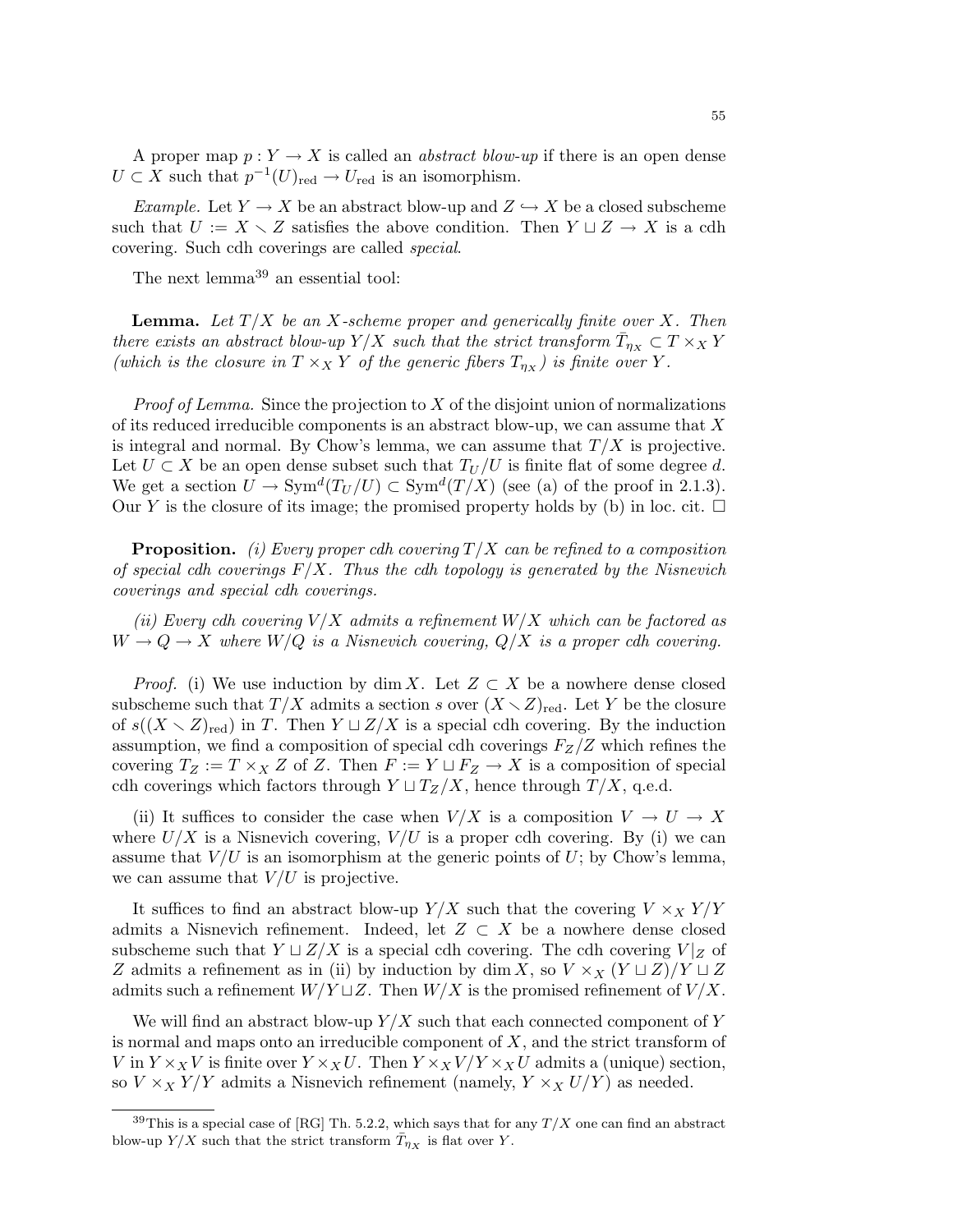To construct  $Y/X$ , we compactify  $V \to U \to X$ , i.e., find projective maps  $\bar{V} \rightarrow \bar{U} \rightarrow X$  with U an open dense subset of  $\bar{U}, \bar{V} \times_{\bar{U}} U = V$ , and then apply the lemma to  $\bar{V}/X$ .

6.9.2. Most applications of the cdh topology require the resolution of singularities, so from now on we assume that char  $k = 0$ . First implications:

(i) For every separated scheme  $X$  of finite type there exists a proper cdh cover  $\tilde{X}/X$  with smooth  $\tilde{X}$ . Indeed, there is a special cdh covering  $Y \sqcup Z \to X$  as in Example in 6.9.1 with smooth  $Y$ , and, by induction by dim  $X$ , one can find a proper cdh covering  $\tilde{Z} \to Z$  with  $\tilde{Z}$  smooth; set  $\tilde{X} := Y \sqcup \tilde{Z}$ .

(ii) Every abstract blow-up  $Y \to X$  of a smooth scheme X is a cdh covering.<sup>40</sup> Indeed, there exists a sequence of blow-ups  $X_k \to \cdots \to X_0 = X$  with smooth centers such that the composition factors through p, and all  $X_i \to X_{i-1}$  are cdh covers for obvious reasons.

(iii) Each proper cdh covering of a smooth X admits a refinement which can be factored as  $X_k \to \cdots \to X_0 = X$ , where  $X_i/X_{i-1}$  are blow-ups with smooth centers. This follows from (ii), since  $Y/X$  admits an abstract blow-up refinement.

Consider the cdh topology on  $\mathcal{S}_m$ . As in 1.11, we have the subcategories  $I^{\text{cdh}}, I^{\text{cdh}\perp} \subset DPSh$  of, respectively, cdh locally acyclic and cdh local complexes. We have the following standard objects of  $I^{\text{cdh}}$ :

(a) Nisnevich Mayer-Vietoris complexes, see 4.2.1.

(b) Complexes  $R[\tilde{Z}] \to R[\tilde{X}] \oplus R[Z] \to R[X]$  where  $\tilde{X}/X$  is the blow-up with a smooth center  $Z \subset X$  and  $\tilde{Z} \subset \tilde{X}$  is the preimage of Z; the differentials are the difference and the sum of the evident maps.

**Proposition.** I<sup>cdh</sup> is generated by all complexes of types  $(a)$ ,  $(b)$ .

Proof. As in the proof of the proposition in 4.2.1, we need to show that if  $F \in I^{\text{cdh}}$  is such that the total complexes  $F(X) \to F(\tilde{X}) \oplus F(Z) \to F(\tilde{Z})$  for all data of (b) and similar complexes for all data of (a) are acyclic, then  $F = 0$ . To do this, we check by induction by n the next claim: Suppose we know that  $F(Y) = 0$ for each Y of dimension  $\lt m$ . Then for every X of dimension m and  $h \in H^aF(X)$ there is an open  $V \subset X$  with  $X \setminus V$  of codimension  $\geq n$  such that  $h|_V \in H^a F(V)$ vanishes.

For any  $\tilde{X}/X$  as in (b) one has dim Z, dim  $\tilde{Z} < m$ , hence  $F(X) \stackrel{\sim}{\to} F(\tilde{X})$ . Thus, by implication (iii) above, every proper cdh covering of X admits a refinement  $T/X$ ,  $\dim T = m$ , such that  $F(U) \stackrel{\sim}{\to} F(T_U)$  for every open  $U \subset X$ .

Since  $F \in I^{\text{cdh}}$ , there is a cdh covering  $W/X$  such that  $h|_W \in H^a F(W)$  vanishes. By (ii) of the proposition in 6.9.1, we can, refining W if needed, factor it as  $W \rightarrow$  $T \stackrel{\pi}{\rightarrow} X$ , where  $T/X$  is as above,  $W/T$  is a Nisnevich covering. By the argument from the proof of the proposition in 4.2.1 (with X from loc. cit. equal to T), there

<sup>&</sup>lt;sup>40</sup>The claim might be false if X is singular: Let  $Z \subset \mathbb{P}^n$  be any closed subvariety with  $Z(k) = \emptyset$ ; let  $X \subset \mathbb{A}^{n+1}$  be the cone over Z, Y be the blow-up of X at 0. Then  $Y/X$  is not a cdh covering.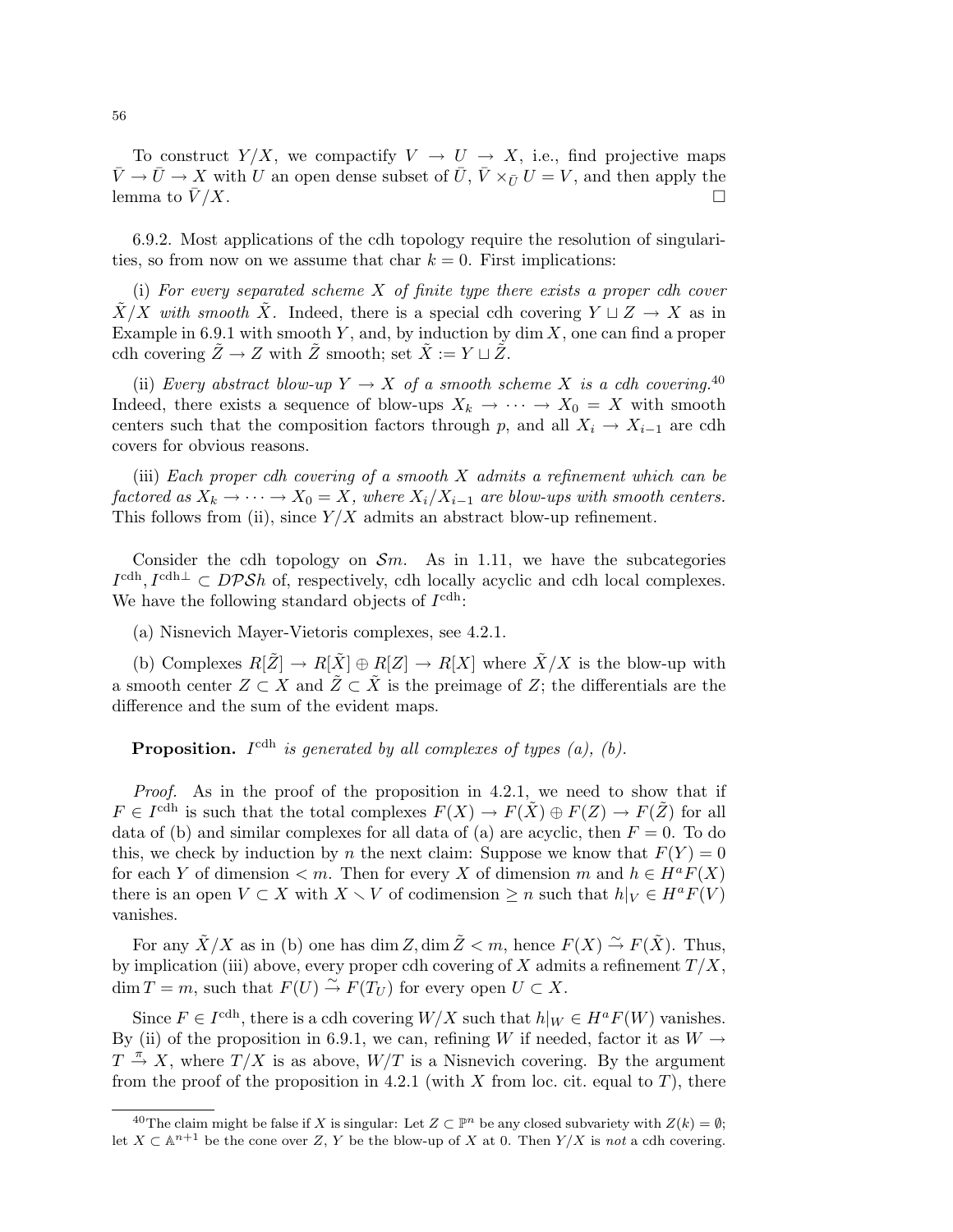is an open  $V_T \subset T$  with  $P := T \setminus V_T$  of codimension  $\geq n$  such that  $h|_{V_T} = 0$ . The promised V is  $X \setminus \pi(P)$  (here  $h_V = 0$  since  $F(V) \stackrel{\sim}{\to} F(T_V)$  and  $T_V \subset V_T$ ).  $\Box$ 

6.9.3. Let us show that replaicing the Nisnevich topology by the cdh one does not change the category of motives.

**Lemma.** The cdh coverings define a Grothendieck topology on  $R_{\text{tr}}[\mathcal{S}m]$ .

*Proof.* As in 4.3, we need to prove the next claim: For every  $\gamma \in \mathcal{C}or(Y,X)$  and a cdh cover  $\pi_X : U \to X$  there exists a cdh cover  $\pi_Y : V \to Y$  and  $\tilde{\gamma} \in \mathcal{C}or(V, U)$ such that  $\pi_X \tilde{\gamma} = \gamma \pi_Y$ .

By implication (i) in 6.9.2,  $U/X$  can be refined to a cdh covering which is a composition of Nisnevich coverings and proper cdh coverings with smooth source. Thus it is enough to check the claim when  $\pi_X$  is in either of the above classes of covers. For the Nisnevich covers, see 4.3.

Suppose  $\pi_X$  is proper, U is smooth. We can assume that  $\gamma$  is given by an irreducible  $\Gamma \subset X \times Y$ . Let  $\eta_{\Gamma}$  be its generic point. By the cdh property,  $\eta_{\Gamma} \hookrightarrow X \times Y$ lifts to  $\eta_{\Gamma} \hookrightarrow U \times Y$ ; let  $\Gamma' \subset U \times Y$  be the closure of its image. Then  $\Gamma'$  is proper and generically finite over Y. By the lemma in  $6.9.1$  and implication (i) in  $6.9.2$ , there is an abstract blow-up  $\pi_Y : V \to Y$  with smooth V, such that the strict transform  $\tilde{\Gamma}$  of  $\Gamma'$  is finite over V. It defines  $\tilde{\gamma} \in \mathcal{C}or(V, U)$  with the required property.  $\Box$ 

Remark. As in 4.3, the claim is valid for arbitrary (not necessary smooth)  $X$ .

Following 4.4 and 2.3, we define  $\mathcal{I}_{tr}^{cdh} \subset \mathcal{P}_{tr}$  as the homotopy idempotent completion of the full pretriangulated subcategory strongly generated by the Nisnevich Mayer-Vietoris complexes and the complexes  $R_{\text{tr}}[\tilde{Z}] \to R_{\text{tr}}[\tilde{X}] \oplus R_{\text{tr}}[Z] \to R_{\text{tr}}[X]$ for data of type (b) in 6.9.2. The categories  $\mathcal{I}_{tr}^{\Delta cdh}$ ,  $I_{tr}^{cdh}$ , etc., are defined then as in 4.4 replacing index "Nis" by "cdh".

**Proposition.** (i) One has  $\mathcal{I}_{tr}^{\Delta cdh} = \mathcal{I}_{tr}^{\Delta Nis}$ , so  $\mathcal{D}_{\mathcal{M}}^{\text{eff}} \xrightarrow{\sim} \mathcal{P}_{tr}/^{\kappa} \mathcal{I}_{tr}^{\Delta cdh}$ , etc.

(ii) The subcategories  $I_{tr}^{\Delta}$ ,  $I_{tr}^{cdh} \subset DPSh_{tr}$  are compatible (see 1.3).

(iii) For any  $\mathbb{A}^1$ -homotopy invariant complex F of presheaves with transfers one has  $H_{\text{Nis}}(X, F) \overset{\sim}{\rightarrow} H_{\text{cdh}}(X, F)$ .

*Proof.* (i) By 6.6, the generators of  $\mathcal{I}_{tr}^{cdh}$  lie in  $\mathcal{I}_{tr}^{\Delta Nis}$ , and we are done.

(iii) One has  $\mathcal{C}^{\text{Nis}}(F) \in I_{tr}^{\Delta \text{Nis}\perp} = I_{tr}^{\Delta \text{cdh}\perp} \subset I_{tr}^{\text{cdh}\perp}$  (here "∈" is by 4.4(i), "=" by (i) above) and  $Cone(F \to \mathcal{C}^{\text{Nis}}(F)) \in I_{tr}^{\text{Nis}} \subset I_{tr}^{\text{cdh}},$  so  $\mathcal{C}^{\text{Nis}}(F) = \mathcal{C}^{\text{cdh}}(F)$ .

(ii) By (iii) and the theorem in 4.5, for F as in (iii)  $H_{\text{cdh}}^{\cdot}(X, F)$  is  $\mathbb{A}^1$ -homotopy invariant. Now a cdh variant of the argument in 4.5(a) does the job.  $\Box$ 

**Corollary.** Let  $p: Y \to X$  be an abstract blow-up,  $Z \subset X$  be a closed subscheme such that  $p^{-1}(X-Z)_{\text{red}} \stackrel{\sim}{\rightarrow} (X-Z)_{\text{red}}$ . Then the motivic localization of the complex  $R_{tr}[p^{-1}(Z)] \rightarrow R_{tr}[Y] \oplus R_{tr}[Z] \rightarrow R_{tr}[X]$  is quasi-isomorphic to 0.

In turn, Corollary implies that  $M(X)$  is a geometric motive (see 2.3) for any (not necessary smooth) scheme X.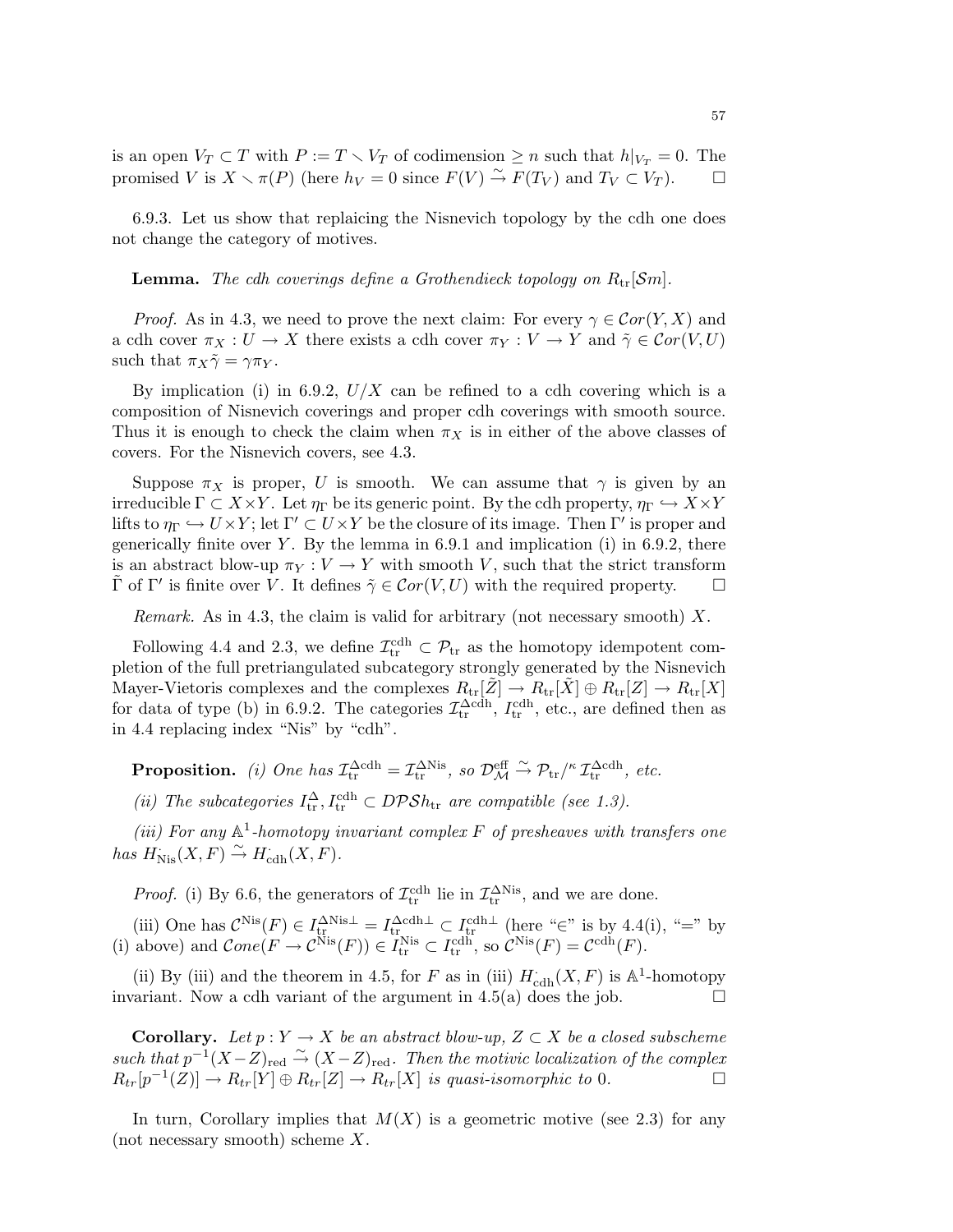6.9.4. For a k-scheme X we denote by  $R_{tr}^{c}[X]$  a presheaf with transfers which takes a smooth connected scheme  $Y$  to the free  $R$ -module generated by irreducible cycles  $\Gamma \subset X \times Y$  such that the projection  $p_1 : \Gamma \to Y$  is quasi-finite and dominant over Y. Notice that  $X \mapsto R_{tr}^{c}[X]$  is covariant functorial with respect to proper morphisms and contravariant functorial with respect to flat quasi-finite morphisms. Let  $M^{c}(X)$  denote the motivic localization of  $R_{tr}^{c}[X]$ .

**Lemma.** For any open  $U \subset X$  the motivic localization of the complex

(6.9.1) 
$$
R_{tr}^c[X-U] \to R_{tr}^c[X] \to R_{tr}^c[U]
$$

is quasi-isomorphic to 0.

*Proof.* By the proposition in 6.9.3, it suffices to show that the cdh localization of (6.9.1) is a short exact sequence of cdh sheaves. We only need to check is surjectivity of the right arrow. One can assume that X is proper. Take any  $\gamma \in R_{tr}^{c}[U](Y)$ . We look for a cdh cover  $p: V \to Y$  with smooth V such that  $p^*(\gamma) \in R_{tr}^c[U](V)$  comes from some  $\overline{p^*(\gamma)} \in R^c_{tr}[X](V)$ . One can assume that  $\gamma$  is given by an irreducible cycle  $\Gamma \subset U \times Y$ . Let  $\overline{\Gamma}$  be its closure in  $X \times Y$ . Then  $\overline{\Gamma}/Y$  is proper and generically finite. By Lemma in 6.9.1 we find an abstract blow-up  $p: V \to Y$  with smooth V such that the strict transform  $\bar{\Gamma}_V$  of  $\bar{\Gamma}$  is finite over V. Our  $\overline{p^*(\gamma)}$  is  $\bar{\Gamma}_V$ .

For any smooth X of dimension n we define a canonical morphism in  $\mathcal{D}_{\mathcal{M}}^{\text{eff tri}}$ 

(6.9.2) 
$$
\epsilon_X^{\prime c}: M^c(X) \otimes M(X) \to R_\mathcal{M}(n)[2n]
$$

as follows. Choose any smooth compactification  $X \subset \overline{X}$ ; set  $D = \overline{X} \setminus X$ . By the lemma,  $M^{c}(X) \stackrel{\sim}{\rightarrow} M(\bar{X}, D) := \tilde{C}^{\mathcal{M}}((R_{tr}[\bar{X}]/R_{tr}[D]),$  and (6.9.2) is the composition  $M(\bar{X}, D) \otimes M(X) = M(\bar{X} \times X, D \times X) \rightarrow M(\bar{X} \times X, \bar{X} \times X \setminus \Delta(X))$  $\stackrel{cl(\Delta)}{\longrightarrow} R_{\mathcal{M}}(n)[2n];$  here  $cl(\Delta) \in H^{2n,n}_{\mathcal{M}}(\bar{X} \times X, \bar{X} \times X \setminus \Delta(X), R)$  is the class of the diagonal cycle, see (6.4.1). It does not depend on the choice of compactification.

**Proposition.** The pairing  $\epsilon_X^c = \epsilon_X^{\prime c}(-n)[-2n] : M^c(X)(-n)[-2n] \otimes M(X) \rightarrow$  $R_{\mathcal{M}}$  identifies  $M^{c}(X)(-n)[-2n]$  with the dual to  $M(X)$ .

*Proof.* We want to check that  $\epsilon^c$  is non-degenerate, i.e., that the morphism  $M^c \to M(X)^*(n)[2n]$  in  $\mathcal{D}^{\text{tri}}_{\mathcal{M}}$  it defines (see 6.7.2) is an isomorphism. Let us compute  $\epsilon_X^c$  using a smooth compactification  $X \subset \overline{X}$  by a divisor D with normal crossings such that all the irreducible components  $D_i$ ,  $i = 1, ..., k$ , are smooth.

Let F be a complex of presheaves with transfers with  $F^{>0} = 0$ ,  $F^{0} = R_{tr}[\bar{X}],$  $F^{-a} = \bigoplus_{i_1 < ... < i_a} R_{\text{tr}}[D_{i_1} \cap ... D_{i_a}]$  for  $a > 0$ ; the differential is the evident one. The morphism  $F \to R_{\text{tr}}[\bar{X}]/R_{\text{tr}}[D]$  is a resolution of  $R_{\text{tr}}[\bar{X}]/R_{\text{tr}}[D]$ .

Let G be a complex of presheaves with transfers with  $G^{<0} = 0$ ,  $G^{0} = R_{tr}[\bar{X}]$ ,  $G^a$  $:= \bigoplus_{i_1 < ... < i_a} R_{\text{tr}}[\bar{X}] / R_{\text{tr}}[\bar{X} \setminus D_{i_1} \cap ... \cap D_{i_a}]$  for  $a > 0$ ; the differential is the evident one. The morphism  $R_{tr}[X] \to G$  is a resolution of  $R_{tr}[X]$  in the category of Nisnevich sheaves.

The evident pairing  $R_{tr}[\bar{X}]^{\otimes 2} \to R_{tr}[\bar{X} \times \bar{X}] / R_{tr}[(\bar{X} \times \bar{X}) \setminus \Delta(\bar{X})]$  extends naturally to  $\tilde{\epsilon}_{FG}: F \otimes G \to R_{tr}[\bar{X} \times \bar{X}]/R_{tr}[(\bar{X} \times \bar{X}) \setminus \Delta(\bar{X})]$  whose other non-zero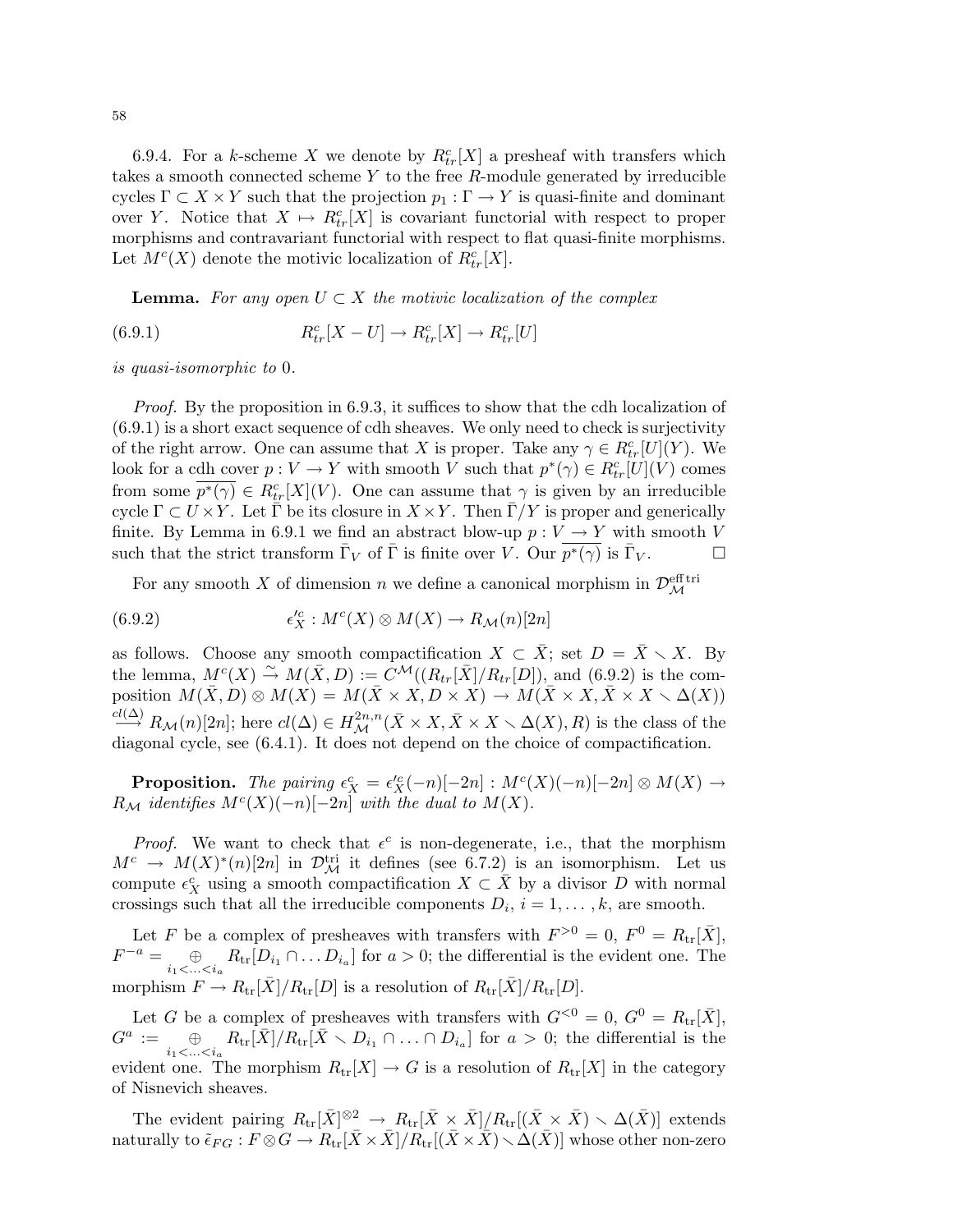components are  $\tilde{\epsilon}_{i_1...i_a}:R_{\text{tr}}[D_{i_1}\cap\ldots\cap D_{i_a}]\otimes R_{\text{tr}}[\bar{X}]/R_{\text{tr}}[\bar{X}\smallsetminus D_{i_1}\cap\ldots\cap D_{i_a}]\to$  $R_{\text{tr}}[\bar{X}\times\bar{X}]/R_{\text{tr}}[(\bar{X}\times\bar{X})\setminus\Delta(X)]$ . It also yields  $\tilde{\epsilon}: (R_{\text{tr}}[X]/R_{\text{tr}}[D])\otimes R_{\text{tr}}[X] \rightarrow$  $R_{\text{tr}}[\bar{X}\times\bar{X}]/R_{\text{tr}}[(\bar{X}\times\bar{X})\setminus\Delta(\bar{X})]$ , so  $\tilde{\epsilon}_{FG}$  is a pairing of the resolutions that lifts  $\tilde{\epsilon}$ .

Let us pass to  $\mathcal{D}_{\mathcal{M}}^{\text{eff tri}}$ . Composing  $\tilde{\epsilon}_{FG}$ ,  $\tilde{\epsilon}$  with  $cl(\Delta)$ , we get  $R_{\mathcal{M}}(n)[2n]$ -valued pairings  $\epsilon_{FG}$ ,  $\epsilon$  identified by the resolution quasi-isomorphisms. One has  $\epsilon = \epsilon_{X}^{\prime c}$ , so it remains to show that  $\epsilon_{FG}$  is non-degenerate. It is compatible with the stupid filtrations on F, G, so it suffices to check that each  $gr^a \epsilon_{FG}$  is non-degenerate. By 6.7.1, this is true for  $a = 0$ , since  $\text{gr}^0 \epsilon_{FG}$  equals  $\epsilon'_{\bar{X}}$  from loc. cit. For  $a > 0$ ,  $\text{gr}^a \epsilon_{FG}$ is the direct sum of pairings  $\epsilon_{i_1...i_a} = cl(\Delta) \tilde{\epsilon}_{i_1...i_a}$  :  $M(D_{i_1} \cap ... \cap D_{i_a}) \otimes M(\bar{X}, \bar{X} \setminus \bar{X})$  $D_{i_1} \cap \ldots \cap D_{i_a}$   $\to R_{\mathcal{M}}(n)[2n]$ . The non-degeneracy comes again from 6.7.1, since the Gysin isomorphism  $M(\bar{X}, \bar{X} \setminus D_{i_1} \cap ... \cap D_{i_a}) \overset{\sim}{\rightarrow} M(D_{i_1} \cap ... \cap D_{i_a})(a)[2a]$ identifies  $\epsilon_{i_1...i_a}$  with  $\epsilon'_{D_{i_1}\cap...\cap D_{i_a}}$  from loc. cit., as follows from the next exercise:

Exercise. Let  $Z \hookrightarrow Y \hookrightarrow X$  be closed embeddings of smooth varieties of codimensions n and m. Then the compositions  $M(X, X \setminus Y) \stackrel{\sim}{\rightarrow} M(Y)(n)[2n] \rightarrow$  $M(Y, Y \setminus Z)(n)[2n] \stackrel{\sim}{\to} M(Z)(m+n)[2(m+n)]$  and  $M(X, X \setminus Y) \to M(X, X \setminus Z) \stackrel{\sim}{\to}$  $M(Z)(m+n)[2(m+n)],$  where  $\stackrel{\sim}{\to}$  are Gysin maps, are homotopic.

### Notations

 $\mathcal{A}^{\rm op}$  1.1;  $\mathcal{A}^{\kappa}$  1.1, 1.5.1;  $\mathcal{A}^{\rm perf}$  1.4.2, 1.7;  $\mathcal{A}^{\rm pretr}$  1.5.4;  $\mathcal{A}^{\rm tri}$  1.5.4;  $\underline{\mathcal{A}}$  1.6.1;  $\mathcal{A}\text{-mod}$ 1.1; A-dgm 1.6.3;  $A/T$ ,  $A/K$  I 1.4.2, 1.8; Ar 2.4; cl 6.4; CA 1.5.1;  $C<sup>b</sup>A$  1.5.4;  $C<sup>T</sup>$ 1.11;  $\mathcal{C}^{\mathcal{M}}$  2.3;  $\mathcal{C}^{\Delta}$  3.1;  $\mathcal{C}^{\text{Nis}}$  4.2.2;  $\mathcal{C}^{\text{Zar}}$  4.1;  $\mathcal{CH}_{\mathcal{M}}$  6.7.3;  $\mathcal{C}or$  2.1.2;  $\mathcal{C}or^{\Delta}(X, Y)$  3.1.2;  $\mathcal{C}ous(F)$  4.6.3; deg 2.1.2;  $\mathcal{D}_\mathcal{M}, \ \mathcal{D}_\mathcal{M}^{\text{tri}}, \ \mathcal{D}_{p\mathcal{M}}$  6.1;  $\mathcal{D}_{\mathcal{M}}^{\text{eff}}$  2.3;  $\mathcal{D}_{p\mathcal{M}}^{\text{eff}}$  3.1.2;  $F_{-n}$  2.2;  $F_{\mathcal{I}}$ 1.11;  $F_{\text{Zar}}$  4.1.1;  $F_{\text{Nis}}$  4.2.1;  $F_{\text{Nis}}$  4.2.2;  $H^{m,n}_{\mathcal{M}}(X,R)$  6.2.1; hocolim 1.4.1; Hom 1.9; Hot  $\mathcal{A}$  1.5.1;  $I^{\perp}$  1.1;  $i^{Gys}$  6.3.1;  $I^{\mathcal{T}}$  1.11;  $I^{\text{cdh}}$  6.9.2;  $I_{\text{tr}}^{\text{cdh}}$  6.9.3;  $\mathcal{I}_{\text{tr}}^{\Delta}$  2.3;  $\mathcal{I}_{\text{tr}}^{\text{Nis}}$  4.4;  $I_{\text{tr}}^{\text{Nis}}$ <br>4.3;  $\mathcal{I}_{\text{tr}}^{\text{Zar}}$  2.3;  $K^M$  6.8;  $M(X)$  2.1.1;  $\mathcal{PSh}_{tr}$  2.1.2;  $\mathcal{Sh}_{\mathcal{T}}$  1.11, R, R-mod 1.1; R-dgm 1.6.3; R<sub>M</sub> 2.3; R[T], R[U.],  $R[X/Y]$  1.10;  $R(n)$  2.2;  $R[G]$ -perm 2.4;  $R_{tr}$ ,  $R_{tr}[Sm]$ ,  $R_{tr}[X]$  2.1.2;  $R_{tr}(n)$  2.2;  $R_{\text{tr}}^{\Delta}[\mathcal{S}m], R_{\text{tr}}^{\Delta}[X], R_{\text{tr}}^{\Delta}(n)$  3.1.2;  $R_{\text{tr}}^{c}[X]$  6.9.4; Res 4.6.2;  $R\Gamma_{\mathcal{M}}(X, R(n))$  6.2;  $\mathcal{S}h^{T}$ 1.11;  $Sh^{\text{Nis}}$  4.2.1;  $Sh_{\text{tr}}^{\text{Nis}}$  4.3;  $Sm$  2.1;  $Sm_0$  2.4;  $Sp$  3.4.1;  $\text{Sym } X$  2.1.3;  $X^{(n)}$  4.6.3;  $X_{\cdot}^{\text{Nis}}$  4.2.2;  $\Pi^{\varphi}$  6.1.2;  $\pi_0$  2.4.

#### **REFERENCES**

- [BS] P. Balmer, M. Schlichting, Idempotent completion of triangulated categories, J. Algebra 236 (2001), no. 2, 819–834.
- [BBD] A. Beilinson, J. Bernstein, P. Deligne, Faisceaux pervers, Astérisque 100 (1982).
- [BD] A. Beilinson, V. Drinfeld, Chiral algebras, Colloquium Publications, vol. 51, AMS, Providence, RI, 2004.
- [Bo1] M. Bondarko, *Differential graded motives: weight complex, weight filtrations, and spec*tral sequences for realizations; Voevodsky vs. Hanamura, math. AG/0601713 (2006).
- [Bo2] M. Bondarko, Weight structures for triangulated categories: weight filtrations, weight spectral sequences and weight complexes; applications to motives and the stable homotopy category, In preparation.
- [BG] K. Brown, S. Gersten, Algebraic K-theory as generalized sheaf cohomology, Algebraic K-theory, I, Lect. Notes in Math., vol. 341, Spinger, Berlin-Heidelberg-New York, 1973, pp. 266–292.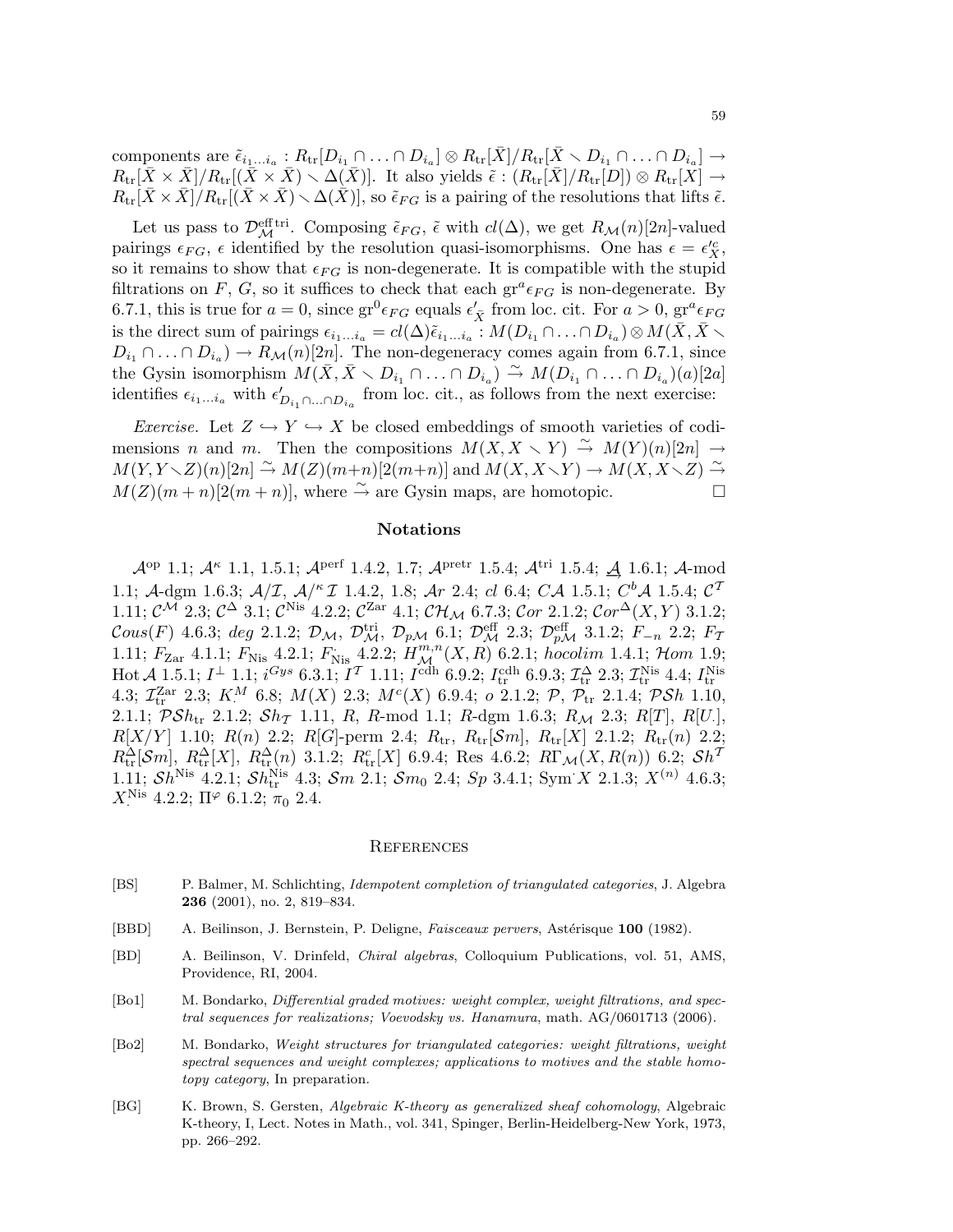- [Deg1] F. D´eglise, Around the Gysin triangle, http://www.math.uiuc.edu/K-theory/764 (2006).
- [Deg2] F. D´eglise, Finite correspondences and transfers over a regular base, http://www.math. uiuc.edu/K-theory/765 (2006).
- [D1] P. Deligne, *Cohomologie Étale (SGA*  $4\frac{1}{2}$ ), Lect. Notes in Math., vol. 569, Spinger, Berlin-Heidelberg-New York, 1977.
- [D2] P. Deligne, Catégories tannakiennes, The Grothendieck Festschrift, Vol. II, Progr. Math., vol. 87, Birkhuser, Boston, MA, 1990, pp. 111–195.
- [Dr] V. Drinfeld, DG quotients of DG categories, J. Algebra 272 (2004), no. 2, 643–691.
- [F] W. Fulton, Intersection theory, Ergebnisse der Mathematik und ihrer Grenzgebiete, 3 Folge, Springer-Verlag, Berlin, 1998.
- [G] O. Gabber, Gersten's conjecture for some complexes of vanishing cycles, Manuscripta Math. 85 (1994), no. 3-4, 323–343.
- [G] R. Godement, Théorie des faisceaux, Hermann, Paris, 1958.
- [K] B. Keller, *Deriving DG categories*, Ann. Sci. ÉNS, 4 série,  $27$  (1994), 63–102.
- [Ke] M. Kerz, The Gersten conjecture for Milnor K-theory, http://www.math.uiuc.edu/Ktheory/0791 (2006).
- [M] C. Mazza, Schur functors and motives, K-Theory 33 (2004), no. 2, 89–106.
- [MVW] C. Mazza, V. Voevodsky, C. Weibel, Lectures notes on motivic cohomology, Clay Mathematics Monographs, vol. 2, AMS, Providence, RI, 2006.
- [N] A. Neeman, The connection between the K-theory localization theorem of Thomason, Trobaugh and Yao and the smashing subcategories of Bousfield and Ravenel, Ann. Sci. ENS 25 (1992), no. 5, 547–566.
- [NS] Yu. Nesterenko, A. Suslin, Homology of the general linear group over a local ring, and Milnor's K-theory, Math. USSR-Izv. **34** (1990), no. 1, 121-145.
- [N] Y. A. Nisnevich, The completely decomposed topology on schemes and associated descent spectral sequences in algebraic K-theory, Algebraic K-theory: connections with geometry and topology (Lake Loise, AB, 1987), Kluwr Acad. Publ., Dordrecht, 1989, pp. 241–342.
- [RG] M. Raynaud, L. Gruson, Critères de platitude et de projectivité. Techniques de "platification" d'un module, Invent. Math. 13 (1971), 1–89.
- [R] R. Rouquier, A letter from 10.21.06.
- [SGA4] Théorie de Topos et Cohomologie Étale des Schémas. Séminaire de Géométrie Algébrique du Bois-Marie 1963–1964. Dirigé par M. Artin, A. Grothendieck, J. L. Verdier, Lect. Notes in Math., vol. 269, 270, 305, Spinger, Berlin-Heidelberg-New York, 1972–1973.
- [S] A. Suslin, A talk at K-theory conference, Luminy (1987).
- [SV] A. Suslin, A. Voevodsky, Singular homology of abstract algebraic varieties, Invent. Math. 123 (1996), no. 1, 61–94.
- [T] D. Tamarkin, What do DG categories form?, math. CT/0606553 (2006).
- [Th] R. Thomason, The classification of triangulated subcategories, Compositio Math. 105 (1997), no. 1, 1–27.
- [TT] R. Thomason, T. Trobaugh, Higher algebraic K-theory of schemes and of derived categories, The Grothendieck Festschrift, Vol. III, Progr. Math., vol. 88, Birkhuser, Boston, MA, 1990, pp. 247–435.
- [Ve] J.-L. Verdier, *Des catégories dérivées des catégories abéliennes*, Astérisque 239 (1996).